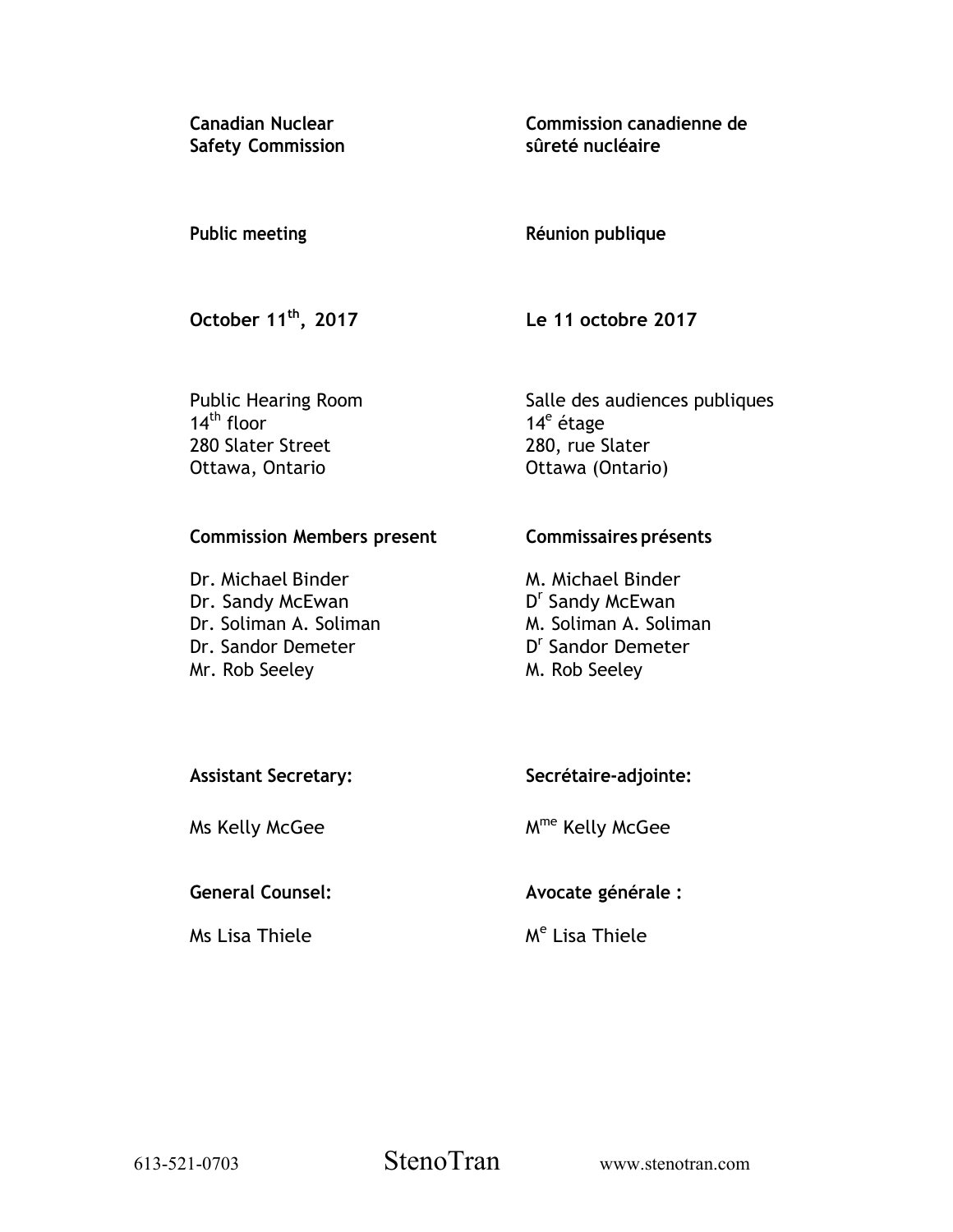## **TABLE OF CONTENTS**

|                                                        | <b>PAGE</b> |
|--------------------------------------------------------|-------------|
| Opening Remarks                                        |             |
| CMD 17-M40.B<br>Adoption of Agenda                     | 3           |
| CMD 17-M43<br>Submission from CNSC Staff               | 4           |
| CMD 17-M52<br>Written submission from CNSC Staff       | 24          |
| CMD 17-M53<br>Written submission from CNSC Staff       | 45          |
| CMD 17-M49/17-M49.A<br>Oral presentation by CNSC staff | 66          |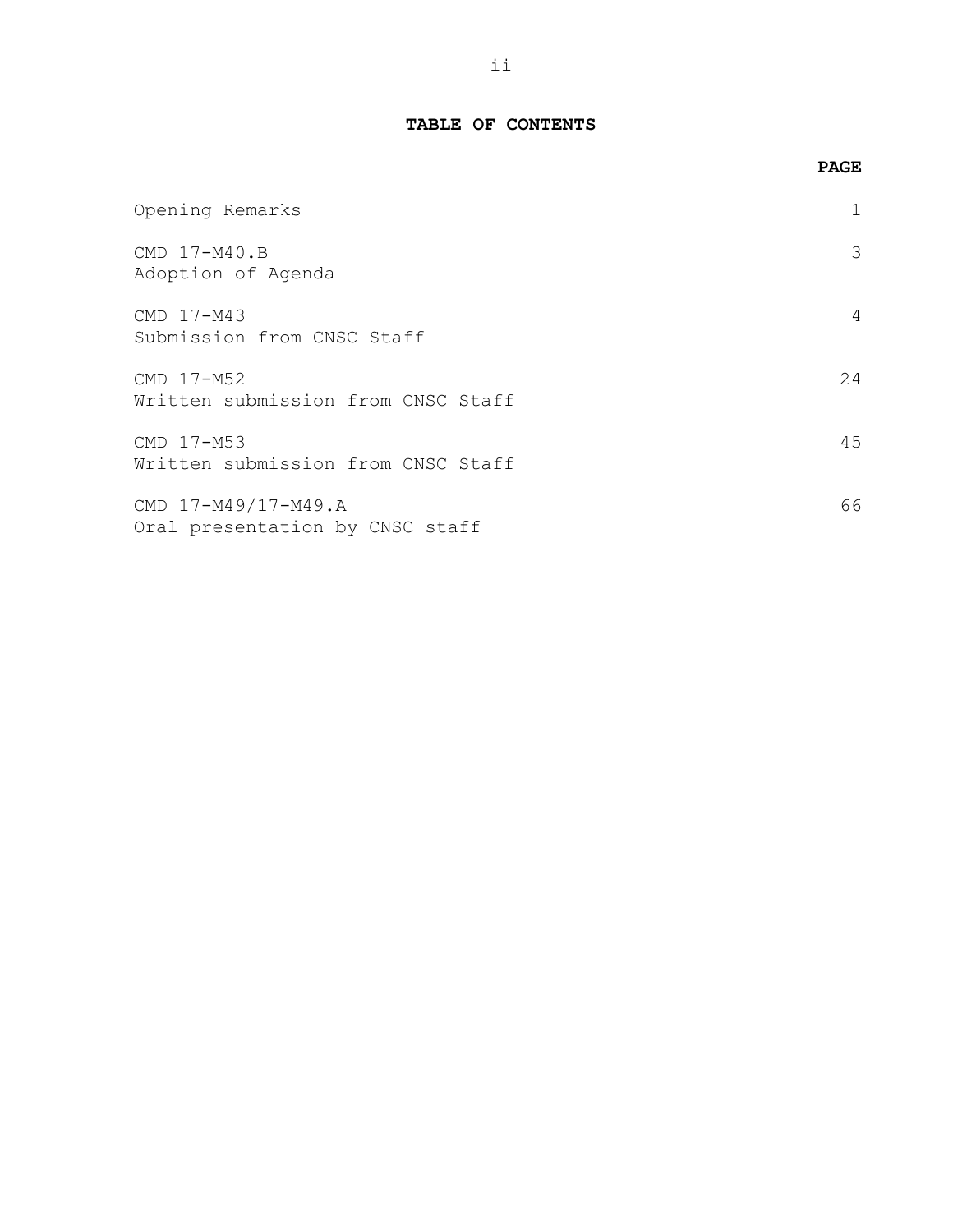<span id="page-2-0"></span>Ottawa, Ontario / Ottawa (Ontario) --- Upon commencing on Wednesday, October 11, 2017 at 3:07 p.m. / La réunion débute le mercredi 11 octobre 2017 à 15 h 07

## **Opening Remarks**

**MME McGEE :** Bonjour, Mesdames et Messieurs. Bienvenue à la réunion publique de la Commission canadienne de sûreté nucléaire.

Mon nom est Kelly McGee. Je suis la secrétaire-adjointe de la Commission et j'aimerais aborder certains aspects touchant le déroulement de la réunion.

We have simultaneous interpretation. Please keep the pace of your speech relatively slow so that the interpreters are able to keep up.

Des appareils pour l'interprétation sont disponibles à la réception. La version française est au poste 2. The English version is on channel 1.

To make the transcripts as complete and clear as possible, please identify yourself each time before you speak.

La transcription sera disponible sur le site Web de la Commission dès la semaine prochaine.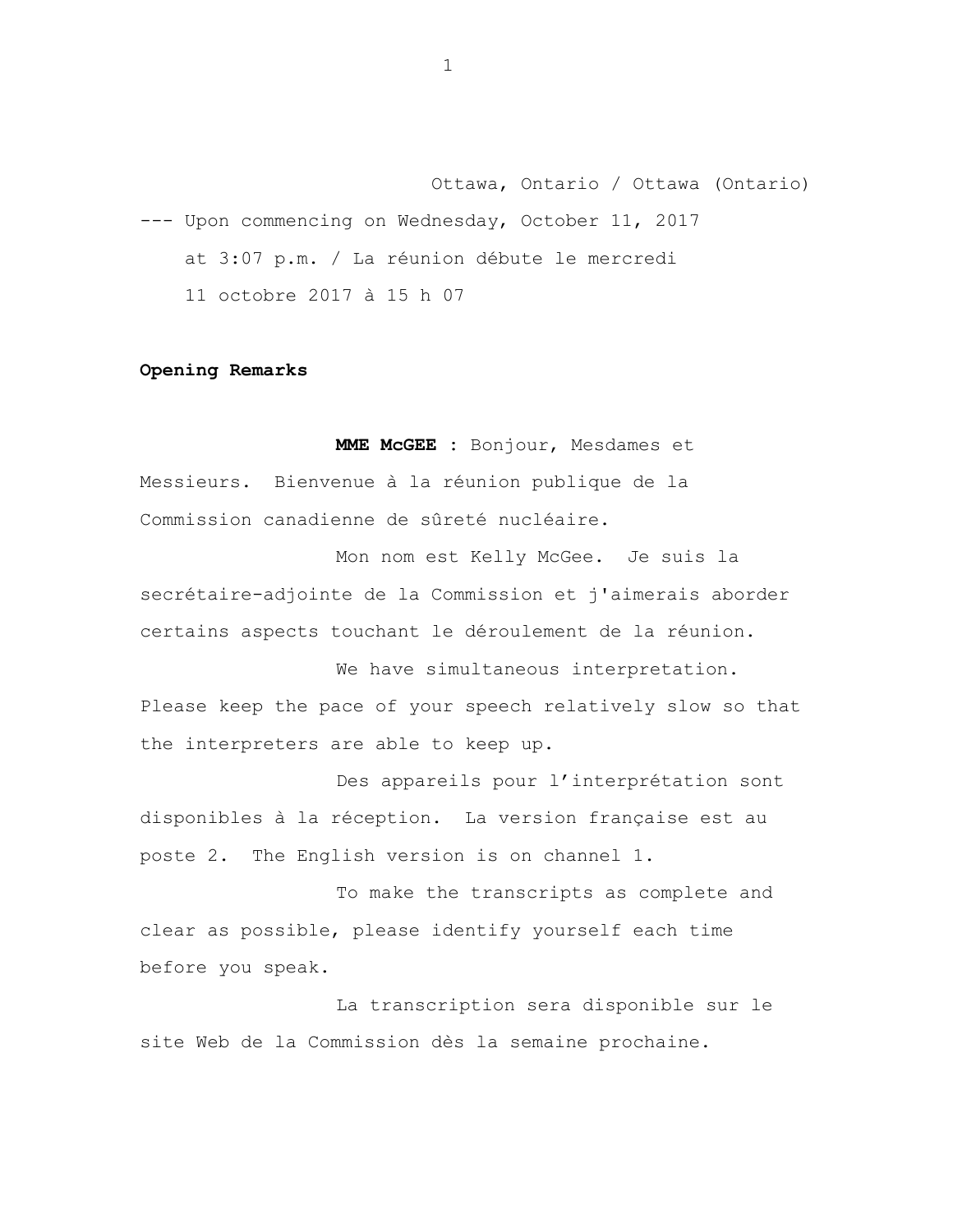I would also like to note that this proceeding is being video webcast live and that archives of these proceedings will be available on our website for a three-month period after the closure of the proceedings.

As a courtesy to others in the room, please silence your cell phones and other electronic devices.

Monsieur Binder, président et premier dirigeant de la CCSN, va présider la réunion publique d'aujourd'hui.

President Binder.

**THE PRESIDENT:** Thank you, Kelly.

Good afternoon and welcome to the meeting of the Canadian Nuclear Safety Commission.

Mon nom est Michael Binder. Je suis le président de la Commission canadienne de sûreté nucléaire. Je vous souhaite la bienvenue and welcome to all those joining us via webcast.

I would like to start by introducing the Members of the Commission.

On my right is Dr. Soliman A. Soliman; on my left are Dr. Sandor Demeter, Dr. Sandy McEwan and Mr. Rob Seeley.

We have heard from the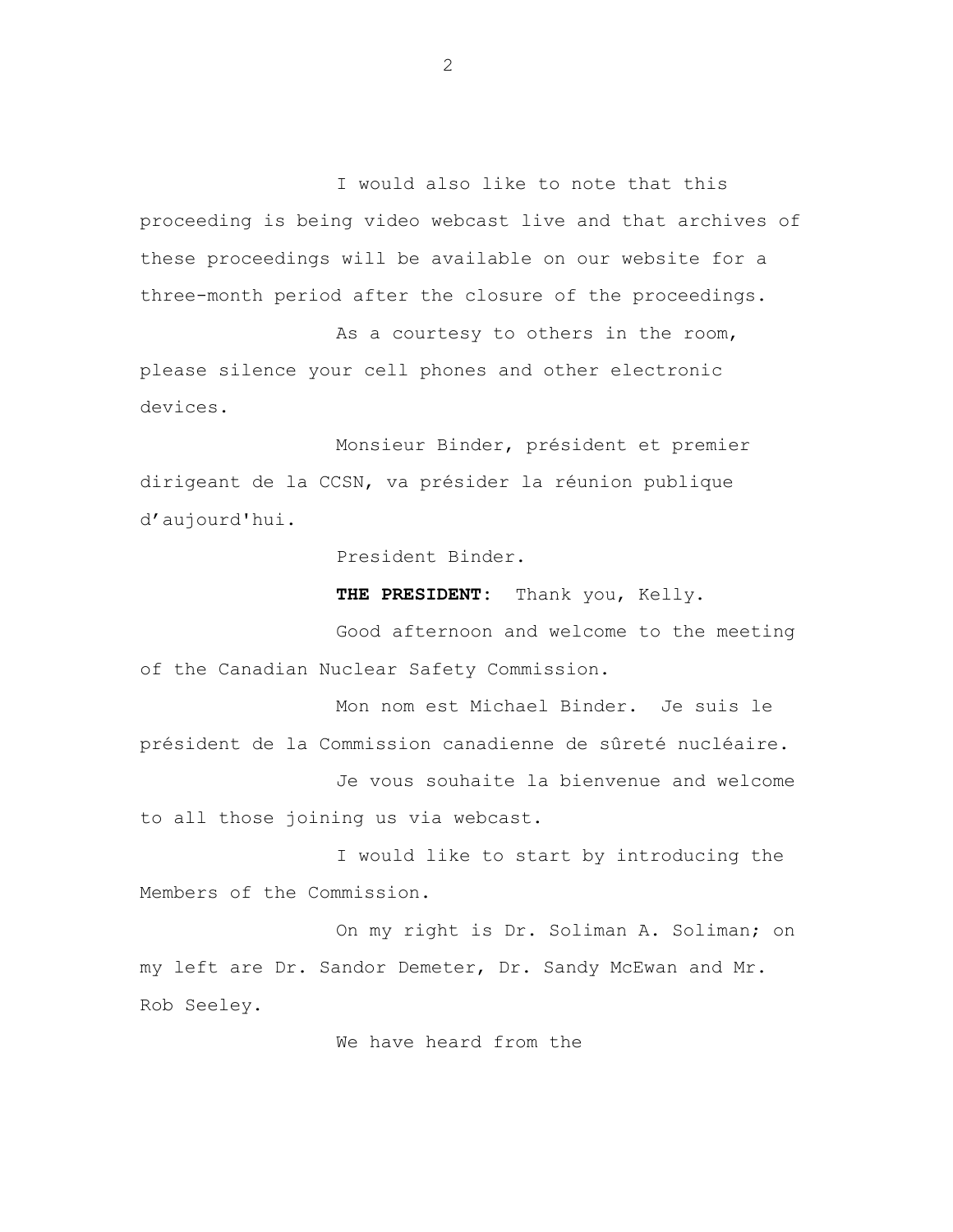<span id="page-4-0"></span>Assistant-Secretary, Kelly McGee, and we also have with us here at the podium Ms Lisa Thiele, Senior General Counsel to the Commission.

**MS McGEE:** The *Nuclear Safety and Control Act* authorizes the Commission to hold meetings for the conduct of its business.

Please refer to the revised agenda published on October 10th, 2017 for the complete list of items to be presented today and tomorrow.

The Minutes of the August 16-17, 2017 Commission meeting will be presented to the Commission for their approval at a later date.

In addition to the written documents reviewed by the Commission for this meeting, CNSC staff and other participants will have an opportunity to make presentations and Commission Members will be afforded an opportunity to ask questions on the items before us.

**CMD 17-M40.B** 

## **Adoption of Agenda**

**THE PRESIDENT:** With this information, I would like to call for the adoption of the agenda by the Commission Members, as outlined in Commission Member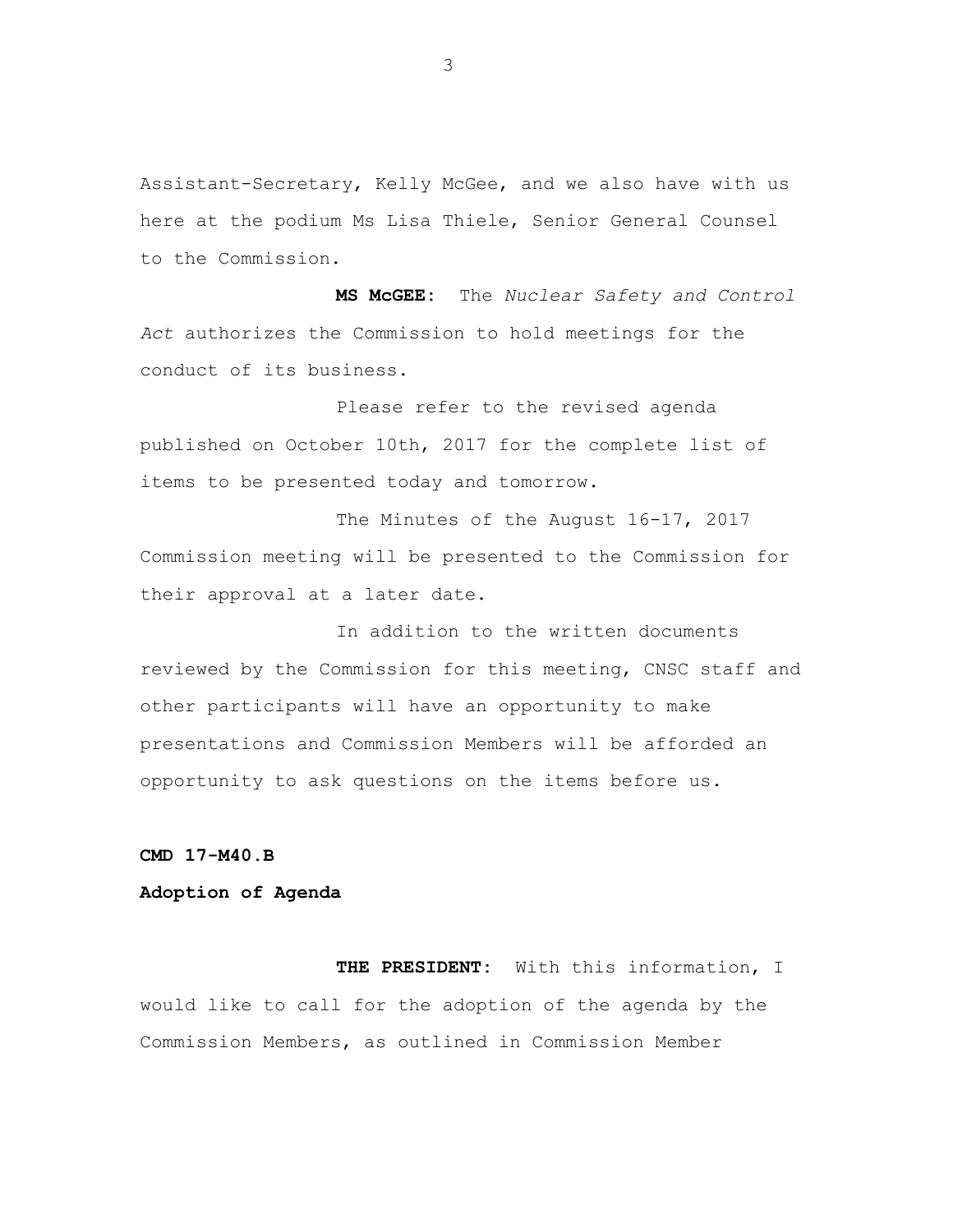<span id="page-5-0"></span>Document CMD 17-M40.B.

Do we have concurrence? For the record, the agenda is adopted.

**CMD 17-M43** 

**Submission from CNSC Staff** 

**THE PRESIDENT:** The first item on the agenda for today is the Status Report on Power Reactors, which is under Commission Member Document CMD 17-M43.

We have representatives from Bruce Power, NB Power and OPG in attendance, and also others from OPG by teleconference.

> So let's test the technology. So from Pickering -- Pickering, can you

hear us?

**MR. SEGUIN:** Yes, President Binder. Paul Seguin for the record, Operations Manager, Pickering Generating Station.

**THE PRESIDENT:** Thank you.

And from Darlington?

**MR. LEHMAN:** Yes. From Darlington we have Jeff Lehman, Bob Jackowski and Boris Vulanovic.

**THE PRESIDENT:** Thank you.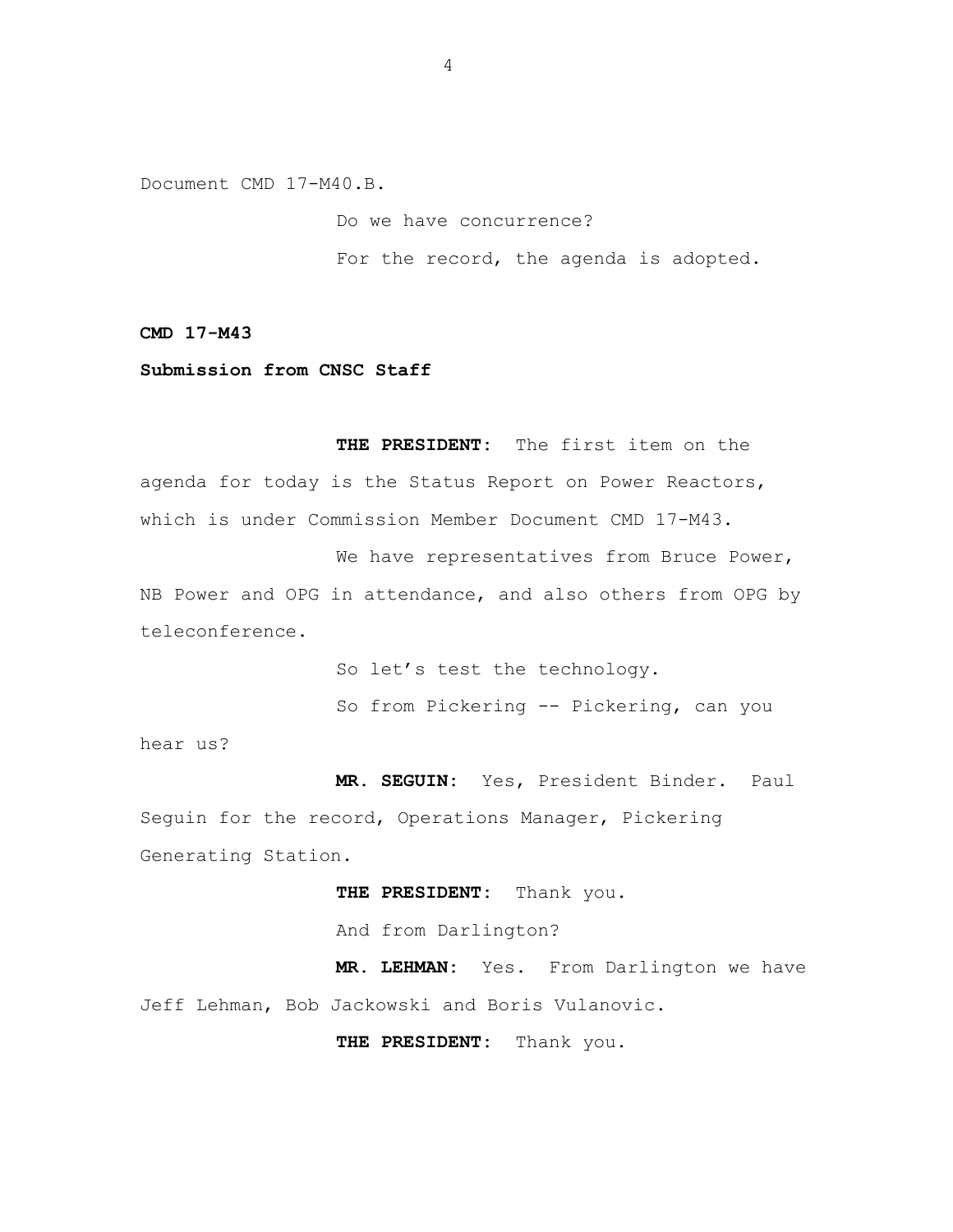I understand that, Mr. Frappier, you will make the update. So over to you.

**MR. FRAPPIER:** Thank you very much. Thank you and good afternoon, Mr. President, Members of the Commission.

I'm here to present Commission Member Document 17-M43, the Power Reactor Status Update.

For the record, my name is Gerry Frappier and I'm the Director General of the Directorate of Power Reactor Regulation.

With me today are Directors of the Power Reactor Regulatory Program Divisions and technical support staff who are available to respond to question on the status report.

As we have just mentioned, we also have with us licensee representatives should there be questions for them.

Please note that OPG has also prepared a verbal update on the Darlington Unit 2 refurbishment that we thought would be appropriate to give today as part of this update. So when I'm finished, they will give a quick statement.

As you will note, this CMD covers the period up to October 5th, and I would like to give a couple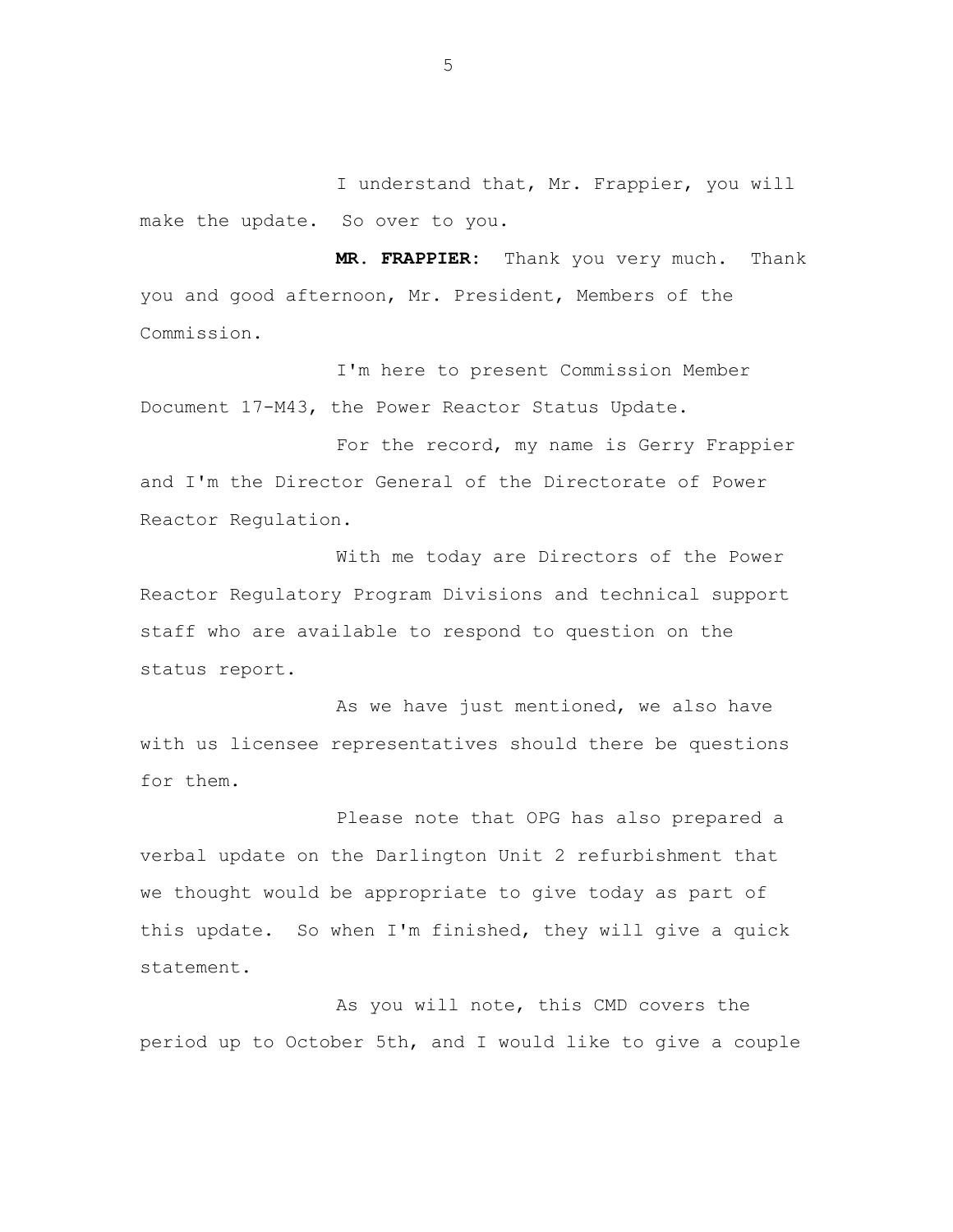of verbal updates to that at this time.

Of particular note, on October 8th, Pickering Unit 8 was shut down for a planned outage to conduct a turbine spindle inspection and Unit 8 is projected to return to service in late November.

This concludes my updates. As I said in the opening, CNSC's regulatory and technical staff and licensees' representatives are available for questions, and up to you whether you want to hear the Darlington refurbishment update right now or have a few questions first.

 **THE PRESIDENT:** Thank you.

So let's start with Dr. Demeter.

**MEMBER DEMETER:** I have no questions at this time for Pickering.

> **THE PRESIDENT:** Mr. Seeley? **MEMBER SEELEY:** No questions. **THE PRESIDENT:** Dr. Soliman?

 **MEMBER SOLIMAN:** I have questions. This is for all the stations, right, I can ask any questions on that report?

Unit -- this is the primary heat transport system flow blockage. Flow blockage is a very scary name really because this is an accident scenario where we lose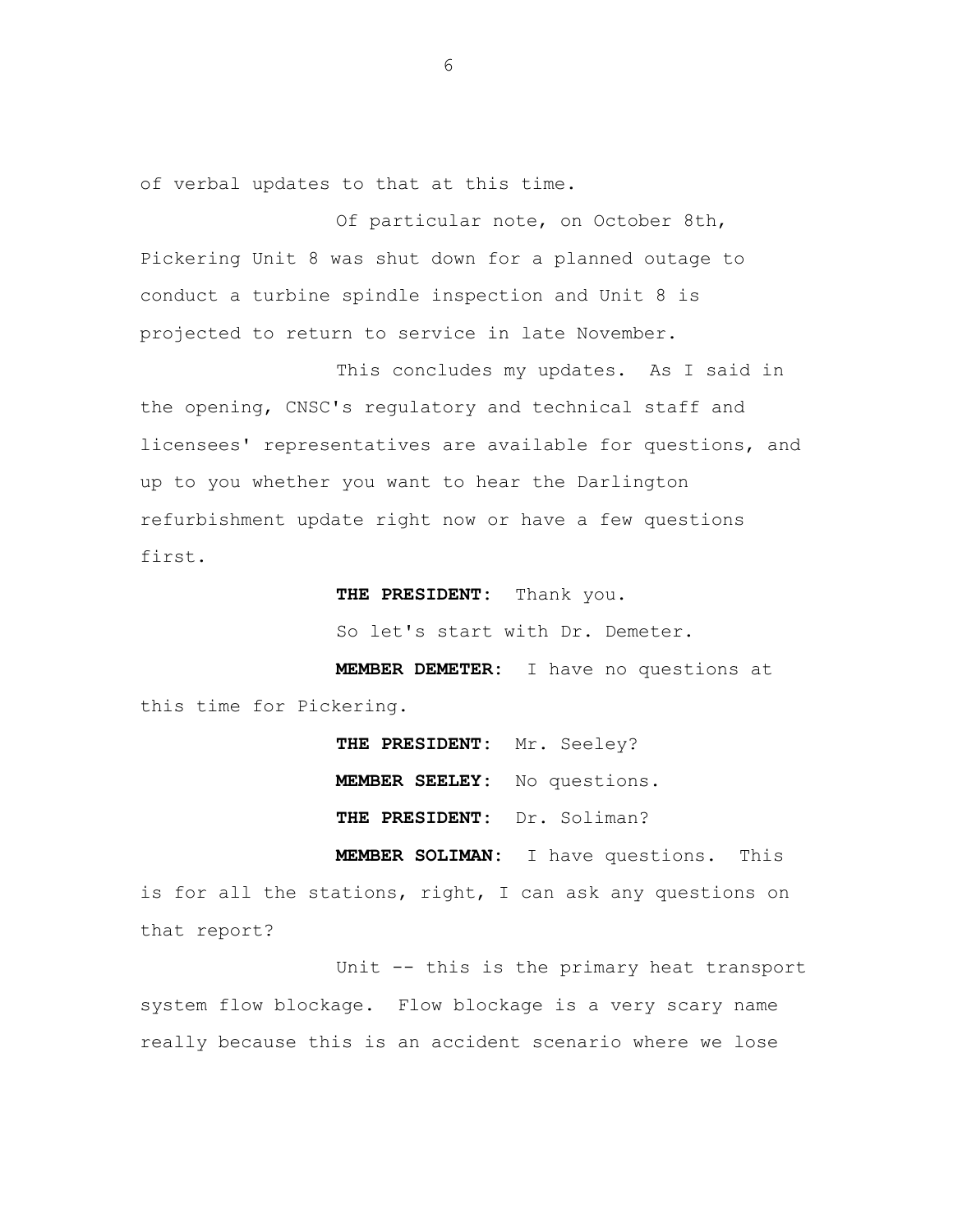the core of the reactor. But anyway, I would like to know, this accident or incident happened four days after the outage started.

**THE PRESIDENT:** Which unit?

**MEMBER SOLIMAN:** This is reactor -- they are not saying which unit here. Primary heat transport system flow blockage during maintenance outage.

 **MR. FRAPPIER:** I believe we're talking about Pickering Unit 1 on August 20th.

**MEMBER SOLIMAN:** There is no unit mentioned as a matter of fact.

 **MR. FRAPPIER:** I think the first

paragraph --

**MEMBER SOLIMAN:** Planned outage? Okay. Anyway, how many fuel channels were affected?

 **MR. FRAPPIER:** Pardon me?

**MEMBER SOLIMAN:** How many fuel channels have been affected?

 **MR. FRAPPIER:** So I think for a bit of a summary on what the blockage was and how many fuel channels and whatnot were affected, I would ask OPG Pickering to provide us some detail.

**MEMBER SOLIMAN:** I have more questions on that.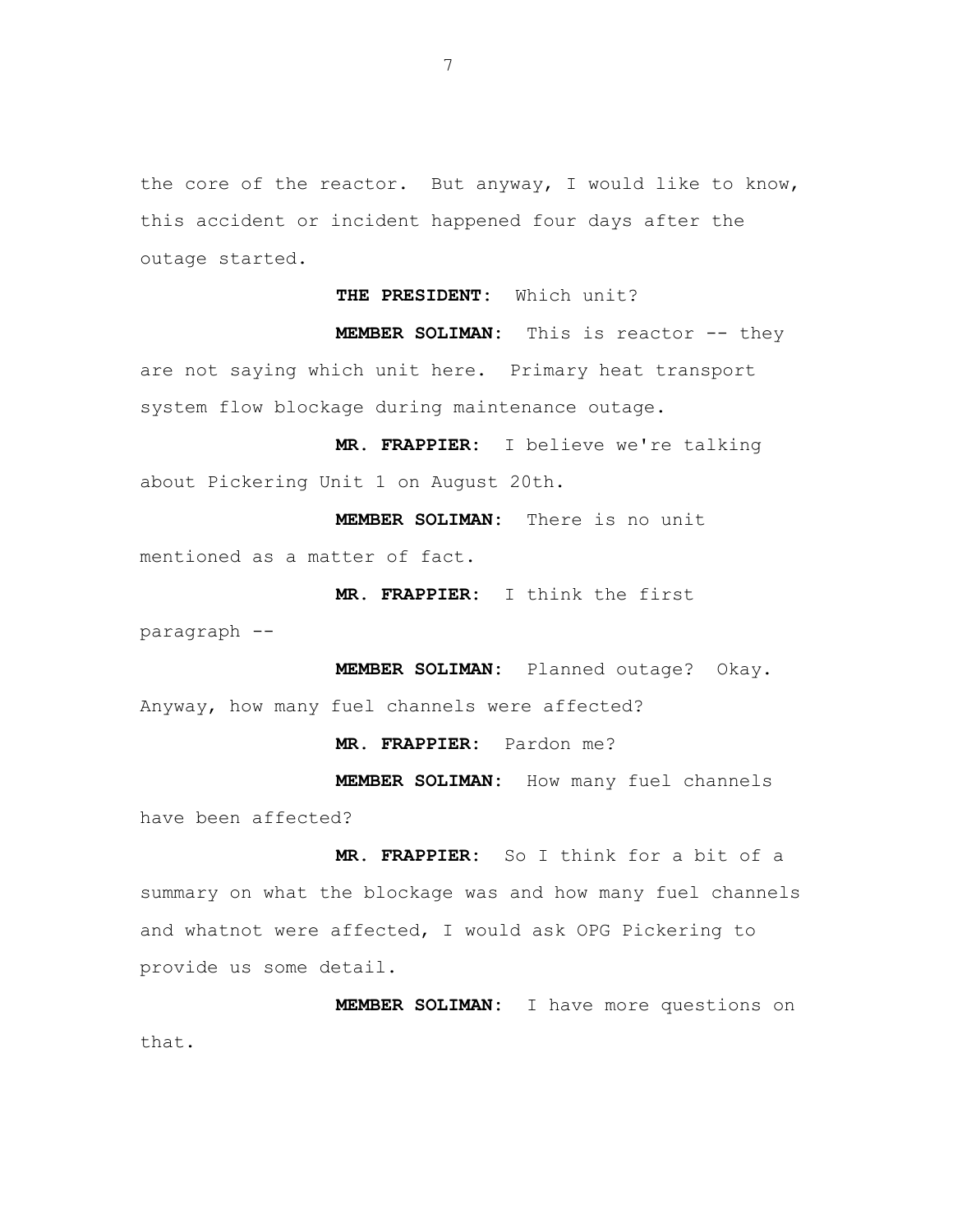**MR. SEGUIN:** Okay. So Paul Seguin for the record, Operations Manager, Pickering Generating Station.

So, as you noted, the event resulted in flow blockage in the heat transport system. So at no time was the fuel at risk during this event. The Operations staff responded to the condition immediately, following their approved procedures, and the temperature of the heat transport system primary coolant remained within operating limits at all times.

**MEMBER SOLIMAN:** My question is --

 **MR. SEGUIN:** When a unit is shut down, the heat transport system is divided into two loops. So the question on the number of fuel channels, this is one loop, so that would be half of the fuel channels in the reactor.

Did that answer your question?

**MEMBER SOLIMAN:** One hundred and eighty channels have been affected?

**THE PRESIDENT:** The question is how many channels have been affected.

 **MR. VIKTOROV:** Alex Viktorov for the record.

I will attempt to answer the question. Perhaps there's a little bit of misunderstanding. The flow blockage resulted from a valve being closed in the loop, so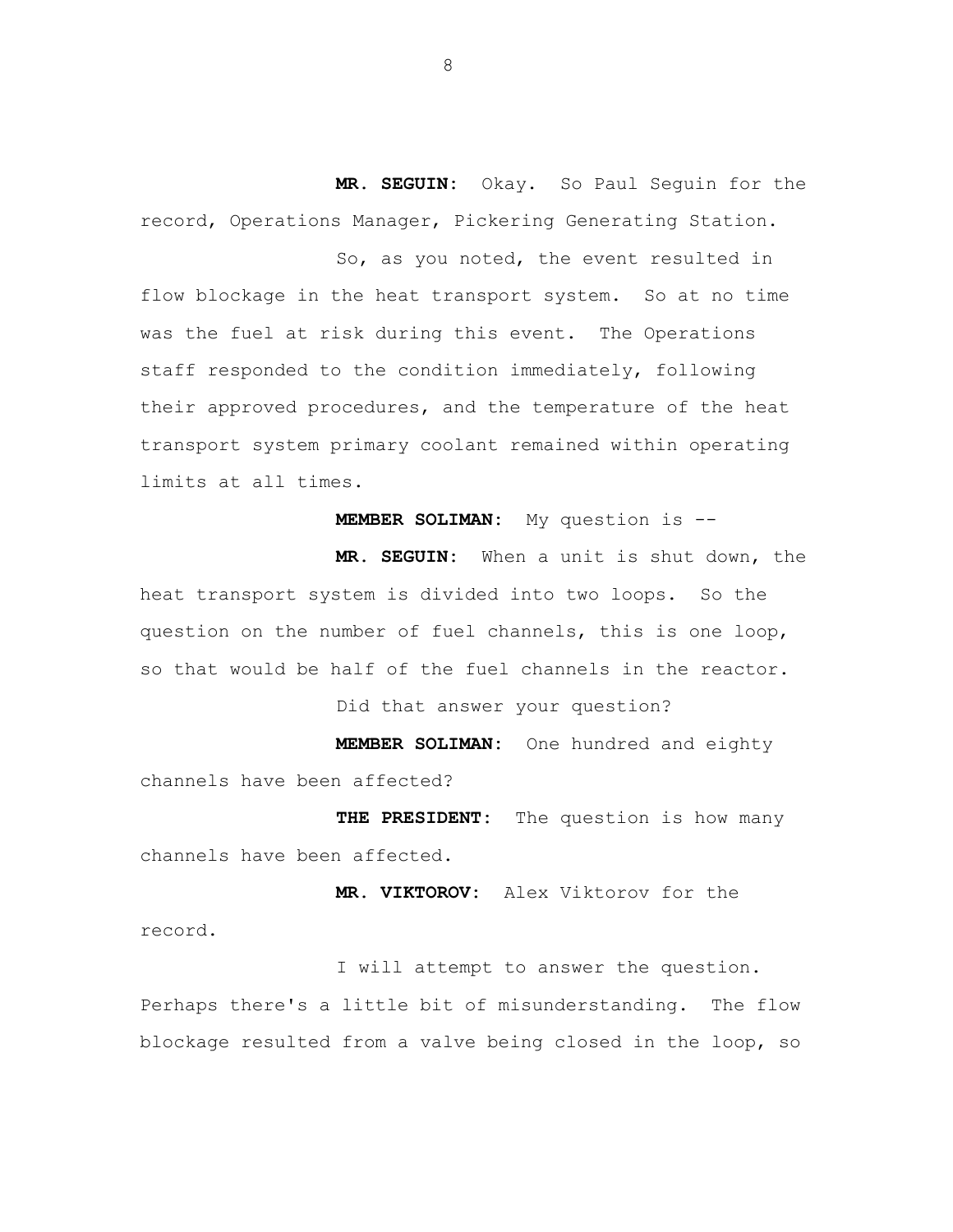there was no channel blockage per se, but half of the core, which is 185 channels, saw a reduction of the flow.

**MEMBER SOLIMAN:** Okay. So 180 channels have been affected. How many you measured their temperature? You're supposed to check 180 channels for temperature, aren't you?

**MR. VIKTOROV:** Correct. But note that this event happened four days after the unit was shut down, so the core was not generating power, it was at a very low residual power. The temperature was measured at the overall coolant temperature, and as you see in the text, the temperature went from 31 to 37 degrees C. It's a very low temperature. So no fuel experienced an overheating.

 **MEMBER SOLIMAN:** But this is the PHT system temperature. I am talking about the local area where the fuel may be heated and cause a local effect. So if half the core has been affected by an accident like that, do you start the reactor without really respecting all of these channels for any local defect?

**MR. VIKTOROV:** OPG will be able to provide details of the assessment. But yes, it's a serious event violation of the operational policy and principles, so a through follow-up assessment will be conducted. But from the general principles we don't believe any fuel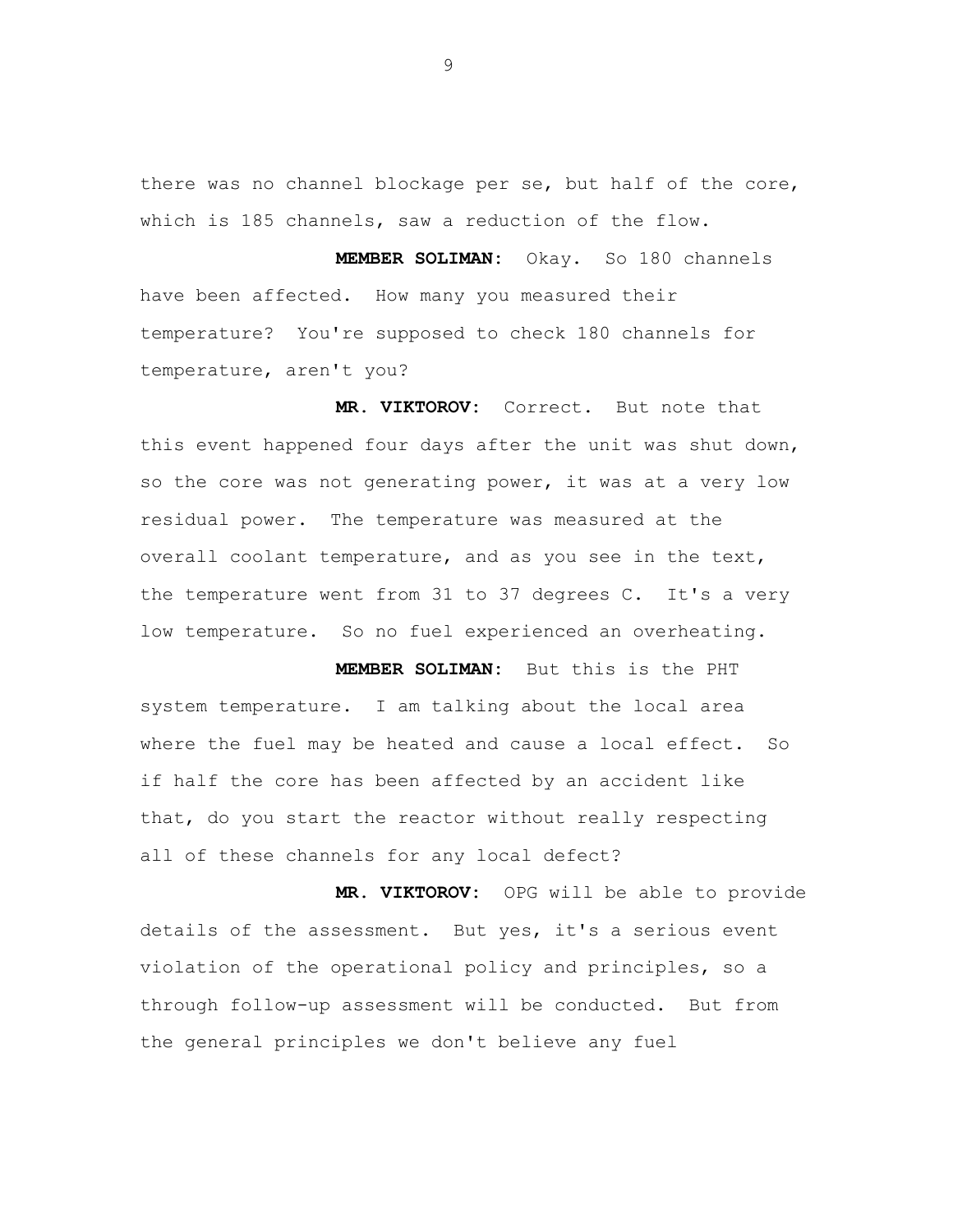experienced even any local defects, but OPG should be able to provide a detailed explanation.

#### **MEMBER SOLIMAN:** Okay.

**MR. SEGUIN:** Paul Seguin for the record.

So the temperature increase, 31 degrees to approximately 37 degrees, that is based on the highest increase in channel outlet temperature. All of our 390 fuel channels are instrumented on the outlet, so we have temperature indication for all of those channels. So that was the highest, not the bulk system temperature but the highest channel outlet temperature response.

**MEMBER SOLIMAN:** Okay. How do you make sure that there is no local effect on certain fuel channels if you have 180 fuel channels that have been affected and you measure the temperature of the PHT system away from the local areas? You're talking about overall, I'm talking about localized inspection in order to start the reactor. The flow blockage is very serious because the decay heat is still there and it can cause damage to some of the fuel channels if they are on the core of the reactor -- the middle. So what exactly happened?

**MR. FRAPPIER:** Gerry Frappier for the record and I'll get OPG to provide perhaps some additional details.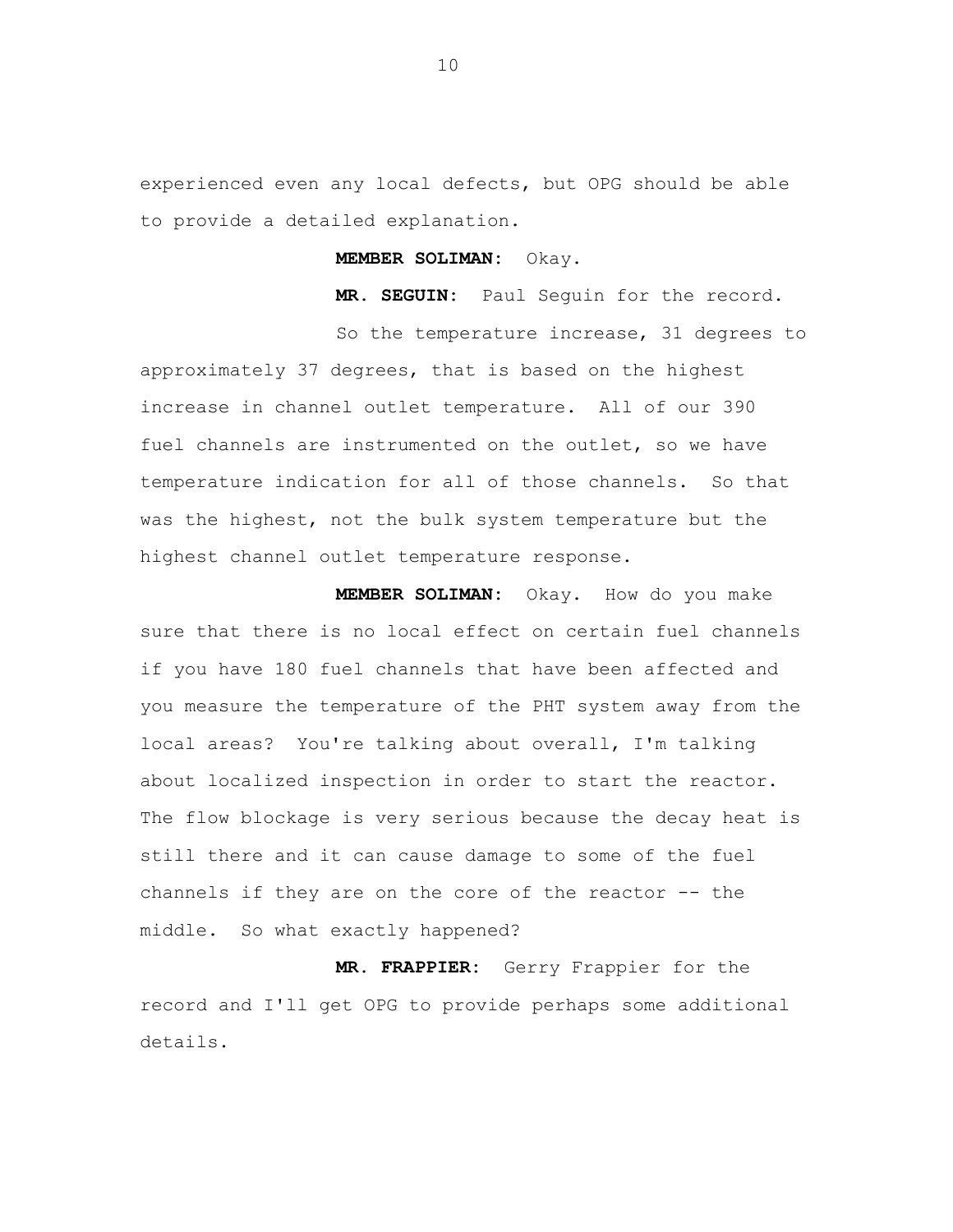I think it's important, like we were just sort of saying, to understand that what we're talking about is during maintenance a valve being put in the wrong location. So we had a few minutes of reduction in the cooling capacity. As noted, the temperature in -- none of the fuel channels saw a temperature above 37 degrees C, which is still a very acceptable fuel temperature.

And then as far as exactly why they ended up with valves that were in the wrong position, I would let OPG talk about what their root cause analysis has found so far.

**MEMBER SOLIMAN:** Thirty-seven degrees is the temperature of the PHT system. I'm talking about the local temperature you measure, which is the pressure tube, for example. What is the temperature of the pressure tube itself which is adjacent to the fuel? This is a local effect more than a global effect. So if you measure the pressure, you measure the temperature of the PHT system away from the core overall. This is overall, but I'm talking specifically you should inspect the core for any damage.

**MR. MANLEY:** Robin Manley, for the record, for OPG and I'm going to ask Paul Seguin as the Ops Manager to clarify anything that I get technically wrong, but I'm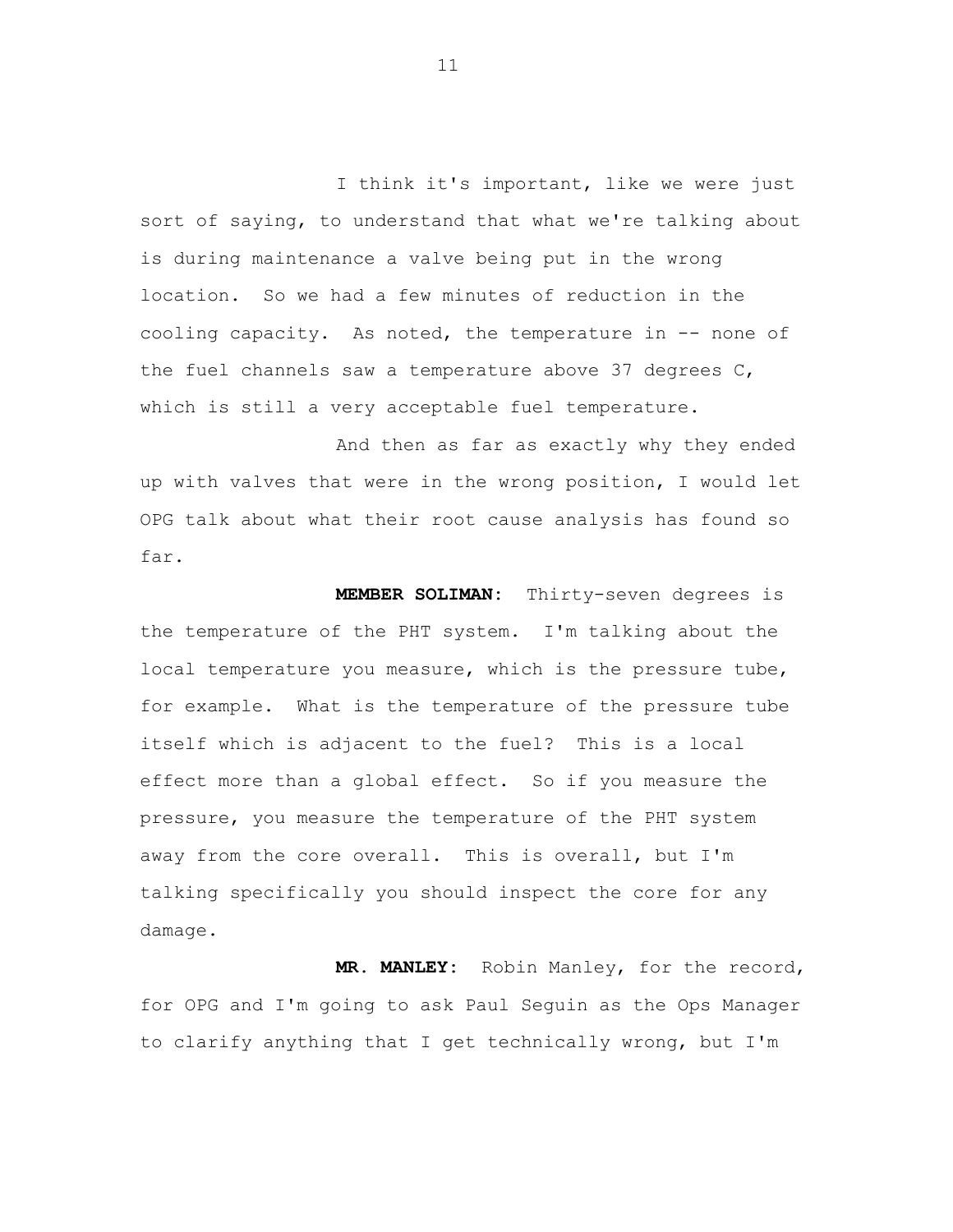going to try and cast sort of a high-level framework here. And again, Paul, please jump in and correct me if I get it wrong.

So when we have our 390 fuel channels, each of which is instrumented on the outlet, that means we're actually measuring the temperature at the outlet of each fuel channel. So it's not away from the fuel channels, it's not some bulk temperature measurement far away, it's actually at the outlet of the reactor. So the normal operating temperature of the reactor -- and again, Paul, correct me if I'm wrong -- I think we're in the order of 290 degrees Celsius. So we're down at 31 as we're shut down; 37 degrees is a very, very large delta from the normal operating temperature. So that swing of 6 degrees, you can see, is really a dramatically small amount compared to what we would normally operate under. Of course, the fuel is capable of taking a temperature much higher than 290 degrees.

So we're talking about an extremely small change in temperature. And we didn't have flow blockage on individual fuel channels so you weren't going to get individual elevated temperatures on any given fuel channel anyway because you didn't have a blockage there.

So Paul, at that sort of high level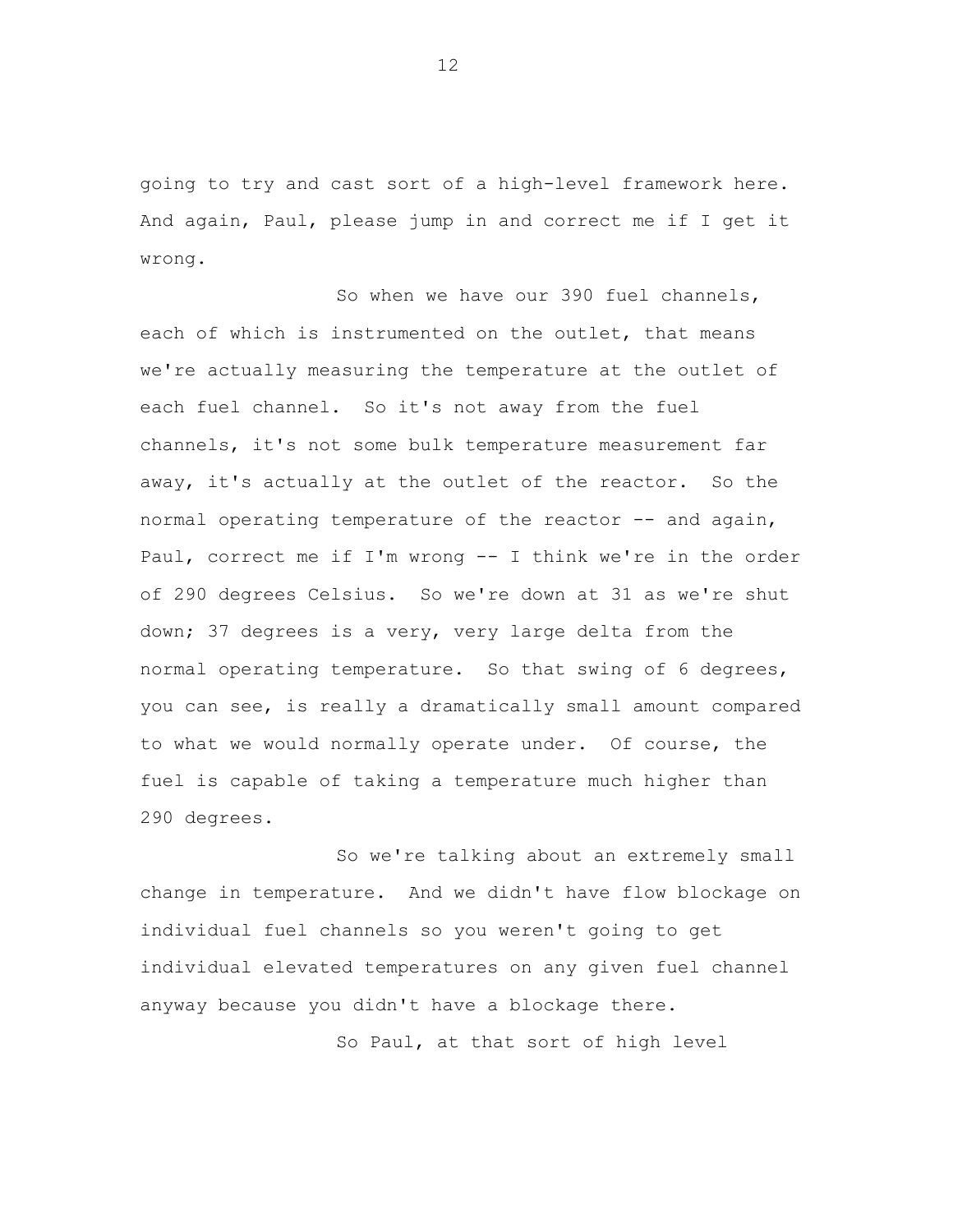framework, have I done anything terribly technically wrong or anything you would like to expand upon?

> **MR. SIGUIN:** Paul Sigouin for the record. No, that was technically accurate, Robin.

**MEMBER SOLIMAN:** The temperature you're

talking about is the average temperature or the temperature of the average of all the temperatures of the affected channels reflected on the PHT. I am talking here about local effect. You might have some of the fuel overheated and that is reflected in one channel and you do not expect that channel and you saw the reactor in a few months and you have a problem.

**MR. MANLEY:** Well, respectfully I disagree with you.

#### **MEMBER SOLIMAN:** Okay.

**MR. VIKOTOROV:** Alex Viktorov for the

record.

It's correct that it is the coolant temperature that is reported but it's reported at the exit of each channel. It's not somewhere. It's right at the exit of individual channels. So the 37 degrees is a maximum coolant temperature but at the most affected channel. So it's right at the exit of the channel. The temperature of the water, heavy water is measured, and in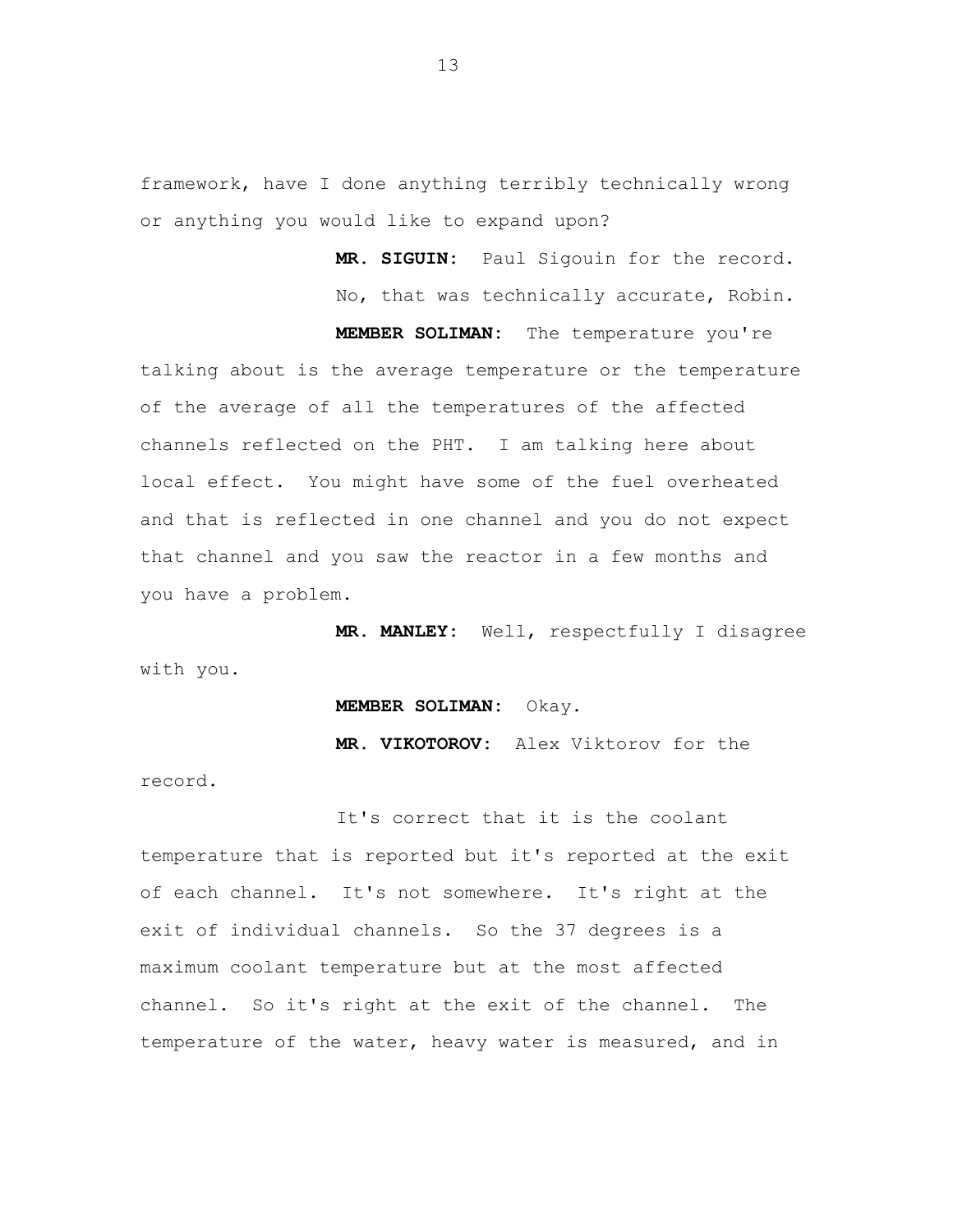its only experience increased from 31 to 37 degrees.

Again, there might be local effects within the channel. We believe it's extremely unlikely because no change happened with the geometry of fuel. The normal operation at high power, the fuel operates at closer to 300 degrees and there are no local effects. With no geometry change we don't see a reason for local effects developing at low temperatures.

 **MEMBER SOLIMAN:** What was the decay heat, the measure of decay heat at the time of -- at the time of this accident? How high it was or how --

**MR. VIKOTOROV:** Alex Viktorov for the record.

Decay heat is certainly monitored and measured. It's easy to predict the level of power generated by decay. We don't have numbers handy but it's a very basic equation that allows predicting decay after four days after shutdown.

**MEMBER SOLIMAN:** What type of inspection and what effects has been done in order to start the reactor or to start the reactor?

**MR. VIKOTOROV:** The reactor is still in outage and I will  $--$ 

**MEMBER SOLIMAN:** Yes, what type of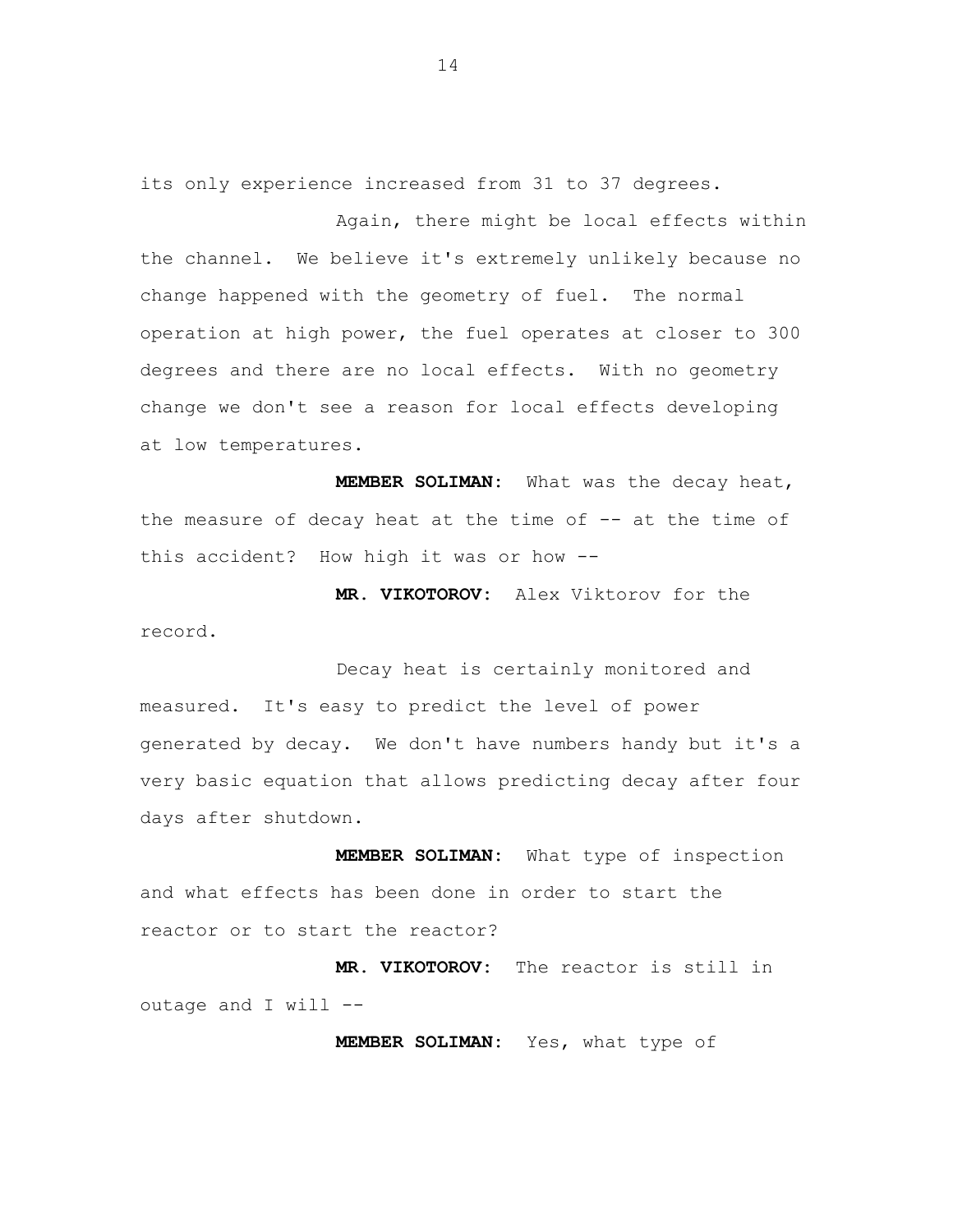inspection are you going to do in order to start the reactor specifically for that, only measuring the PHT system temperature and that's it?

**MR. FRAPPIER:** Gerry Frappier for the record.

So I would ask Mr. Sigouin to talk about what the protocol is that was gone through. But again, we would not expect there to be any damage to fuel based on the numbers that we have seen. Having said that there would be and perhaps Mr. Sigouin could give us some details.

**MR. SIGUIN:** Paul Sigouin for the record.

So as was mentioned earlier, we are conducting a root cause evaluation for this event, as was also stated by others based on the temperature effect, that is the most affected fuel channel seeing an outlet temperature of 37 degrees. We have assessed that there is no potential for fuel damage or damage to any of the components of that channel.

But again, we're in the process of our root cause evaluation. That is yet to be completed. I don't expect the root cause though to be focused on any requirements for channel inspection or any further analysis if it's really focused on the root cause of the human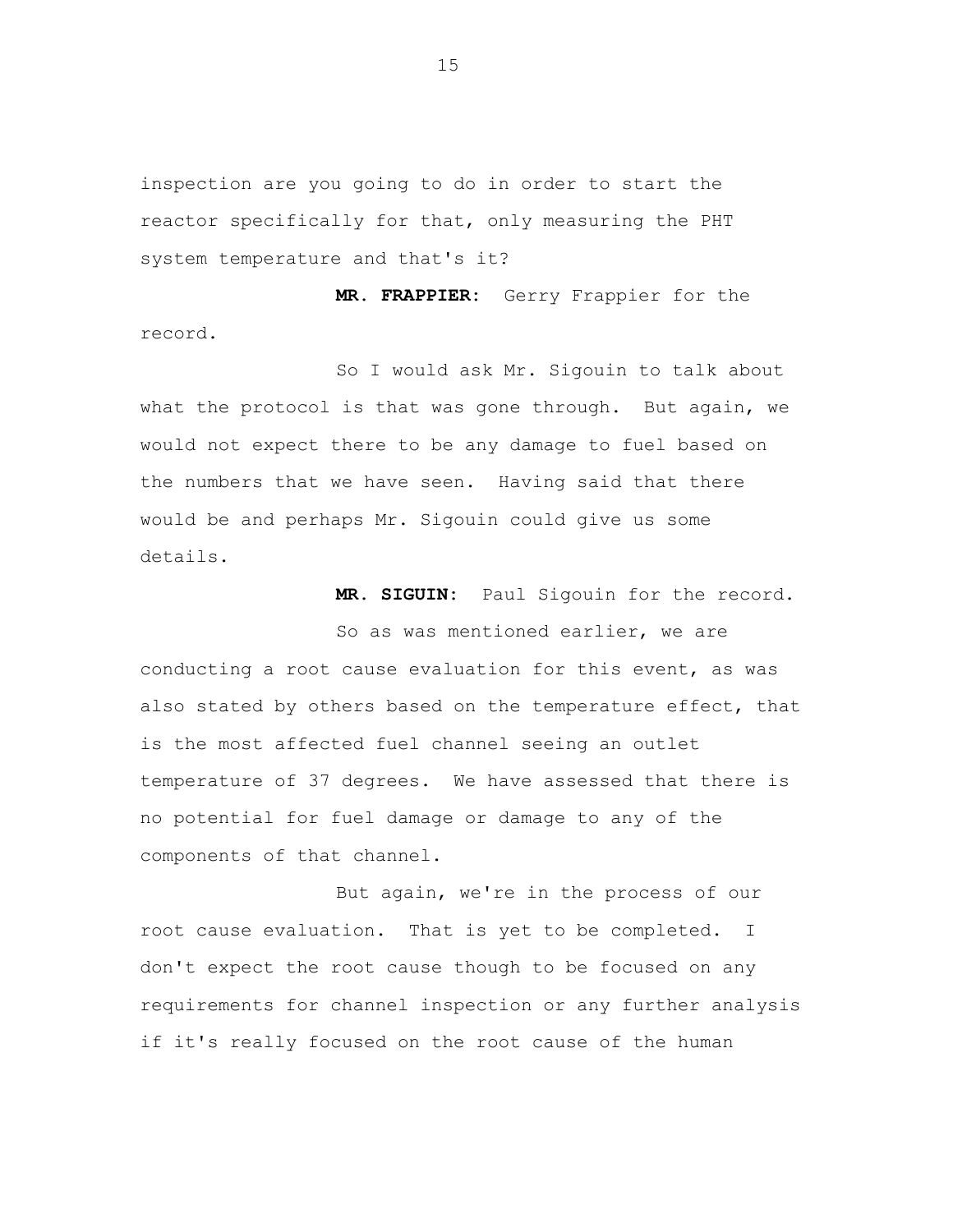performance event that led to the interruption of flow in the south loop.

I can certainly give a description. If you're satisfied with the write-up in the agenda, I can certainly elaborate on what we found in the investigation so far.

**THE PRESIDENT:** But in the stuff documented on the third bullet it says the cause appeared to be inappropriate application of work protection. I have no idea what that means.

**MR. SIGUIN:** Paul Sigouin for the record. So work protection is our term for tagging out of equipment for the protection of workers that are going to work on the equipment. So it's isolation of the equipment so that it can safely be maintained.

In this event the motorized valve that was closed, the motorized valve 10 on the shutdown cooling loop 4 in the south loop, that was done under work protection. So that is the authorization that operation staff give to maintenance declaring that it's safe for their work. There was no worker safety issue with it. That valve was de-energized for the sake of the workers.

The human performance event, however, was that the alignment of the flow path in the south loop was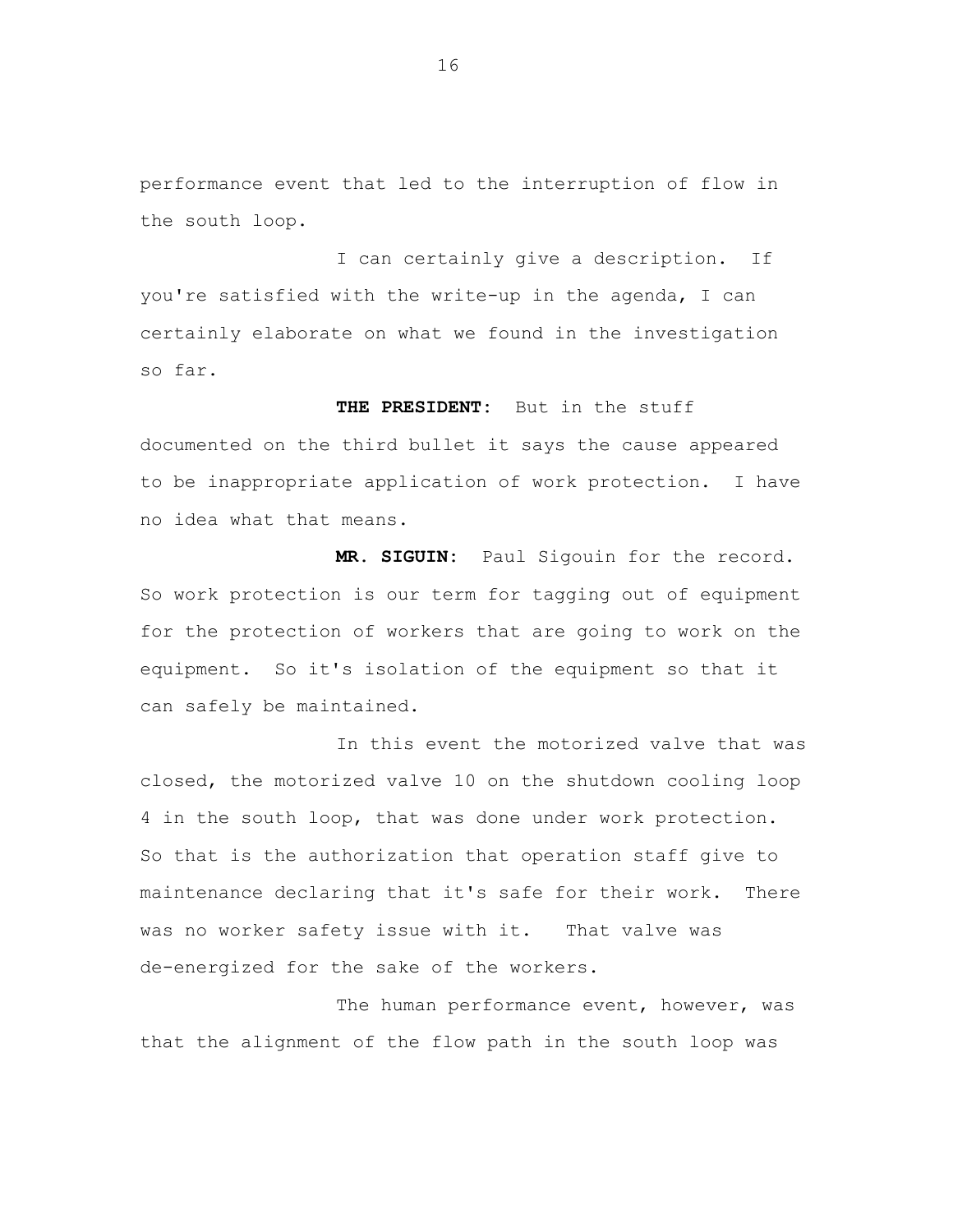not appropriate to perform the maintenance that was performed.

 that mean a human mistake/error? **THE PRESIDENT:** Do I understand that does

**MR. SIGUIN:** That is correct**.** Again, the root cause evaluation is in progress. So we are looking at all of the barriers that should have been in place to protect our heat sink and we're evaluating why those barriers were in effect of that preventing the event and we'll be producing that through that root cause evaluation.

in a number of interim actions in place to strengthen all of our barriers, both administrative processes and people barriers around heat sinks to ensure that our heat sinks were protected against a similar repeat event, and we'll be taking more actions from the root cause evaluation.

I'll say that following the event we put

**THE PRESIDENT:** So if I understand the description here, there was an alarm that got set in the control room. At what delta does the alarm get triggered? Because I am still struggling with it's a low temperature, not significant, yet an alarm went on, right? So it is significant in that sense to trip an alarm. At what temperature increase would this alarm get triggered? **MR. SIGUIN:** Paul Siguin for the record.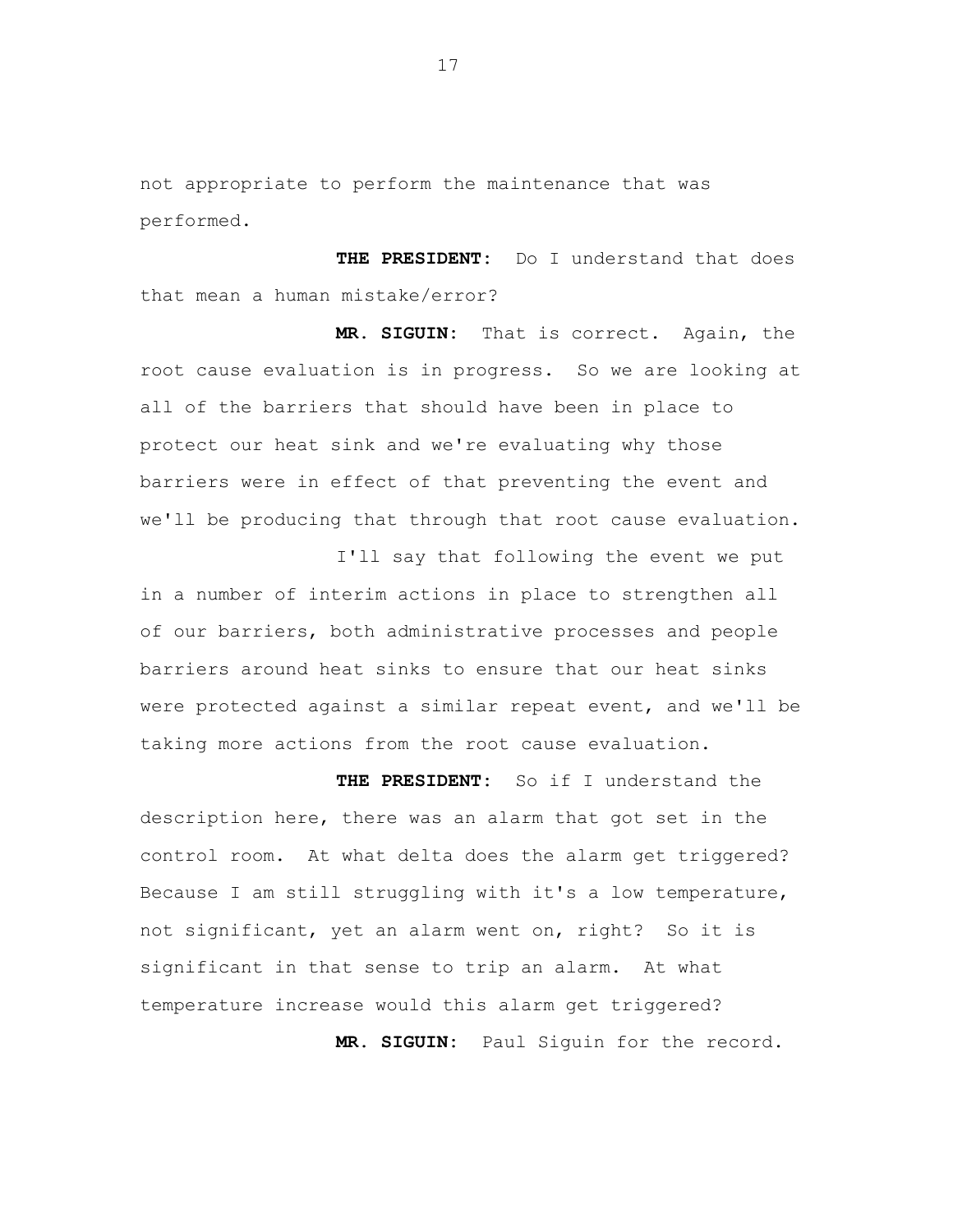So the alarm isn't actually a temperature alarm. What we have because an event like -- a similar event was predicted in the design as such that we have an alarm function tied to the valves in the flow path on the heat transport system. So that if any time, at any time certain valves come off of the fully open position indication such that a flow path could be blocked in the heat transport system that immediately enunciates an alarm in the control room specifically an alarm that states heat transport flow path blocked.

So in this case that is what happened.

So that is what happened. The alarm enunciated immediately on the valve, motorized valve 10 coming off of the fully open position in the course of the maintenance. That alarm was responded to immediately by the operators.

**MEMBER SOLIMAN:** MV10 is a little valve between the shutdown cooling and the PHT system?

> **MR. SIGUIN:** That is correct. **MEMBER SOLIMAN:** Okay. **THE PRESIDENT**: Okay, thank you. Dr. McEwan...? Okay, back to questions. Question? Go

ahead.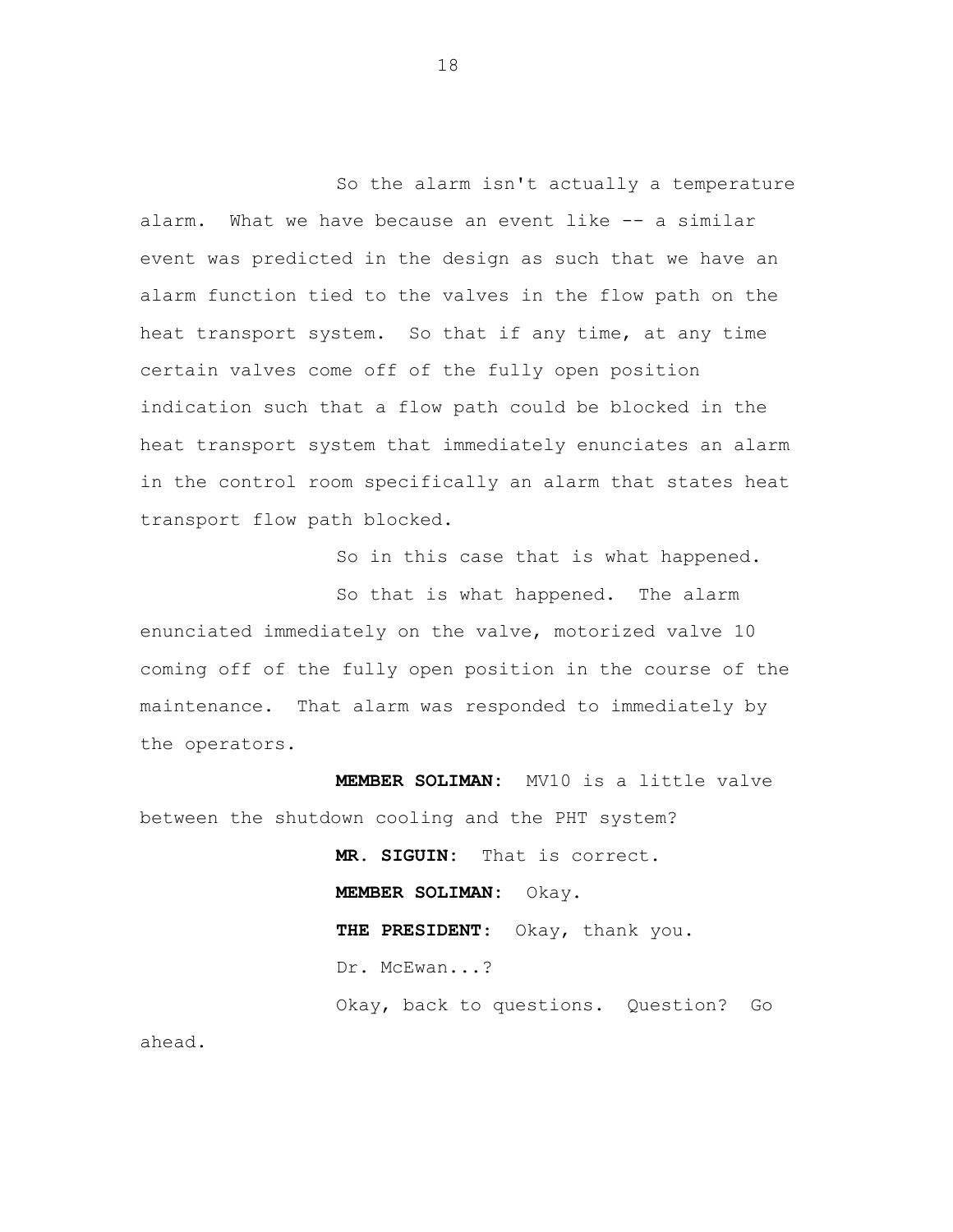**MEMBER SOLIMAN:** Bruce A and B, Unit 7 forced outage due to water leak on the conventional side of the station. I would like to know what -- which component was leaking and what is the reason for that leak?

**MR. SAUNDERS:** It was a process water leak on the process cooling water to -- I believe it was to the turbine. It was a threaded joint failure that started to leak. So unfortunately there's no alternate route to that particular cooler. So our only alternative was to bring the unit down to fix it.

**MEMBER SOLIMAN:** Okay, thanks.

**THE PRESIDENT:** I just have one question, and that is on Point Lepreau. So it says on the forced shutdown due to turbine governor valve the plant would shut down due to issues with the turbine governor. So what does that mean? You have an issue with the governor, you've got to explain what does it mean to somebody who --

**MR. HARE:** Sure. Michael Hare for the record.

What we had was a governor valve -governor valve 6 -- we have four governor valves to our turbine set. These are the valves that control the steam emission into the turbine itself. Governor valve 6 started to act erratically. It would go full open and then full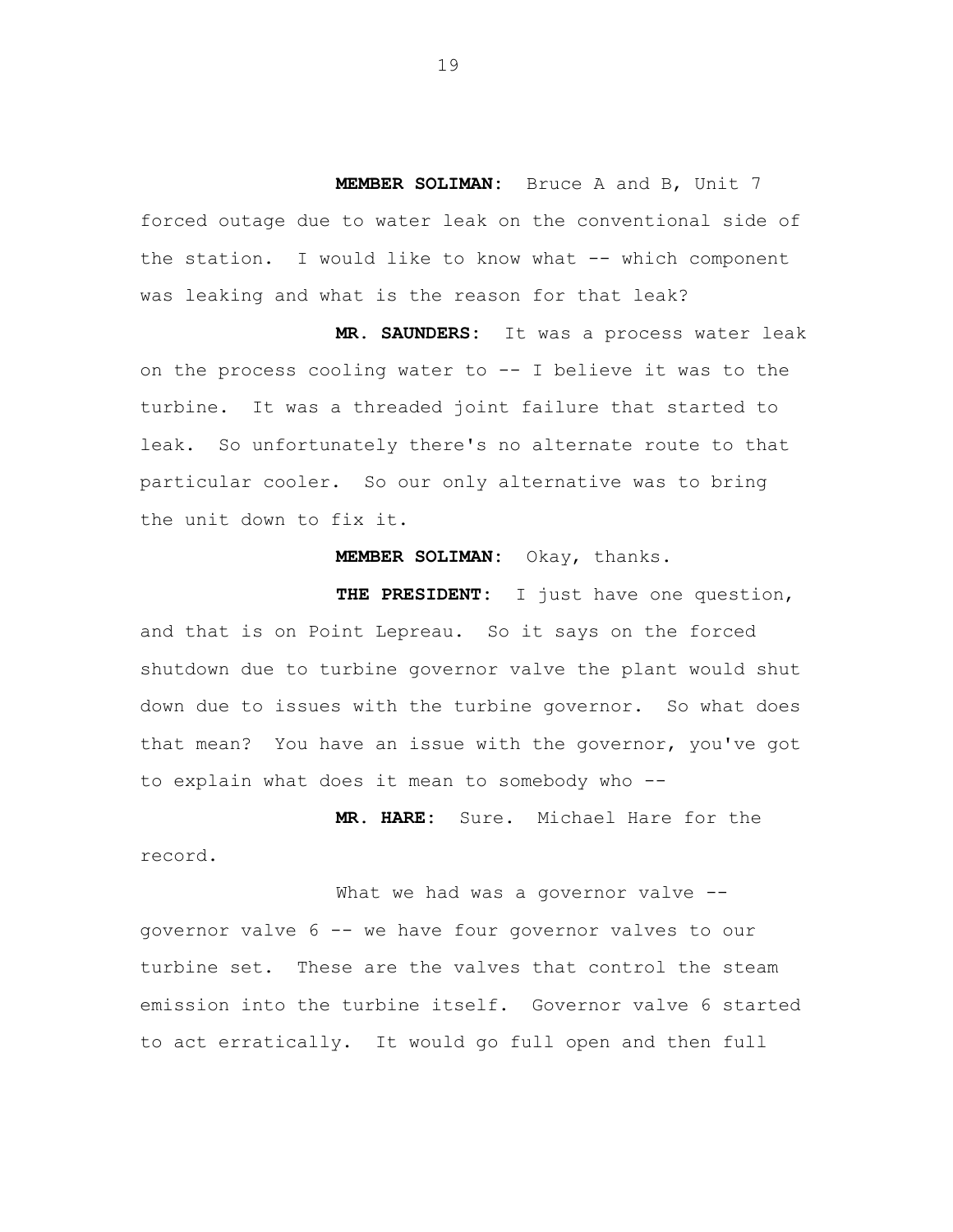closed. And based on that evolution that occurred we had to shut the station down, a weekend run on 3 valve operation, but boiler pressure swaying enough with the valve going full open and full closed that we took the unit offline because of the governor valve 6 operation.

**THE PRESIDENT:** So it was manually shut

down?

**MR. HARE:** The unit we had a manual

setback and then we had a manual trip of SDS1 to shut the unit down.

> **THE PRESIDENT:** Okay, thank you. Anything else? Okay, thank you. Thank you very much.

**MR. FRAPPIER:** So Gerry Frappier for the record. So do you want to get the short little update on the refurbishment of Unit 2 of Darlington?

**THE PRESIDENT:** Absolutely.

**MR. FRAPPIER:** So perhaps our friends from Darlington could put their -- I don't know if it's Mr. Manley who is doing that.

**MR. VULANOVIC:** For the record it's Boris Vulanovic, Director of Operations and Maintenance for the Refurbishment Project. I will be giving the update on the unit for refurbishment today.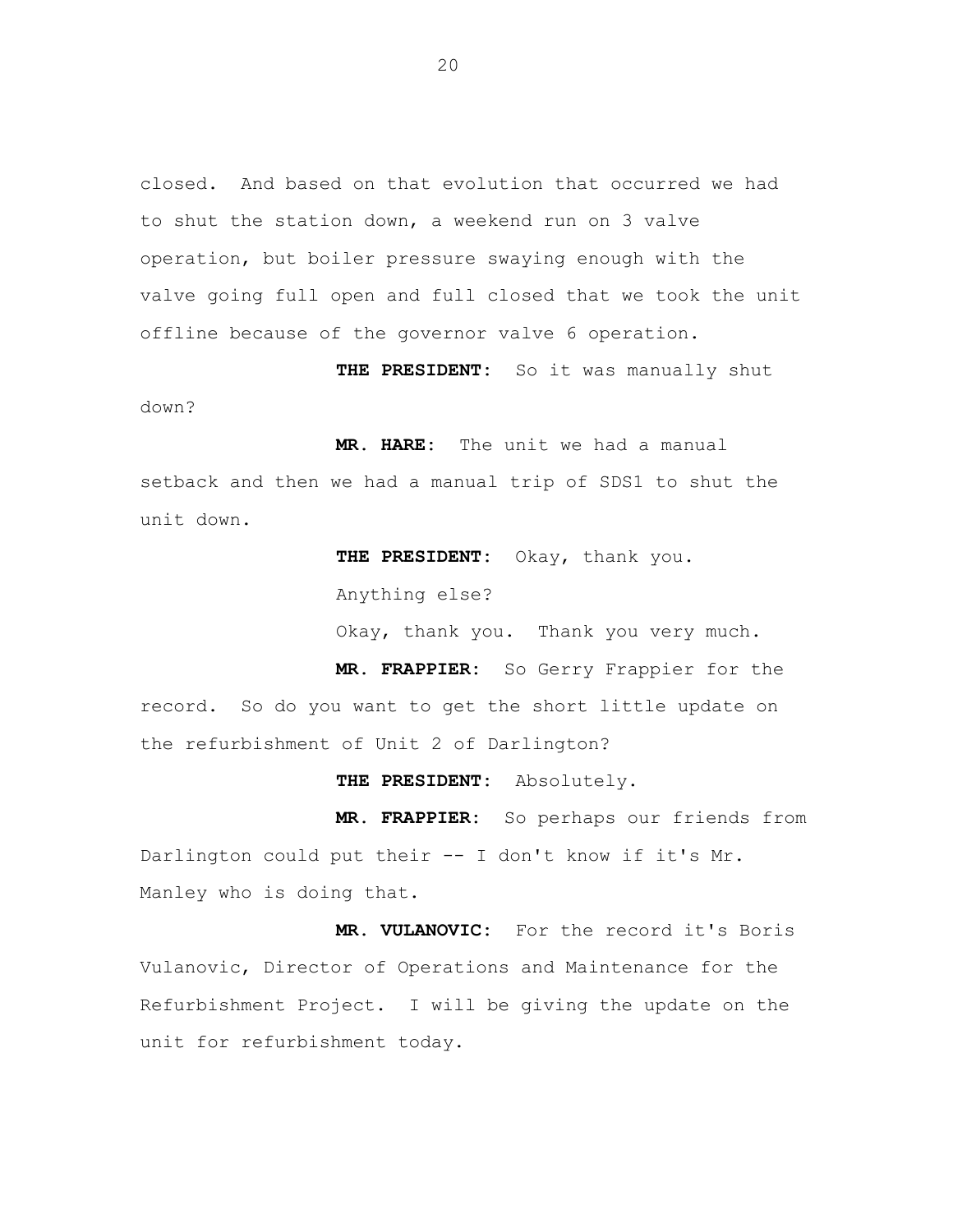So an overview of the project, we are currently in Day 362 of the refurbishment of Darlington Unit 2. In terms of progress on the project we are currently 27 days of our --

**THE PRESIDENT:** Can you move closer to the mike, please?

**MR. VULANOVIC:** Is that better?

**THE PRESIDENT:** Not really. You have to get closer to the mike. We hardly --

> **MR. VULANOVIC:** Can you hear me now? **THE PRESIDENT:** Yeah.

**MR. VULANOVIC**: Okay. So for the record, Boris Vulanovic.

In terms of the update on the project, as I was saying, we are currently in Day 362 of the refurbishment of the Darlington Unit 2 reactor. That currently puts us 27 days ahead of our committed schedule. We are, with respect to the project, tracking on budget in terms of performance.

We are in the reactor disassembly phase of the project and we have just recently completed the removal of the feeder pipework as part of the primary heat transport system providing coolant to the channels. This work was completed without any contamination control events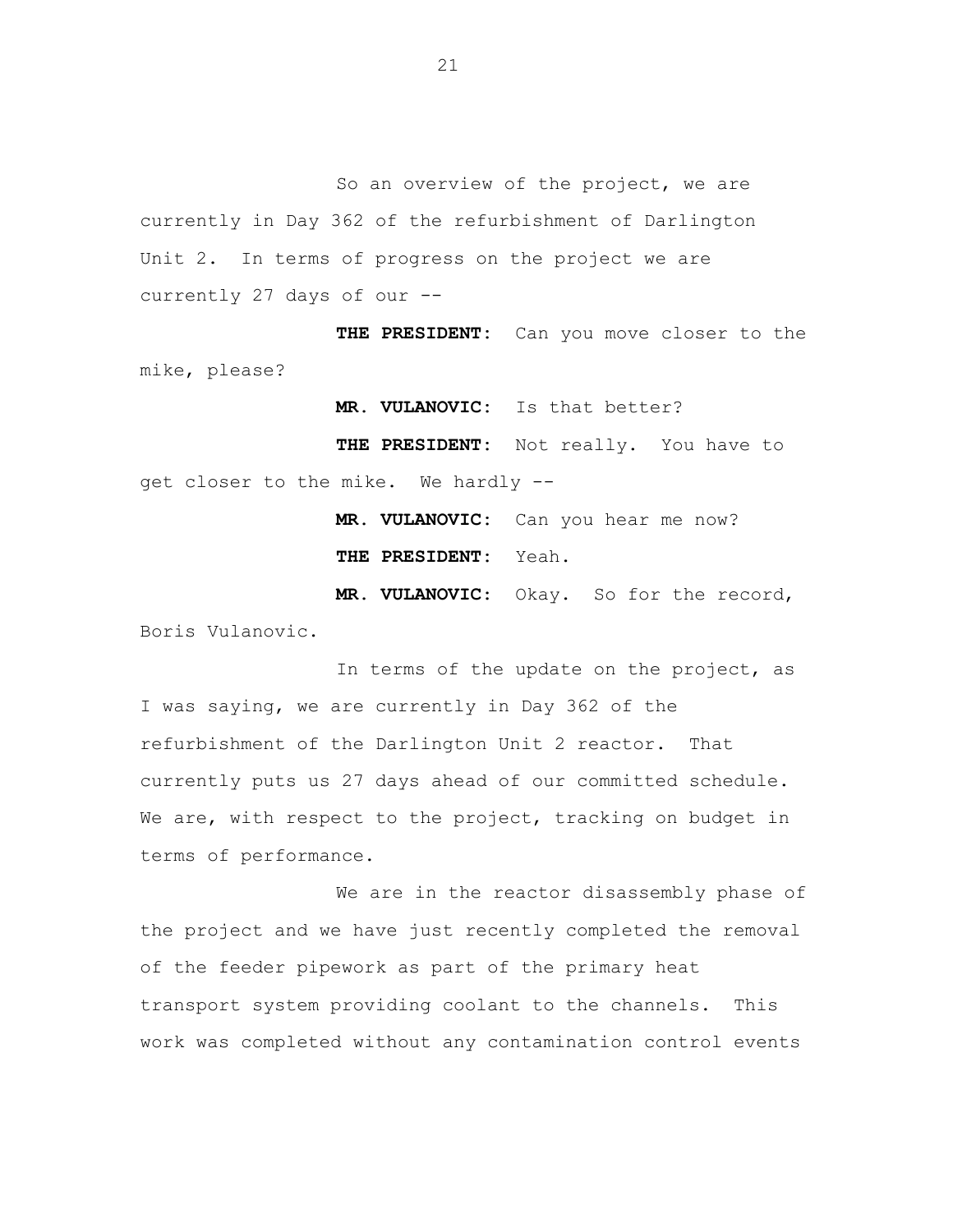or issues. As well, no alpha contamination control or issues too.

As well, we have managed the appropriate shipments of all the associated wastes with this work. The current worker dose is projected on target for the project as well.

We will be progressing now through the initial cuts and we have made them on the pressure tubes in preparation for moving into the next phase of reactor disassembly which will have us removing the end fitting assemblies, and then the pressure tubes themselves.

I'm at the end of the update and I'm available for any questions.

**THE PRESIDENT:** Questions? Anybody?

So any surprises? I want to hear from OPG. Aside from the fact that you are ahead of schedule, always a surprise in the nuclear sector, but any surprise on operation and, staff, your inspection, any observation about this inspection that is going on?

OPG...?

**MR. VULANOVIC**: For the record Boris Vulanovic.

So we have had no surprises to date. Obviously, with respect to the execution we have had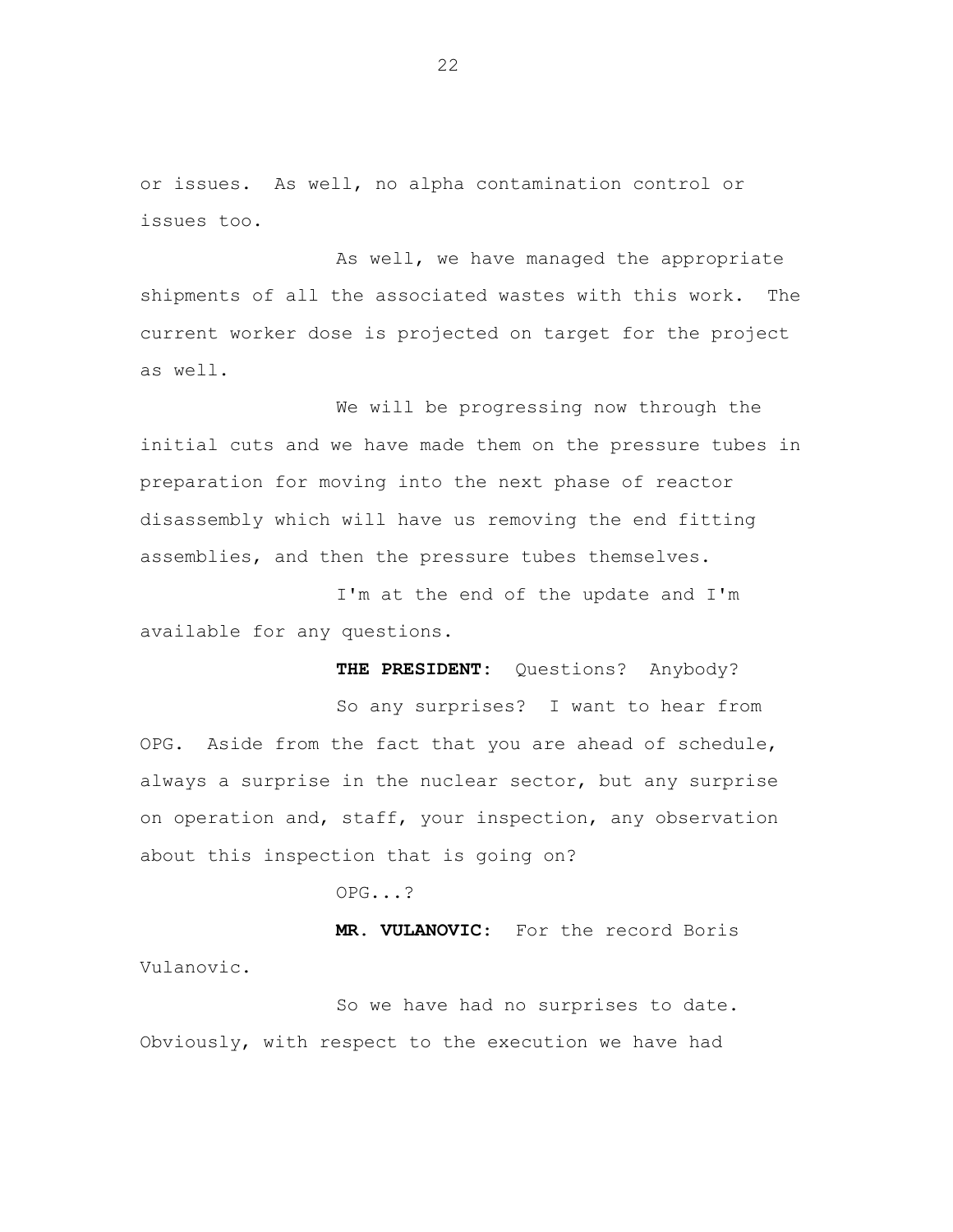lessons learned around the deployment of staff and tooling, particularly to managing our schedule and reliability of execution. But with respect to the condition of the major components, steam generators and reactor core, we have not had any surprises.

**MR. FRAPPIER**: Gerry Frappier for the record.

From staff's position -- perspective, rather, we are following this very closely of course. As you know, we have quite an inspection plan at site as well as a team here that is keeping track of activities that are going on.

At this point in time, given that it is mostly a disassembly of the current reactor, it's very focused on radiation protection and getting ready for the -- the next phase which is when they start building the reactor back together. Certainly at that point we'll have a lot of inspection points that we will be checking on to ensure testing, and as systems become available, and being turned over we will monitor that closely so at the end of the day we are sure that everything is in place the way it is designed to be.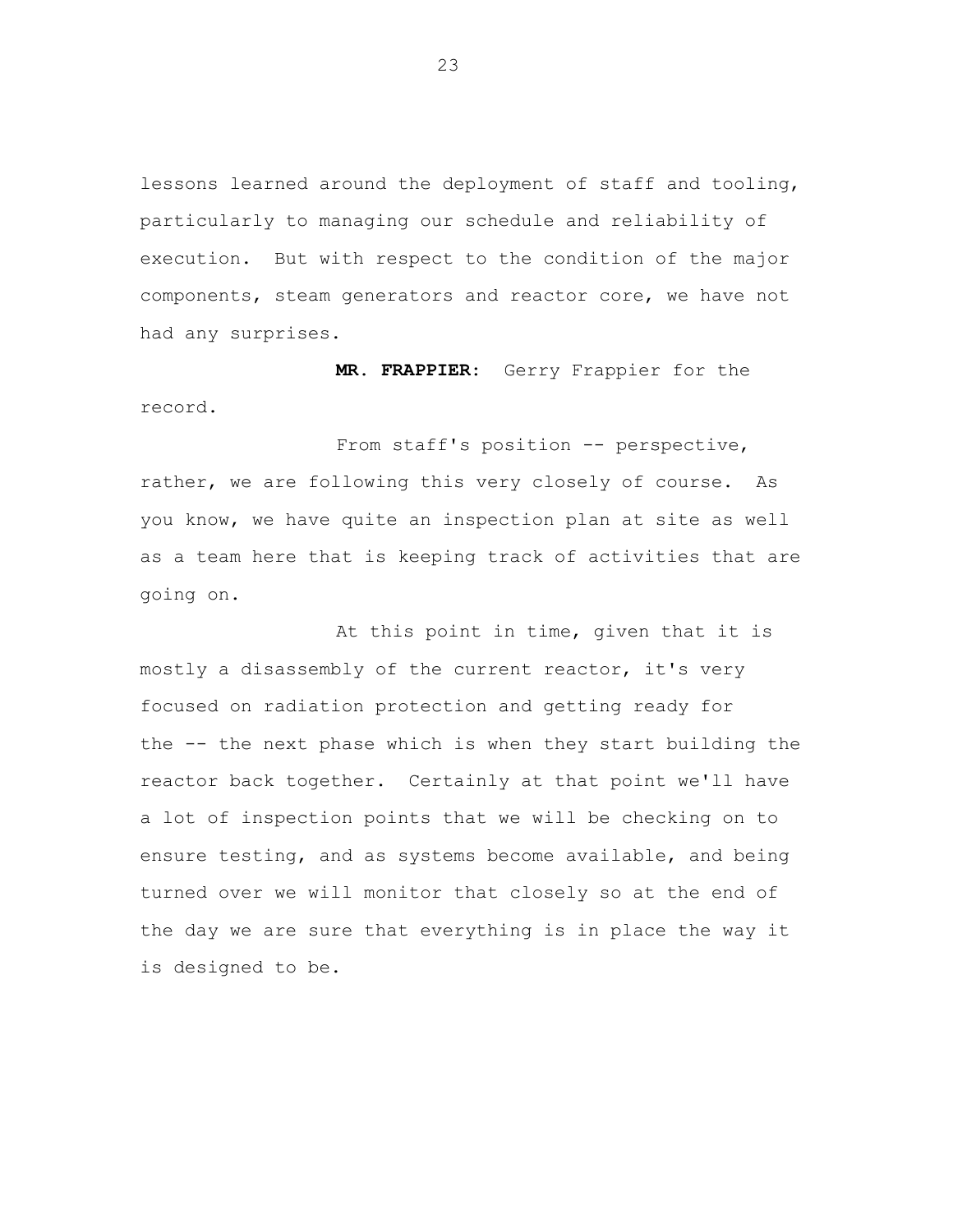<span id="page-25-0"></span>**CMD 17-M52** 

**Written submission from CNSC Staff** 

**THE PRESIDENT**: Okay, thank you. Thank you very much.

I would like to move on to the next item which is an Event Initial Report regarding a failure of the primary heat transport pump seals, the heat transport pump seals at the Bruce A Unit 3 Nuclear Generating Station. This is outlined in CMD 17-M52.

This matter was also discussed at the August Commission meeting.

I will turn to CNSC staff, and I understand that Bruce Power will make a presentation also.

So Mr. Frappier, you still have the floor.

**MR. FRAPPIER:** Thank you very much.

Yes, at the last meeting we had mentioned it; at the time we didn't have very much detail. We brought it to the attention of the Commission that at Bruce Unit 3 there was a failure of the primary heat transport pump seal and we had promised at the time to come back with a more complete event report which is submitted to you as CMD 17-M52.

And perhaps to help us walk through it,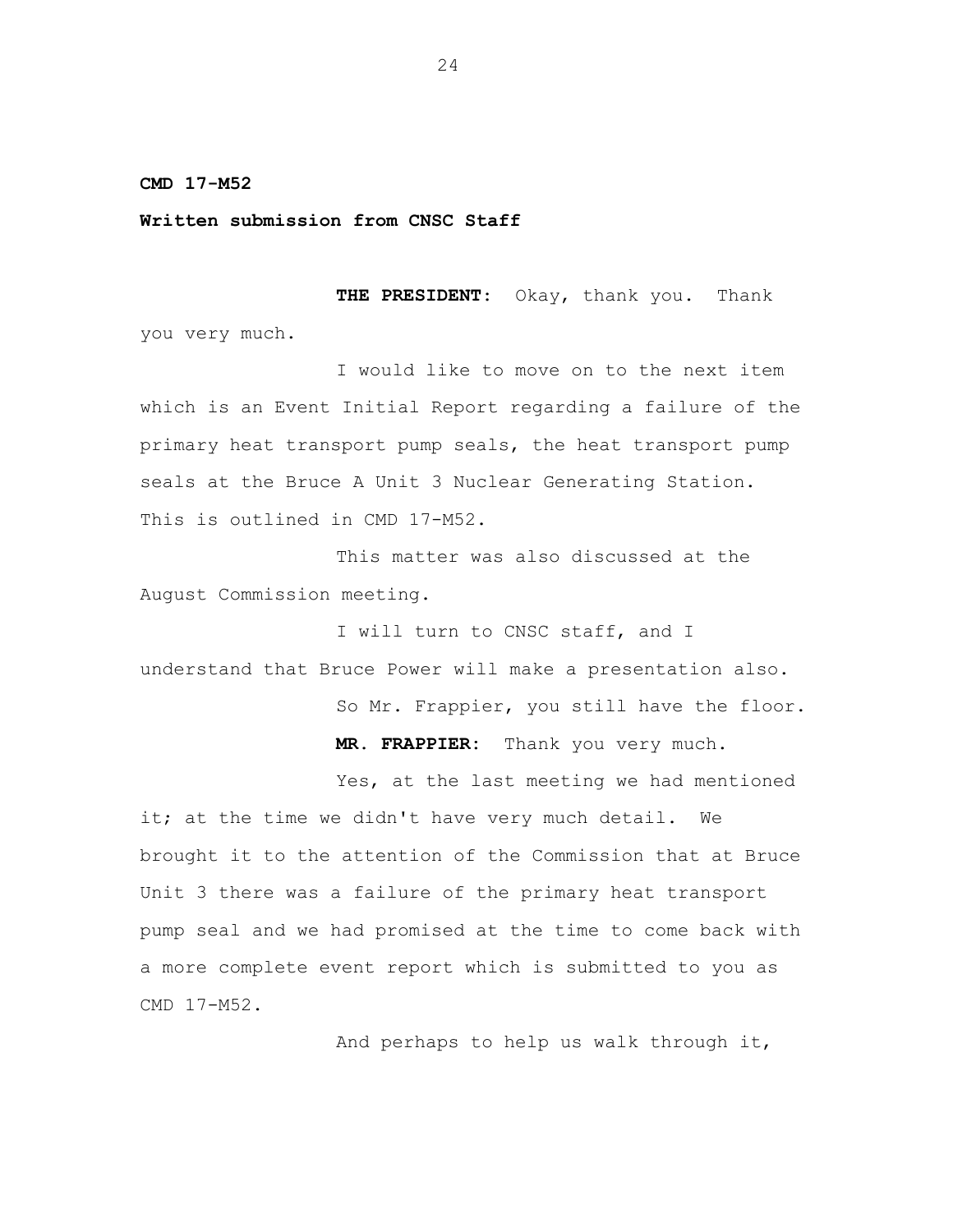given that it is fairly technical, I think Mr. Frank Saunders from Bruce Power is willing to make the presentation for you.

So, over to you.

**THE PRESIDENT**: Okay. Mr. Saunders, over to you.

**MR. SAUNDERS**: Afternoon.

So I'll just sort of step through this. You'll see in some of this at the last meeting, as you said, but just to refresh your mind, this is the pump here, pump motor on top, pump itself down below.

It doesn't really show you here, but this is it right here in the plant, is the top of containment. So the pump itself was inside containment. The motor is outside containment.

This piece here we call the pump stool. In essence, it supports the motor, and allows us to align and fasten the motor in place.

A little more arrangement there, but that was really what kind of what I wanted to get at.

Between the pump and the motor is this area here where we have the coupling that couples the motor shaft to the pump shaft.

This is actually what it looks like in the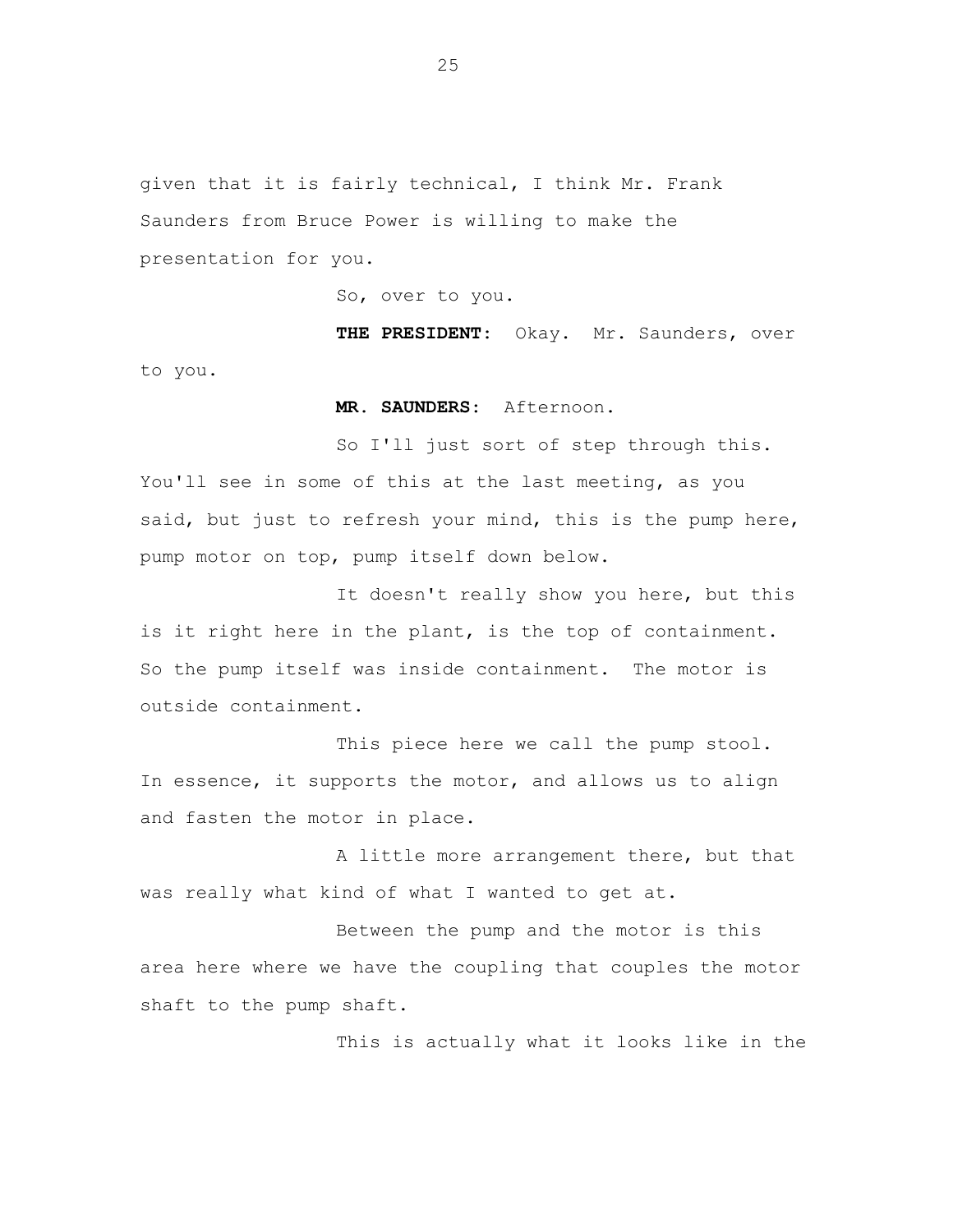plant. Two PHT pumps. There are some motors you see here in the foreground and then you just see the top of the motors in the background.

And then just to look at the diked area where the water leaked to, water really goes to two places. It starts going to D2O collection and then if there is more than that can handle it, builds up in this diked area. Filled about 20 percent of this diked area in this case.

So on August 17th, the event occurred about four. We tripped the pump at 4:18 in the morning, so early in the morning about 12 hours after we had shut the unit down for our maintenance outage.

We did go through a complex

trouble-shooting process after that. This is defined in our engineering procedures. We identified many potential failure modes and slowly eliminated them or verified them, as the case may be. We engaged in multiple independent reviews. We did it with our own staff. We actually had some OPG specialists as well. We had staff from a couple of independent companies who specialize in doing this kind of work. So most of that trouble-shooting took place between 3rd August and the 15th of September.

So aside from the trouble-shooting we looked at a number of evaluations from the operations point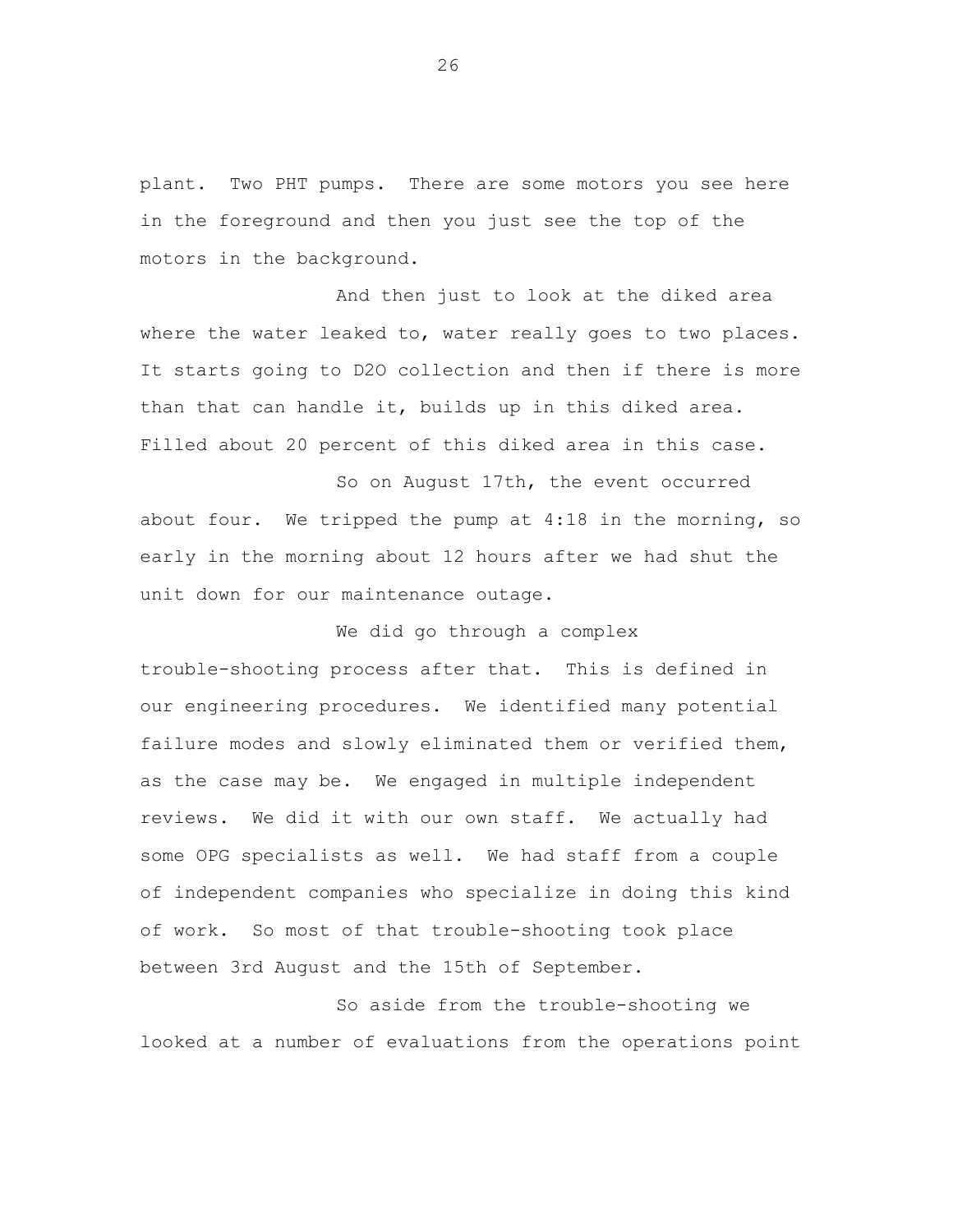of view, operability evaluations. So this was really looking at the motor and the casing and the pump and so forth to make sure that they were serviceable. We did decide in the end that we would replace the motor and sent it away for forensics just to be sure.

We looked at the other pumps of course that were in the system. These pumps actually -- they ran for about 15 minutes to an hour after we shut pump 4 down to cool down the heat transport system and they didn't show any leaks. We are reasonably confident we had a good look.

We looked at vibration monitoring recommendations on the set points for the pump monitors and you will see why in a minute when I get into what went wrong here. And then we looked at a return to service plan for this when we brought it back and what kind of monitoring we wanted to do.

So since then we did repair the pump, put in a new pump, rotating elements, new seals, new motor, new couplings all in and started it up. It ran fine.

The root cause is complete. We do have the pump motor offsite for forensics. So we may open that root cause again if we find something in the motor that actually contributes to the root cause, but at this point we don't think so.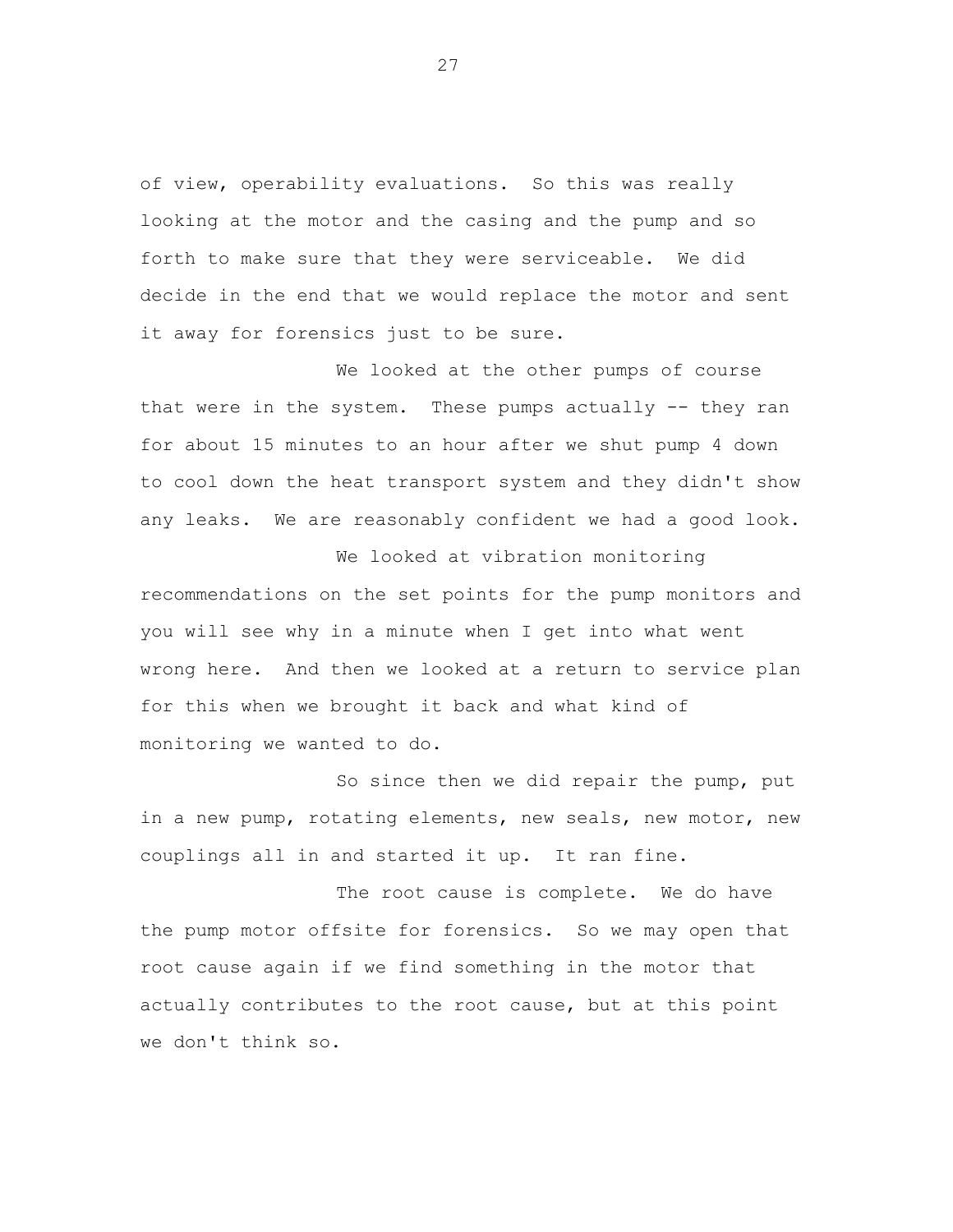So there is a number of experiences of this in the industry. We looked at all that OPEX that was out there. We didn't find any specific OPEX that looked exactly like what happened here. We had a partial seal failure in Bruce Unit 2 in the past, but it was very much attributed to the motor and a vibration resonance in the motor. It wasn't related to the pump. We didn't see that here.

And Darlington did experience a seal failure in 2013. It was a manufacturing issue. There was good OPEX on that and we had replaced all those seals since that period of time based on that OPEX from Darlington. There was no indication that the seals were the cause of this one.

The failure though that we came up with basically looks at a couple of things. We did find that the "as left" condition from the previous maintenance that the set points, the vibration or the runout, depending on how you want to look at it, they are one and the same. So the horizontal runout on the pump motor shaft when it was coupled to the pump was set near the tolerance level that you're allowed after maintenance. This is in the order of a very small few thou, and so it was near the top of that. Bruce A is also peculiar in that it only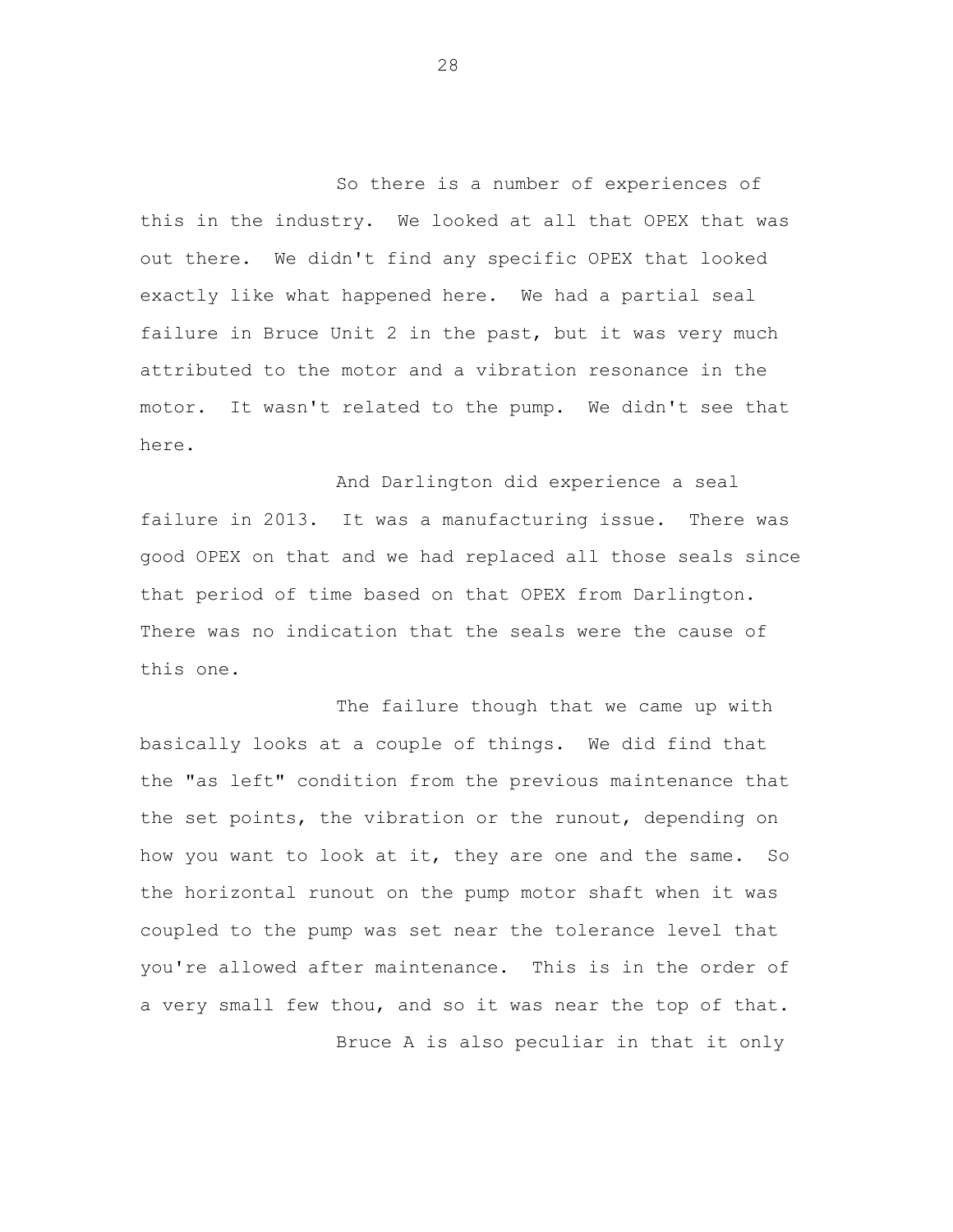has one proximity probe that does this runout measurement. Bruce B actually has two, so you're able to detect whether there is as an oval issue. The one probe is great as long as your runout is circular. If your runout is not perfectly circular then you need the two probes at 90 degrees to be able to see that properly. So we don't have an indication whether that was a problem here but one of the things we did before we went back to service was bring this pump up to modern standards on the two proximity codes and a finer detection.

So when the tolerances are tight then the clearances between the rotating and the stationary seal are obviously less than some places on the pump than they would be otherwise. There is a vibration mode you go through as you depressurize these pumps. You get some slight increase in vibration, again in the order of relatively small amounts but we do detect that when we depressurize the heat transport system that there is a little more vibration.

In this case, what was fairly clear was that we did get contact between the rotating and the -- the computer is turned up -- between the rotating and the stationary elements. And I will show you just sort of where that happened momentarily.

As that contact continued and heated up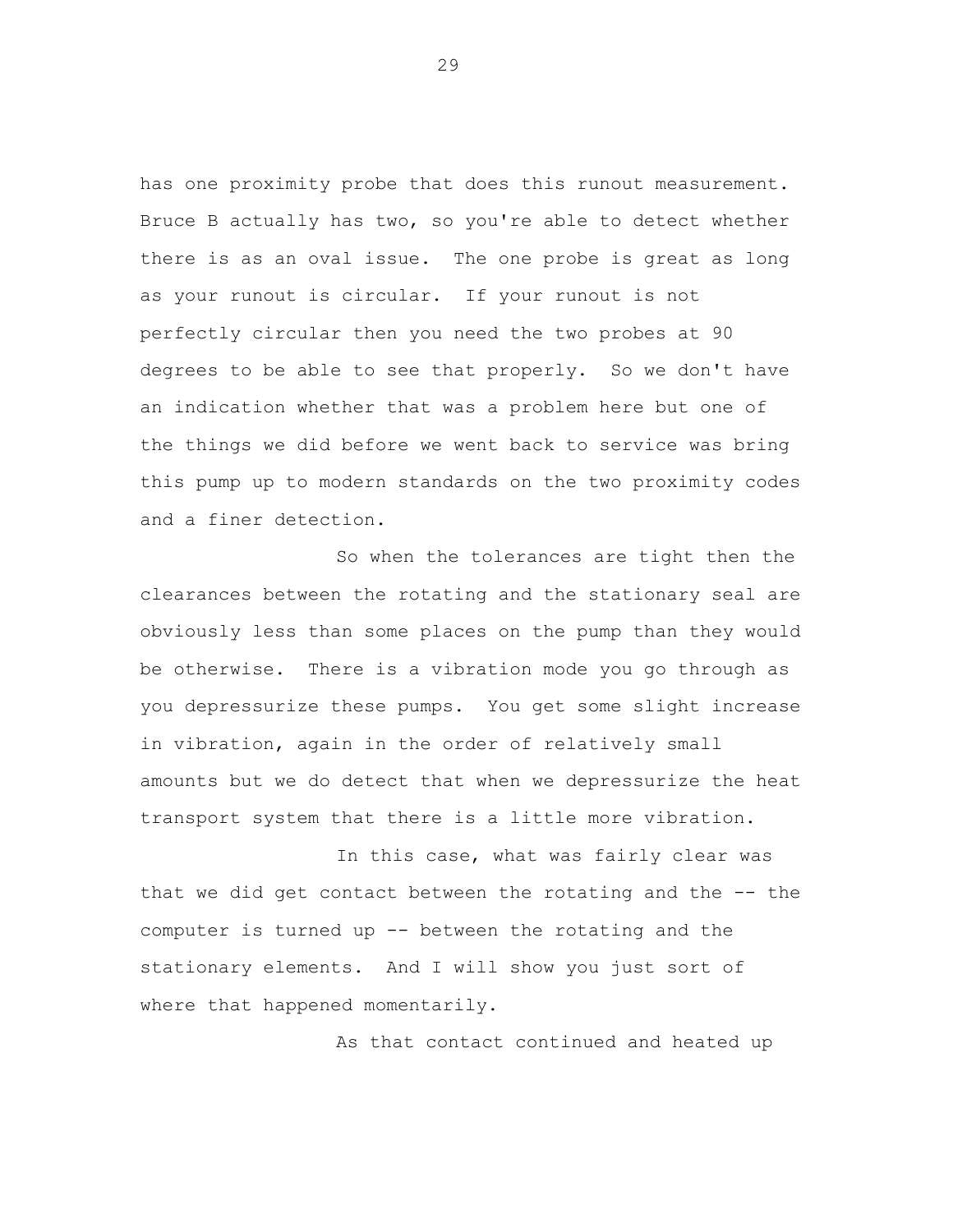the shaft, as the shaft heated up it bent. And the word bent you have to use with -- very advisedly here. You wouldn't be able to see it with your eye but it did deflect slightly. That increased the contact even more and, of course, as the heat increased and the bend was bigger, the seals failed.

This all happened in a fairly short period of time. In the diagnosis we started to see as we pulled off the instrumentation data later, the first signs that something wasn't quite right here started about 04:00, and the pump was tripped at 04:18. So it wasn't a very long period of time between when some of the indications started to appear, and when they happened.

The control room, of course, even though there is data being recorded on a system, doesn't see all of that detailed data. They have high temperature alarms or high vibration alarm, but they only see it when it passes the high level. In this case, high vibration and then the high leak rate is what triggered them to trip the pump.

I brought along a chart here which -- to look. So just to kind of show you how this works. You have your primary seal here, right in this little spot, secondary seal there and we call this a tertiary seal.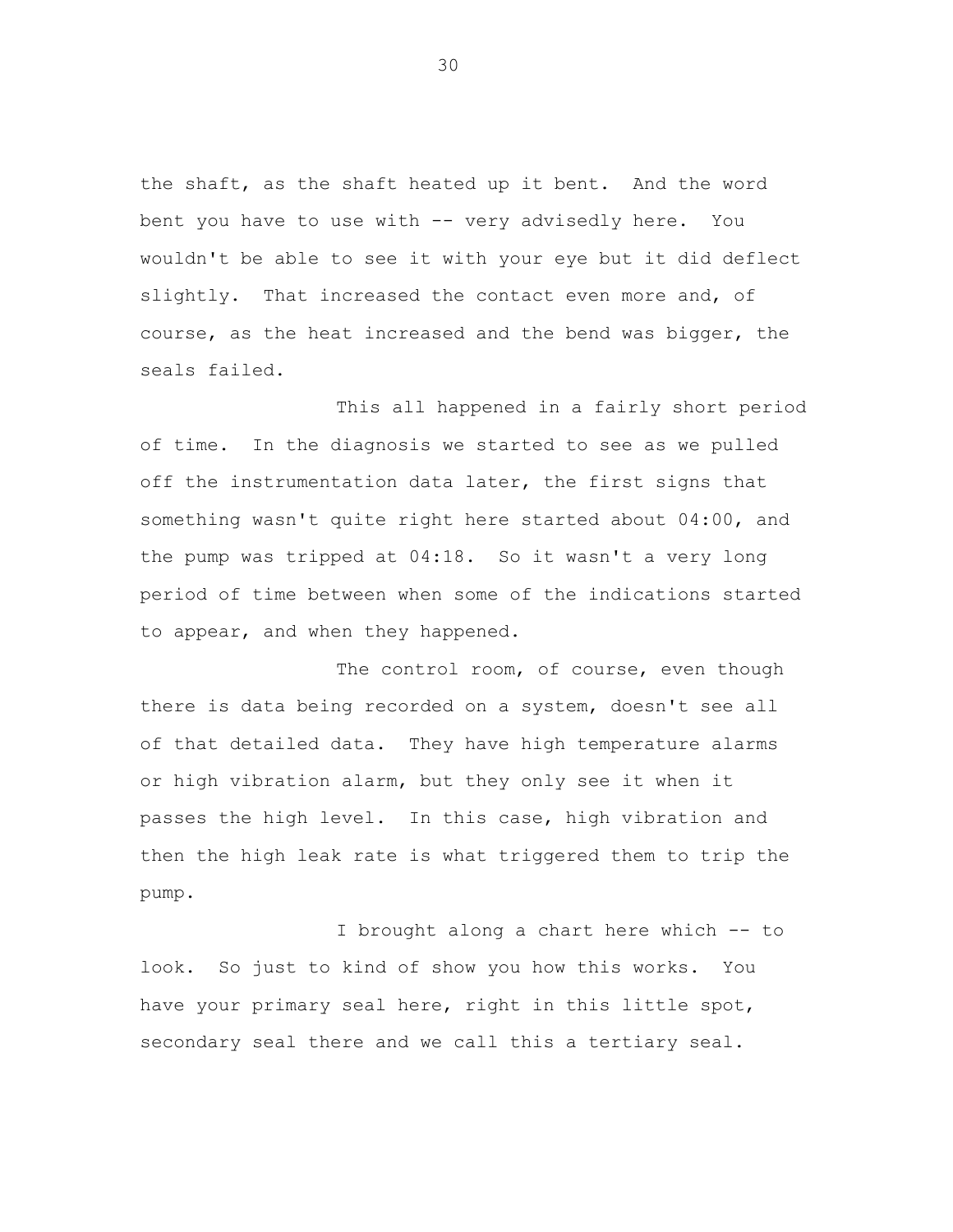It's not in truth a seal, it's more like a small gap, it limits water flow. It's not a seal in the same as the other two are.

You have a number of things that are monitored. The first kind of indications that we started to see around four o'clock was some temperature changes in the water supply, and then later we seen a few -- this thing here is the inner space pressure transmitter. So, this is a pressure differential between the seals. We started to see some fluctuations in that.

The control room really wasn't seeing this, but we can pick it up off the data afterwards. And so, those were the first kind of things.

When we disassembled the pump and looked at the forensic, the obvious contact that act -- where the shaft actually bent was just in this region here, just at the top.

And so, it contacted between the rotating and the stationary parts. You can see the wear quite distinctly on it. And in the forensic, they were able to detect that that shaft was slightly bent as a result.

As the shaft bent slightly, of course, it contacted the seal parts down here. As it made contact with those parts, then the seals, which are very tight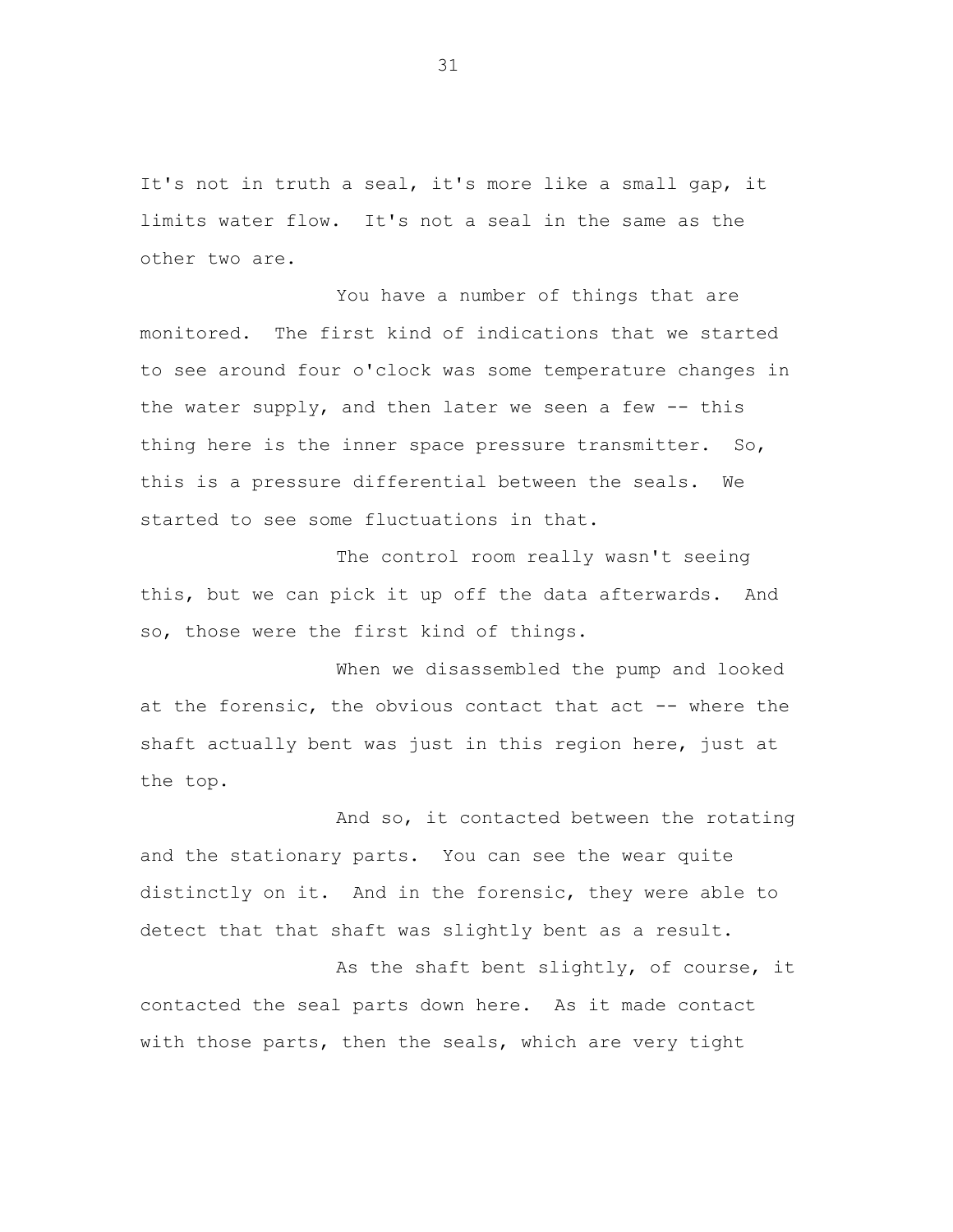tolerance themselves, started to be destroyed and then the leak occurs and very quickly the leak is detected by a variety of ways.

So, the extent of condition. So, obviously we looked at the other pumps to see what the issue was. All of the pumps in A and B have actually been through a unit shutdown since our last seal replacement, so there was none that was new and untested.

The post-maintenance tolerance was reviewed for all pumps and none were in the range that this one was in.

We are actually looking further at Bruce B in a little more detail just to be sure. Like I say, they do have additional instrumentation available. We actually have Unit 6 in outage right at the moment and part of that outage plan was to replace two pump seals.

Typically we see the seals -- as they start to fail, we start to see small water leakages by the seals and the like, and so we schedule a maintenance at the next outage or, if indeed it looks like it's failing quicker than that, we take the unit offline and fix it. But generally it's a slow, progressive kind of process. So, corrective actions. Enhanced

vibration monitoring installed already in Unit 3. We're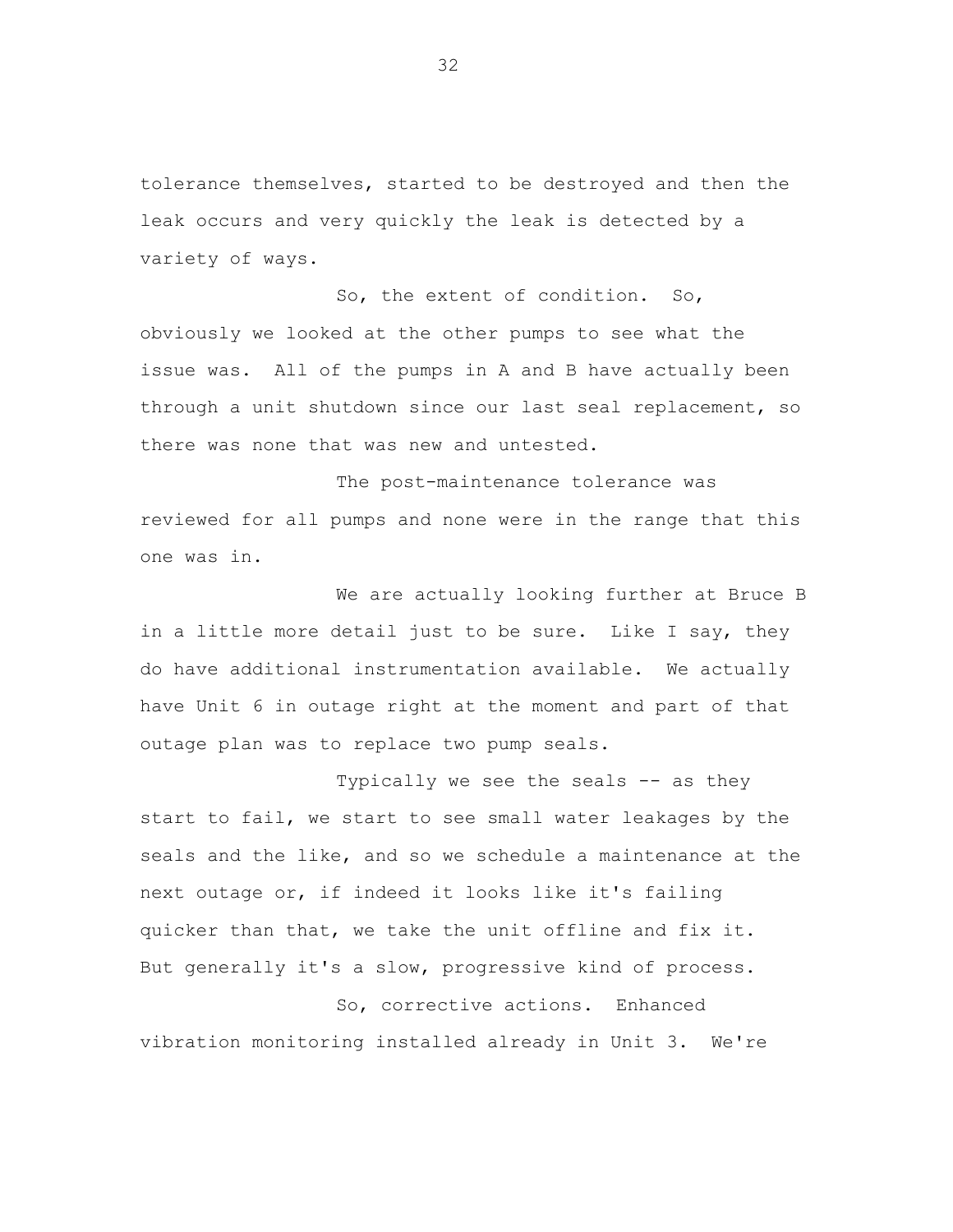going to install it at all the Bruce A units as they come down for the next maintenance outage.

The calibration procedure and the calibration used are being updated to tighten the tolerances even farther than they have been in the past.

We are looking at the asset management plans as to how to maintain the pump rotating elements in the future. You know, they are part of the MCR asset management work anyway, but obviously, we'll be informed from this event about how we need to look at that maintenance.

We have already replaced 22 of 32 pumps at the Bruce site. This has been ongoing capital work for the last three or four years as we slowly either replace them with a new pump or take them out and rebuild them and put them back in.

And, like I say, the pump for a motor is getting some additional forensics off-site where they've got the capability to run that motor up and test, just in case there was some kind of a vibration issue in the motor which we can't see with our instruments, we get them to check. If that's the case, then that will  $-$ - you know, we will re-open the root cause and have a look at that. This motor had not been replaced yet, so this was not a new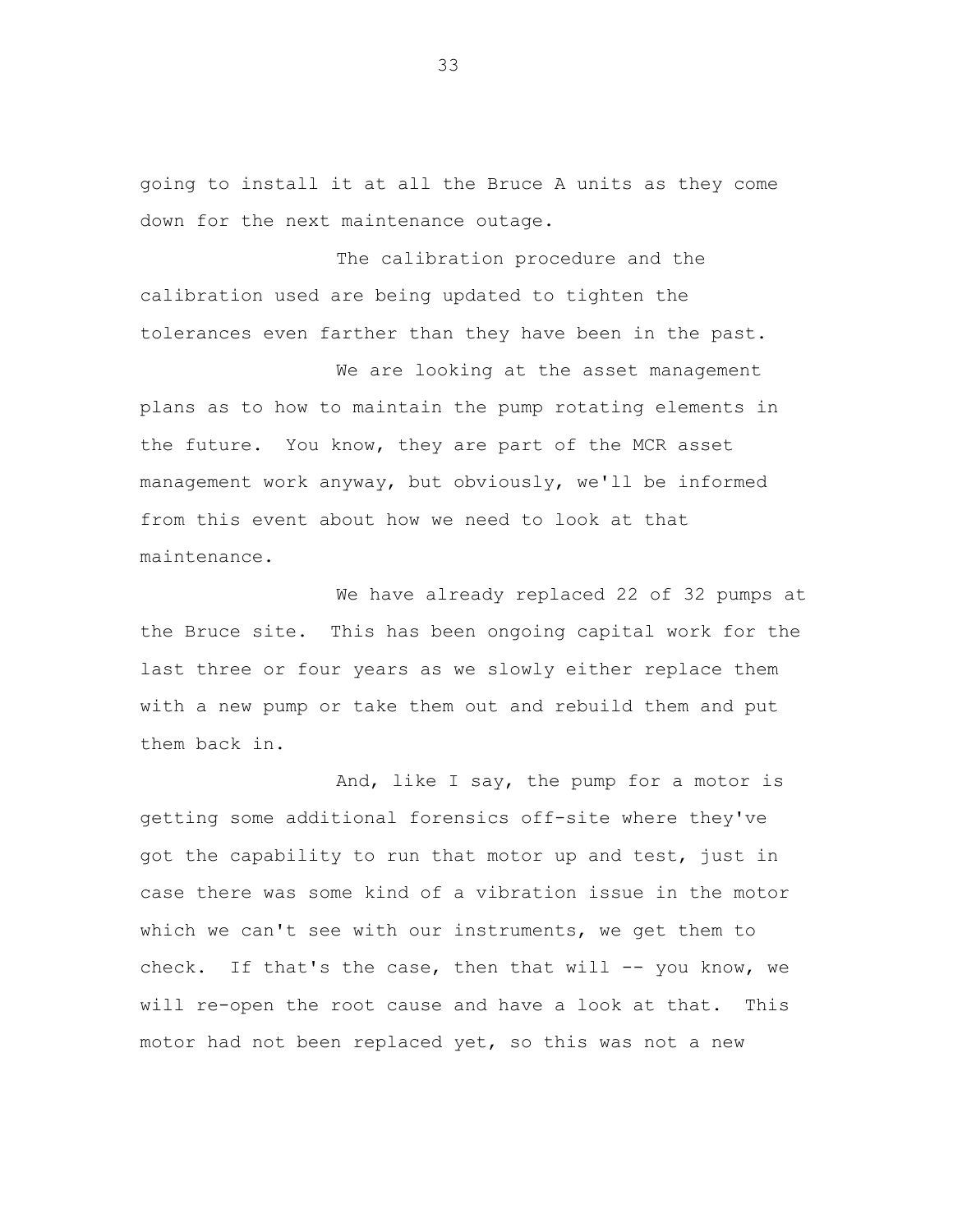motor.

So, summary. The repairs are complete, the unit started up fine and no issues at all. The root cause is complete, save for the possibility we might need to, if the forensics says so, re-open it. We have looked broadly at the extent of condition within the site and are satisfied that there's no outstanding issues there.

And we will consider the longer-term actions as part of our MCR work in terms of how we approach the repair of the pump.

And that's it for the slides.

**THE PRESIDENT:** Thank you. So, why don't we jump into the questions? I don't know if we have an order here.

Dr. McEwan?

**MEMBER McEWAN:** Thank you, Mr. President. Thank you. That was very helpful.

So, this is really a one-off, it's not been reported in any of the other units and it's not been seen in OPEX otherwise.

How do you expect something like this? I mean, is there any predictive assay you can put in prospectively to try and identify something that happens once in a blue moon?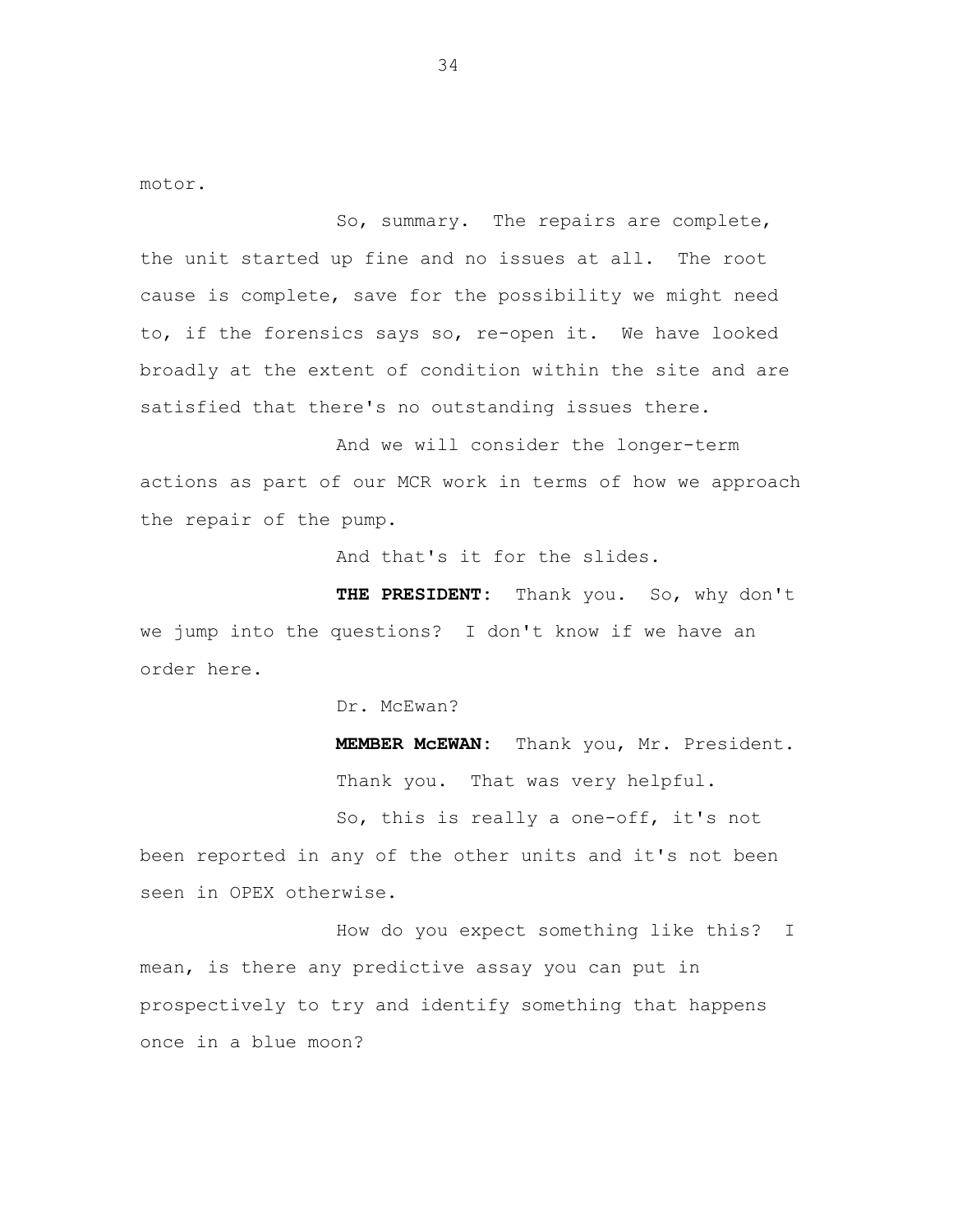**MR. SAUNDERS:** Yeah. I think the learning from this is, I think just about how sensitive these pumps are to the set-up tolerances, so you know, and the equipment is a little older now and perhaps the -- you know, perhaps the proximity probes ought to have been replaced sooner. You can't be -- especially when you only have one, you can't be absolutely sure.

So, the real lesson learned out of this is, the pumps are very sensitive to the tolerances they're set at, so the set-up is important. We need to make sure that the calibrations on the probes and the functioning of the probes is checked every time that we do it and so forth.

So, we don't see anything here that looks like a trend, that looks like it would be a progressive failure. There certainly is no indication of damage to the shaft, there's no fractures in the -- well, I should say other than the damage caused by the rotation, no fractures in the shaft, none of those kind of things which you would perhaps suspect because of age and wear, we didn't see any of that.

> **THE PRESIDENT:** Who is next? Dr. Solimon? **MEMBER SOLIMAN:** Thank you very much. It's a very good presentation. I have two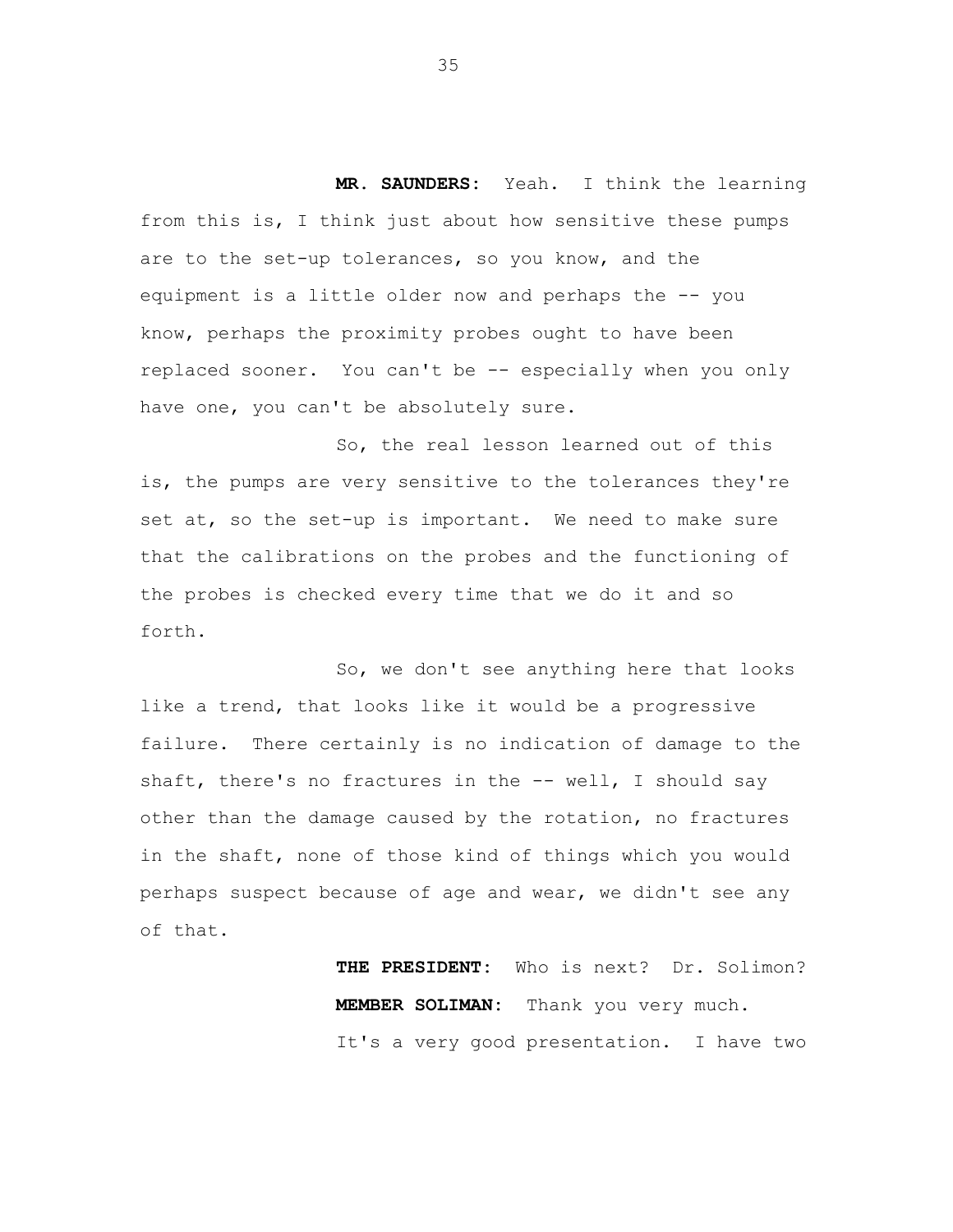questions. The first one is, this misalignment would create out-of-balance force and this out-of-balance force is dynamic in nature, it depends on the spin and the weight and it will create a clearance, as you said. So, if there is a clearance it is out of balance, out of balance would create a dynamic out-of-balance force.

That out-of-balance force is not taken into consideration in the original design of the pump. So, how we consider that force on the -- or what will be the effect of that new force which is not taken into consideration during the design of that pump into the existing one today?

**MR. SAUNDERS:** Yeah. I'm not sure I can answer that question in its entirety.

But, of course, the run-out measurements are intended to limit that out-of-balance, right. We do, also, balance the pumps as we bring them up. So, whenever we disassemble a pump to put a seal in or whatever, we do actually balance the pump to make sure that that momentum that comes, as you say, from the pump being out of line is within certain tolerances.

So, there are two tolerances you have to match there. One is the run-out itself and the other one is the vibration because of balance. So, you have to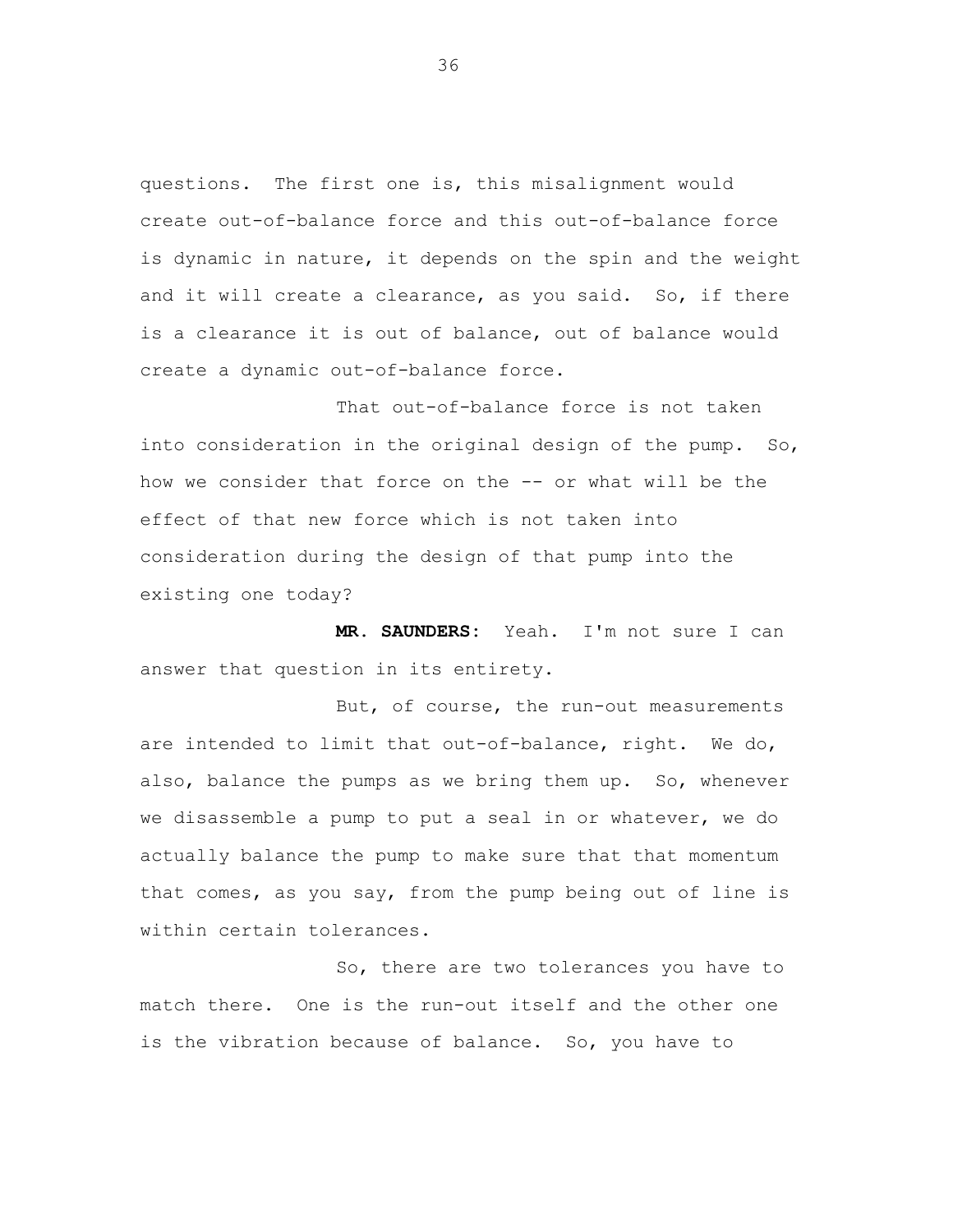achieve both of those things on the pump testing before you run it up. So, we tested both with manual and then with a run on the pump before we actually put it into service.

So, we do test both of those things and those limits are set by people that are more knowledgeable than me. So, that's our protection against it.

**MEMBER SOLIMAN:** Okay. I'll put my question in some other way. The out-of-balance force is an extra load on the stationary parts, on the coupling, on the flanges, on the bolts.

And we know, for example, that the bolts is -- when you tighten them they go into the unit. You have to -- the load always yielded the bolt and this extra load could make them drastically deformed maybe and if there is looseness in this coupling it might damage the bolts, it might damage the coupling.

So, an inspection on these parts in the video earlier, I think what you are saying has been done and no damage has been observed. That's what you're saying?

**MR. SAUNDERS:** That's right. I thought you were talking about in future. But, yes, for this we did forensic exams on all of those parts and cut the shaft and various things to look for any kind of internal damage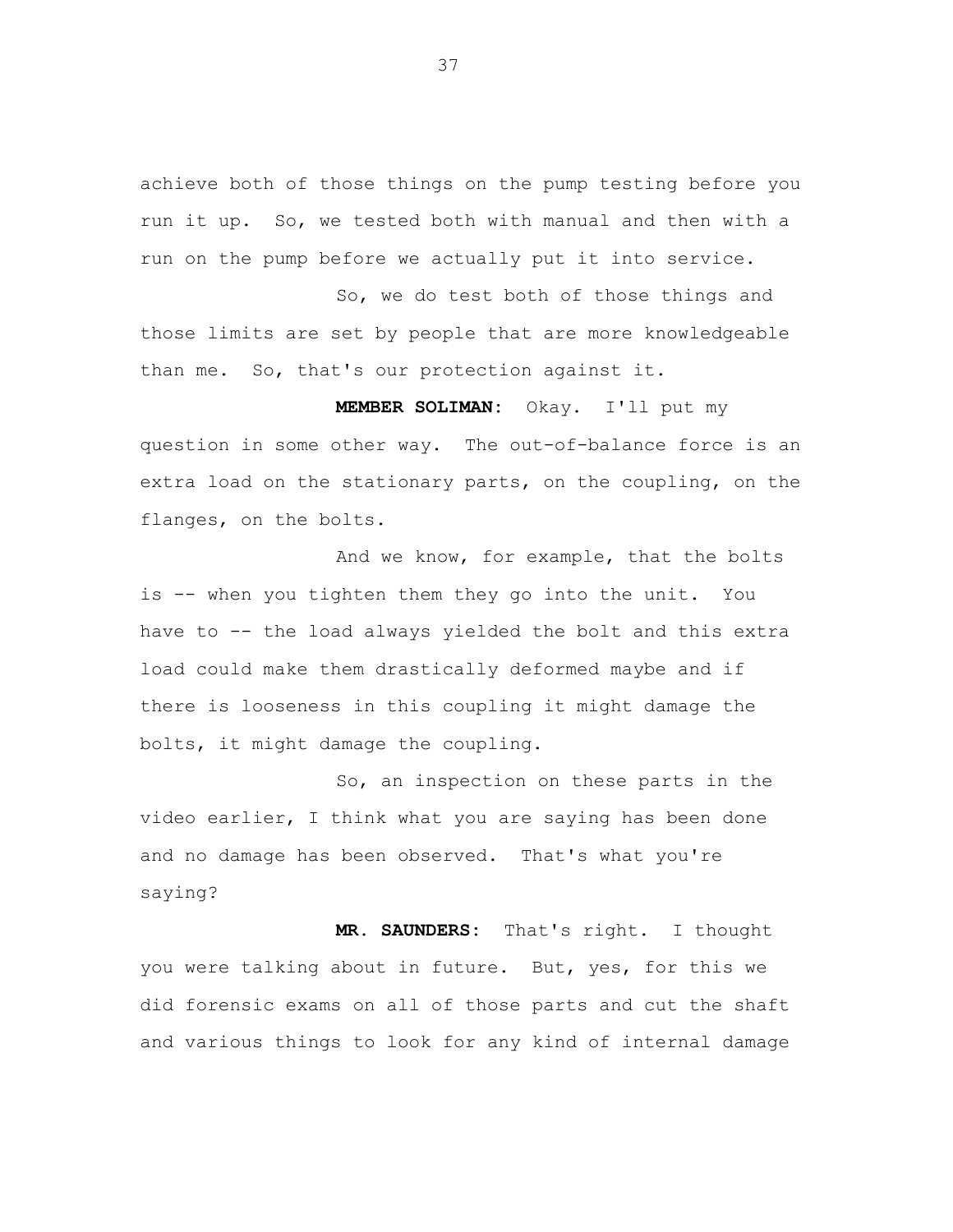as well.

So, yeah, the forensics, we looked at both the coupling, the bottom of the motor shaft, the pump shaft itself and the coupling itself and those are all replaced in this, but yeah.

**MEMBER SOLIMAN:** So, you done the inspection, but in order to record that force you need - and what this force effect on the stationary structure, you need to produce some documentation such as stress analysis or whatsoever, designer needs a design with this load.

It is not a big effort, but to keep record that this happened and the effect of that on the structure is A, B, C.

**MR. SAUNDERS:** Sorry. Yes, we brought in a specialist to do those kinds of analysis for us and, yes, that's all recorded as part of the root cause and that root cause will be sort of formally issued roughly in the next couple of weeks, assuming we don't find some forensics on the motor itself that cause us to change it.

So, yeah, we've done the analysis, we looked at all the potential impacts. In the end, part of the reason we decided to replace the pump motor as well was a sort of just in case, right. Well, maybe it didn't cause the event, but maybe it was damaged by the event, maybe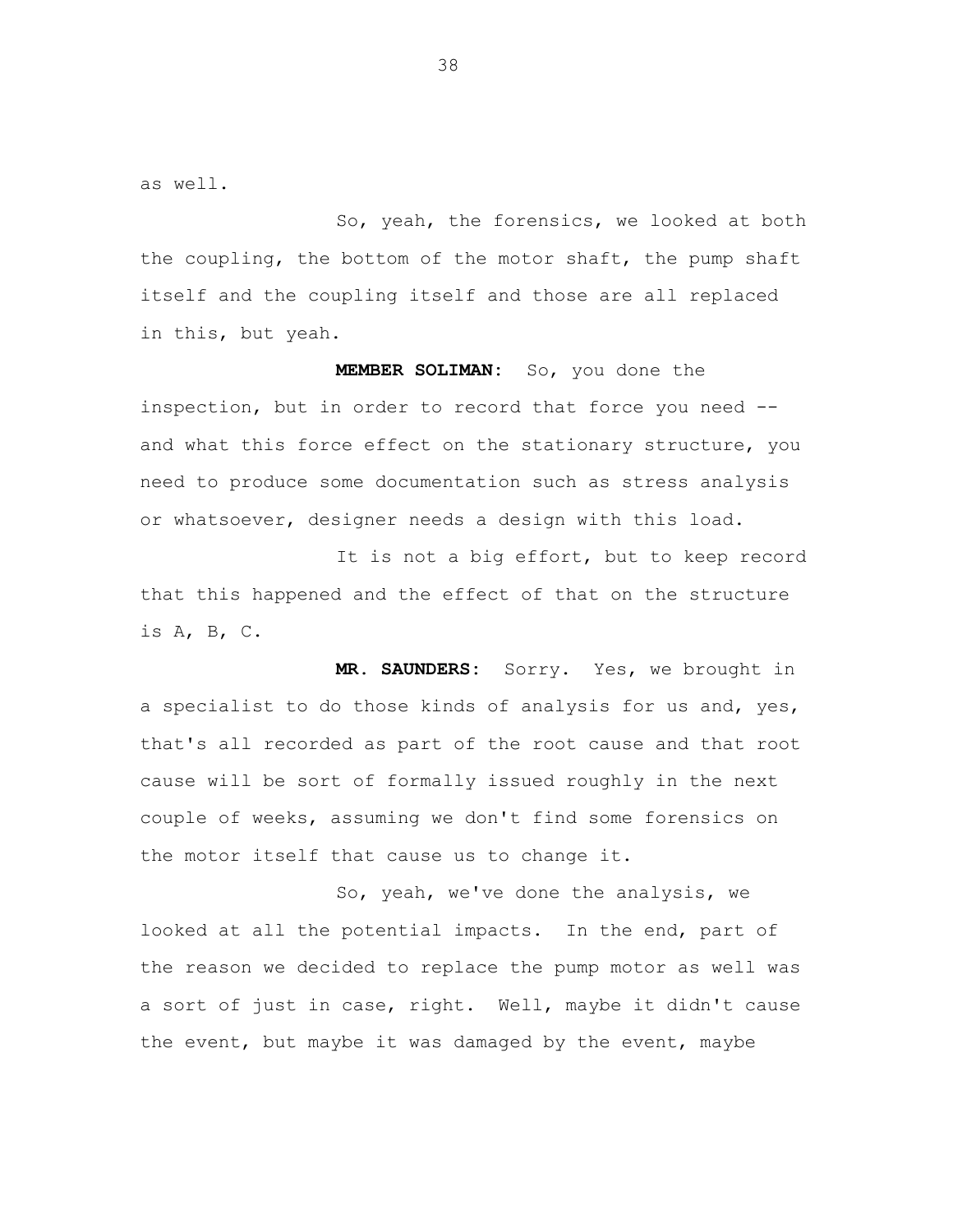there's a bearing that's about to fail or whatever, right.

So, we did the analysis -- the specialist did the analysis for us, looked at all the data, gave us the indications of what they thought was the worst case scenario. So, yeah, we did all that.

**MEMBER SOLIMAN:** Okay. Second question is, I understand also that you are doing destructive and non-destructive inspections. I think I read that somewhere.

What type of destructive and non-destructive tests and what -- if you've done it, what is the conclusion up to this minute?

**MR. SAUNDERS:** Yeah**.** So, the

non-destructive tests were fairly obvious, right. We're looking for damage, looking for bending or bows or, you know, those sorts of things, looking for anything that - you know, measuring tolerances and the like. So, the non-destructive testing I don't think is anything that would surprise you.

Because there was OPEX in the past that - in terms of from some of the North American pumps, so issues with shaft cracking and other things, the destructive tests were actually about cutting apart sections of the shaft, looking for yields or looking for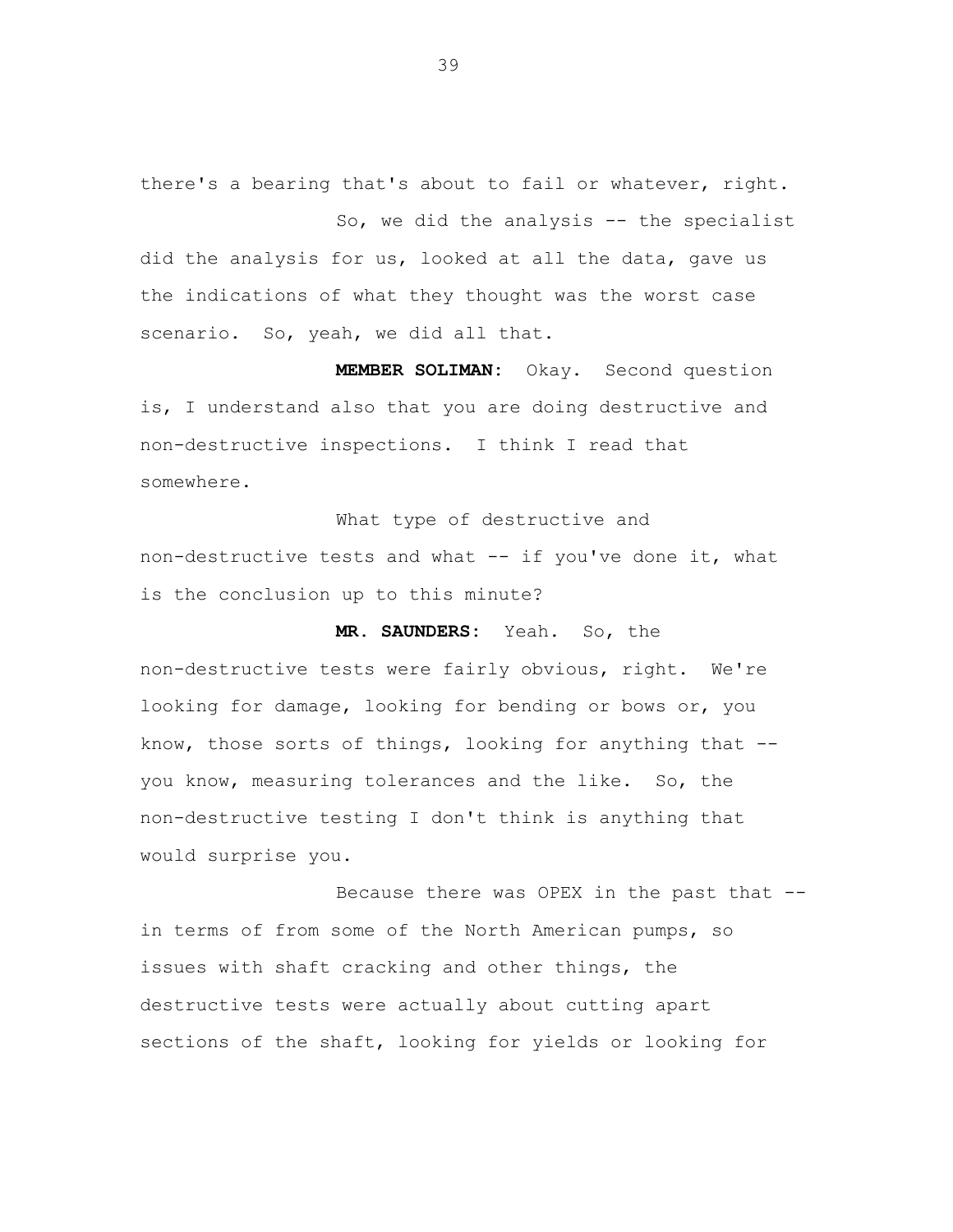areas where there might have been an indication that the shaft itself was weak or cracked, and we did not find any indication at all that there was any yield internally in the shaft.

So, the damage was all on the outside of the shaft, it wasn't -- it didn't look like it started from a crack on the shaft, nothing that we could find anyway.

So, that's really the difference between destructive and non-destructive there. The one is you measure what you can see, and the other one is you cut it open to see if there's anything on the inside that you didn't see. Now, most of that was done through Kinectrics, and we have detailed records.

I don't personally admit to having read all those records, but there are engineers there who have done that.

> **MEMBER SOLIMAN:** Thank you very much. **THE PRESIDENT:** Mr. Seeley? **MEMBER SEELEY:** No questions. **THE PRESIDENT:** Dr. Demeter?  **MEMBER DEMETER:** Just a clarification. You measured the volume as 30 drums. I

take it that the number of drums needed to contain the spill was 30. And just to get a sense of volume, that's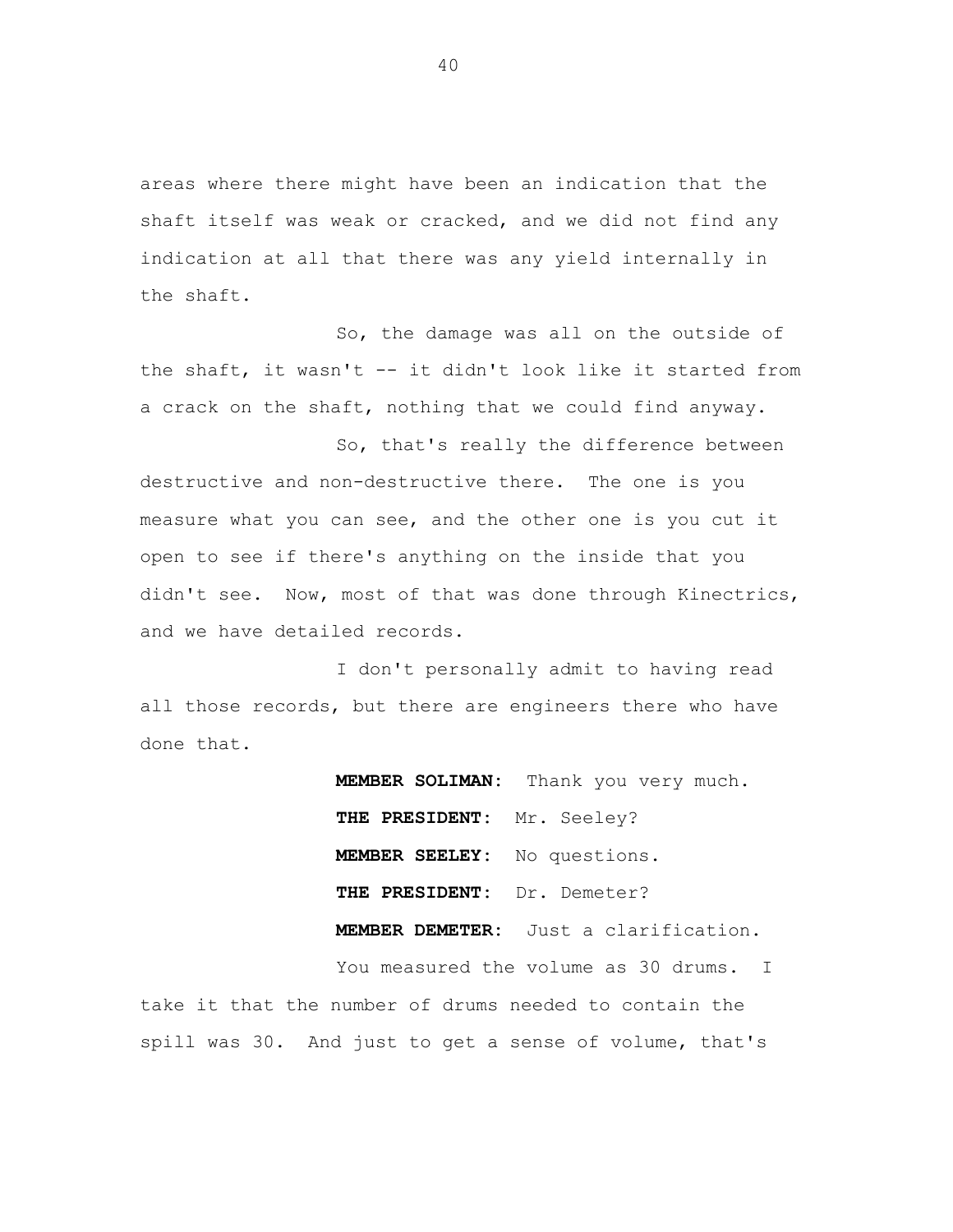all I want to get.

If -- thank you.

**MR. SAUNDERS:** So 6,000 litres, for the record. I forgot to push the button.

**MEMBER DEMETER:** Thank you.

**THE PRESIDENT:** So that actually brings me to my question.

So I'm trying to get a sense on safety sensitive failure for pump is. I thought that all pumps would have an alarm in the control room immediately.

Like I don't understand why it took 6,000 whatever it was -- 6,000 litres before it detected.

 **MR. SAUNDERS:** So that's not quite the right conception. The -- it didn't take that long to detect it. We detected it almost right away and we tripped the pump.

We were still, at the time, at seven mega Pascals of pressure in the heat transport system, so they had to bring the heat transport system pressure down to one mega Pascal before the leak stopped, so what you're measuring is the amount that leaked between the time they tripped the pump and they got the pressure down to one mega Pascal.

**THE PRESIDENT:** But is there an alarm in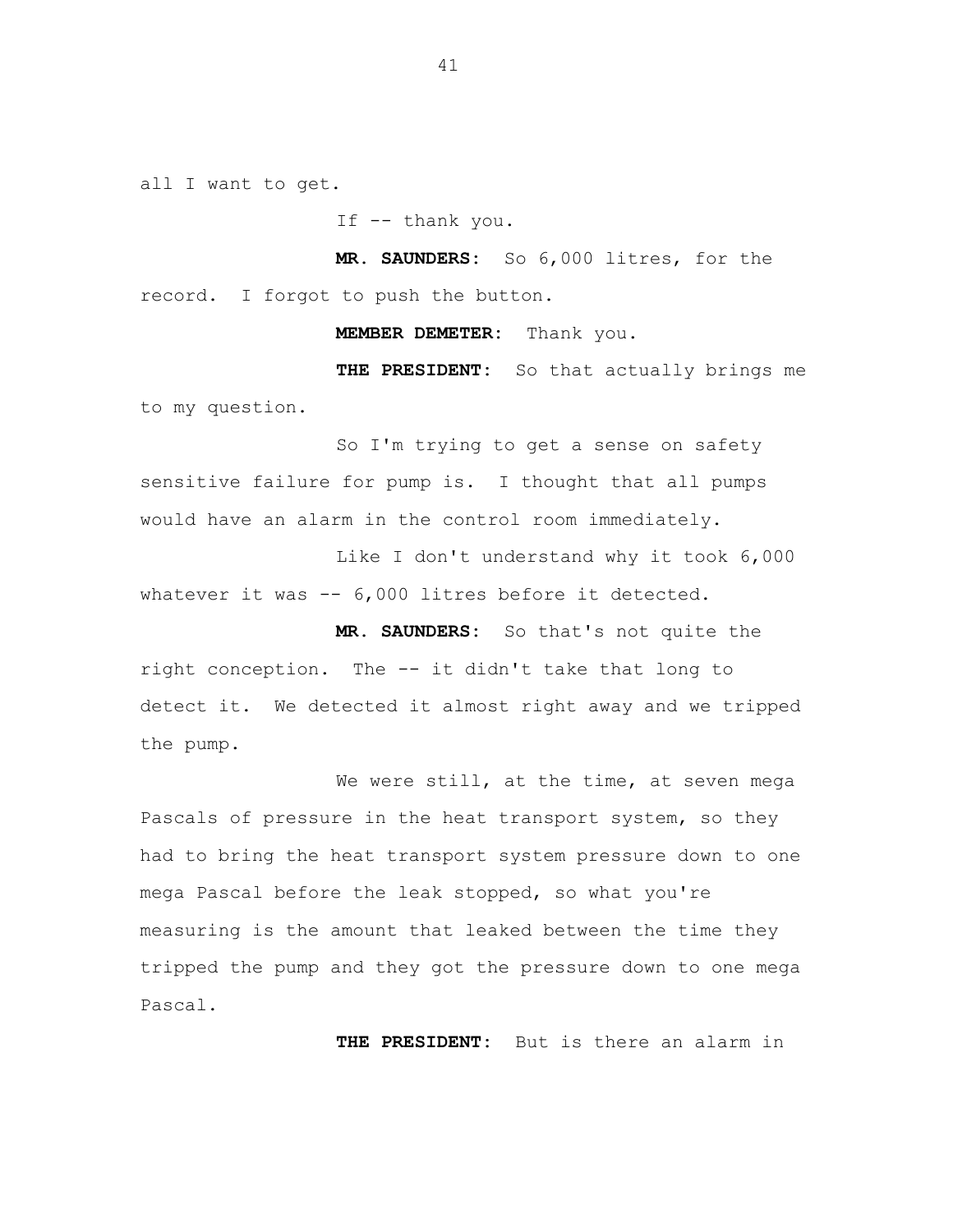the control room that indicate this?

 **MR. SAUNDERS:** Yes.

**THE PRESIDENT:** On all your pumps?

**MR. SAUNDERS:** Yes. Yeah. There are several alarms in the control room, but the primary one is -- the leak protection and high vibration are the ones that sort of get your attention.

Also, on the motor, there's blinding high temperature.

So the ones that really get your attention, blinding high temperatures on the motors because that is indicative of a failure and might lead you to a fire if you're not careful. Vibration on the pump indicates something seriously wrong. It shouldn't - shouldn't exceed certain high vibration temps. And certainly Vitol collection tank increase quickly is an indication.

If you notice in that diagram, there's a lead off to Vitol collection. If that suddenly starts to move quickly, that's an indication that something is significantly astray with the seals, but the operators operated pretty quick on that and shut the pump down.

Lots of detail recorded in the system that you can go back and look at, but the control room tends to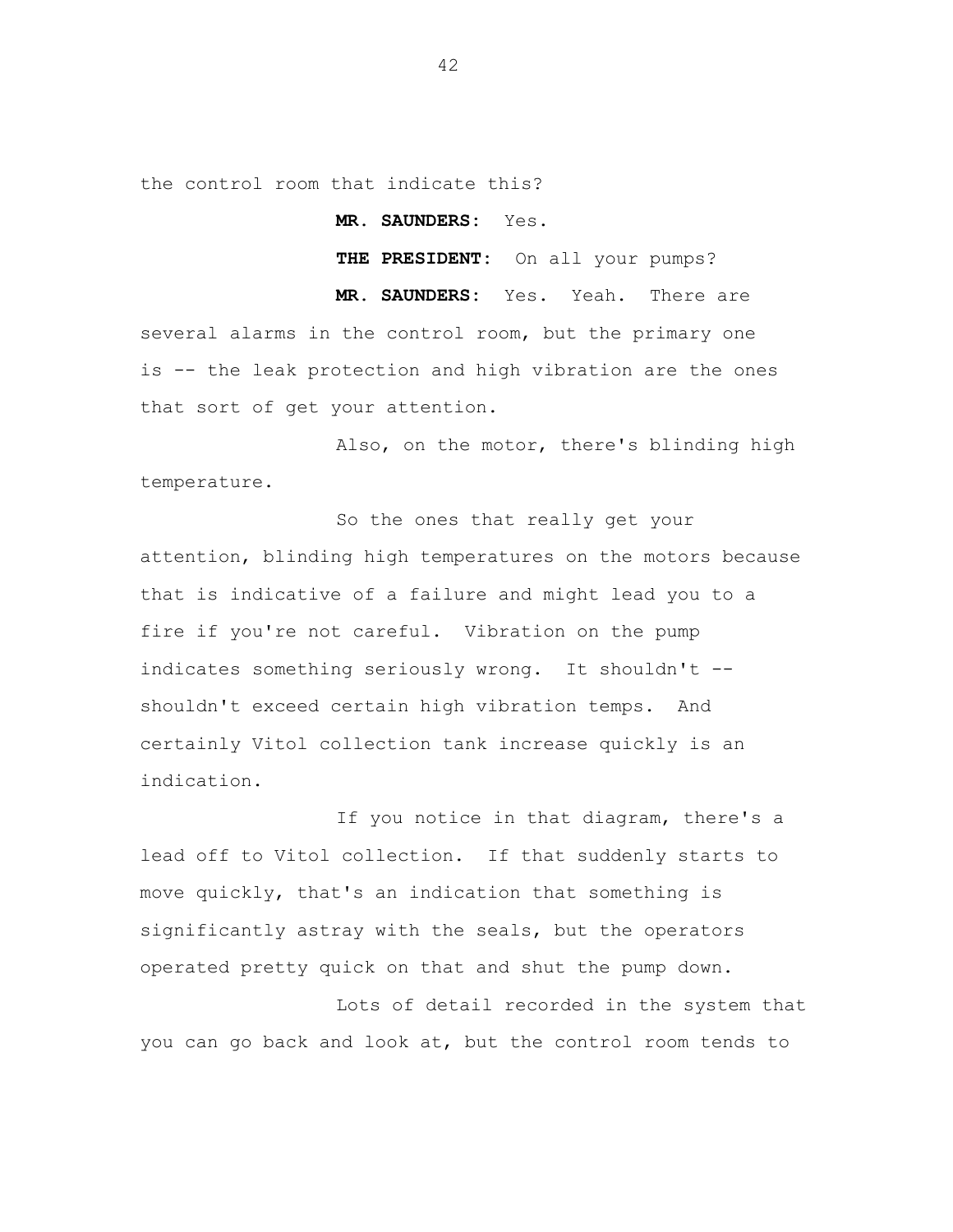have alarms that work on a limit, right, so a high temperature limit or a high flow limit or whatever.

So the -- really, the leakage here didn't have anything to do with shutting the pump down. That was the time it takes to depressurize the heat transport system.

 **THE PRESIDENT:** And how often do you replace those pumps?

**MR. SAUNDERS:** The pumps themselves -- the pumps themselves have not been replaced. You know, those pumps, the way the bearings are built in the pumps, they're water type of bearings, water pressure.

There is no sort of end-of-life date on the pump itself. The motors are more apt to be replaced more often, and we're replacing the motors now.

The major component replacement has those pumps in the work. What wasn't decided yet exactly is what the repair strategy was, so obviously this is going to help us decide what the repair strategy is.

As a minimum, they were going to be pulled out and inspected and checked. You know, obviously this is going to cause us to rethink whether we should just simply pull them out and put new ones in because we want to run for another 40 years, and replacing these things online is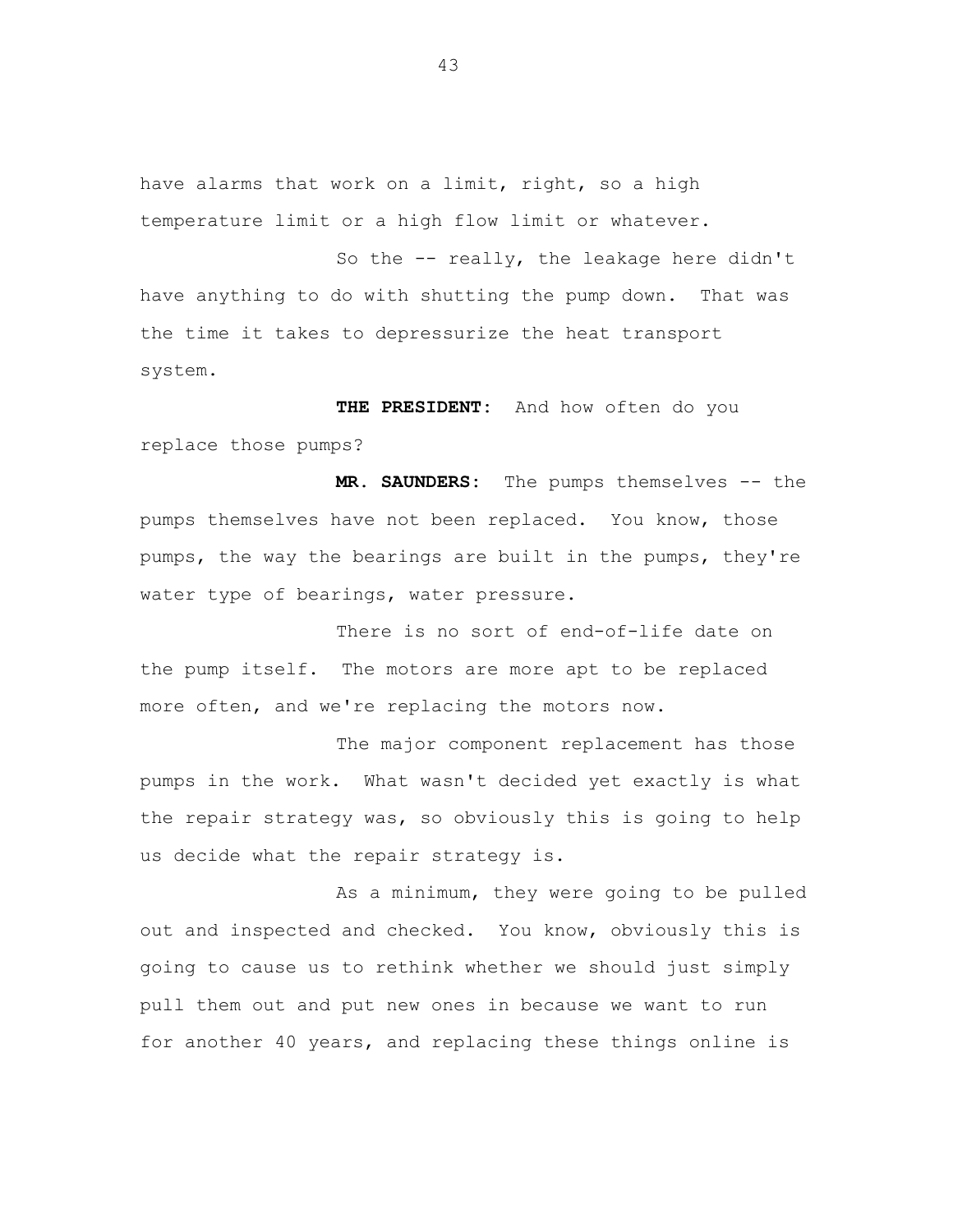inconvenient and somewhat expensive, so our -- I suspect, in the end of the day, our strategy will be simply to have the new cartridges there, take that one out, put a new cartridge in and move forward.

**THE PRESIDENT:** Is that what you meant by the longer-term action --

**MR. SAUNDERS:** Yes.

**THE PRESIDENT: -**- being considered? **MR. SAUNDERS:** Yeah. It's part of our

asset management program. We have end of life on all of these components and processes and that, so this builds in a repair.

So we for sure are going to inspect them, and likely we're going to overhaul them, but you know, we would be -- we would take this into consideration now and reflect that in the plan.

**THE PRESIDENT:** Staff, does anything in your inspection that changed or learned as a result of this incident?

**MR. FRAPPIER:** So Gerry Frappier, for the record.

So certainly when this event happened, the CNSC conducted a Focused Inspection on the event to take a look at whether Bruce responded appropriately to the event,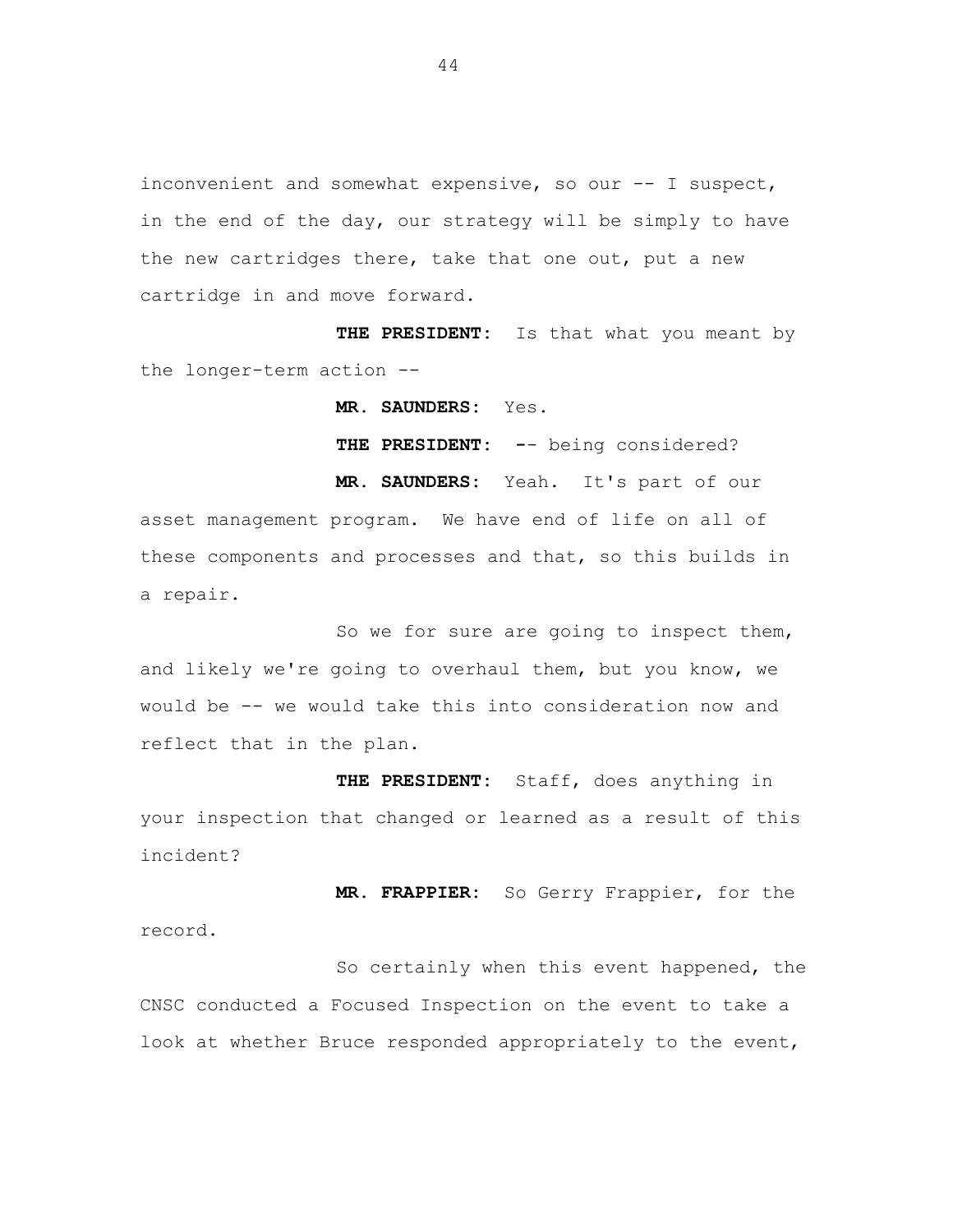as we were just saying, given the amount of water and that. Also looking at their plans for investigation to make sure it's an appropriate -- they're conducting appropriate investigation and then, very importantly, to take a look at what the -- any doses to workers out of the incident and emissions to the environment.

And from that, we found that there was - there was nothing that exceeded regulatory limits and that we were happy that they're conducting the investigation properly.

We are still reviewing the root cause analysis and we'll also be looking at some of these longer-term actions to see whether we concur 100 percent with them.

**THE PRESIDENT:** Okay. Thank you.

Any other -- okay. Thank you. Thank you very much.

**CMD 17-M53** 

**Written submission from CNSC Staff** 

**THE PRESIDENT:** The next item is the Event Initial Report regarding an exceedance of Beryllium Occupational Exposure Level for two workers at BWXT Nuclear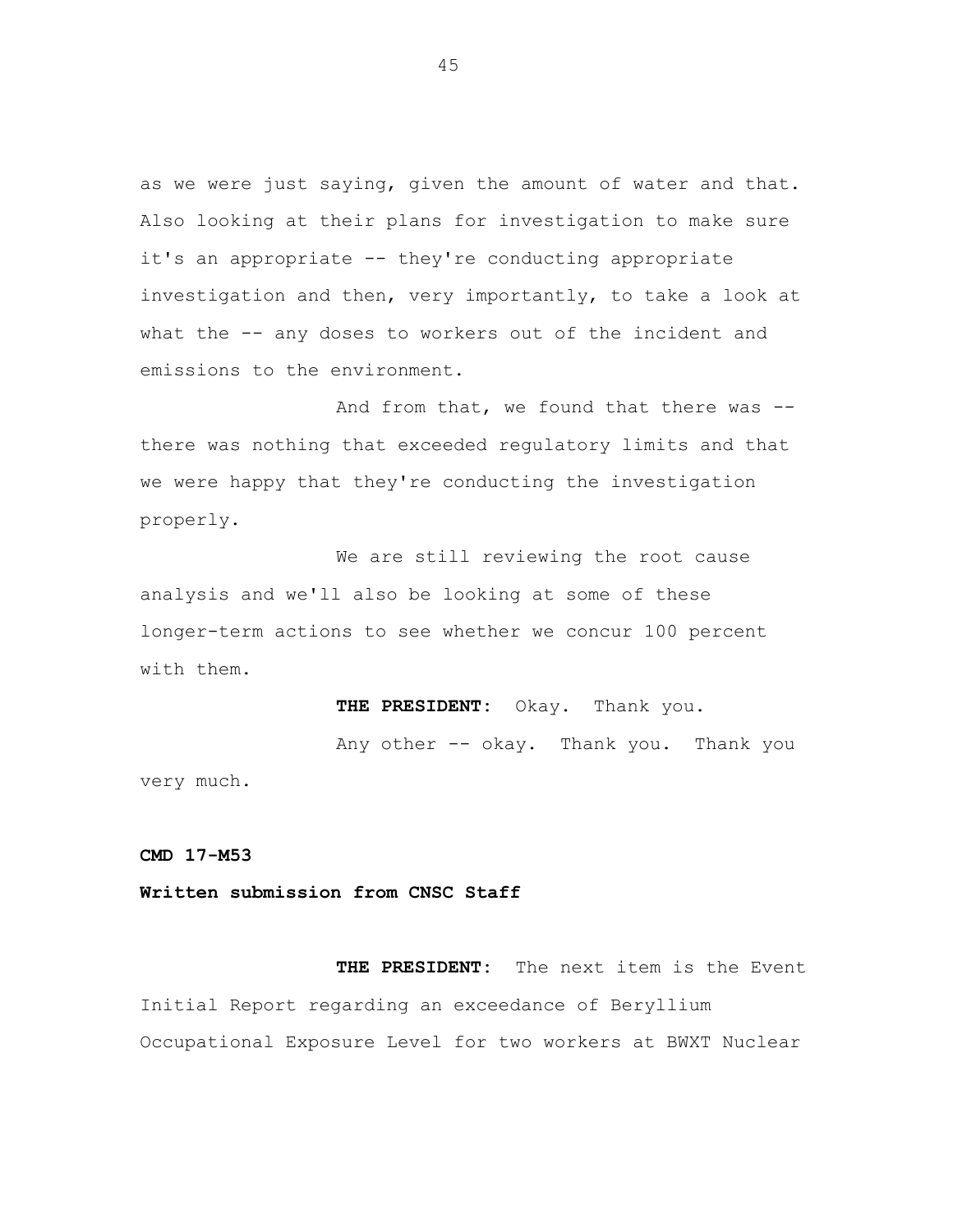Energy Canada.

This is outlined in CMD 17-M53, and we have representatives from BWXT here in attendance.

But first I will turn the floor to CNSC Staff.

Ms Tadros, I understand you're going to make the presentation. Over to you.

 **MS TADROS:** Yes. Thank you, sir.

Good afternoon, Mr. President, Members of the Commission. For the record, my name is Haidy Tadros, and I am the Director-General of the Directorate of Nuclear Cycle and Facilities Regulation.

With me today are my colleagues, Ms Kavita Murthy, Director of the Nuclear Processing Facilities Division, and Mr. Julian Amalraj, Senior Project Officer of the same division.

We are also supported by technical staff from the Directorate of Environmental and Radiation Protection and Assessment and the Directorate of Safety Management to answer any questions the Commission may have.

As indicated, we are here to take any questions the Commission may have on the Event Initial Report, CMD 17-M53.

By way of a brief introduction of the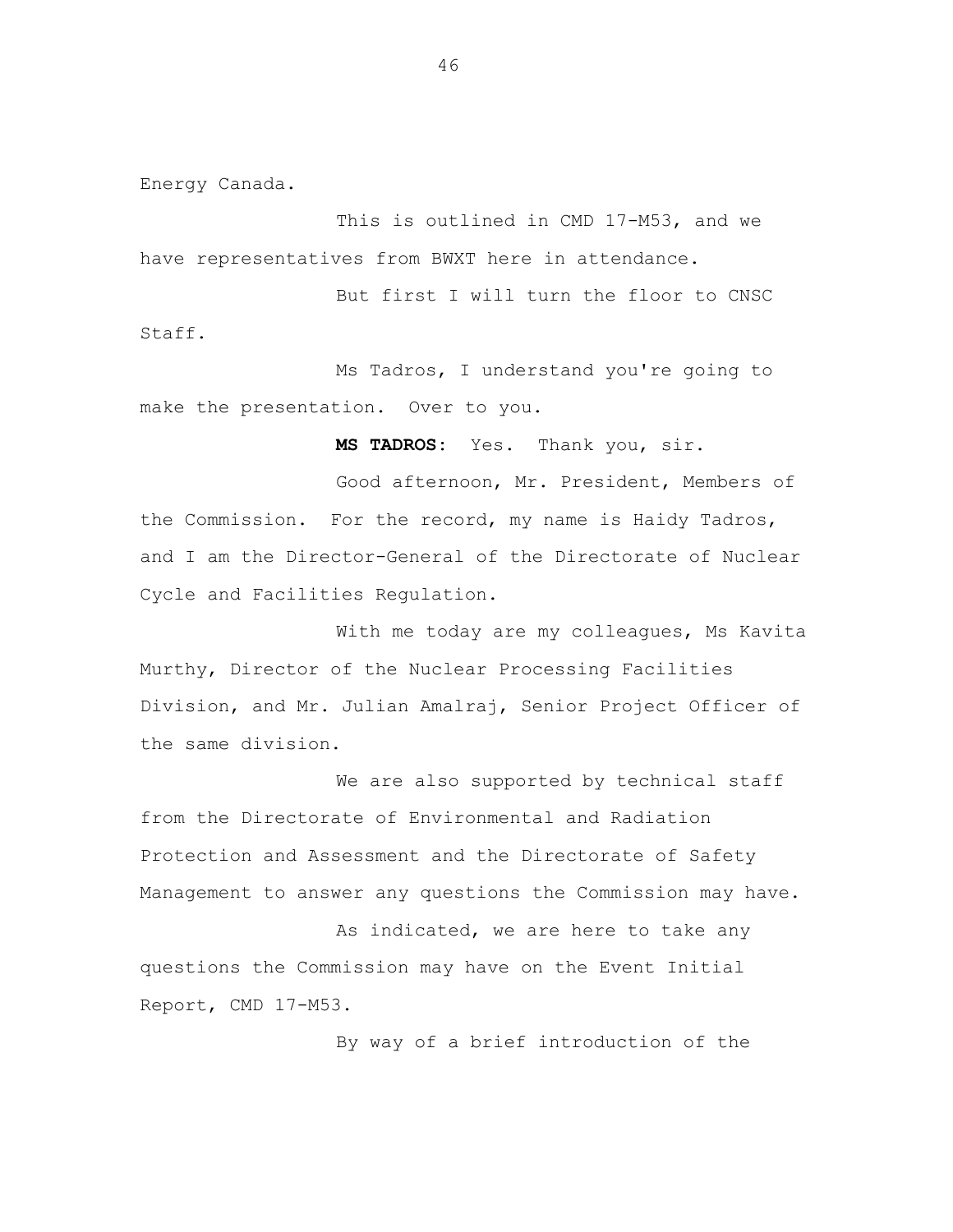event, on August 22nd, 2017 the licensee, BWXT, discovered that incorrect respirator cartridges had been used by workers performing maintenance work in the Beryllium Operations Area of the BWXT facility in Peterborough, Ontario.

The licensee undertook a root cause investigation and submitted a final report to the CNSC on September 21st, 2017 detailing the root cause investigation into the incorrect use of the respirator cartridges and the filters that were used with the respirators.

The root cause investigation revealed some serious process failure of systems relied upon for safety that could have resulted in an occupational exposure limit exceedance for beryllium for two workers.

Since then, CNSC Staff have conducted on-site follow-up inspections on October 4th and 5th, 2017 and can confirm that BWXT is taking action with regard to the proper use of personal protective equipment.

CNSC Staff will continue to monitor the licensee's corrective actions through routine oversight activities.

The details of the event, CNSC Staff's actions and licensee's actions are captured in the Event Initial Report, and staff are available for any questions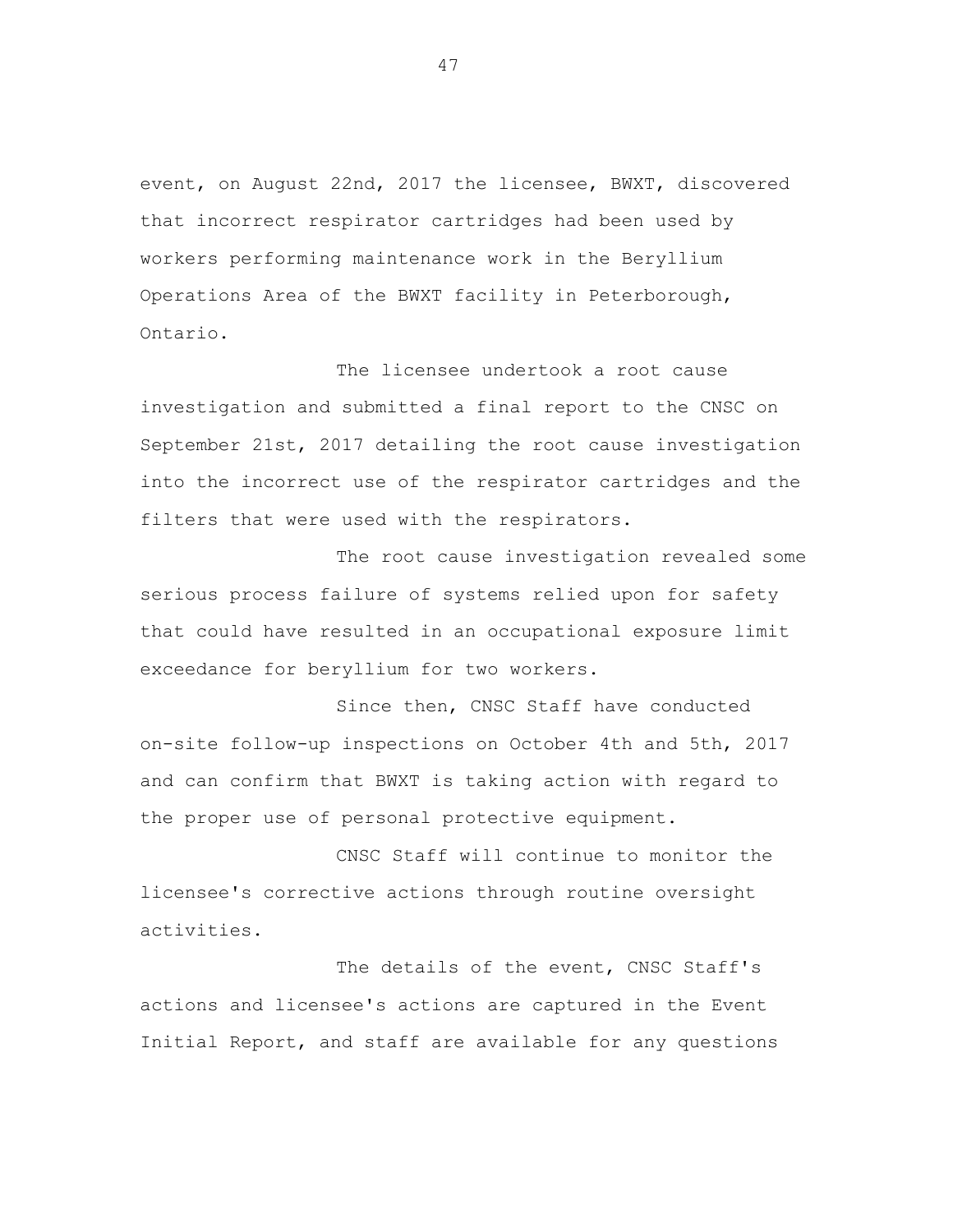at this time.

**THE PRESIDENT:** Thank you.

So let's -- unless you want to make a statement now, or are you just waiting for questions?

 **MR. MacQUARRIE:** I would like to make a statement.

> **THE PRESIDENT:** By all means. Go ahead.  **MR. MacQUARRIE:** It's John MacQuarrie, and

I am President of BWXT Nuclear Energy

Canada. I'm joined this afternoon by five of my colleagues from BWXT, Mr. Jon Lundy, Vice President of Business Services, Mr. David Snopek, who's Director of Environmental Health and Safety and Licensing, and Mr. Ted Richardson, who is the Director of Fuel Manufacturing Operations, and Sandi Rheubottom, who is an Environmental Health and Safety Specialist supporting that operation, and Ms Amy Connell, who's our occupational health nurse.

We hold the health and safety of our employees and the public and the environment as our primary mission at BWXT, and so we view the exposure of our employees to beryllium in this event as a significant failure of our management system. We're particularly concerned by the repeated nature of the exposure.

Our system is based on a defence in depth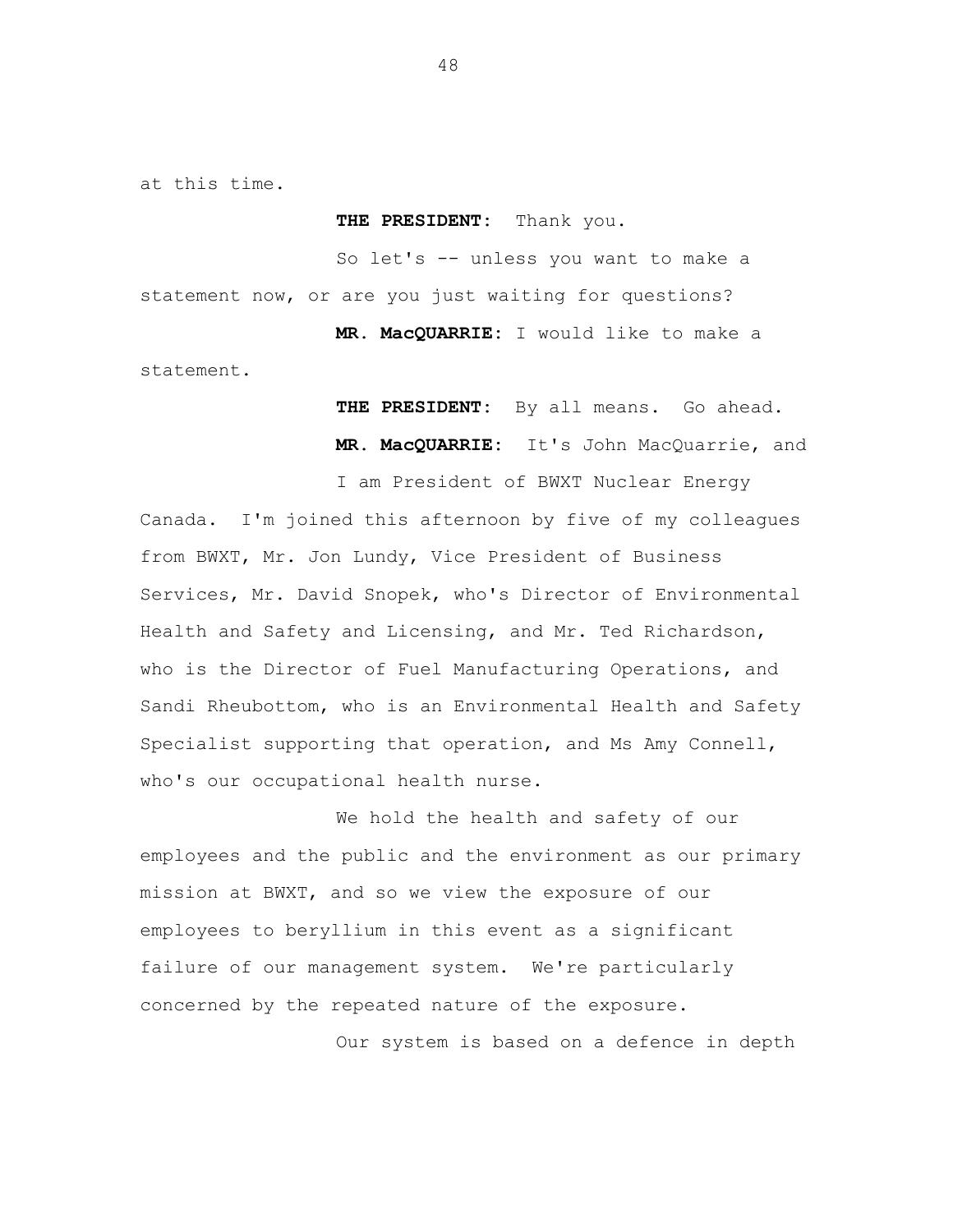type of system and, you know, are most important defences here are our engineered systems, in other words, how our facility is designed to protect our workers as well as our administrative safety controls, the procedures that they follow.

As well, the behaviours of our people. We are dependent on them to be  $-$  to be vigilant in how they do their work and follow our procedures. And our after action revealed a number of weaknesses in some of those defences, particularly in our administrative controls and in our human performance program.

And so as a result of that, we are taking the corrective actions -- various corrective actions to improve those defences.

In addition to correcting our procedures, we are also working on improving our human performance program and our nuclear safety control program, which we believe will help strengthen the behaviour aspects here that we saw that are concerning.

My personal observation of our facilities -- and I'm relatively new to this operation, as of about a year ago, but my personal observation is that there is a healthy safety culture at our licensed facilities in Peterborough and Toronto. Nevertheless, we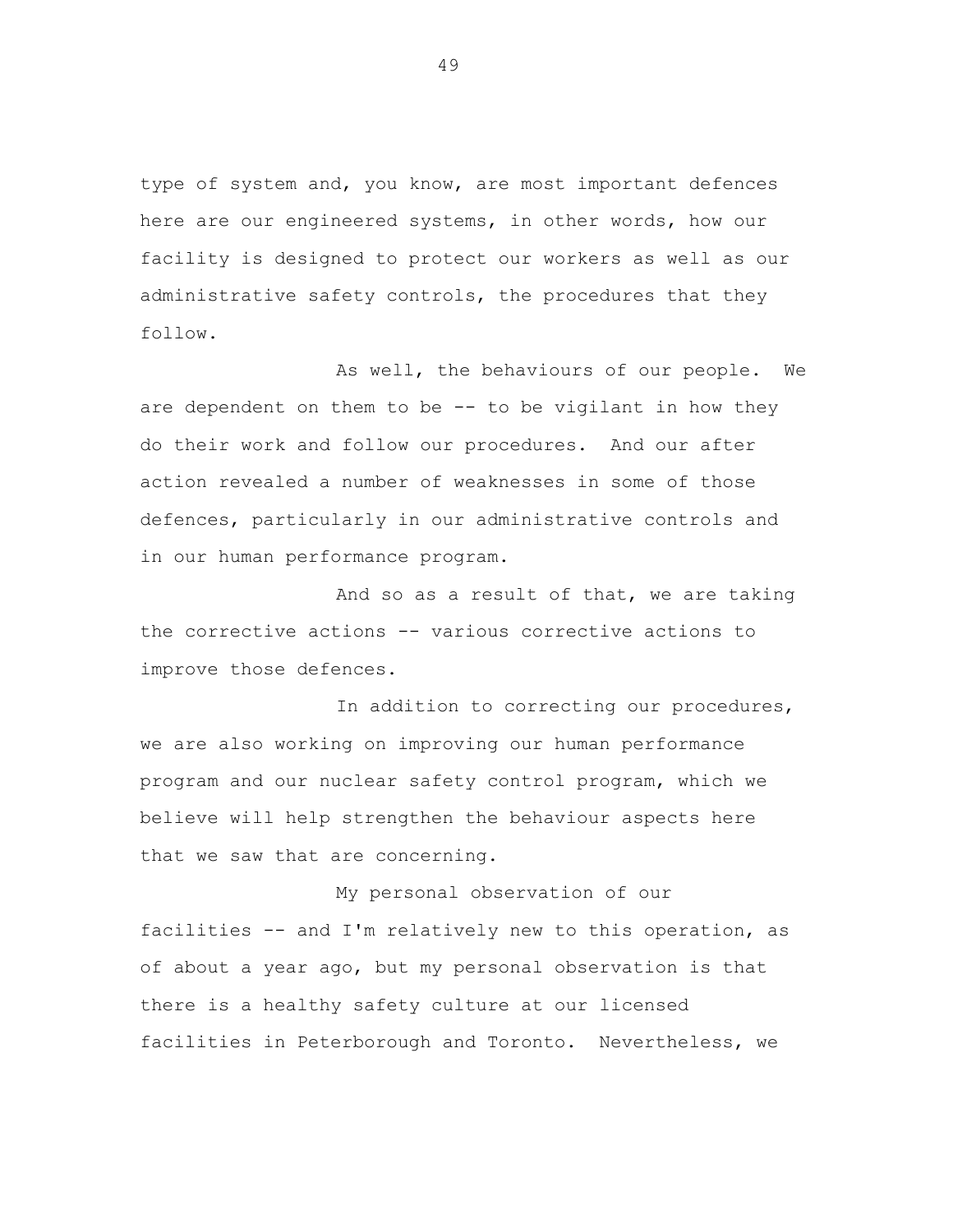know we can do better, and so our goal is to continue to strengthen our various operations to make sure that they are as safe as they can be.

We have, through our extent of condition investigation, determined that there are some other areas in our system that are related to critical to safety items that need some work, and so we are working through that.

I would say we are looking at the design of our facility to see what we can do to improve that. It's something that we're undertaking. We haven't identified anything that we feel we can do at this point in time, but it is something that we are committed to exploring to make sure that we've done our best.

Thank you for the opportunity to make some remarks.

#### **THE PRESIDENT:** Thank you.

So let's go into the question session starting with Mr. Seeley.

 **MEMBER SEELEY:** Maybe just with respect to the number of workers affected, two workers, but one seemed to have more exposure than the other.

Is that -- maybe you could just take us through how you concluded that -- the number of workers and how many exposures happened with respect to the two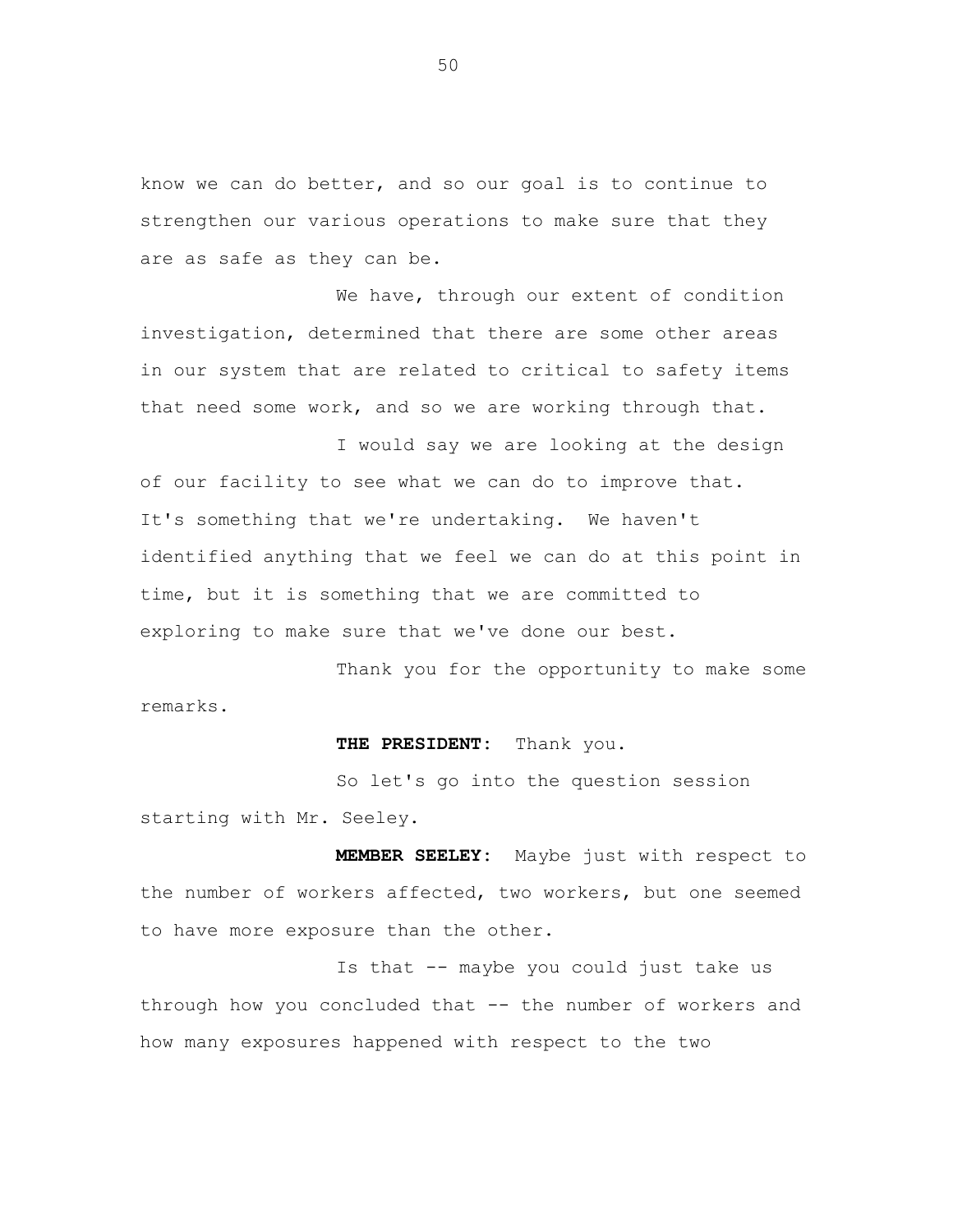different workers.

We have -- for the operation that the PAPR respirator, this type of respirator is used -- it is for an infrequent operation. We have -- when we deploy this respirator, we have personal air samples that get taken during that work. Some of this work, there's other parts of this work that are done under work permit, so we have records of who used the respirator and, for the most part, air monitoring results associated with that work as well.

**MR. SNOPEK:** David Snopek, for the record.

So we're confident that we know that we have two workers and, as you've mentioned, one individual on one instance and the other individual on 14.

That second individual does the - primarily does this work, and he does most of this type of work, and that's the reason why.

**THE PRESIDENT:** Thank you.

Dr. Soliman.

**MEMBER SOLIMAN:** Thank you very much.

I have question about the exposure limit spread between the province and what we apply here. This is -- this is a question for the staff.

The exposure limit is .05 microgram per metre cubed. This is a CNSC request -- or limit. The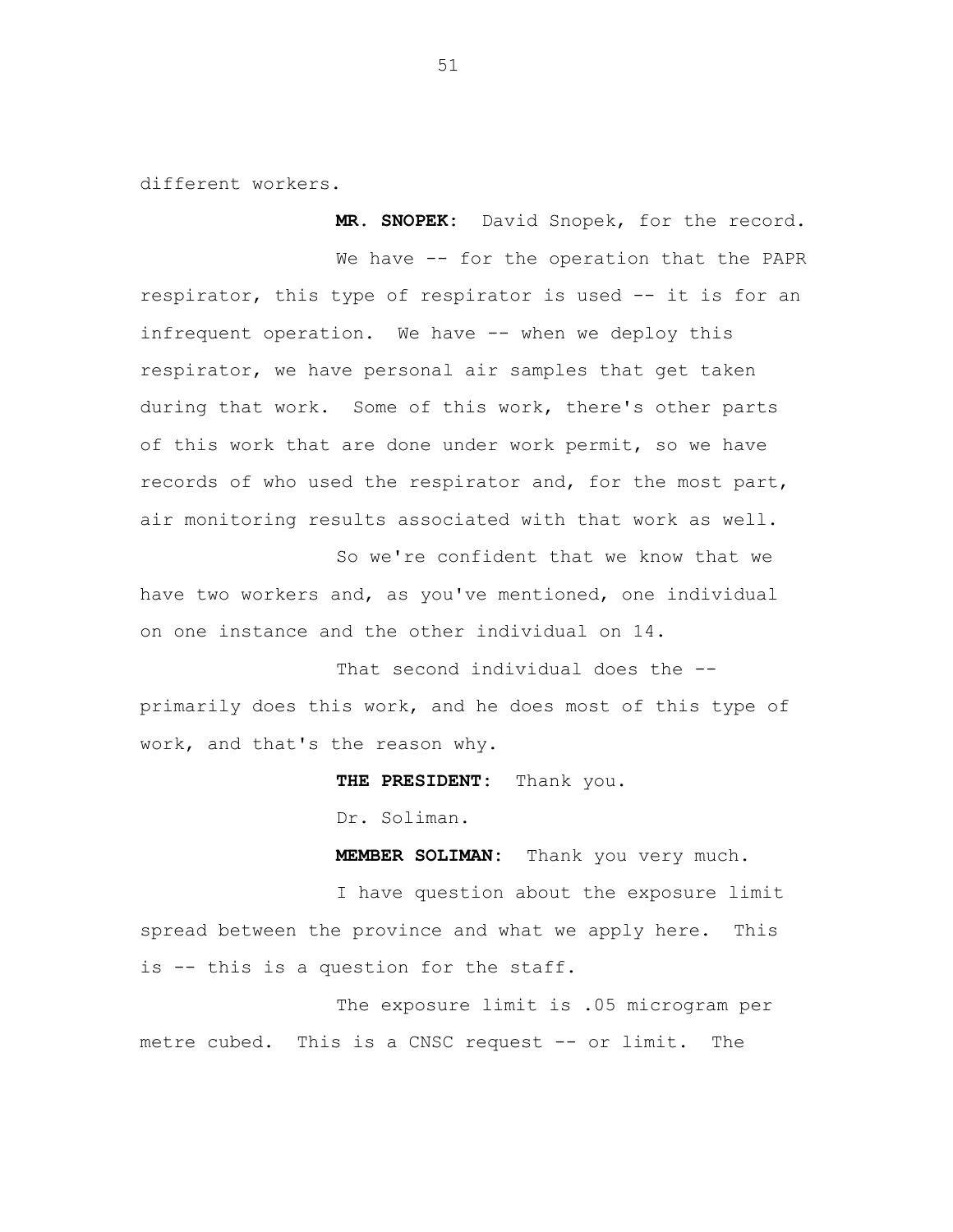Province of Ontario is 2 microgram per metre cube. This is 40 times high.

I would like also -- I look into the internet about beryllium to get educated about this material and so on, and I discover that the Department of Labour in the United States has put a report as early as - it will be -- it will come into effect in May 2017 -- came into effect in May 2017 which limit the exposure at .2 microgram per metre cubed of air average over eight hours and 2 microgram per metre cubed of air over 15-minute sampling time.

So the question to the staff, is it time to come on line with other regulators in the United States and others regarding this exposure limit?

 **MS MURTHY:** Kavita Murthy, for the record. With regards to BWXT as a facility that is under a CNSC licence, they are subject to the requirements of Canada Labour Code, and specifically to the Canada Occupational Health and Safety Regulations which uses the American Conference of Governmental Industrial and Hygienists limit, occupational exposure limit, which is what is referenced in the manual that BWXT has for beryllium exposures.

You're right. The current provincial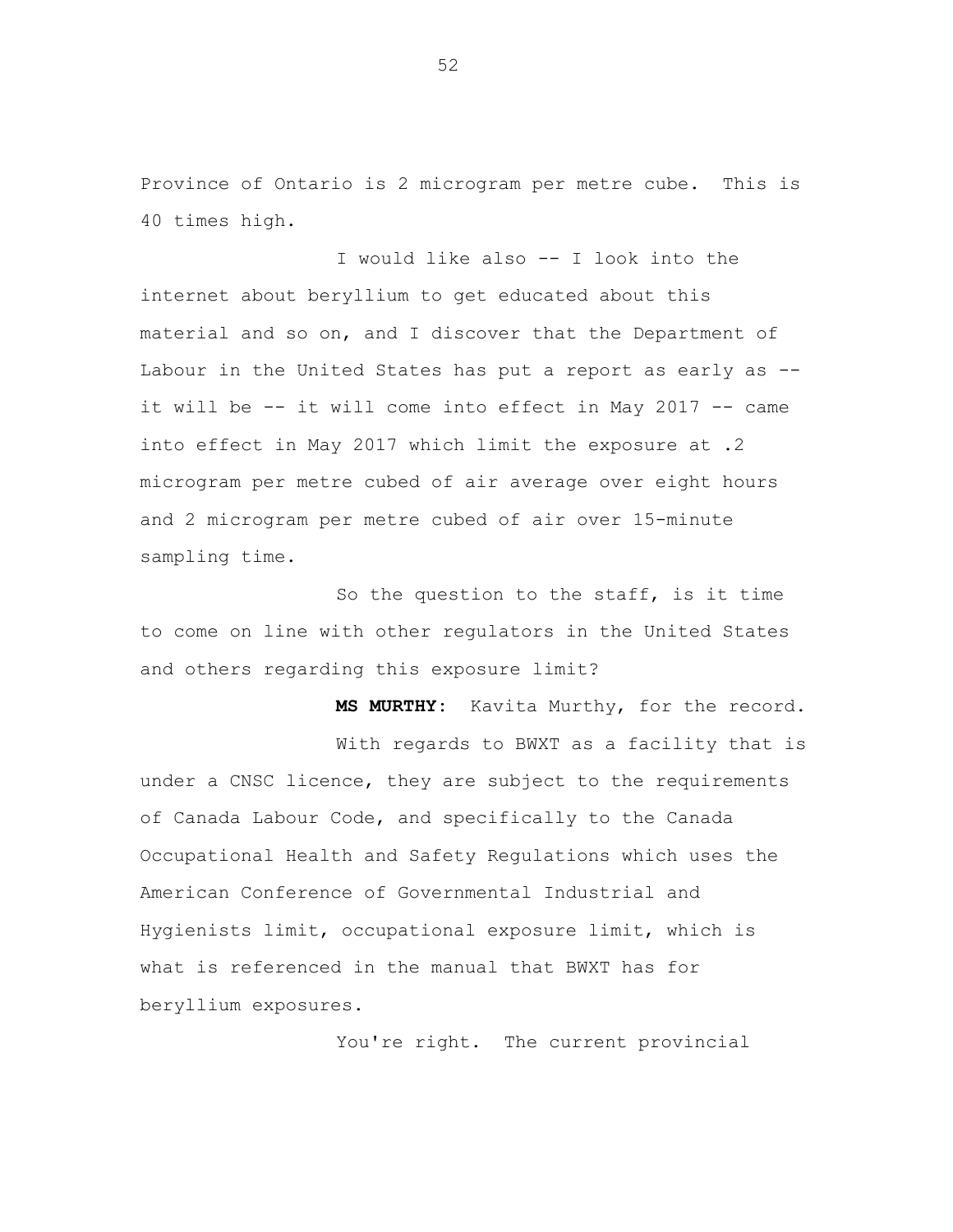limit is 40 times higher, but that limit is going to align with the ACGIH number as of January 2018.

We have -- in our regulations, we do not have a limit specific to beryllium or any chemical hazards. We do expect licensees to follow the most stringent limits that are in place and to follow in respect for what is in place in Canada Labour Code. This is the most stringent limit, but -- that they could have, and that's what they've been following.

 **MEMBER SOLIMAN:** I think that is the time to line up our regulations with the most -- because this is very costly. If you look at the exposure limit and apply the Ontario or the limit in the United States which is in force right now, it might not be a problem. So it is costly for the -- for all the investigation and all of this.

So I am not saying that you change anything immediately, but I am recommending that we look at all the regulation and take steps in the future.

 **MS MURTHY:** Thank you. Kavita Murthy, for the record.

As I said, our reference goes back to the regulations that are set in the Canada Labour Code. They have a reference to the ACGIH levels, and basically what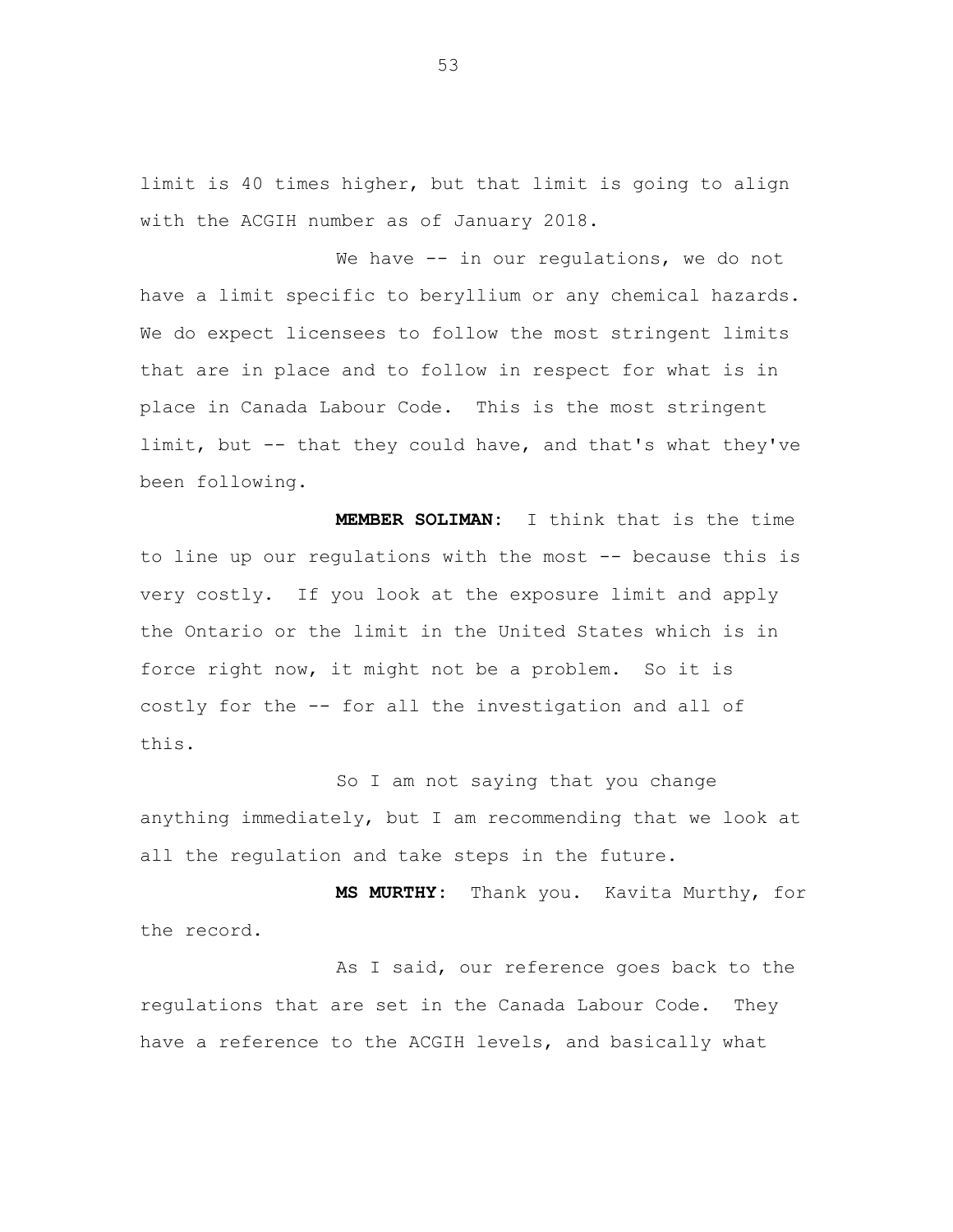that means as ACGIH modifies its limits, those limits will be lowered or changed as appropriate.

We don't have a limit specified. We will follow whatever Canada Labour Code references as a limit.

 **THE PRESIDENT:** But I still don't understand, okay.

Dr. Soliman also mentioned a time element here. I  $-$  it doesn't compute in my mind, and maybe I can get the licensee here, the difference between 2 and .05. Is there a difference in time here that we're talking about or in magnitude? Because he mentioned 15 minutes versus something else.

And I don't understand -- so you quoted some organization. Are they -- are they consistent with the American, or not?

 **MS TADROS:** So Haidy Tadros, for the record.

So yes, sir, they are. They are, actually, the American Conference of Governmental Industrial Hygienists, and they have published the threshold limit value that is currently in use by the Canada Labour Code and also reflected in BWXT's LCH through the CNSC's licence.

So the actual -- the body that put out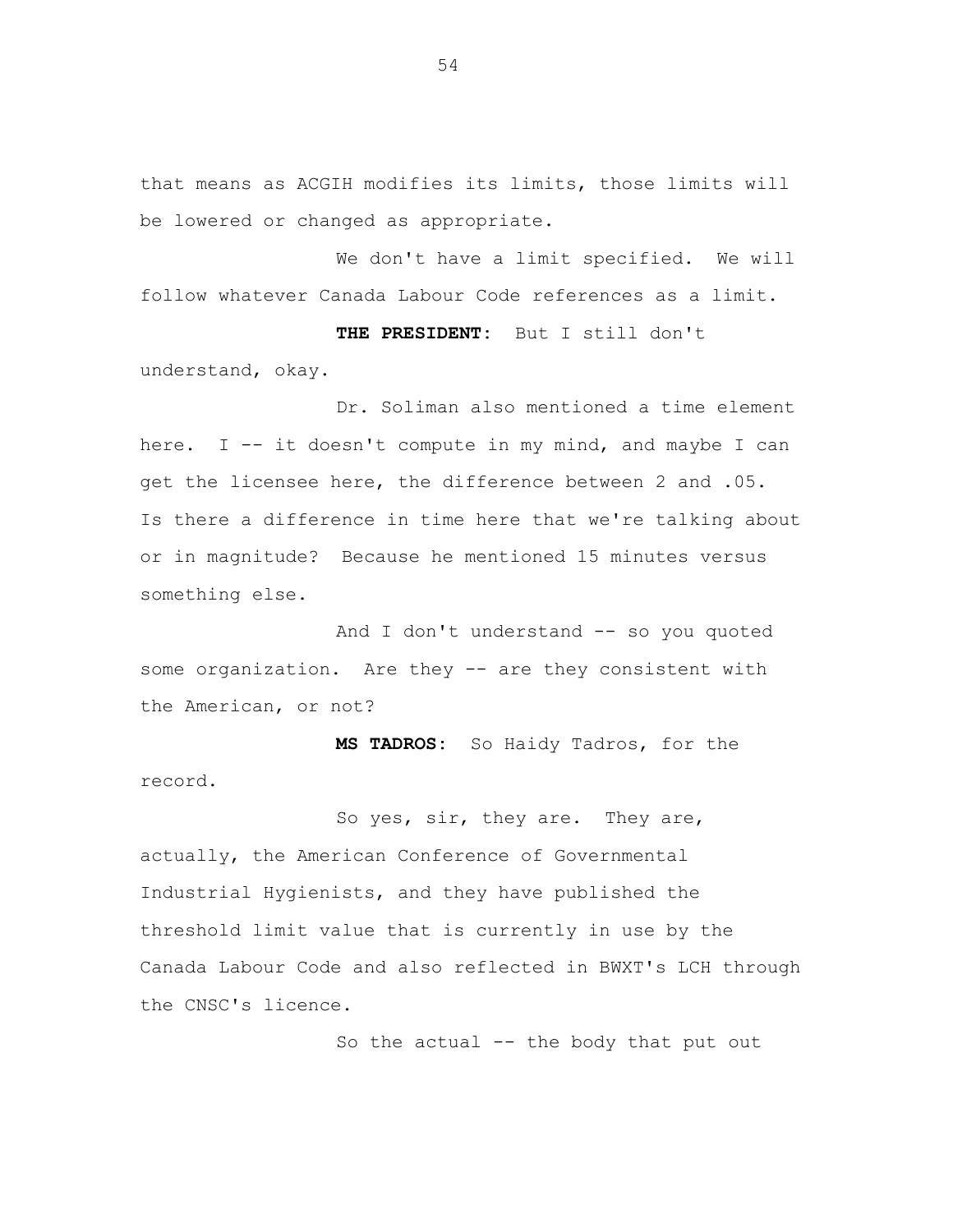these values are the American guidelines that are being used here.

Perhaps, as you mentioned, BWXT can fill in, even from a health effects perspective. I do get Dr. Soliman's point about the costs, but from a health perspective, beryllium has been found to have health effects. And I'm sure we can look at it from a safety perspective.

There are -- taking the most stringent is the most safety effective way that we can ensure worker safety at this point.

 **THE PRESIDENT:** But I'm still want to hear, is there time element associated with those limits? Is it a day, per hour, per 15 minutes?

 **MR. SNOPEK:** Dave Snopek, for the record. I think your question is in relation to the .05 micrograms per metre cubed versus the 2.0 micrograms per metre cubed.

Both of those, the first being from the ACGIH, which is referenced from the Canada Labour Code Regulation, is an eight-hour time-weighted average, as is the Ontario limit that is specified in Regulation 833. It's also an eight-hour time-weighted average.

So they are comparable.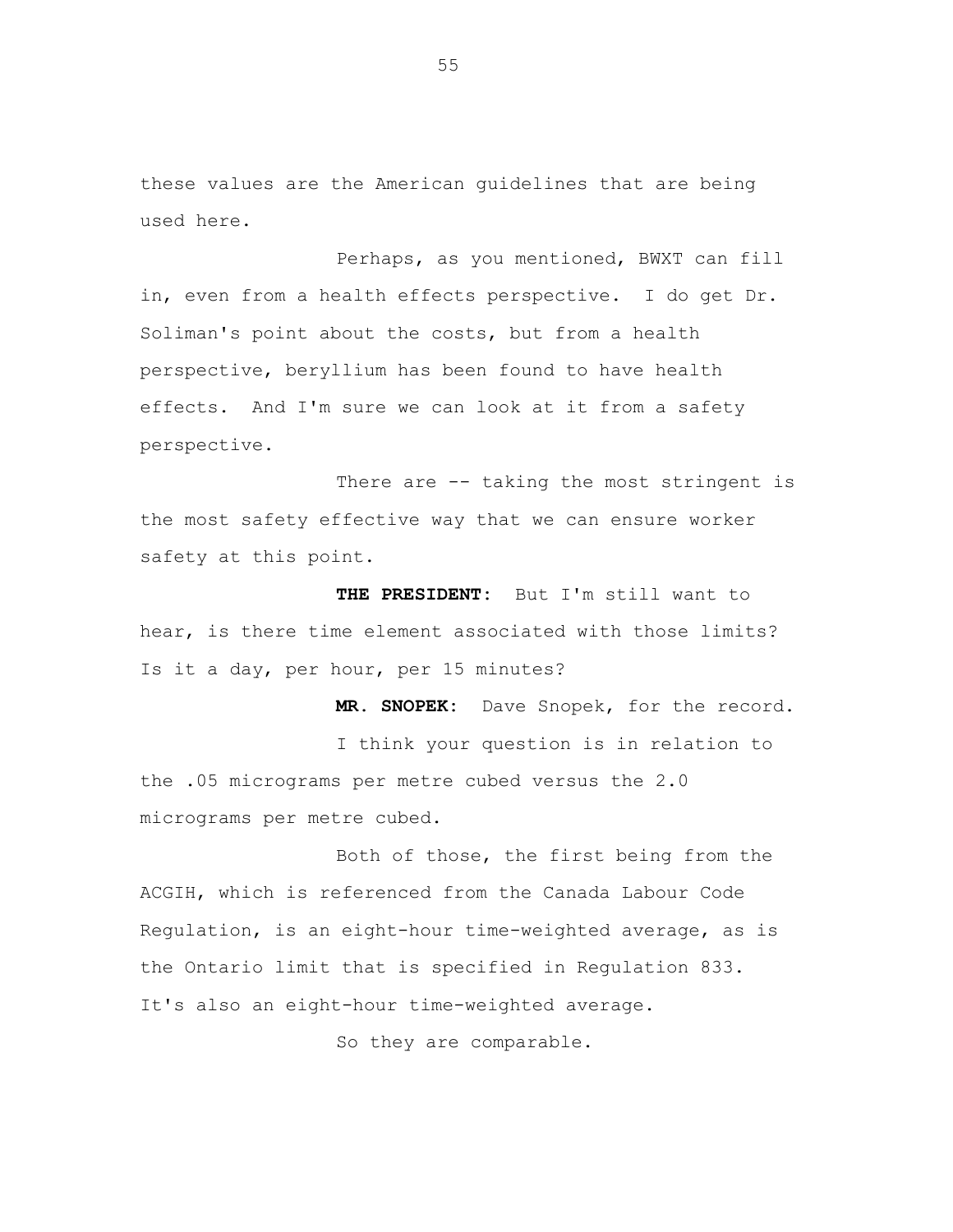**THE PRESIDENT:** So how can they be so

 **MR. SNOPEK:** Dave Snopek, for the record.

I can -- I can comment that the Canada Labour Code referenced limit prior to approximately 2009, which referenced ACGIH as it does now, was at the 2.0 level. ACGIH lowered their level in approximately 2009 and, by reference, our level -- or limit, rather, was lowered at that time.

**THE PRESIDENT:** Okay. I'll leave it at that and maybe we'll get some clarification from some experts here.

Who's next here?

Dr. Demeter.

 **MEMBER DEMETER:** Thank you. That was

helpful.

different?

So I looked at the two filters, the incorrect and the correct. There's some minor differences in what they filter out, and the big difference being the lack of a HEPA filter in the incorrect filter.

Are there any other chemical pollutants that would also be of concern for individuals that didn't have the correct filter other than beryllium?

**MR. SNOPEK:** Dave Snopek, for the record.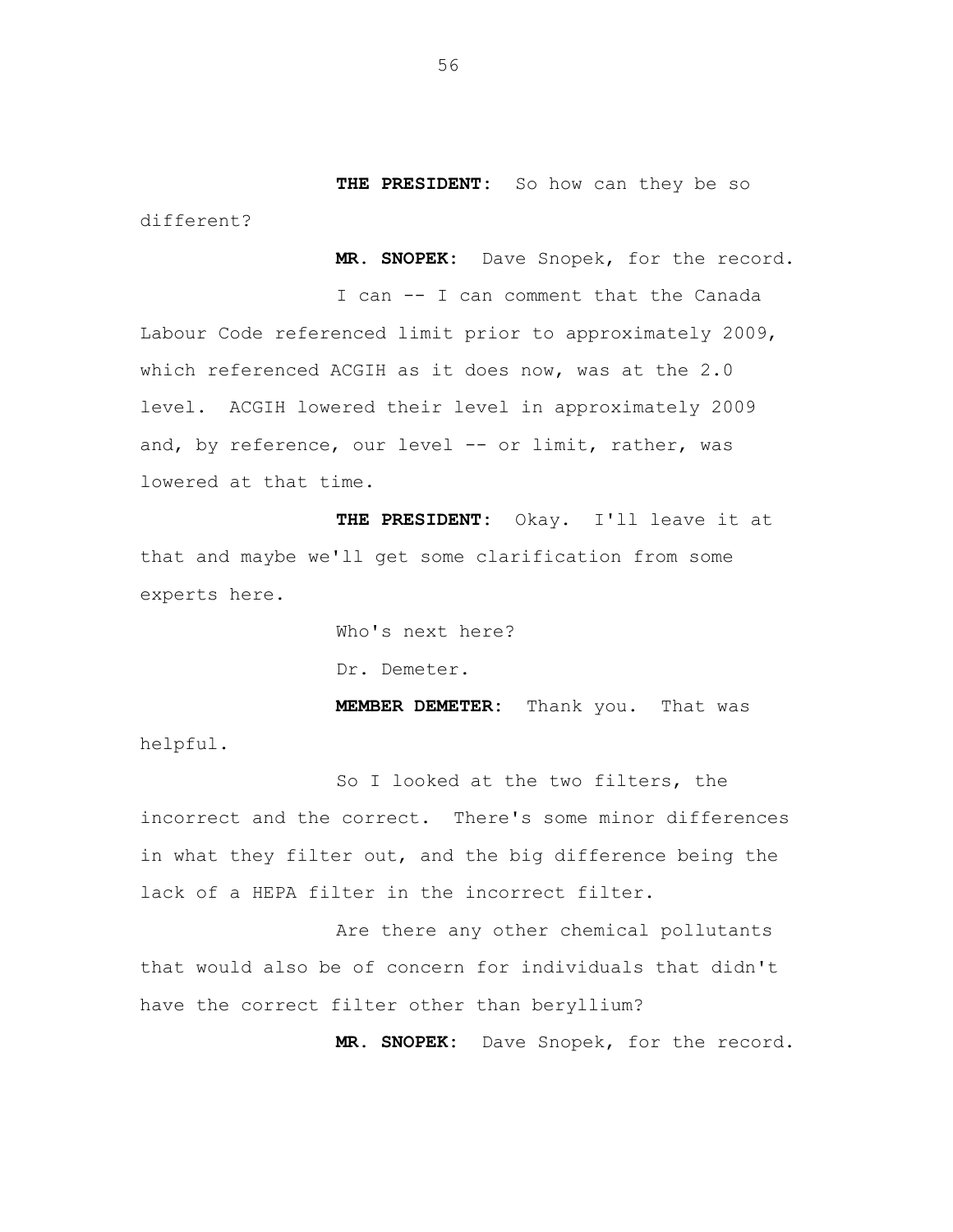No. In that area, there -- the primary particulate of concern is certainly beryllium in the area. There's not another.

There are acids used in the area, but the filter that was used is capable of filtering those. It was the particulate piece that was the miss in this case.

# **MEMBER DEMETER:** Thank you.

# **THE PRESIDENT:** Dr. McEwan?

**MEMBER McEWAN:** Thank you, Mr. President.

I'm still trying to understand -- if I can go back to the concentration of beryllium.

So we have one individual -- and let's just stick with the one individual that had 15 exposures. Can you calculate what a probable cumulative exposure and inhaled particulates would be over those 15 exposures?

**MR. SNOPEK:** Dave Snopek, for the record.

It's difficult to calculate an accumulated exposure. We know in this case of the one individual it was 14 instances. In 13 of the 14 instances, we know what the concentration was. We were unable to calculate a cumulative exposure based on those.

**THE PRESIDENT:** Okay. But maybe this is a time to explain to me what is the consequences of getting into, I don't know, scarring of lung tissue and chronic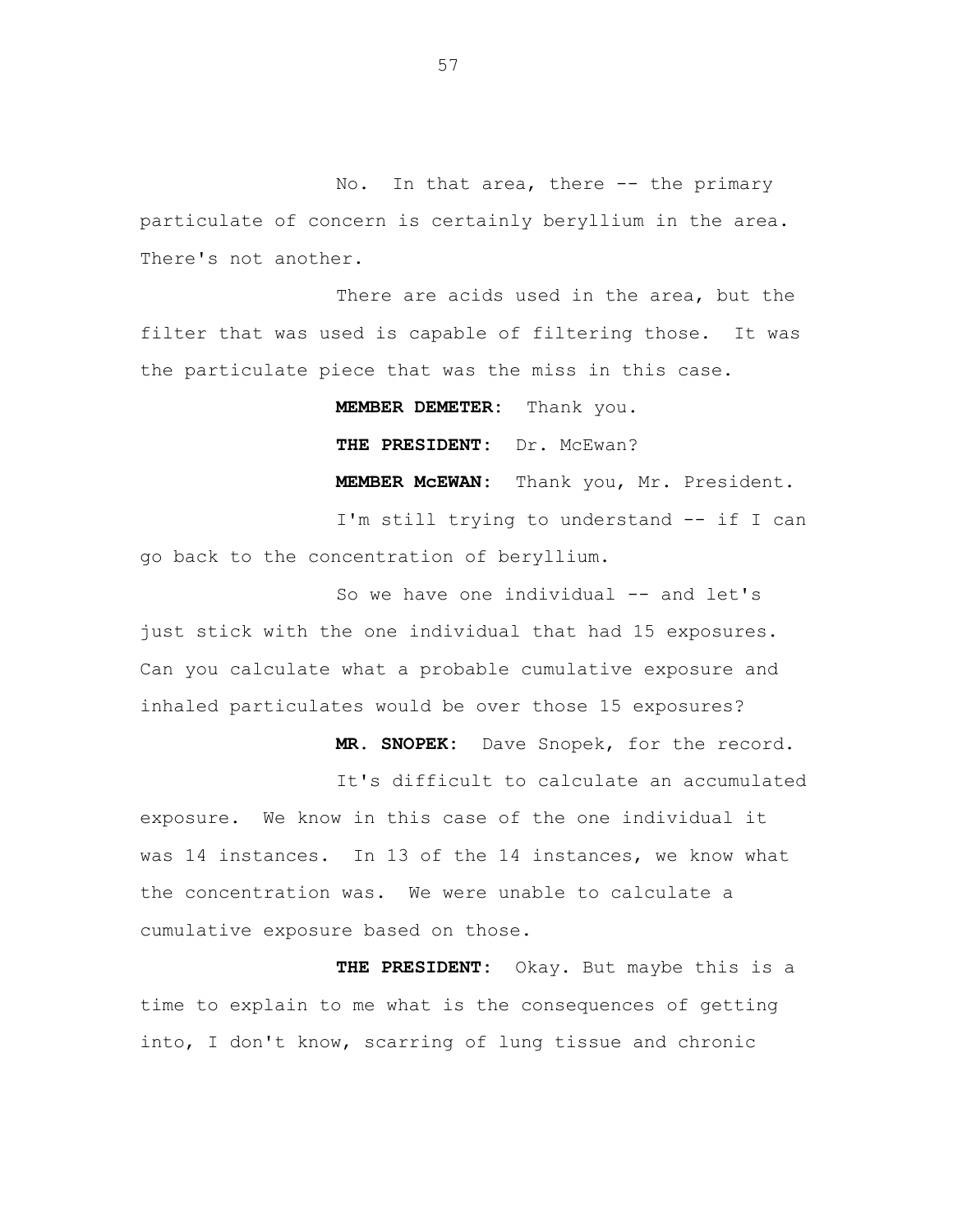beryllium disease? What does it mean and is that individual is suffering from any of that?

 **MEMBER McEWAN:** Sorry, can I just add to that? Is there a dose response relationship in the likelihood of getting a beryllium-related disease with repeated exposures?

 **MR. SNOPEK:** Dave Snopek, for the record. I can answer that and, if necessary, draw upon our occupational health nurse to perhaps add some detail. There are both acute and chronic concerns associated with repeated exposure to beryllium.

In the case of chronic exposure, one of the first reactions that occurs is an allergic type reaction as a precursor to any development of disease. One of the tests, the main test that we use for all of our beryllium workers is to do a test for this allergy. We do that to monitor and make sure that we identify those personnel that may become sensitized and have the potential later to develop disease so that we can take action at the time.

So in response to this event, we did that, an additional test. It's called a beryllium lymphocyte proliferation test. We did that in this case, and in both cases it came back as not sensitized. We are taking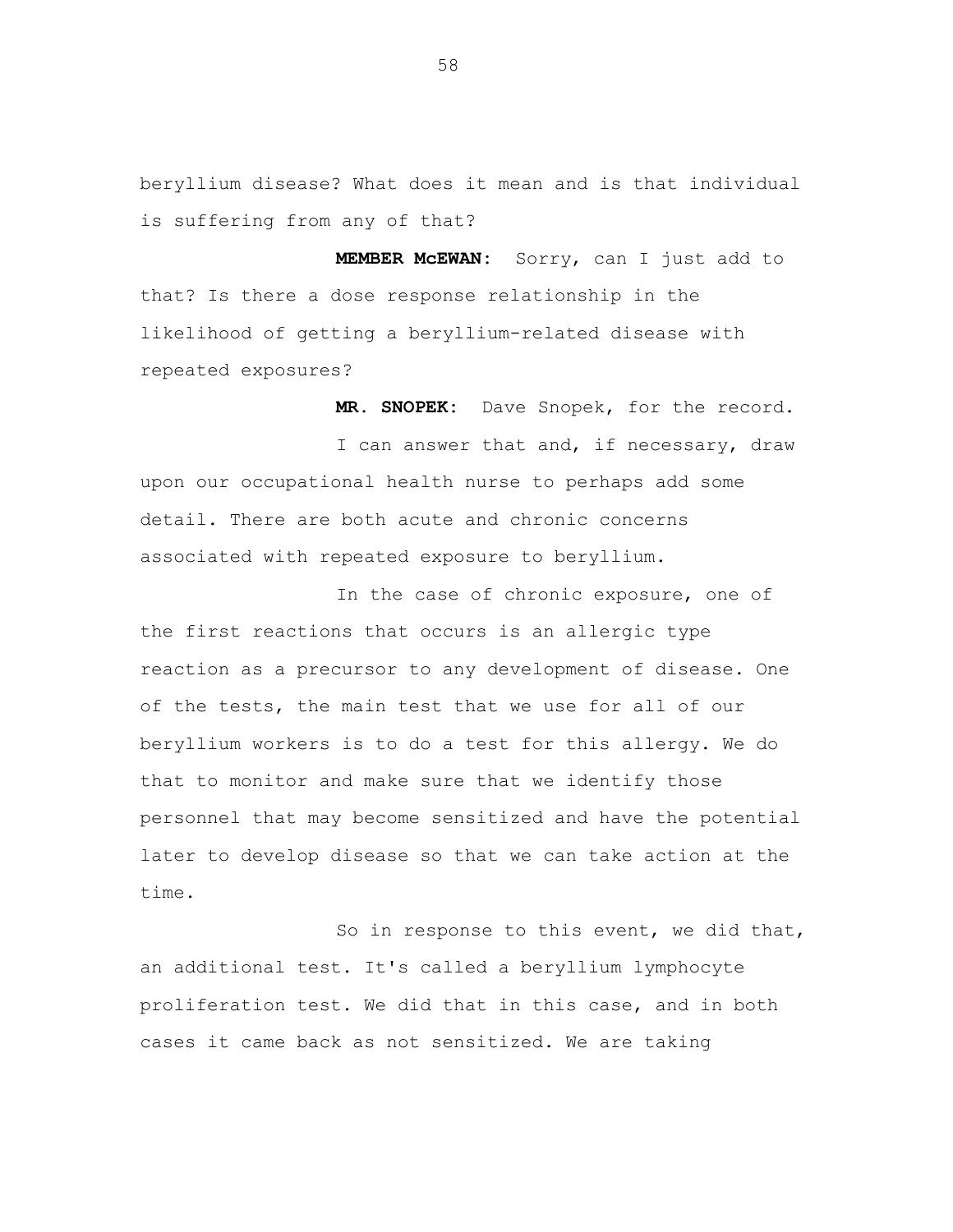additional action over the next two years to keep these two individuals on an increased frequency for that test, instead of where they would normally get an annual test they're going to be getting an every six-month test for the next two years.

Right now, we don't have any indication that there is any disease or any consequence to these two individuals.

 **MEMBER McEWAN:** So the lymphocyte test is a good predictive biomarker of the likelihood of developing disease consequence?

 **MR. SNOPEK:** Dave Snopek, for the record.

Yes, I believe that it is. I'd turn to Amy Connell to see if you'd want to make any additional comments to that, Amy?

 **MS CONNELL:** Amy Connell, for the record. Yes. In order for chromic beryllium disease to develop a precursor is beryllium sensitivity. So the best screening tool for healthy workers, healthy beryllium workers, is to have this beryllium sensitivity test completed.

So, as Dave had mentioned, as part of a routine screening they are tested annually anyway, but as a result of this exposure we've upped the testing to every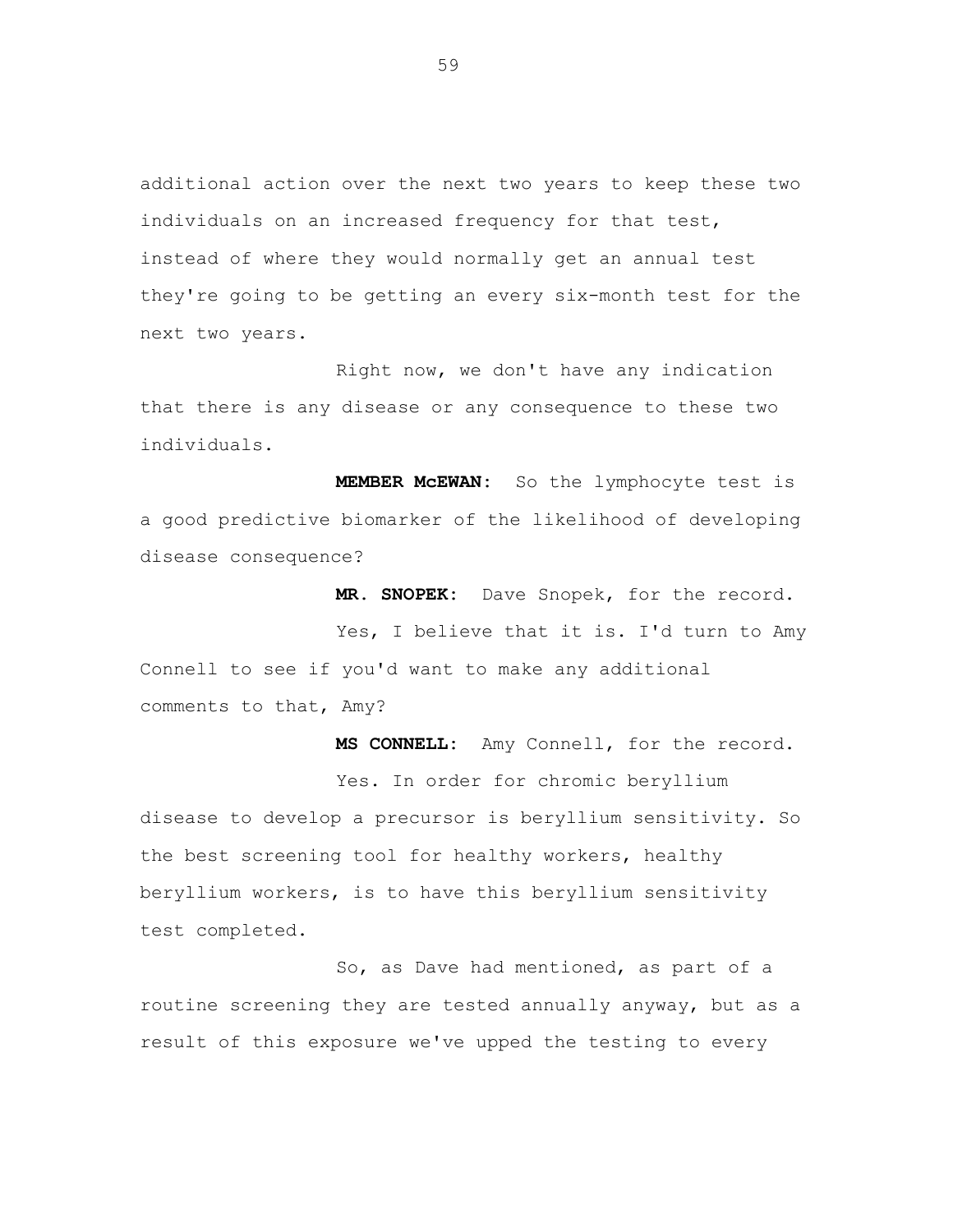six months.

 **THE PRESIDENT:** Is that a blood test? What kind of a test is it?

> **MS CONNELL**: Amy Connell, for the record. Yes, it's a blood test.

 **MEMBER McEWAN:** So for these two workers there is really quite a robust biomarker of risk, is that the summary?

 **MS CONNELL:** Sorry, can you repeat the question?

 **MEMBER McEWAN:** So for each of these two workers you have a robust biomarker of the risk of developing problems in the future (i.e. if they get a change from a negative lymphocyte-based test to a positive lymphocyte-based test, that would then put them into a higher risk category of requiring monitoring and observation?

 **MS CONNELL:** Amy Connell, for the record.

So if they do develop a confirmed positive sensitivity to beryllium, that essentially would be considered a precursor or placing them in a higher risk category of developing the disease. It doesn't necessarily indicate that they've developed the disease, it just places them in that higher category of high-risk bracket.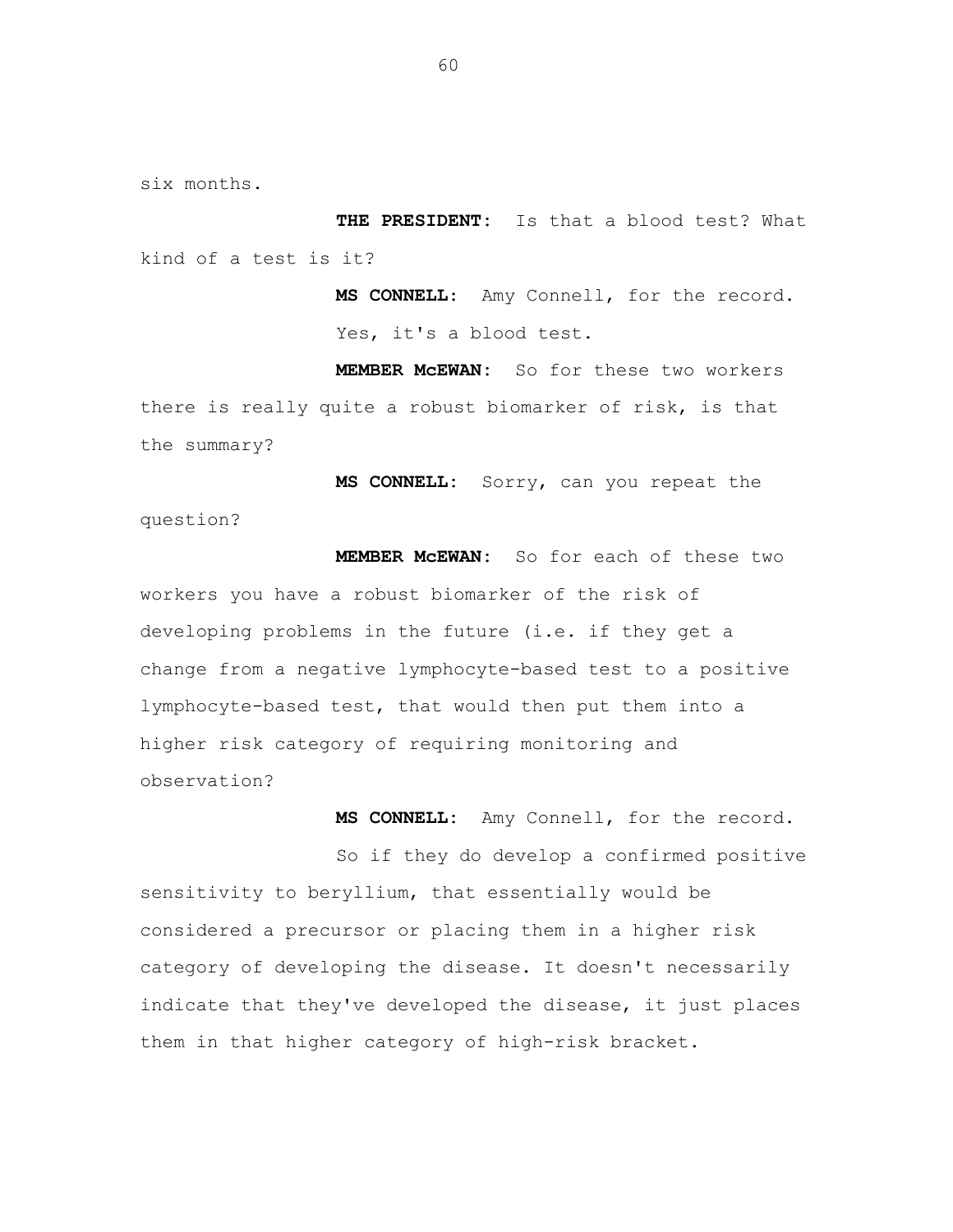So we have a fairly robust program in terms of if we have a worker that develops a confirmed positive sensitivity to beryllium, they would be removed from any further exposure and then they are sent on to a specialist for routine monitoring for the disease development.

 **MEMBER McEWAN:** Thank you.

 **THE PRESIDENT:** So let me ask you something, and this is at staff. Before it was BWXT, we knew about GE. But this is the first time I hear about beryllium. So were such activities not conducted by the previous owner? Why didn't we hear about beryllium before?

 **MR. AMALRAJ:** Julian Amalraj, for the record.

Beryllium has been, it's one of the hazardous substances, and the activities associated with the beryllium has always been under licence for GE Hitachi. We haven't talked about it because the focus has been more on uranium. But we have maintained regulatory oversight over an associated activity related to nuclear fuel bundled manufacturing and beryllium operations have been seen as oversight under the licence.

 **THE PRESIDENT**: So they were, staff, you know, people working at GE Hitachi, were they annually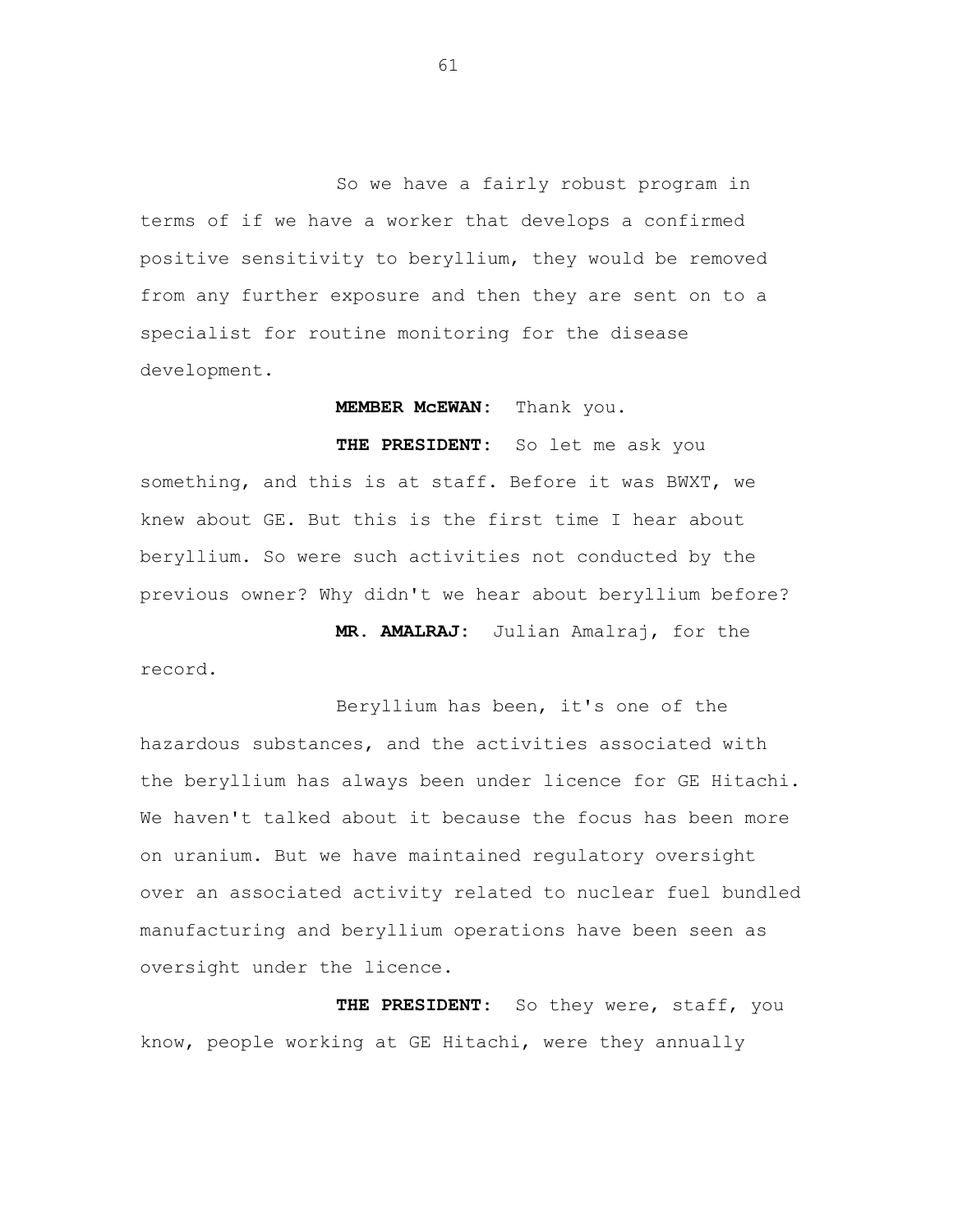checked for beryllium?

 **MR. AMALRAJ:** Yes. Under the beryllium safety manual the current program in terms of monitoring and oversight in terms of the workers have always been there.

 **THE PRESIDENT:** So over the years, GE Hitachi has a long long history, we never ever got a positive reaction?

 **MR. AMALRAJ:** I think the licensee can answer that question.

 **MR. SNOPEK:** Dave Snopek, for the record.

We have had positive tests in the past for the sensitization. At that point, as Ms Connell had indicated, it's a precursor and we take appropriate action for those personnel and we remove them from further potential exposure to beryllium. I believe we have two personnel in that category and we've taken that action for those two personnel.

 **THE PRESIDENT:** You keep on monitoring them?

 **MR. SNOPEK:** We do. These cases relate to sometime ago as a matter of fact and we continue to monitor them.

 **MEMBER McEWAN:** (Off microphone)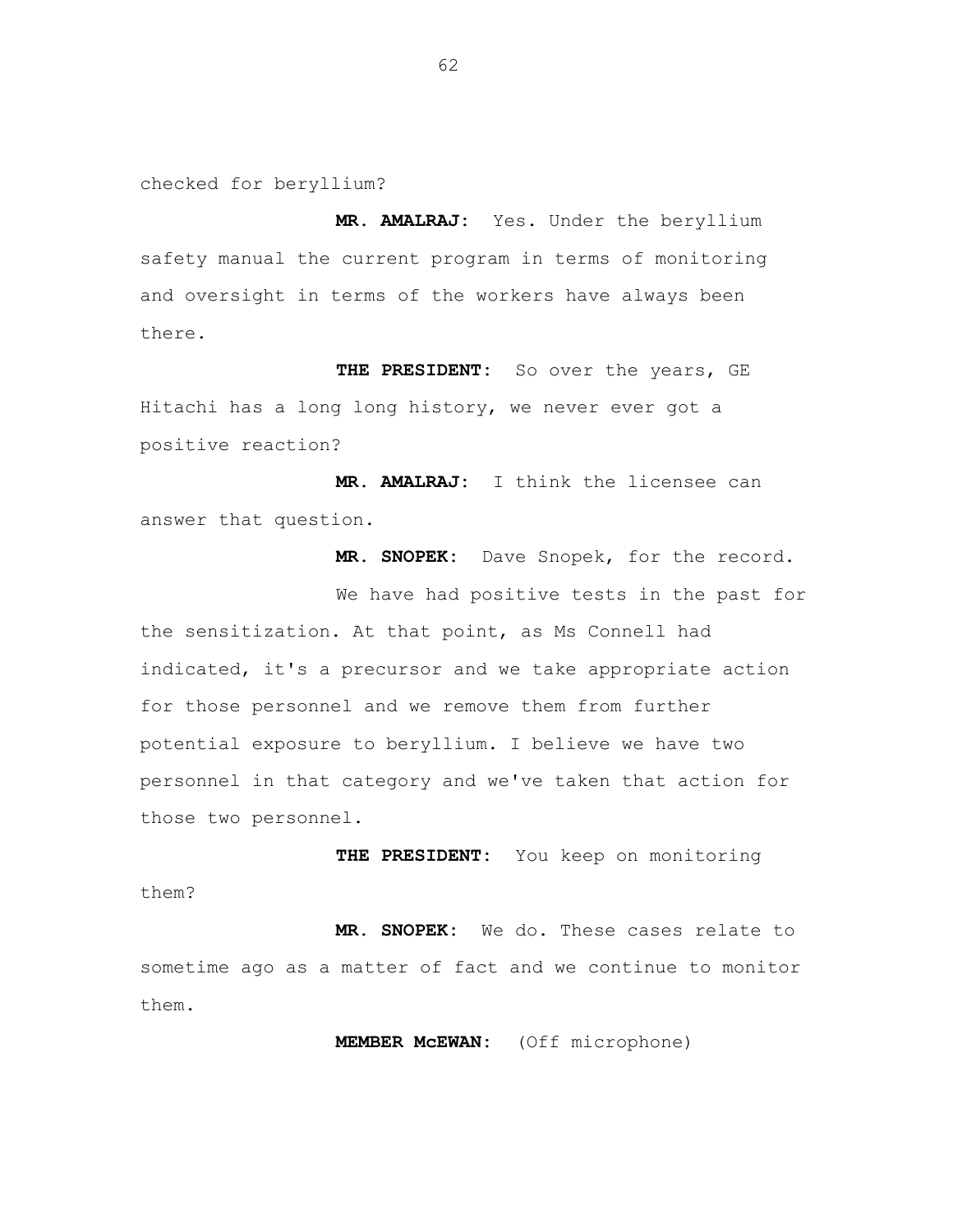**MS CONNELL:** Amy Connell, for the record. The research has shown that it's a little bit unclear if once you have converted to a sensitivity if you always remain that way. It's essentially considered an allergy to beryllium. So research has shown that it's a little unclear if they're always, once they're sensitized, they always are. But within our medical surveillance program, once they're confirmed we have to have two positive lab results to have a true confirmed positive. Once they're confirmed as positive, we will treat them as positive.

 **MEMBER McEWAN:** Idiosyncratic or is there a dose relationship; the more exposure the more likely you are to be positive?

So essentially, with beryllium exposure there are different risk factors in terms of developing a sensitivity. You could take several people exposed to the same dose, only one may become sensitized. Once the sensitivity has developed, if they continue to keep getting exposed to beryllium, that's when they're at higher likelihood of developing chronic beryllium disease.

**MEMBER McEWAN:** Thank you.

 **THE PRESIDENT:** Okay, thank you. Any

**MS CONNELL:** Amy Connell, for the record.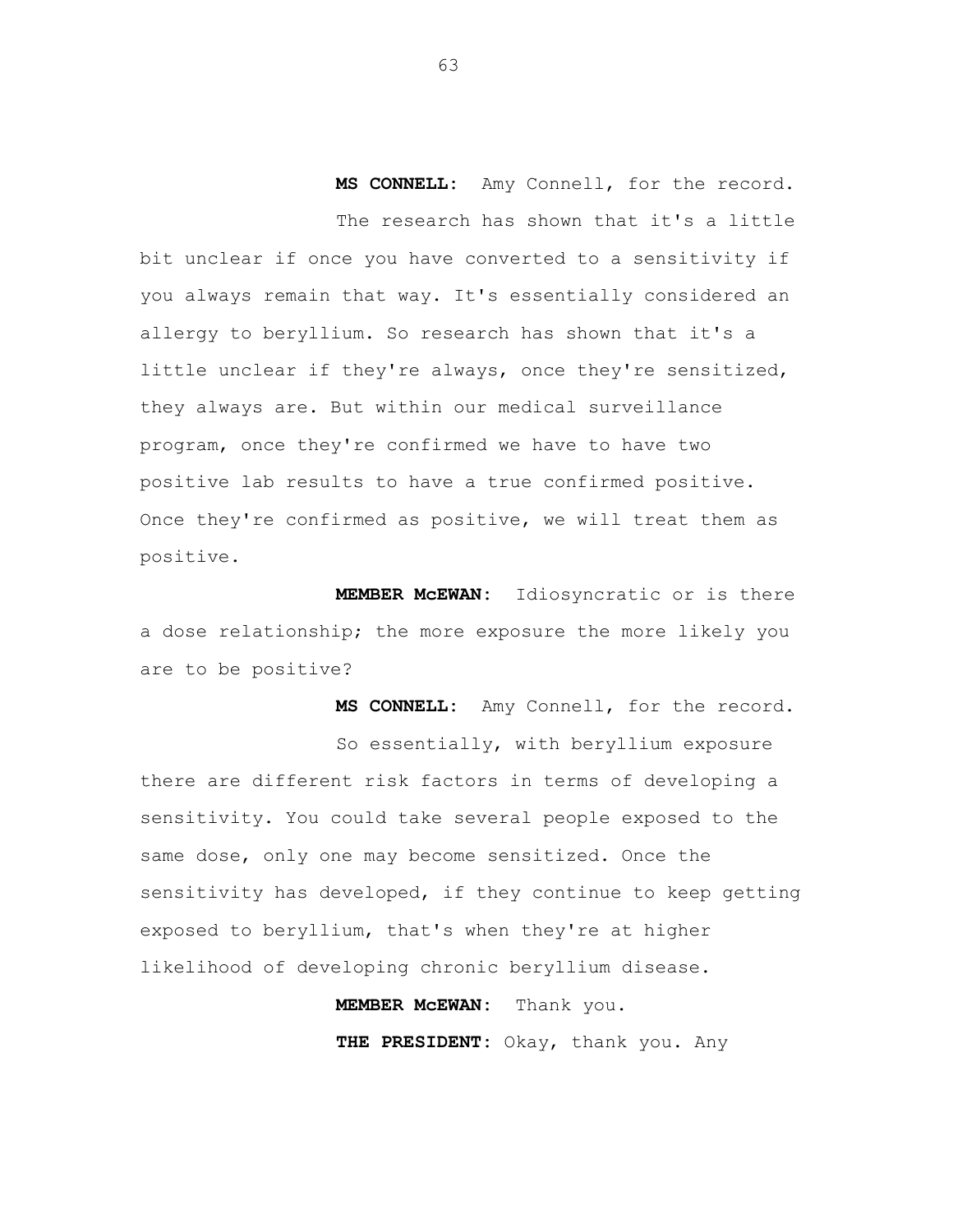questions?

So, staff, on page 6 you said if you agree with the action taken by licensees, but CNSC staff have yet to make a determination on licence action to ensure airborne beryllium particulates are minimized, bla bla bla.

So when is that going to happen?

**MS TADROS:** Haidy Tadros, for the record.

That is correct, sir. We have conducted the follow-up inspection October  $4^{th}$  and  $5^{th}$ , as indicated, and we've issued the Section 12(2) of the *General Nuclear Safety and Control Regulations* request for information. We have given BWXT until October 31<sup>st</sup> to provide the four bullets that you see on that page. Then once we have that information we will review the information in light of the initial and the final event report, and then staff will be able to make a determination based on the programs that are at place in BWXT.

**THE PRESIDENT:** BWXT, are you in agreement with all this?

 **MR. MacQUARRIE:** John MacQuarrie, for the record.

### Yes, we are in agreement.

 **THE PRESIDENT:** Okay. You have the final word. Anything you want to say?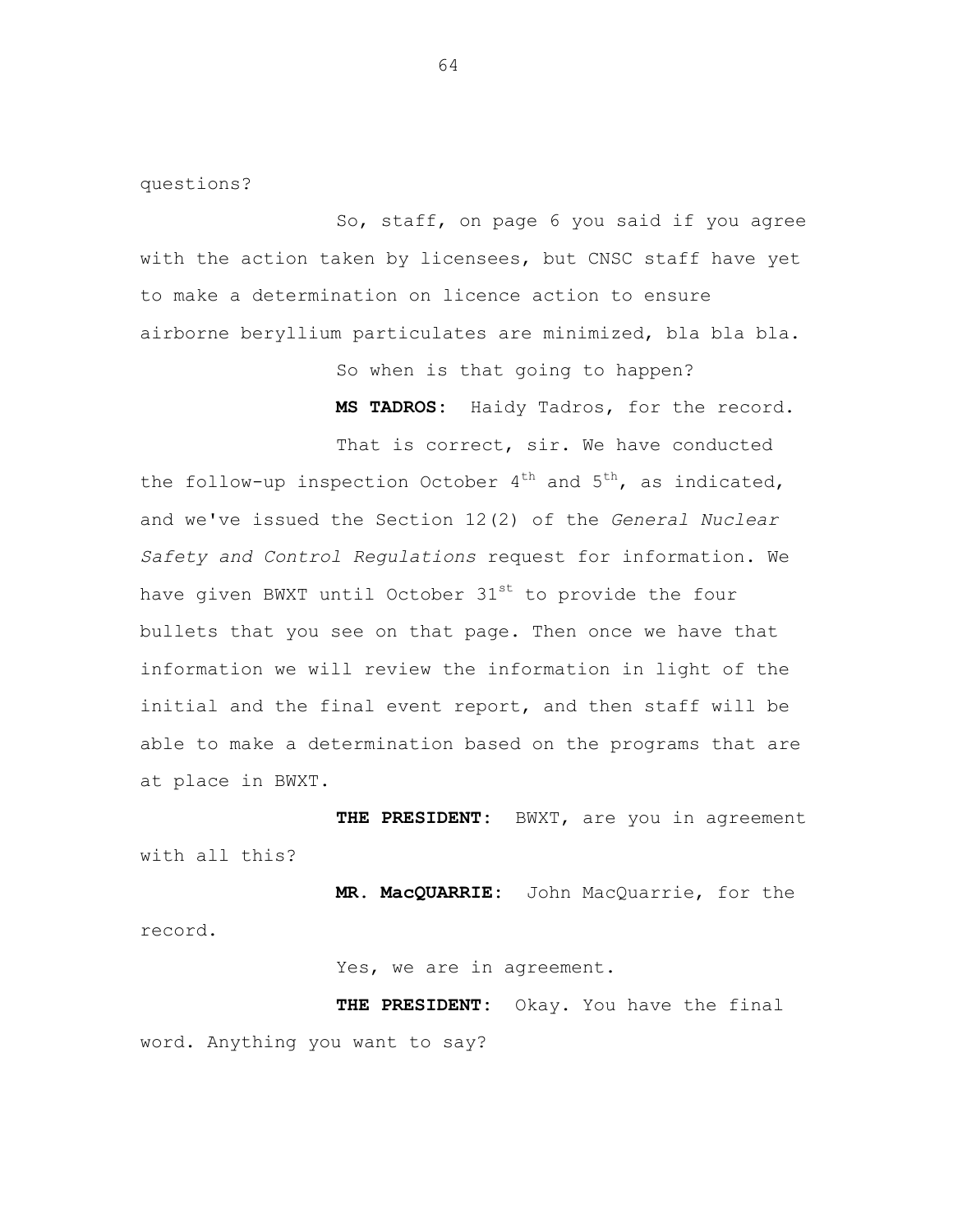**MR. MacQUARRIE:** No, I have nothing further to add. Thank you for the opportunity to address the matter.

 **THE PRESIDENT:** Okay, thank you. Thank you all.

Are there any other event initial reports? Nobody's coming forward with this, so I assume that there are none.

So we will take a 10-minute break while the next set-up is going on. All right we'll come back at 4:45.

- --- Upon recessing at 4:34 p.m. / Suspension à 16 h 34
- --- Upon resuming at 4:47 p.m. / Reprise à 16 47

 **THE PRESIDENT:** Okay. The next item on the agenda is an update on the 2016-2017 Regulatory Framework Program as outlined in CMD 17-M49 and M49.A. Mr. Torrie, the floor is yours.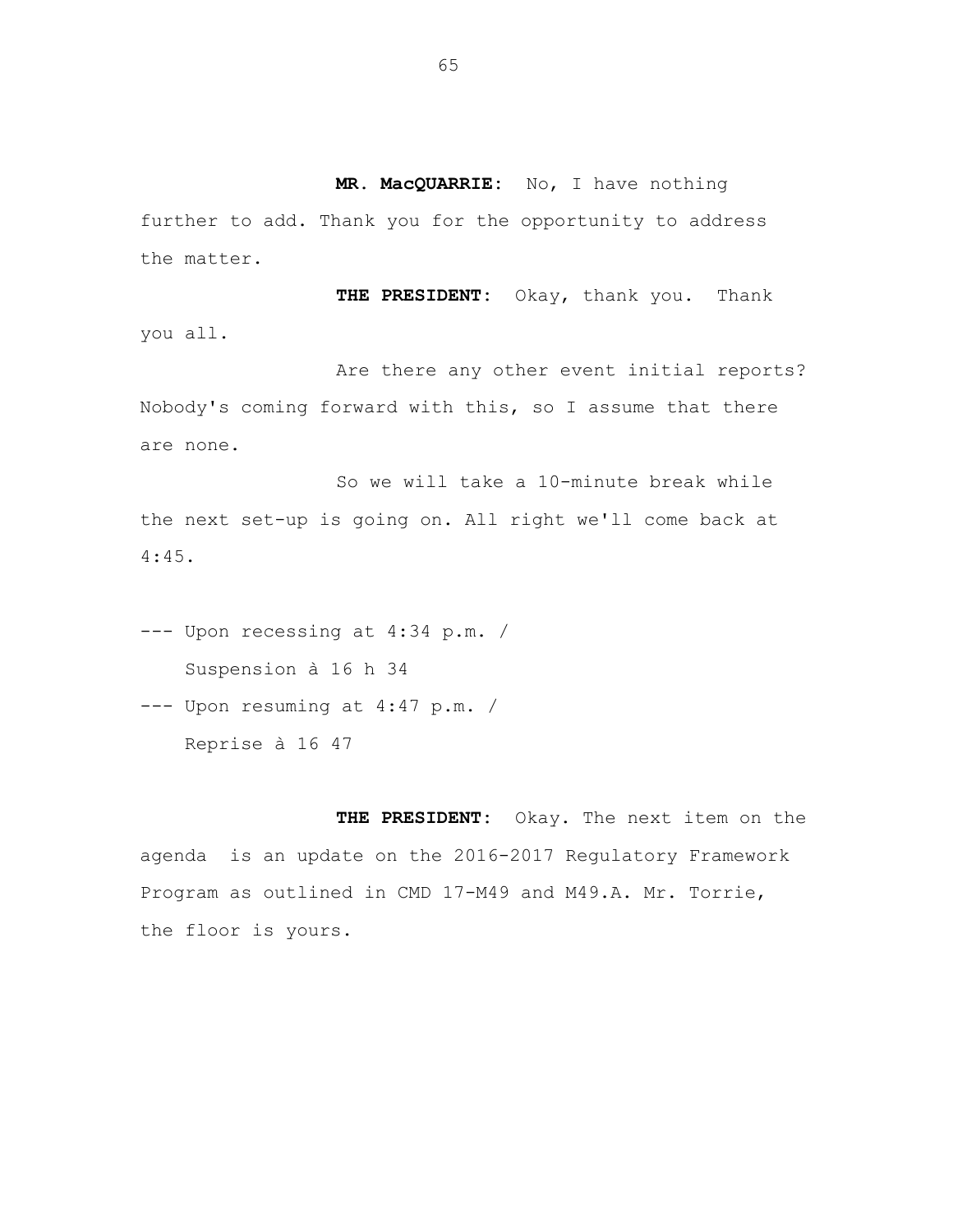#### **CMD 17-M49/17-M49.A**

## **Oral presentation by CNSC staff**

 **MR. TORRIE:** Thank you. Bon jour, Monsieur le Président, membres de la commission.

My name is Brian Torrie, Director General of the Regulatory Policy Directorate. With me today are Ms Lynn Forrest, Director of the Regulatory Policy Analysis Division, Ms Karen Owen-Whitred, Director of the Regulatory Framework Division, and other CNSC Staff are available here as well to provide support and answer any questions you may have.

We are pleased to be here today to present our regular update on the CNSC's Regulatory Framework Program. The last update to the Commission was provided in September 2016.

Although we are regularly before you at meetings to discuss specific regulatory documents, this report provides us with an opportunity to highlight the important work we are doing to engage in broader regulatory initiatives in the federal government and to discuss our forward plans which help ensure the CNSC continues to have a modern and comprehensive regulatory framework.

Our presentation today will provide an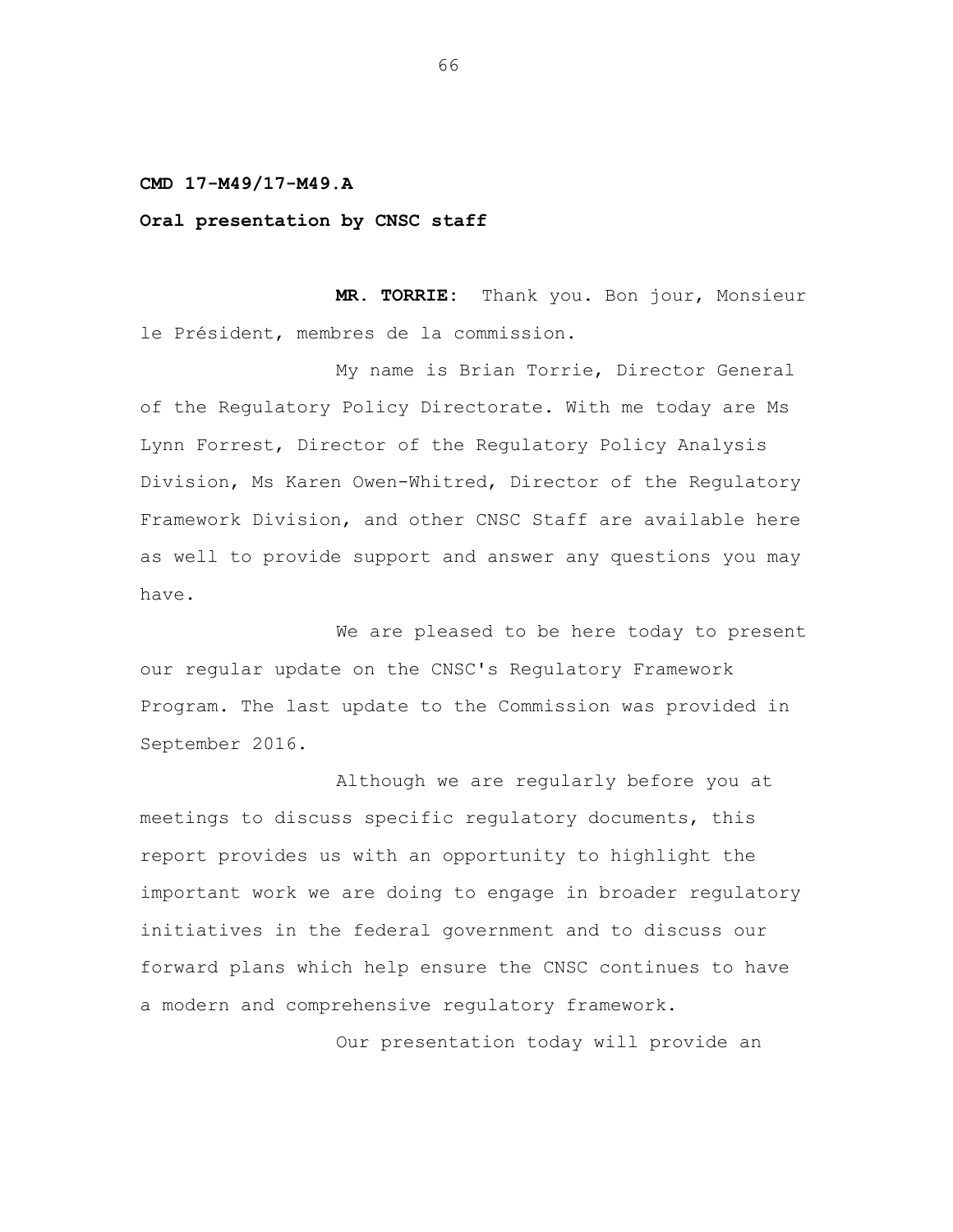overview of the Regulatory Framework Program covering both an explanation of our processes and some of the highlights from the past year. We will then describe our involvement in some of the Government of Canada's regulatory reform initiatives.

There are two main elements making up the CNSC's Regulatory Framework Program. One is the structured collection of documents, which is regulations and regulatory documents we refer to REGDOCs, collectively known as the CNSC's regulatory framework. The second part is CNSC's participation in the Government of Canada's agenda for legislative and regulatory reform.

The overall goal of the program is to provide regulatory instruments that make the CNSC's expectations clear. These expectations must be adapted over time based on experience in anticipation of an evolving nuclear industry. In working towards this goal, the program takes into account Government of Canada regulatory policy guidance as well as the views of stakeholders and the general public.

CNSC Staff bring an annual report to the Commission regarding the work of the Regulatory Framework Program. The annual report we are discussing today covers the period since the last report was submitted, as I said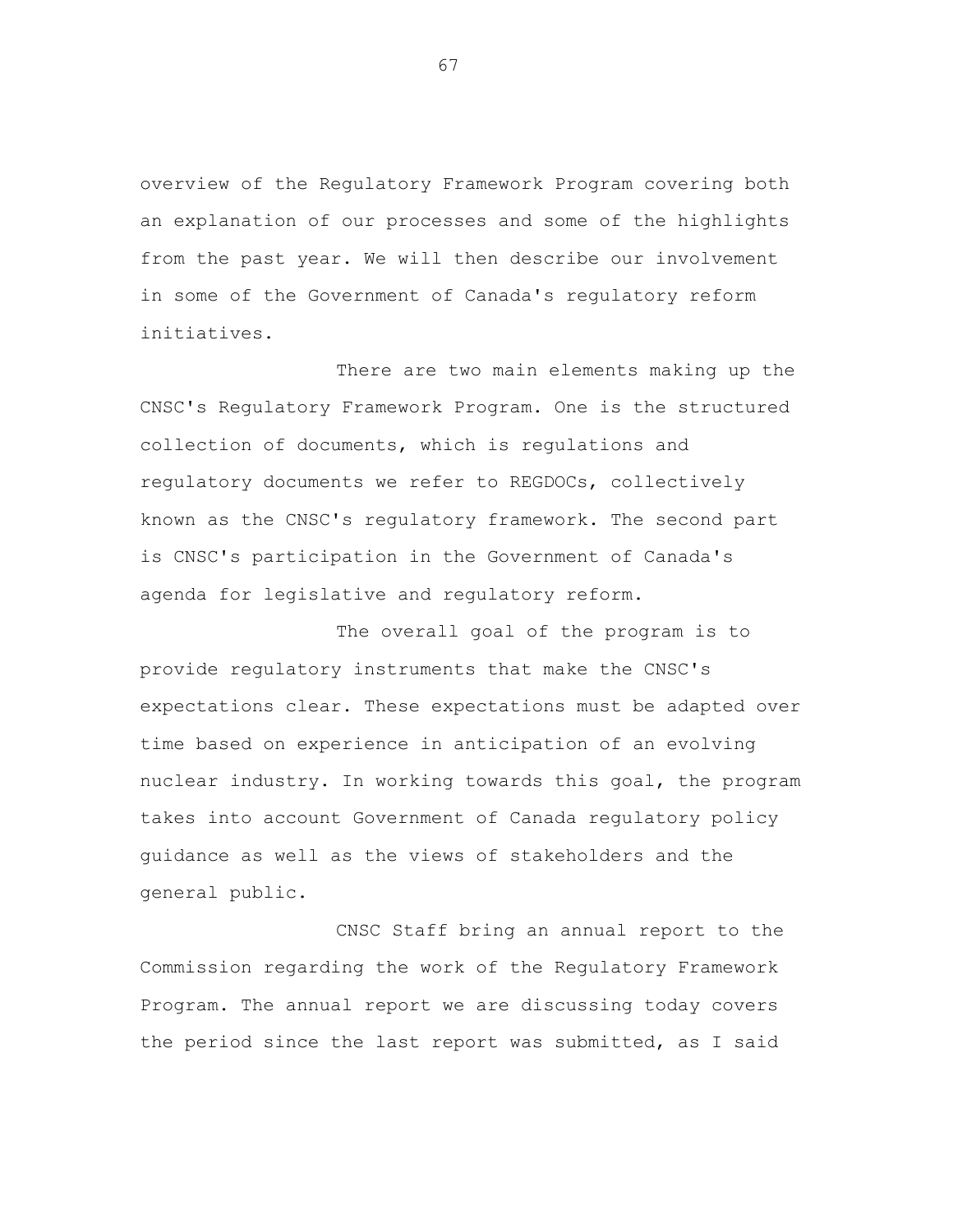earlier, in September 2016.

I will now turn the presentation over to Ms Forrest.

 **MS FORREST:** Thank you, Mr. Torrie.

CNSC's regulatory framework includes the structured comprehensive suite of regulatory instruments that are used to achieve CNSC's mandate. At the top of the pyramid you see the *Nuclear Safety and Control Act*, which establishes the Commission, sets out its mandate, and establishes its authority to regulate the development, production, and use of nuclear energy, and the production, possession, and use of nuclear substances, prescribed equipment, and prescribed information in Canada.

The *Act* authorizes the Commission to make regulations subject to governor and council approval, which set out requirements. Licensees or applicants must meet these requirements to obtain or retain a licence or certificate to use nuclear materials or operate a nuclear facility. Licenses and certificates set out more specific legally-binding requirements to which the CNSC will expect compliance.

Moving down the triangle, regulatory documents provide greater detail than regulations as to what the licensees and applicants must achieve in order to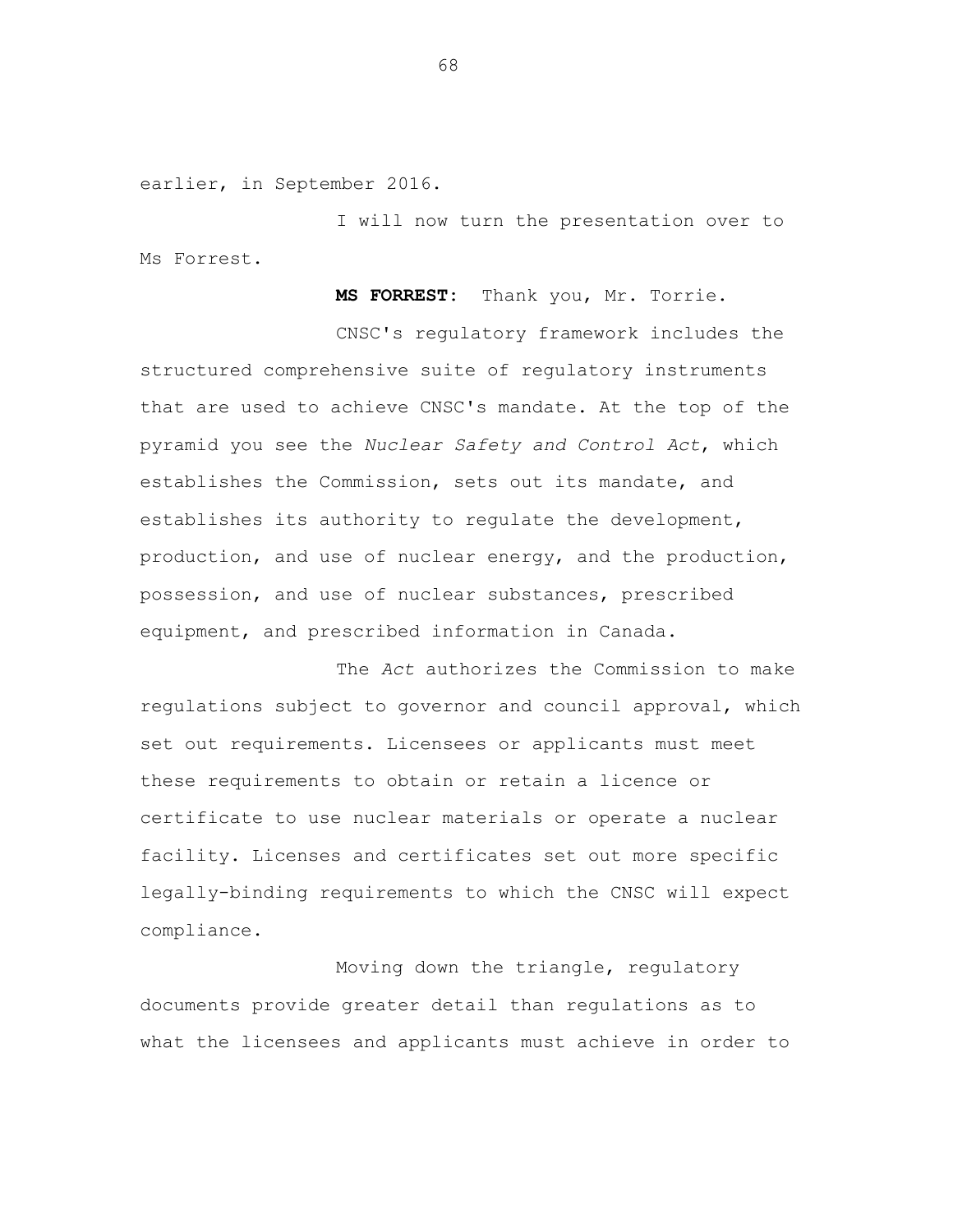meet the CNSC's regulatory requirements, and may provide also practical guidance on how to meet the regulatory requirements of the CNSC.

As a responsible regulator, the CNSC follows the cabinet directive on regulatory management to ensure that regulatory issues are well-defined and that the choice of regulatory approach is the most appropriate for achieving safety and security objectives.

This includes re-examining previous ways of doing things, exploring options and in cases of new or very different ways of regulating, consulting early with stakeholders through workshops or discussion papers.

The CNSC continually reviews and adjusts its regulatory framework to ensure that regulatory requirements are modern, clear, and supported by guidance where necessary, and that the CNSC is ready to regulate new and emerging technologies such as small modular reactors.

The Regulatory Framework Program is guided by the Regulatory Framework Steering Committee and the CNSC's Management Committee.

This slide shows the CNSC's 13 regulations depicted in three general categories. The regulations of facilities and activities mostly set out requirements that license applicants must meet. The regulations of general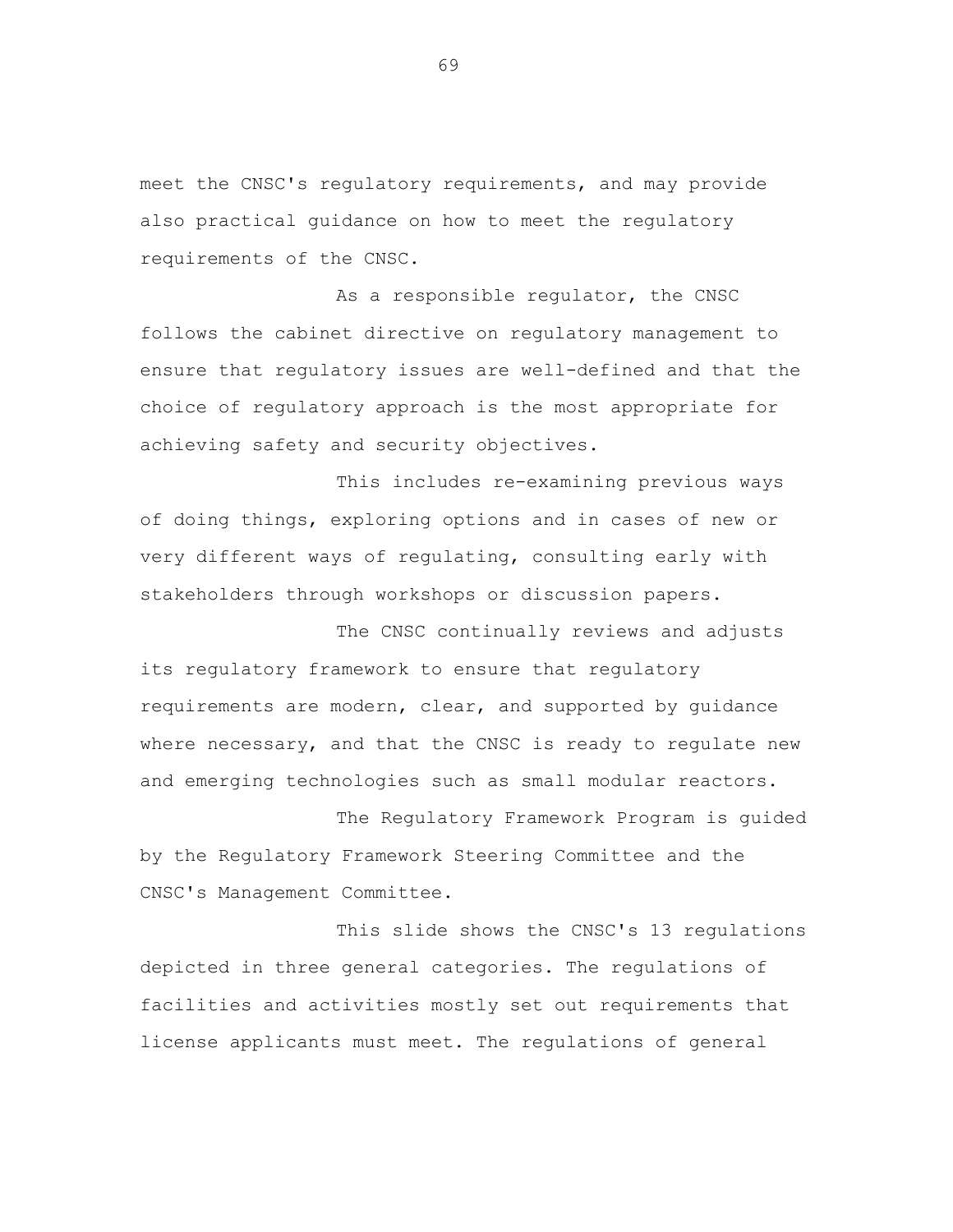application on the right apply to different degrees to all licensees and, in some cases, to non-licensees such as in the case for transporters of nuclear materials and substances.

The third set of regulations relate to the conduct of the CNSC's business, including cost recover and the conduct of the Commission's proceedings. The CNSC regularly reviews its suite of regulations and makes amendments as needed to ensure that Canadians and CNSC regulated parties continue to be supported by an effective, efficient, and modern regulatory framework. Ongoing reviews of regulations are described later in this presentation.

There were three categories in the previous slide, there are three general categories in this slide as well. All regulatory documents published by the CNSC are now aligned within the document framework showed on this slide. The documents are organized into three broad categories similar to the regulations.

The first outlines expectations specific to different regulated facilities and activities generally in the form of guidance on how to apply for a licence. The second provides requirements and guidance in specific technical areas according to the safety and control area framework that is also used in licensing and compliance,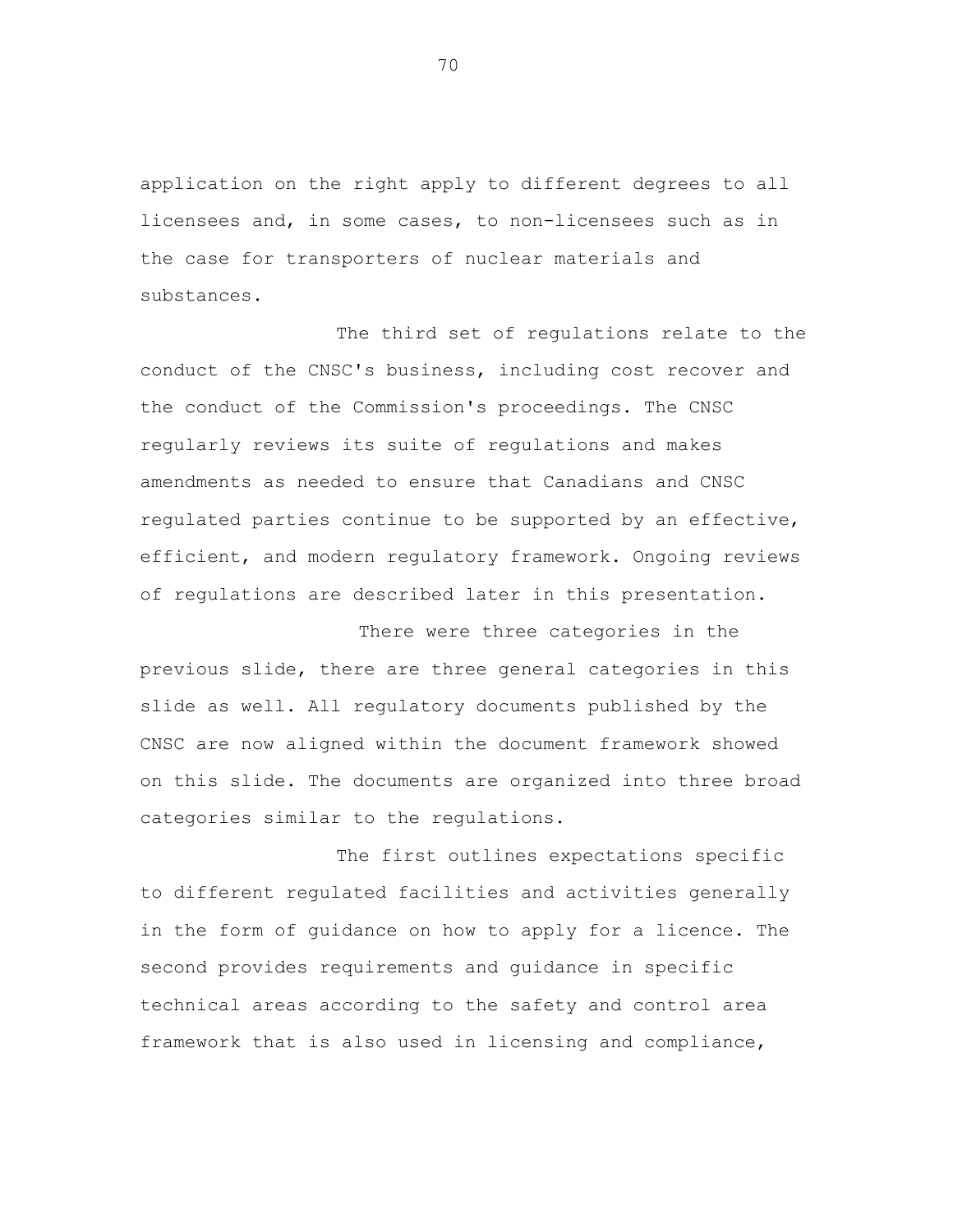and which you are no doubt familiar. The third covers all remaining areas that warrant clarity through our regulatory framework.

So within these three categories there are 26 areas, or series as we refer to them, listed above. For each series there is a list of REGDOCs to be published. For example, if you go to 2.7, Radiation Protection, below that there are two regulatory documents, REGDOC-2.7.1 Radiation Protection and 2.7.2 on dosimetry.

There are 58 REGDOCs in total published or planned under this regulatory document structure. To date, a total of 28 of these have been published.

The CNSC has a rolling five-year regulatory framework plan that outlines the plan for developing all of the remaining regulatory documents as well as for the development of regulations and potential regulatory amendments.

Regulatory issues may be identified by CNSC management or Staff, the Commission, or external stakeholders. They may stem from things such as operating experience with existing requirements and guidance, advancing technologies, issues of non-compliance due to lack of clarity, new government policies, or international events such as Fukushima, to name a few.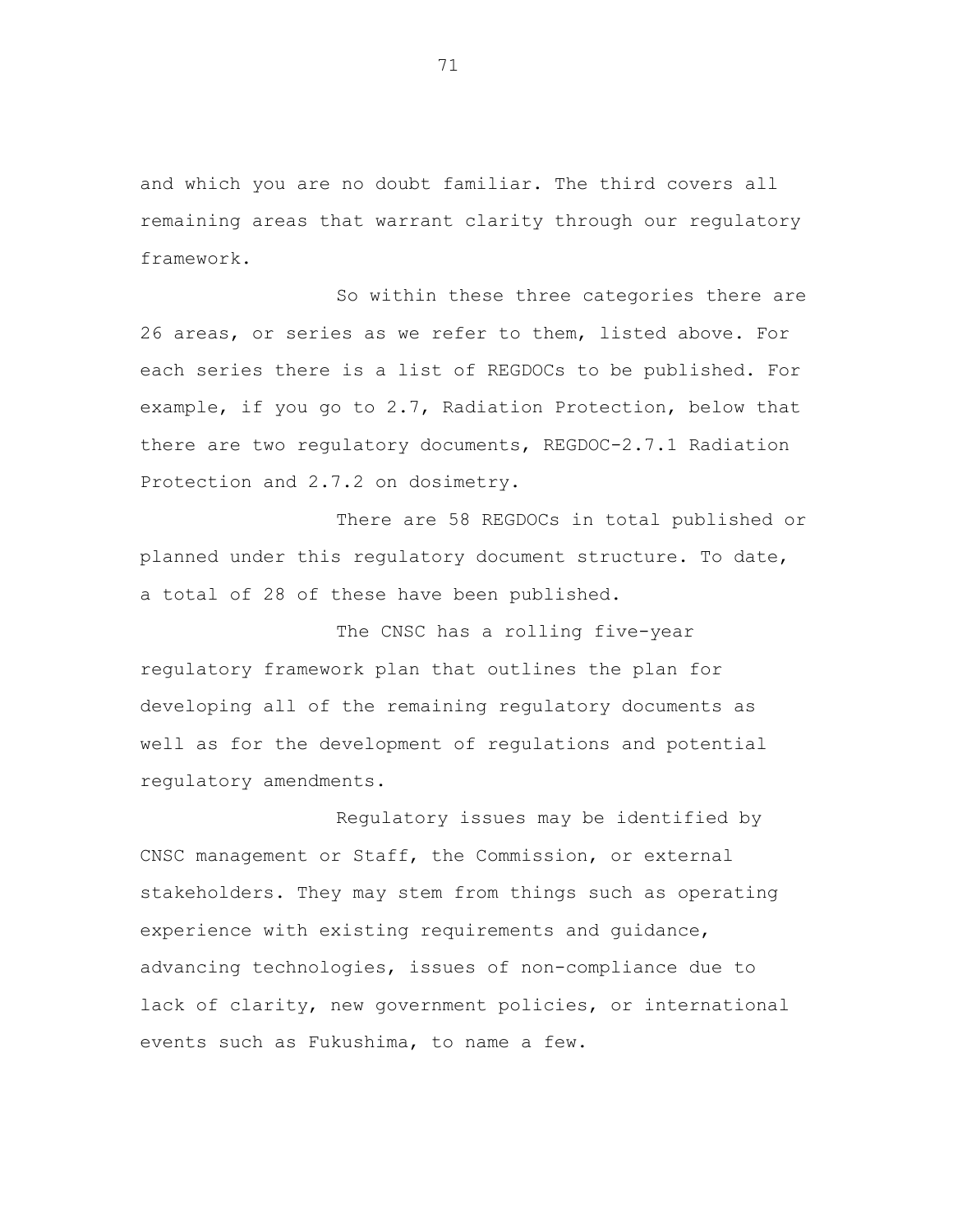So regulatory analysis is undertaken to achieve a clear identification of the regulatory issue, ensure the regulatory project is aligned with the CNSC's mandate, spell out the objective of the regulatory action the CNSC might want to take, identify the expected impact on stakeholders, and determine very early in the process if a discussion paper is appropriate.

So just above the analysis box, discussion papers. They're used to obtain very early input from stakeholders, more specifically, they're used when considering amendments to REGs or creating new regulations. For example, our discussion paper in 2015; Proposal to Amend the Nuclear Non-Proliferation Import and Export Control Regulations where CNSC proposed updates to align with new international guidance.

Discussions papers may also be used when proposing regulatory oversight in an area where the CNSC has not previously exercised its authority under the *Act*. One example is a 2011 discussion paper; Implementation of Financial Guarantees for Licensees where the CNSC was proposing to extend the requirement for financial guarantees to smaller licensees to which they had not previously been applied.

Another use of discussion papers is when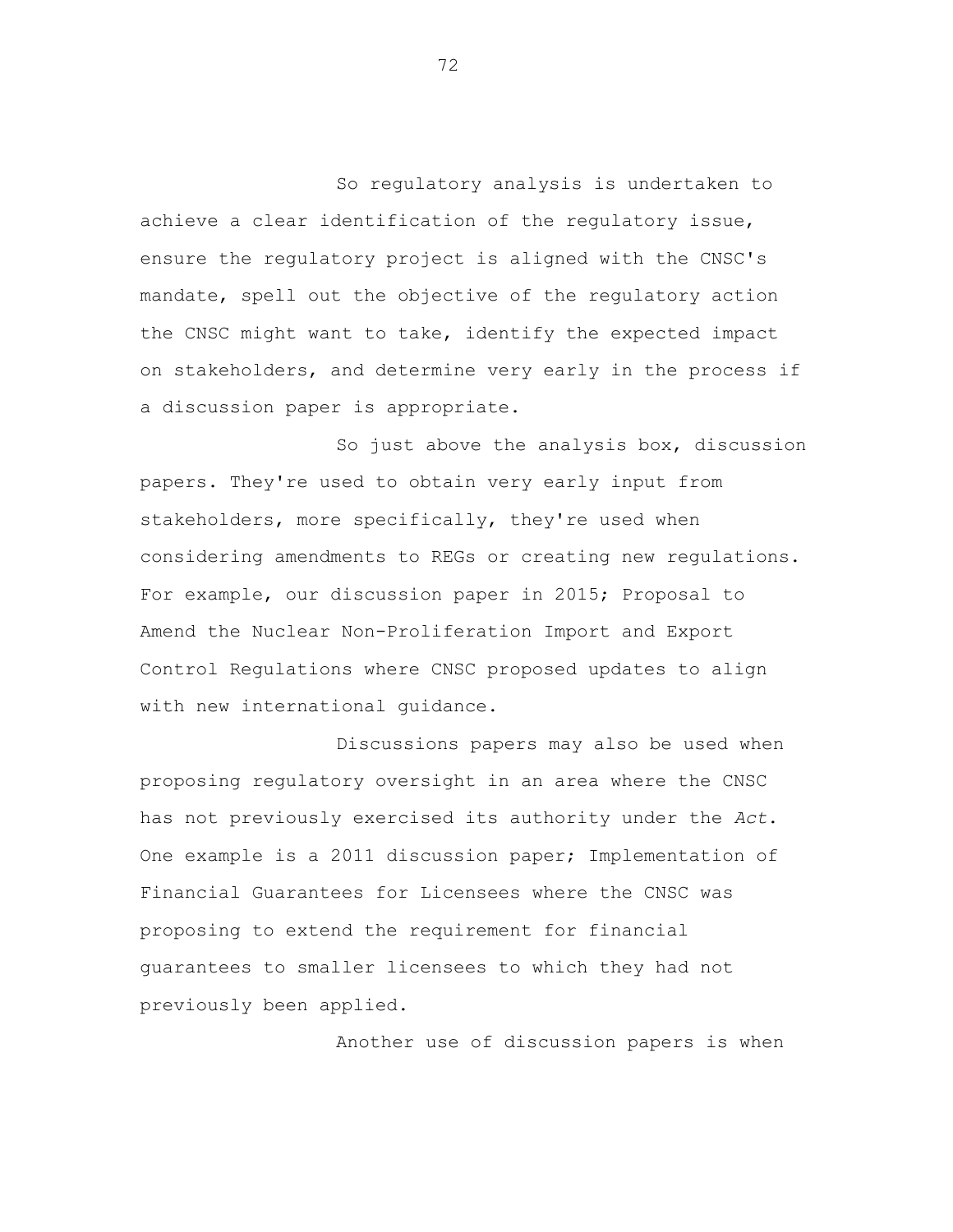the CNSC has considered exercising authority in a different manner than in past practice, such as implementing the administrative monetary penalties and when the CNSC is considering how it will regulate new or emerging technologies such as in 2016's discussion paper; Small Modular Reactors, Regulatory Strategy Approaches and Challenges.

So discussion papers are not the only form of outreach, as you can see below the analysis box, that takes place during the analysis phase. Stakeholder workshops, discussions with other nuclear regulators, dialogue with other government entities at all levels, and other forms of outreach all help inform CNSC's approach throughout the analysis and instrument development process. That's why you can see stakeholder engagement all across the bottom.

The output of analysis then is the identification of a regulatory instrument to be used, be it a new or amended regulation, a REGDOC, or another form of regulatory action. An analysis may identify such instruments that may be used to address the regulatory issue at hand, such as standards developed by the CSA group or use of other third-party standards such as ASME. These may be referenced in regulations, REGDOCs or in licence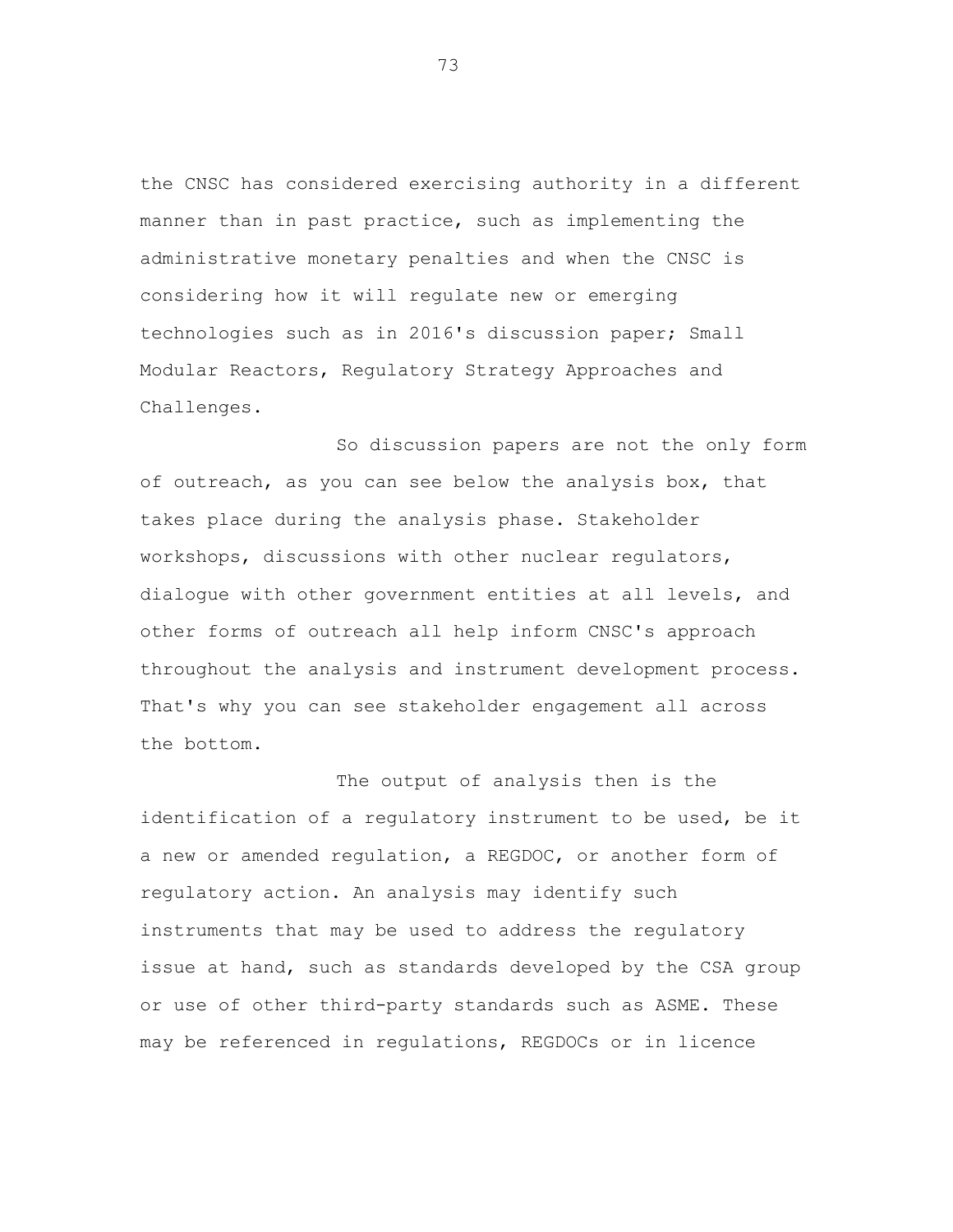conditions.

So since the last Regulatory Framework Program update to the Commission in September 2016 we have solicited early public feed back on the following discussion papers. *Radiation Protection and Dosimetry*  sought feedback on the CNSC's proposal to consolidate a number of older regulatory documents that didn't follow the nomenclature and the current structure into two new regulatory documents on dosimetry and on radiation protection, those two I mentioned earlier.

*Radioactive Waste Management and Decommissioning* sought early feedback on proposals to improve clarity of the CNSC's regulatory framework for its radioactive waste management and decommissioning. The CNSC is currently reviewing its approach to regulating in this area and will be modernizing a number of regulatory documents over the next couple of years.

*Small Modular Reactors: Regulatory Strategy Approaches, and Challenges* was published in 2016 and the *What We Heard Report* was published recently on September  $19<sup>th</sup>$ , it outlines the next steps in providing further clarity to the regulatory framework for SMRs.

First, the CNSC is moving forward with amendments to the *Nuclear Security Regulations* to remove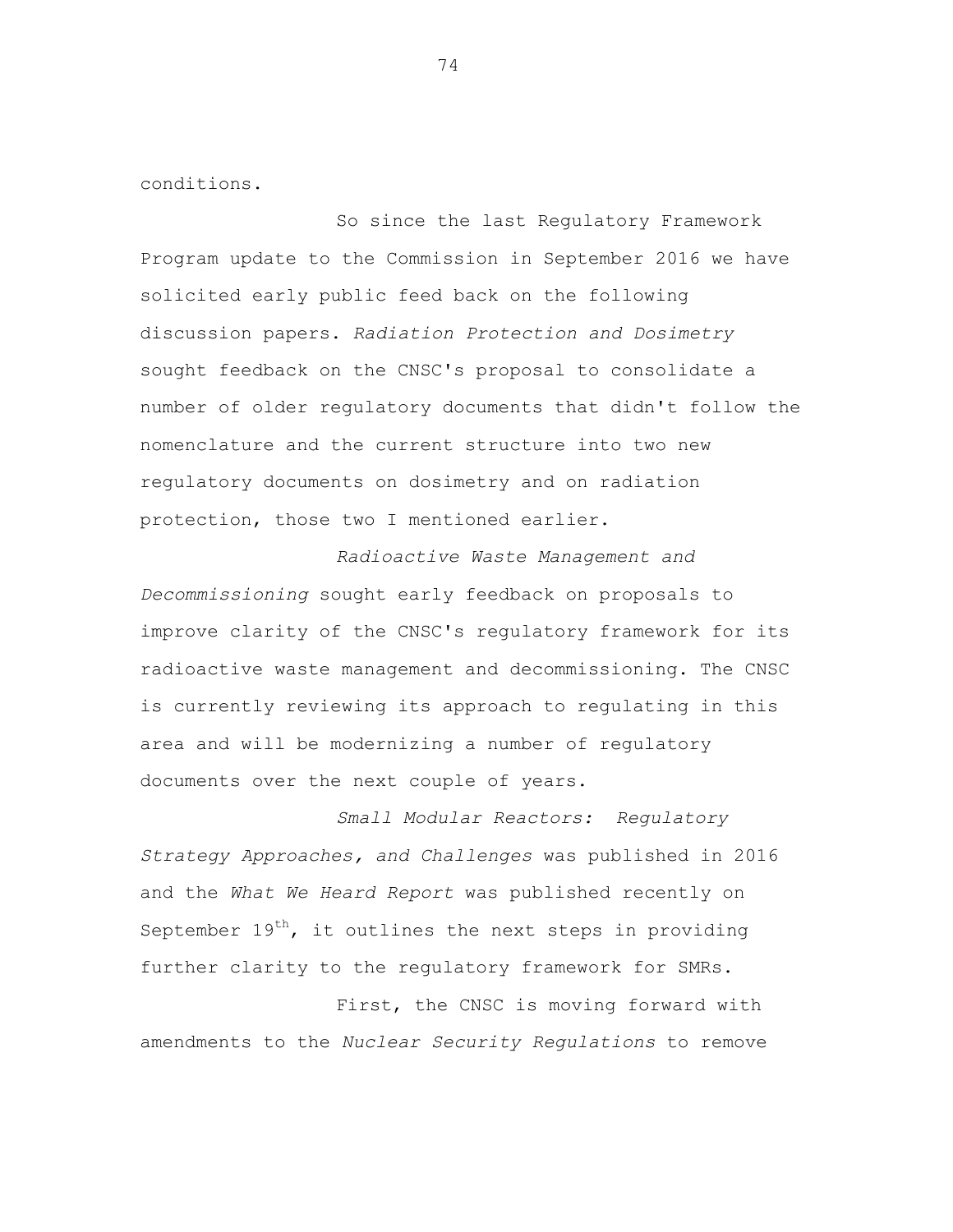prescriptive requirements that were established for large nuclear power plants. The plan is to replace these with objective-based requirements that will provide flexibility for new technologies to achieve the same level of security, using different approaches.

Second, the next step is to provide greater clarity on application of the graded approach in reviewing licence applications for SMRs. The CNSC is hosting a workshop on the subject on November 24th, 2017. A synopsis of this workshop will be published, and the input received will be considered as the CNSC seeks to provide greater clarity of requirements for small modular reactor applicants.

Third, the CNSC will provide greater clarity on licensing for SMRs through the publication of a Licence Application Guide REGDOC for SMRs. We are targeting publication of this document in March of 2018.

The CNSC published DIS-16-05, Human Performance, to develop a shared understanding of human performance with industry and to open a dialogue with interested stakeholders about how the CNSC considers human performance in its regulatory framework. Feedback received will inform development of a document on Human Performance.

Finally, recovery in the event of a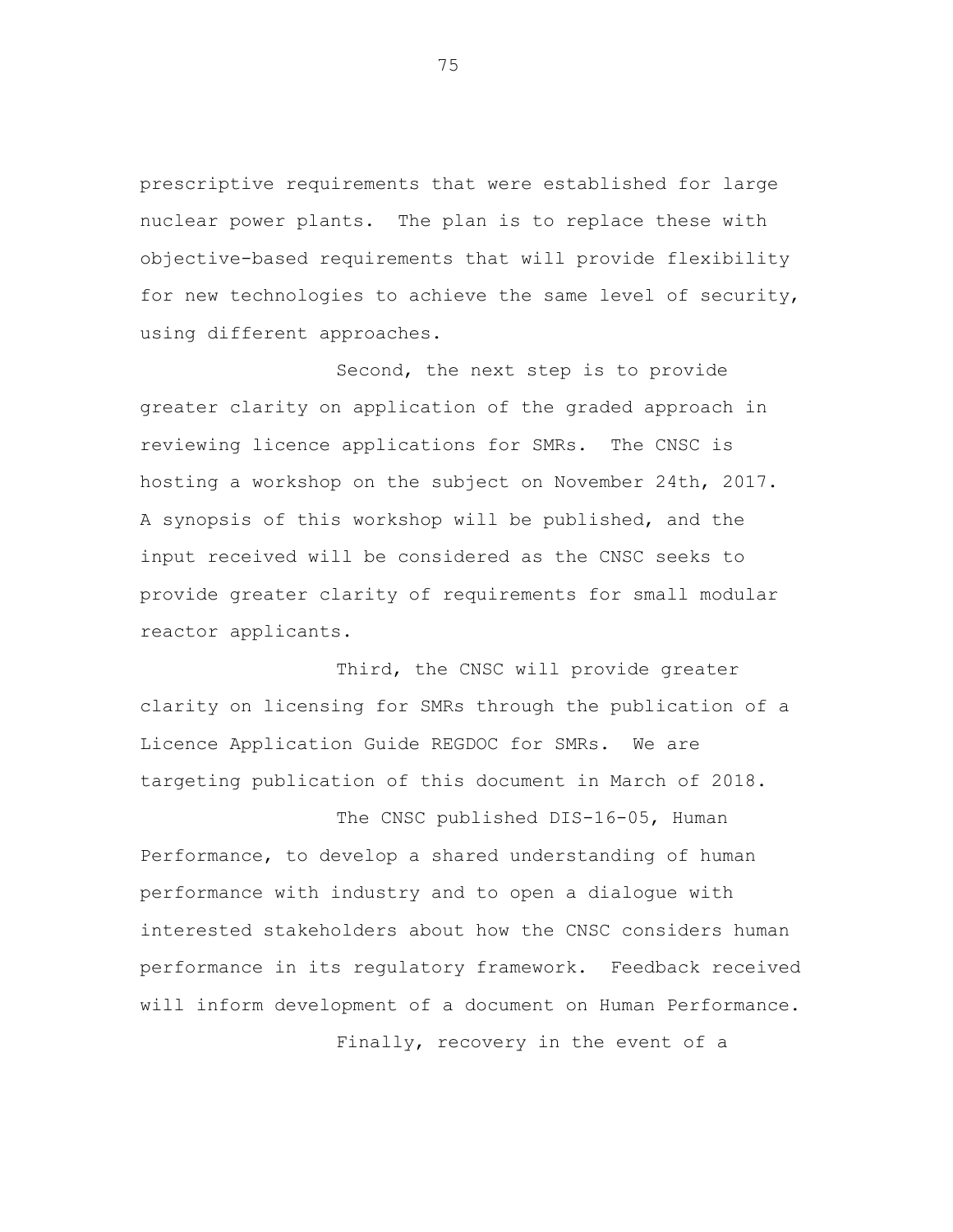nuclear or radiological emergency is a broad and complex matter that will impact many levels of government and numerous emergency response organizations. To begin addressing these complexities and collect early feedback, the CNSC worked with multiple organizations to publish DIS-17-01, Framework for Recovery in the Event of a Nuclear or Radiological Emergency. This paper, which was published in August 2017, describes the measures that decision-makers may need to consider prior to, or following, the response to an emergency. The CNSC is developing a regulatory document on this matter.

Thank you. I will now turn the presentation over to Ms Karen Owen-Whitred.

**MS OWEN-WHITRED:** Thank you.

For the record, my name is Karen Owen-Whitred, Director of the Regulatory Framework Division.

As noted earlier, one of the instruments that can come out of regulatory issue analysis is the development or amendment of regulations.

This slide outlines the process for developing regulations and I will just run through these steps at a fairly high level.

We have broken the process into three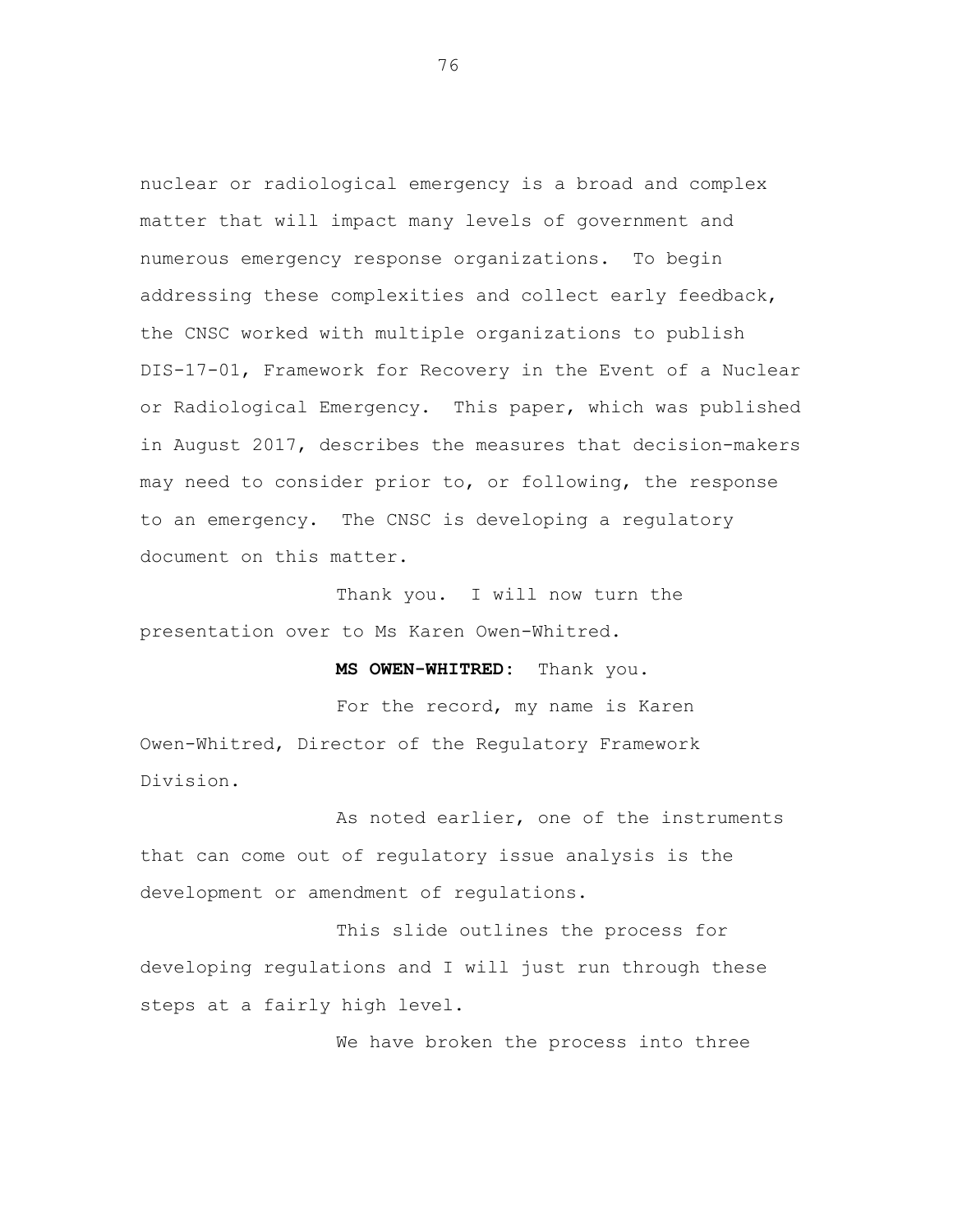steps: developing the proposal, developing the package and making the regulations.

Within the first step, I want to highlight the importance of early consultation. When considering a regulatory amendment, the CNSC engages with stakeholders very early in the process, through information sessions, workshops, presentations at conferences, discussion papers, et cetera.

Based on those early consultations, a draft regulatory package is prepared, including the draft regulations, and a Regulatory Impact Analysis Statement. The Commission is briefed on the proposed changes through an in camera session. The package is finalized and all the necessary approvals are obtained.

The ultimate approval to consult on the draft is required by Governor in Council. Assuming that approval is received, the draft regulations are then published in Canada Gazette Part I, typically for a 30-day consultation period.

The feedback received through the Canada Gazette I process is considered in developing the final regulatory package. At this point, the updated proposed regulation package is presented to the Commission in order to make the regulations. Following Commission approval,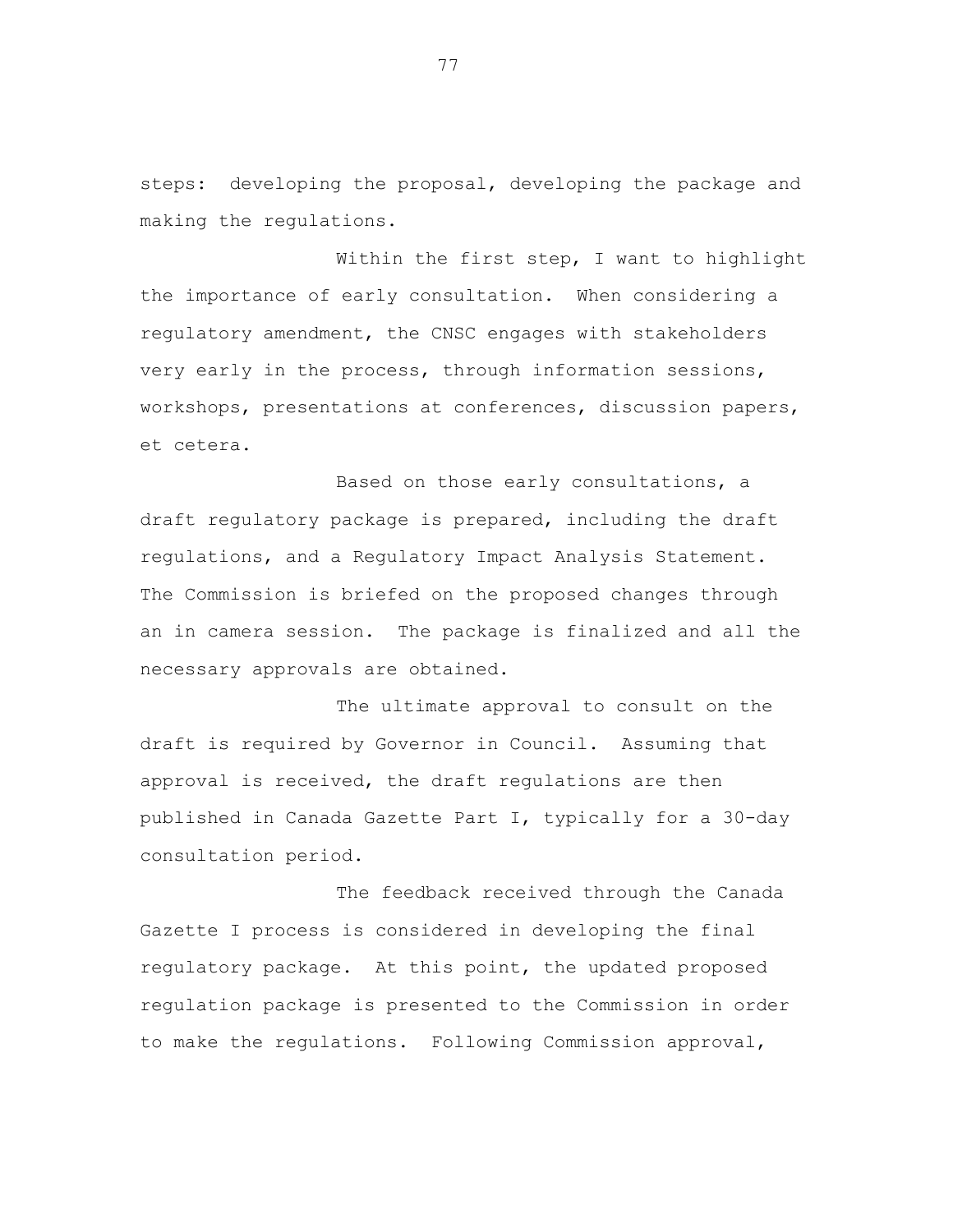the final package is brought to the Governor in Council for approval to publish in Canada Gazette, Part II, which brings the regulations into force.

The next two slides highlight the regulatory packages on which CNSC staff are currently working.

First of all, over the past year CNSC staff have finalized amendments to the *Radiation Protection Regulations*, *Class I Nuclear Facilities Regulations*, and *Uranium Mines and Mills Regulations*. The amendments, which address lessons learned from the Fukushima accident, were published in the Canada Gazette, Part II, on October 4, 2017.

Given the changes to international benchmarks and the adoption of new radiation protection guidance worldwide, CNSC staff have determined that the *Radiation Protection Regulations* should be reviewed and modernized. Staff have also identified opportunities to improve the Regulations to clarify requirements. We are currently working with the Department of Justice on drafting the proposed Regulations and are targeting public consultation in Canada Gazette, Part I, in early 2018.

CNSC staff are also currently working on proposed amendments to the *Nuclear Non-proliferation Import*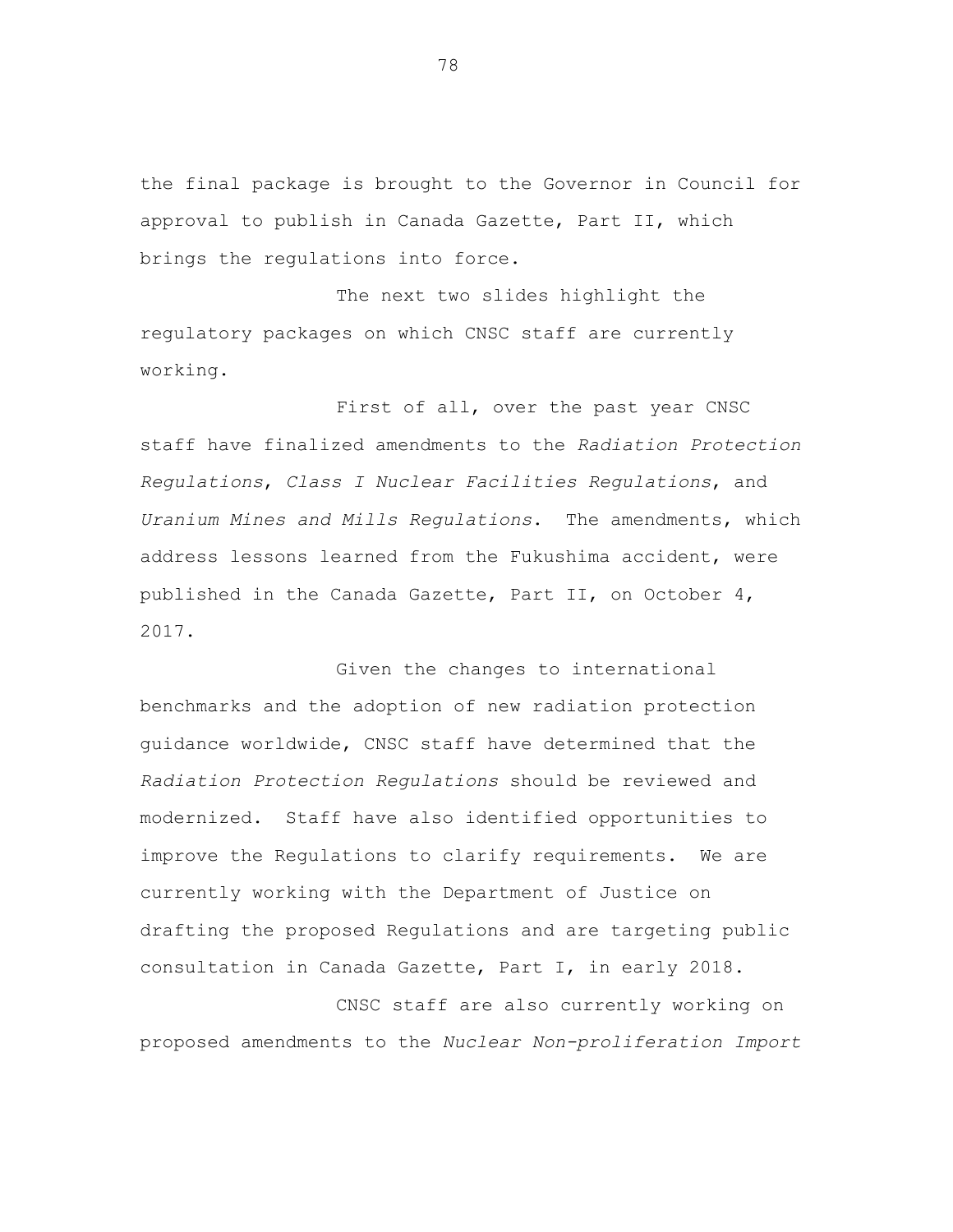*and Export Control Regulations* in order to modernize these Regulations and to align with current international guidelines for the control of nuclear and nuclear-related imports and exports. For this project, the CNSC is targeting public consultation in Canada Gazette, Part I, in the spring of 2018.

Finally, the last major revision of the *Nuclear Security Regulations* was completed in 2006. Since then there have been a number of drivers for amendments to the Regulations, such as evolving security threats, technological advances, small modular reactors and operational experience.

CNSC staff have conducted early consultations with stakeholders to obtain input into the review. In the past year the CNSC organized three workshops with stakeholders who are directly responsible for implementing security measures at nuclear facilities or responsible for the security of nuclear material. The CNSC is targeting public consultation for these amendments in Canada Gazette, Part I, in 2019.

The second regulatory instrument we manage is regulatory documents, which are described in the next few slides.

Prior to the reorganization of the CNSC's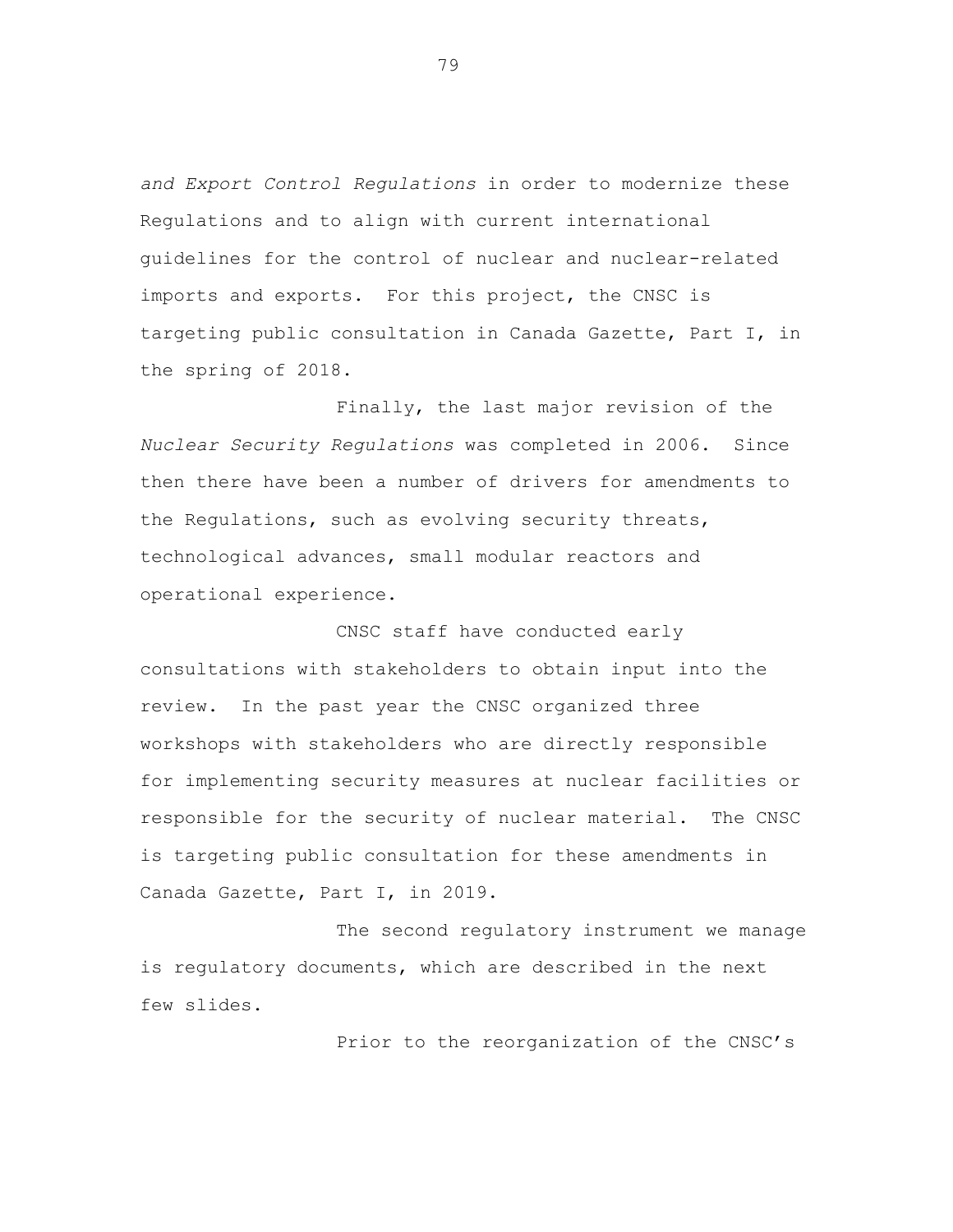regulatory document framework, a variety of regulatory instruments were used to clarify requirements and provide guidance. At one time there were over 150 regulatory documents in the framework library under different nomenclatures, ranging from policies to standards, guides and requirements.

A review of the regulatory document framework, which began in 2009, found that there were no regulatory gaps. Nonetheless, it was decided that the clarity of the framework could be improved by adopting a more logical structure and naming nomenclature, and by consolidating and reducing the total number of regulatory documents.

This improvement initiative began in 2013, with a five-year timeline, the goal being to complete the full migration of existing documents into the new, structured framework by 2018.

Since the last update to the Commission in September 2016, we have continued to actively clarify our regulatory expectations in various areas of the framework through the publication of REGDOCs such as the ones shown on this slide.

I won't read through the individual titles, but as you can see, this slide lists 8 of the 12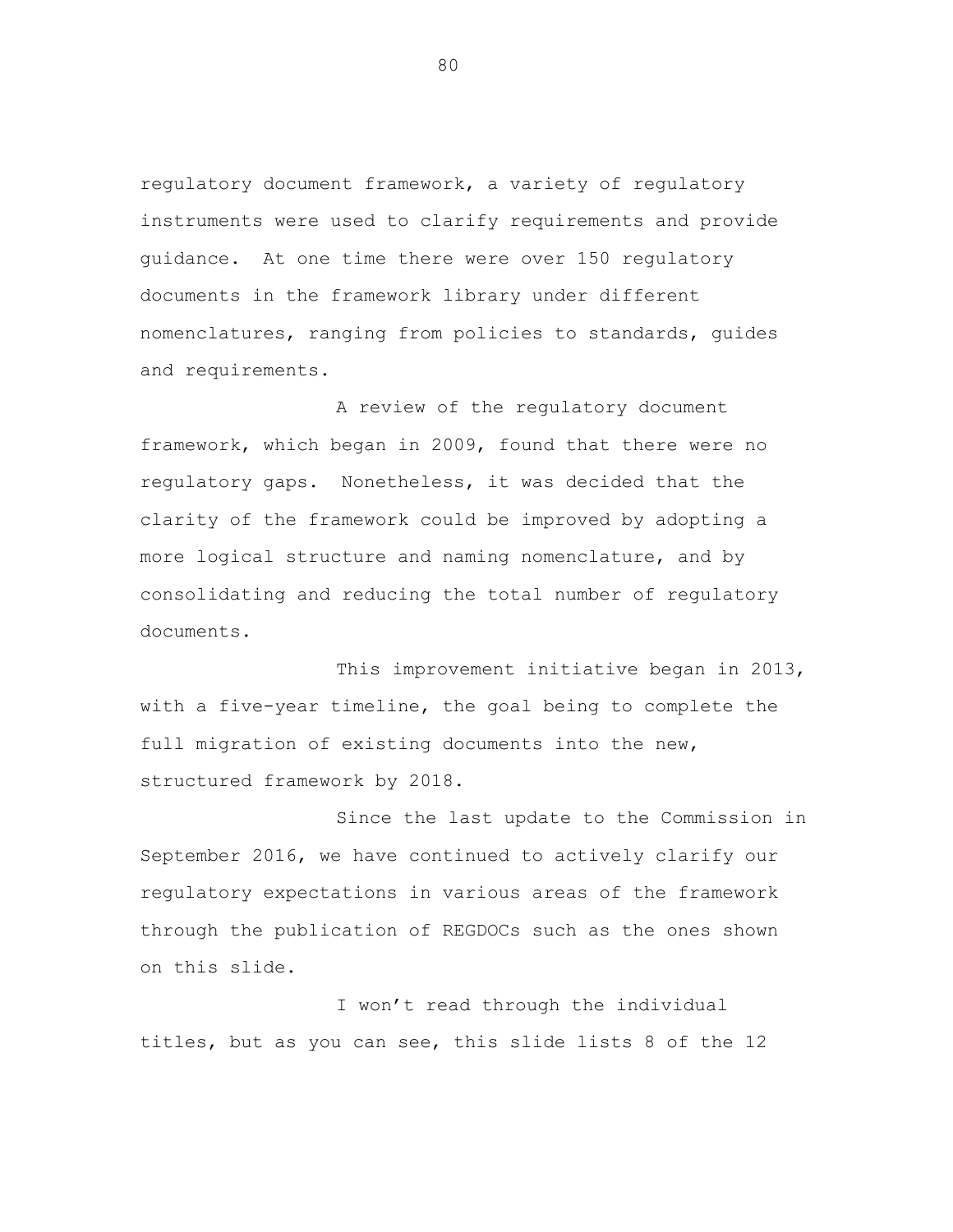regulatory documents that have been published since September 2016, the most recent being REGDOC-1.1.3, Licence Application Guide: Licence to Operate a Nuclear Power Plant, which was brought to the Commission for approval to publish in August of this year.

Overall, CNSC staff have continued to make steady progress on our regulatory document framework modernization project and we have already achieved a framework that is clearer, more transparent and more responsive to emerging issues.

Recall that the document framework consists of a planned 26 series comprised of 58 REGDOCs. In total, since beginning the project in 2013, we have published 28 REGDOCs. In many cases, a single REGDOC consolidates information from multiple legacy documents. As a result, out of the more than 150 legacy documents referred to earlier, only 61 remain to be reviewed and converted into the new document framework. While this represents a significant accomplishment, it is clear that work remains to be done, particularly in light of the original five-year plan.

Over the course of the document framework modernization initiative, staff have encountered challenges that have affected the project timeline.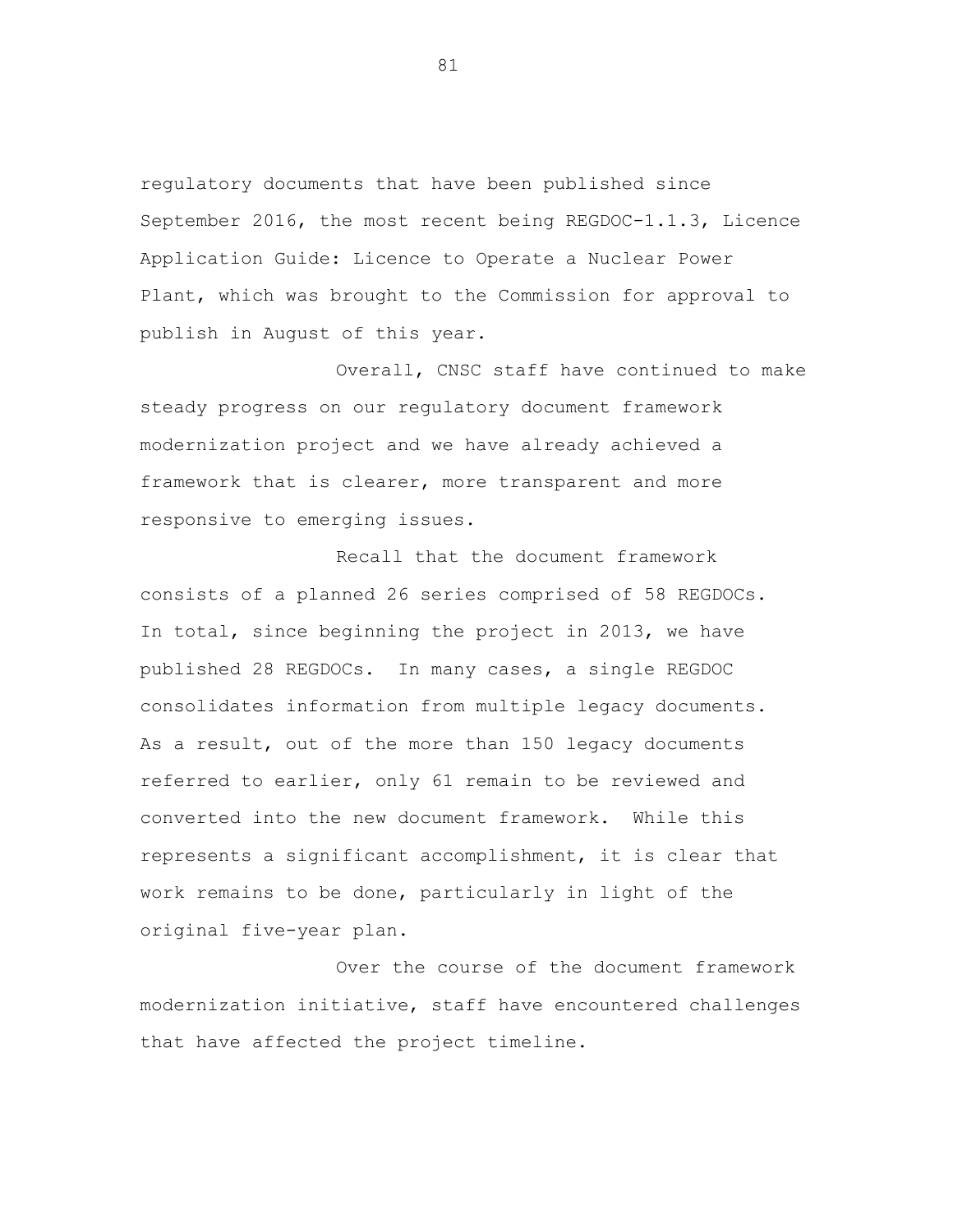The results of the past two years indicate a steady trend of publishing 7-8 REGDOCs per year, which is fewer than originally planned. One of the reasons for this is the value that we place on stakeholder consultation. In many cases, we have increased our standard consultation period for draft REGDOCs from 60 days to 90 or even 120 days in response to stakeholder requests for more time. This allows us to better explore regulatory issues with stakeholders and ensure that all points of view are well understood. However, it can extend project timelines beyond what was planned. Furthermore, we recognize that the pace of REGDOC development can create consultation fatigue for stakeholders, which is something we try to take into account.

In addition, other operational priorities can challenge CNSC staff's ability to dedicate significant resources to support the development of regulatory documents. As a result of these challenges, the original 2018 objective has been revised.

As indicated earlier, 28 REGDOCs have been published to date out of a planned 58. That leaves us with 30 REGDOCs to be published, which will collectively supersede the remaining 61 legacy documents.

Based on our performance thus far, we have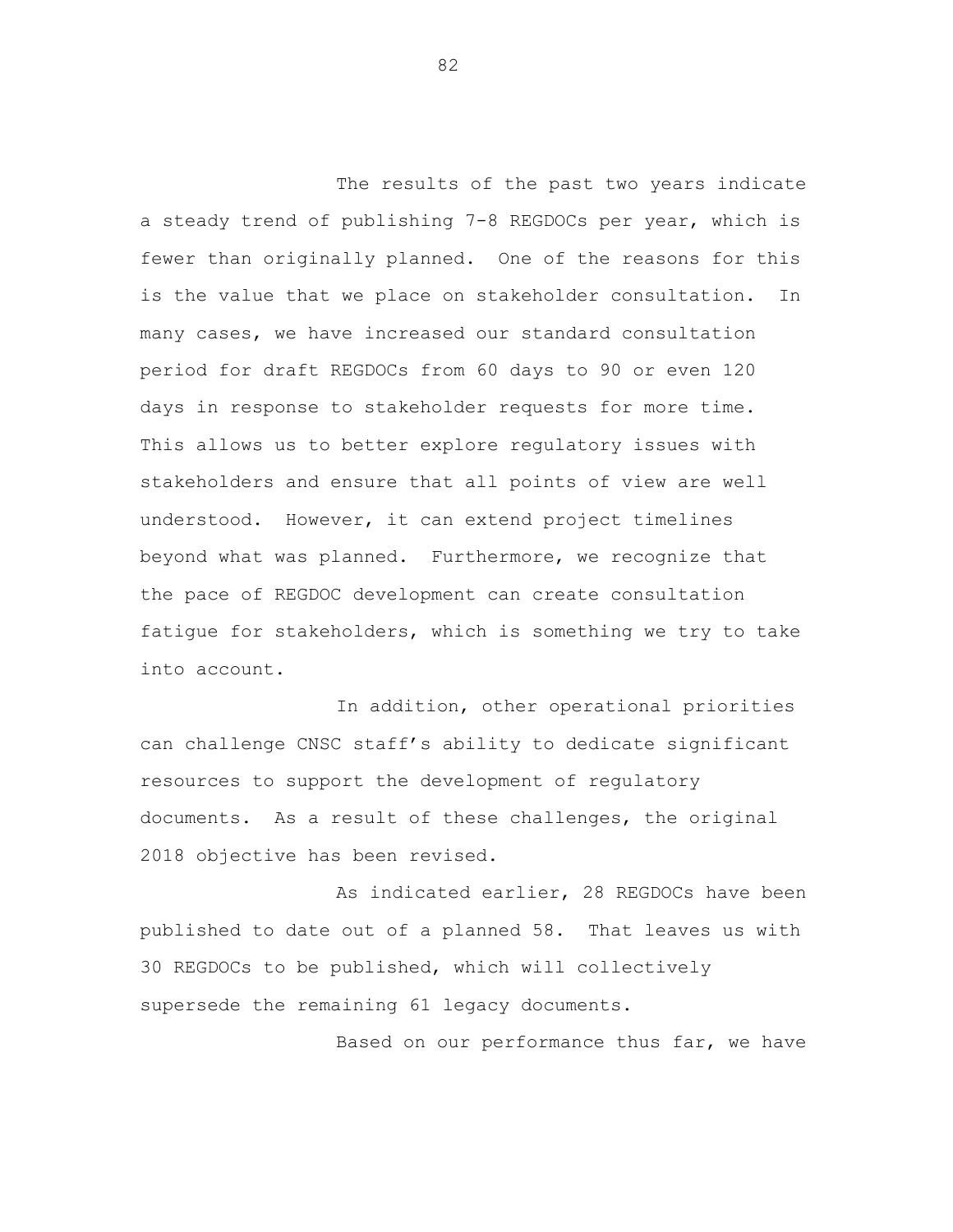set a stretch goal of publishing 10 REGDOCs per year over the next three years in order to complete the modernization of the regulatory document framework by 2020. While this is an ambitious goal, it includes the planned republication of certain legacy documents that have been reviewed and reaffirmed by CNSC staff, with the new framework naming and nomenclature. Since these republications involve essentially repackaging existing documents, they are developed and published relatively quickly.

While the revised plan, which is published annually on the CNSC website, maps out regulatory projects over the coming years, the regulatory document framework continues to be responsive to emerging regulatory issues, which can lead to changes in project prioritization. For example, CNSC staff are currently prioritizing regulatory documents related to SMRs.

To give Commission members a sense of what to expect from the regulatory document framework over the coming months, here are the REGDOCs that we currently plan to bring to the Commission meetings for the remainder of this fiscal year. I won't read the individual titles, but you can see that there are two planned for the meeting in December 2017 and three for March 2018.

Finally, as mentioned earlier in this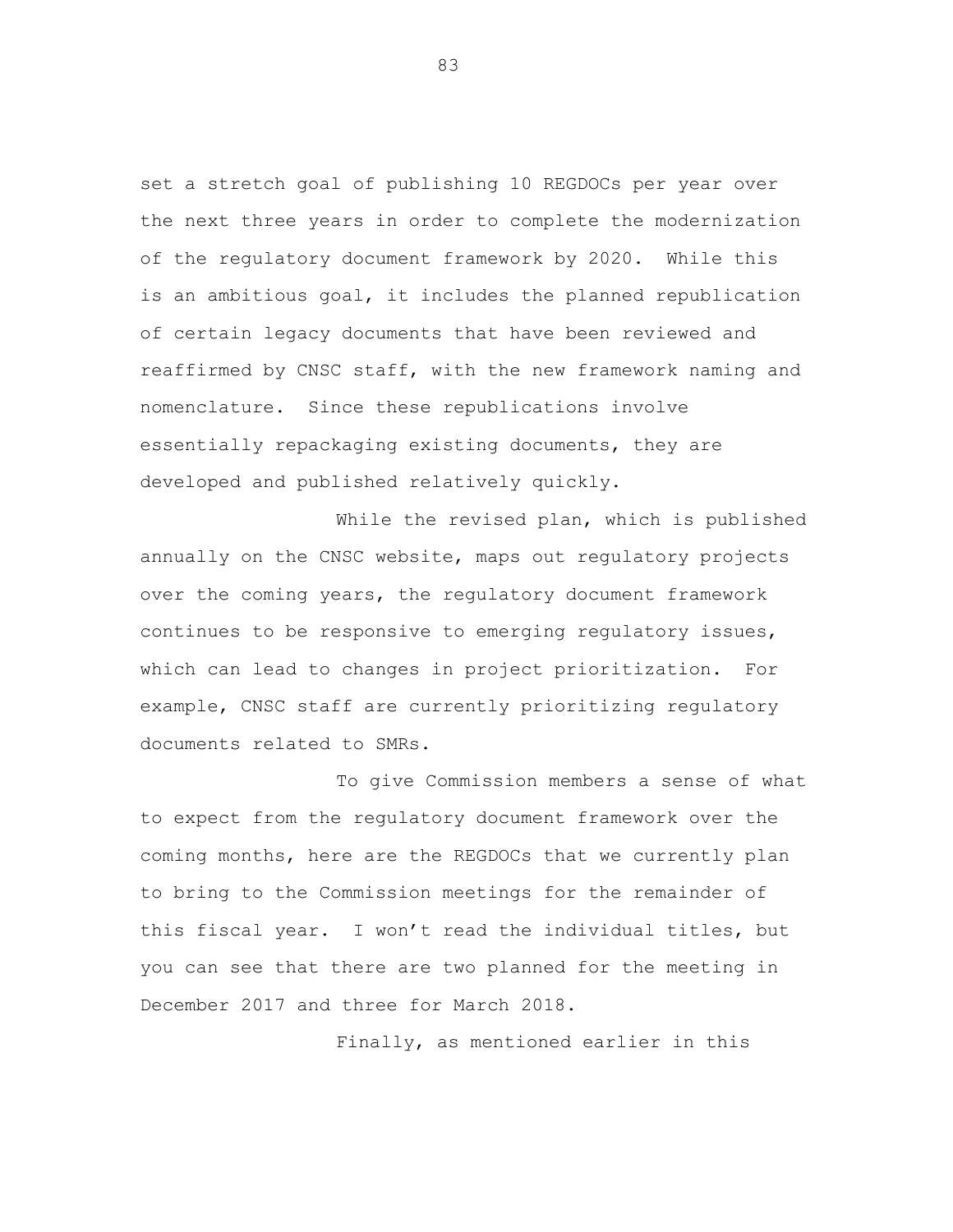presentation, in addition to regulations and REGDOCs, there are other instruments available to the CNSC when considering how to address a regulatory issue. In this respect, the CNSC often leverages international and domestic best practices, in the form of standards, in establishing regulatory expectations.

Nuclear standards produced by the Canadian Standards Association (known as the CSA Group), are a particularly important component of the CNSC's regulatory document framework.

Nuclear operators participate with the CSA Group in its standards program to develop consensus-based nuclear-related standards for equipment and performance, to improve safety and reduce risk. The CNSC provides input to these standards and determines whether licensees must meet a standard, in whole or in part. Leveraging the work of the CSA Group is a cost-effective way for the CNSC to enhance its regulatory framework.

Over the past year, the CNSC and CSA Group continued their efforts to ensure alignment between the CSA Group nuclear standards program and the CNSC regulatory document framework program. The CNSC and CSA Group meet regularly to discuss standards and program planning.

In order to ensure transparency of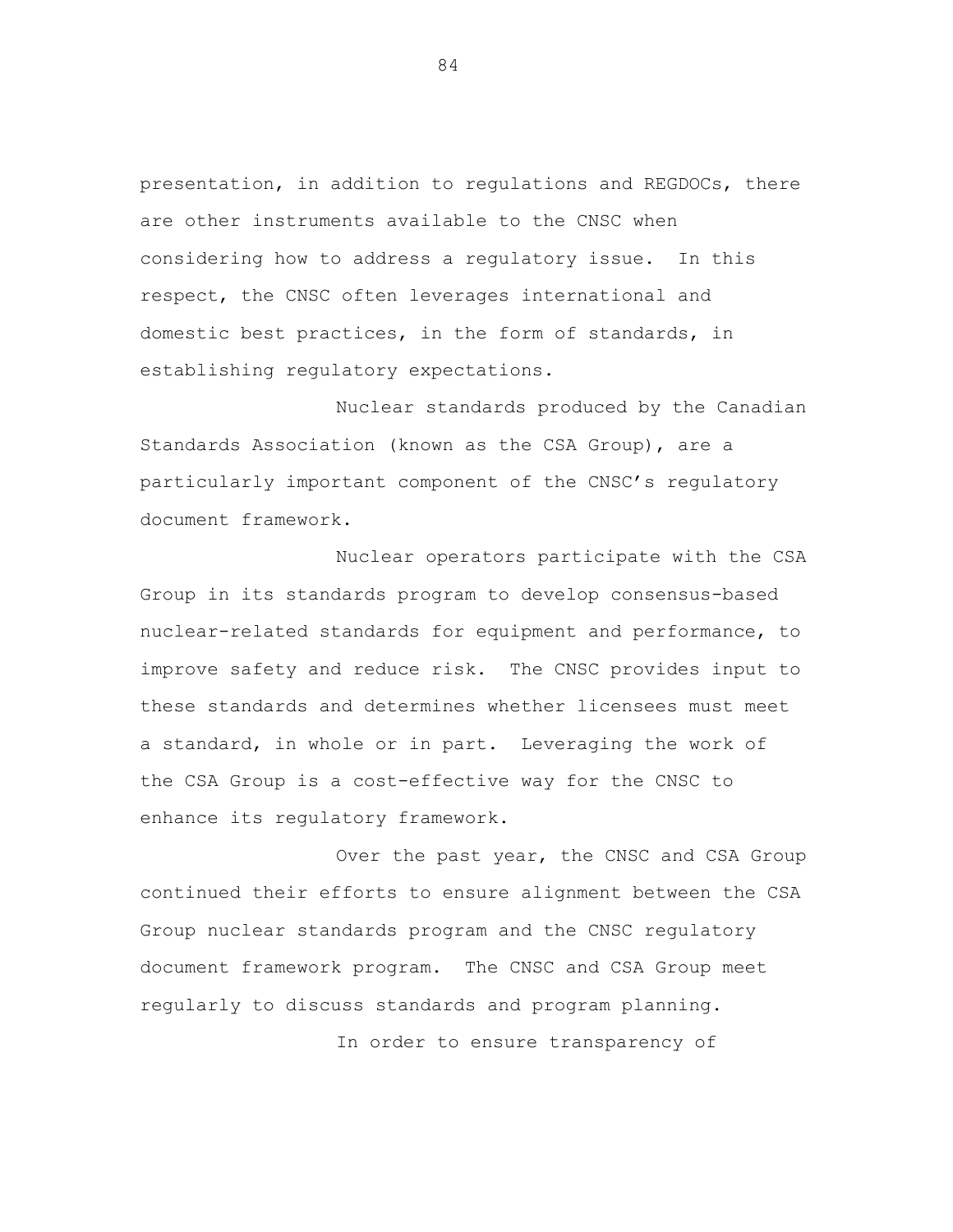regulatory expectations, the CNSC has arranged with the CSA Group for their standards to be available to the public through the CNSC's website. Notification of draft standards issued for public review are also forwarded to CNSC's almost 4,000 stakeholders through its distribution email list.

In addition to CSA standards, we also leverage codes and standards produced by international organizations, such as the International Atomic Energy Agency, American Society of Mechanical Engineers, and the American National Standards Institute.

I will now turn the presentation over to Mr. Torrie.

**MR. TORRIE:** Thank you. Regulatory reform has been an important part of the Government of Canada's agenda over the last several years, and CNSC has been, and continues to be, actively involved.

In June 2016, the Government of Canada launched public reviews of environmental and regulatory processes. These reviews are focused on;

- one, Environmental assessment processes under the Canadian Environmental Assessment Act 2012; - two, reviewing the Fisheries Act and the Navigation Protection Act;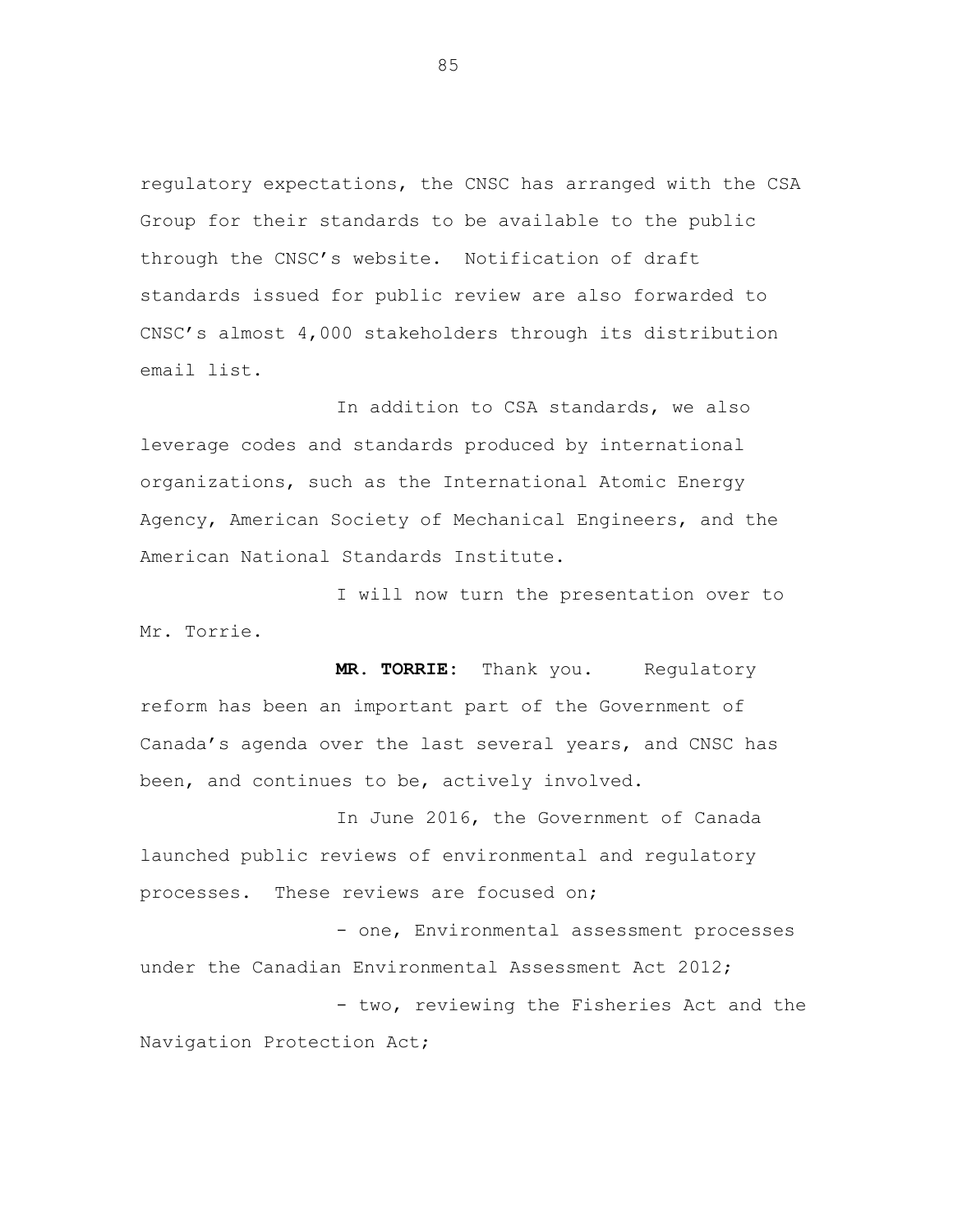- and modernizing the National Energy

Under the CEAA 2012, the CNSC is responsible for conducting environmental assessments for nuclear projects. For some CNSC licensees, authorizations are required under the Fisheries Act and the Navigation Protection Act.

In June 2017, the Government of Canada published a discussion paper, Environmental and Regulatory Reviews, summarizing its proposed path forward in light of the recommendations of all four review processes.

The proposed path forward includes several changes concerning environmental assessments, including a proposal to re-scope 'Environmental Assessment' to 'Impact Assessment' and to consider a broader range of factors (environmental, economic, social, health and Indigenous knowledge).

The discussion paper proposes a single responsible authority for all federal impact assessments. This means the CNSC would no longer be responsible for these assessments for nuclear projects. However, the CNSC would, of course, continue to be responsible for all matters under the NSCA, including environmental protection. The CNSC continues to collaborate with the

86

Board.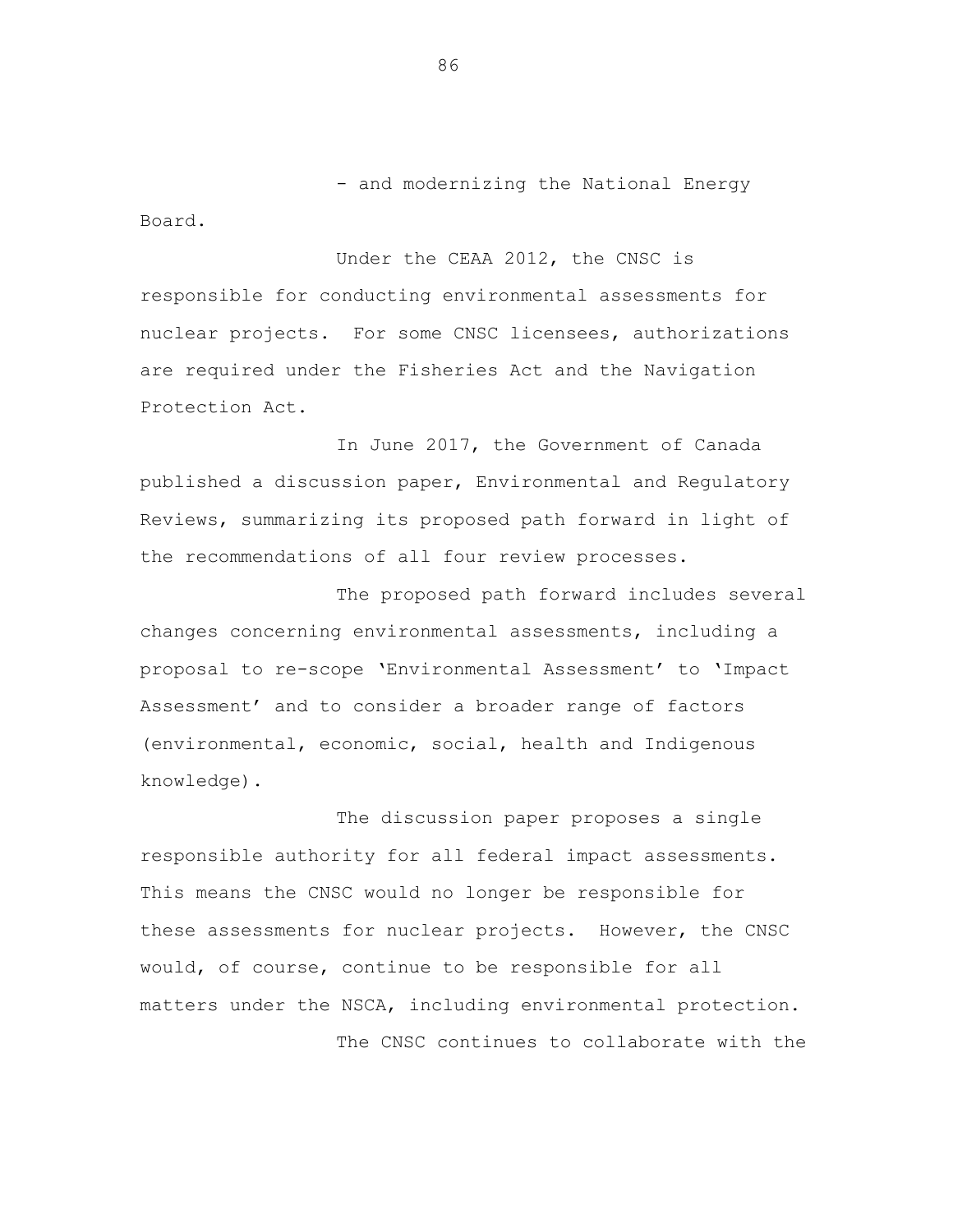federal departments and agencies leading the reviews. To conclude, since the last update of the regulatory framework program to the Commission, we have seen another busy year. The CNSC remains connected and in line with government regulatory improvement initiatives.

We have continued to modernize the framework through the development of new regulatory documents and regulatory amendments, to ensure the CNSC's framework continues to reflect the latest developments in domestic and international lessons learned.

The CNSC's regulatory framework plan outlines a long term plan for our regulatory framework. This work plan will remain flexible and adaptable to the latest developments in federal and nuclear regulation.

We thank you for your attention and remain available for any questions you may have.

**THE PRESIDENT**: Okay, thank you. So let's jump right into the question period, starting with Mr. Seeley.

 **MEMBER SEELEY:** Maybe just back to my project management days plan for the -- hope for the best and plan for the worst, so I think good progress to date on the reforms. Thank you for that. And it looks to me like the 30 remaining REGDOCs -- I hear some of those are a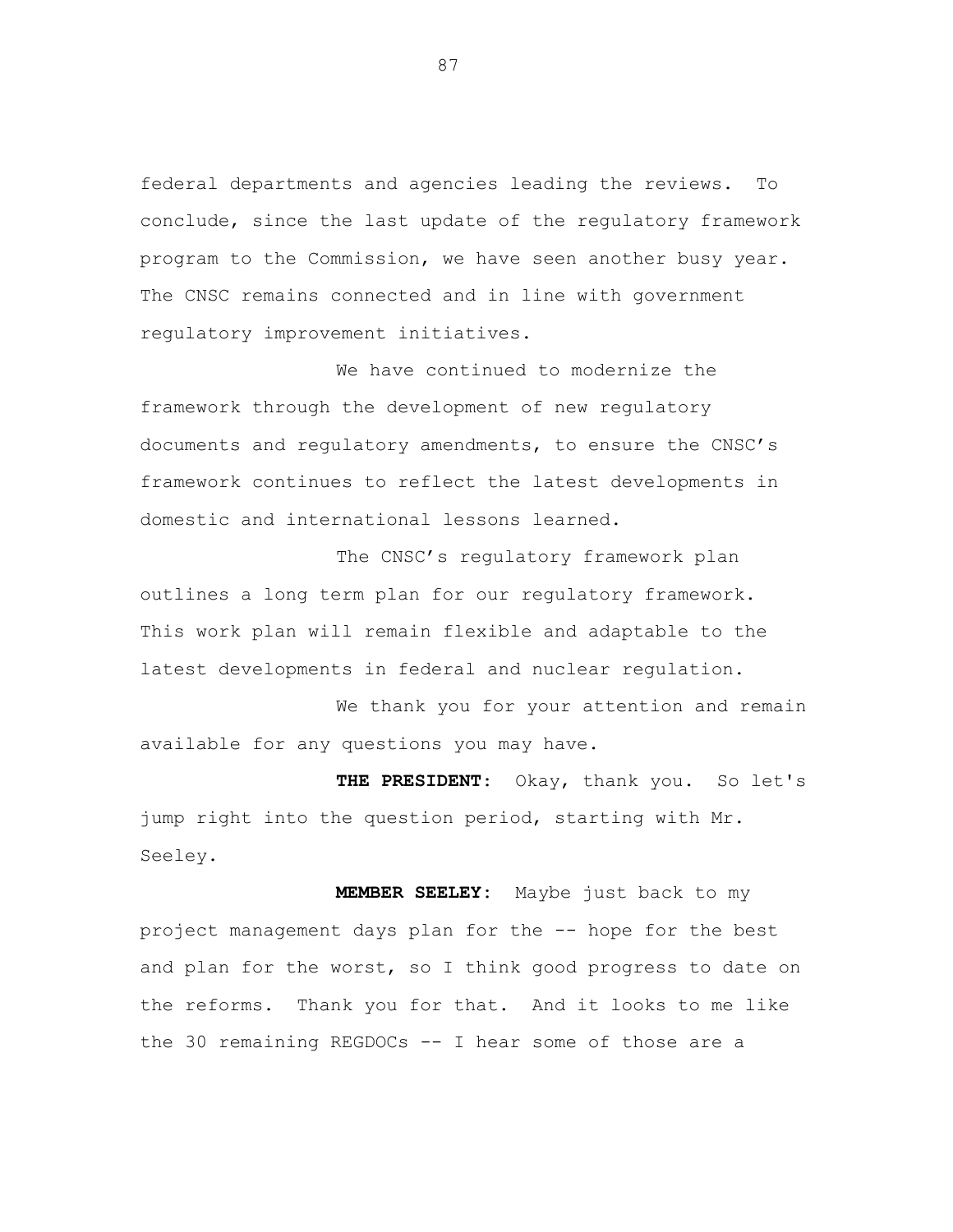little bit of reprints rather than remakes. But do you have a more detailed schedule of that plan when things come out over the remaining three years because to date of course you were showing seven to eight regulations per year, so according to my calculations that would put you late 20-21 at that same pace. So there is a bit, but you're stating 2020 you will have it all done.

So I guess my question is around planning. You know it's a pretty -- I think you're taking on quite a bit for the 30 REGDOCs over the remaining -- over the three-year period. So it's about having a very rigorous plan to manage that. So that would be my question: Do you have such a plan?

**MR. TORRIE:** Brian Torrie for the record.

Yes, we have a plan. We have a reg framework plan that shows all the phases of development of all these REGDOCs. There is a natural cycle of every five years of supposed to be reviewed. And what we have found, and you have seen this in the presentation is that we've only been able to do seven or eight. We had that original stretch. We were trying to get all 58 done within the five years and I think more recently we have adjusted that plan out to 2020. That plan is available on our website, and we can get you a copy if you don't have it already or it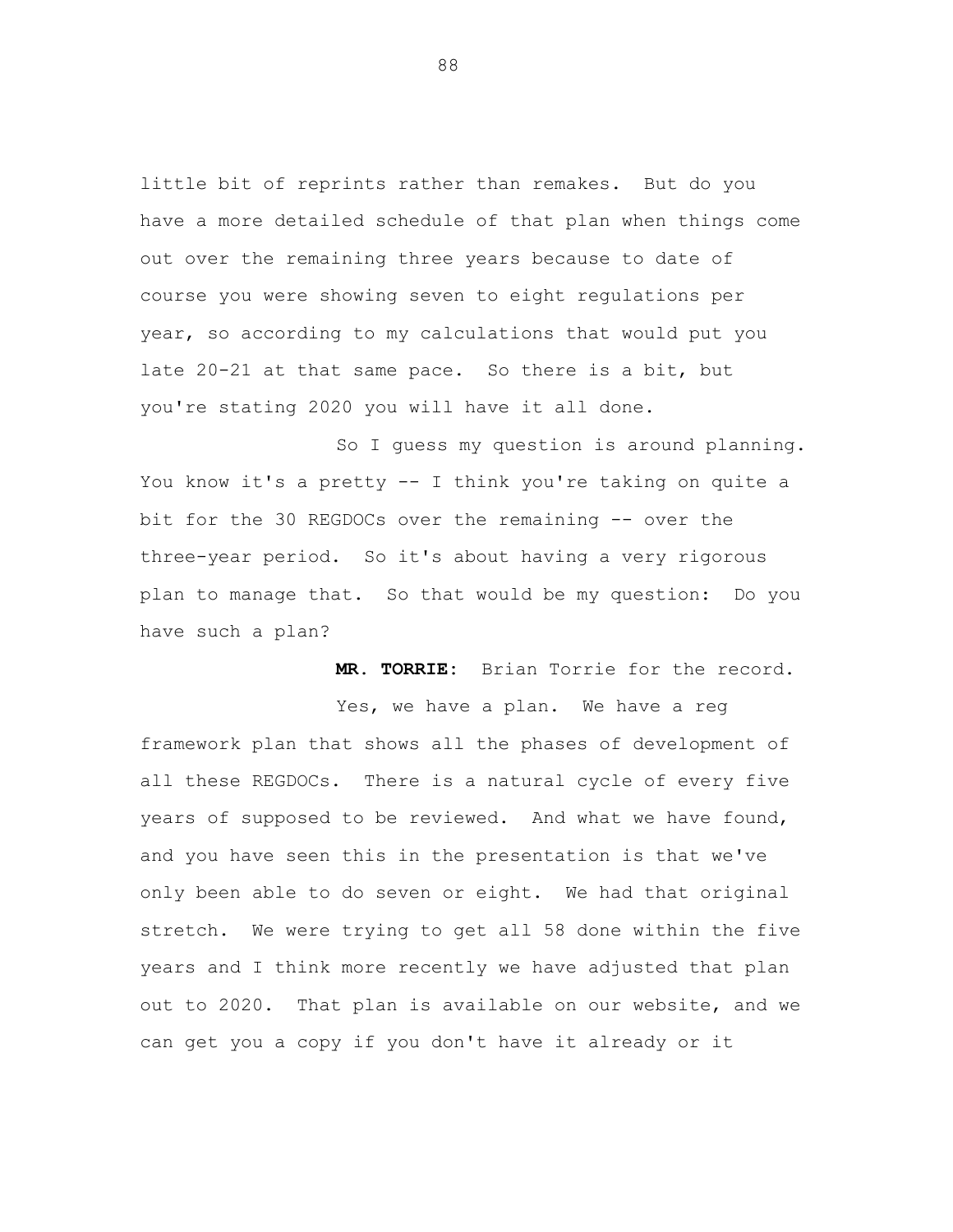doesn't, provide it to the secretariat.

Even though, you know, the best laid plans are often disrupted, the reg framework has been a priority and the development of these options has been a priority. But it hasn't always been the number one priority here. There is always other things that happen; Fukushima, for example, that disrupt what other staff may have to do, and we depend quite heavily on the technical experts to provide support to these REGDOCs. And then in the case of Fukushima as well, we had to develop regulations that sort of jumped the queue for our regulations.

So there is sort of those realities that go in our plan, but we found that if we push it out as much as possible that kind of keeps the foot -- the pedal to the ground as far as getting the documents out.

I don't know if Ms Whitred -- Owen-Whitred wants to provide further information on that.

**MS OWEN-WHITRED**: Karen Owen-Whitred for the record.

The only thing I'll add to what has already been said is, yes, the more detailed plan is published on our website, on the CNSC's external website. We publish that annually. We update it annually. And the next scheduled update to that is around November of this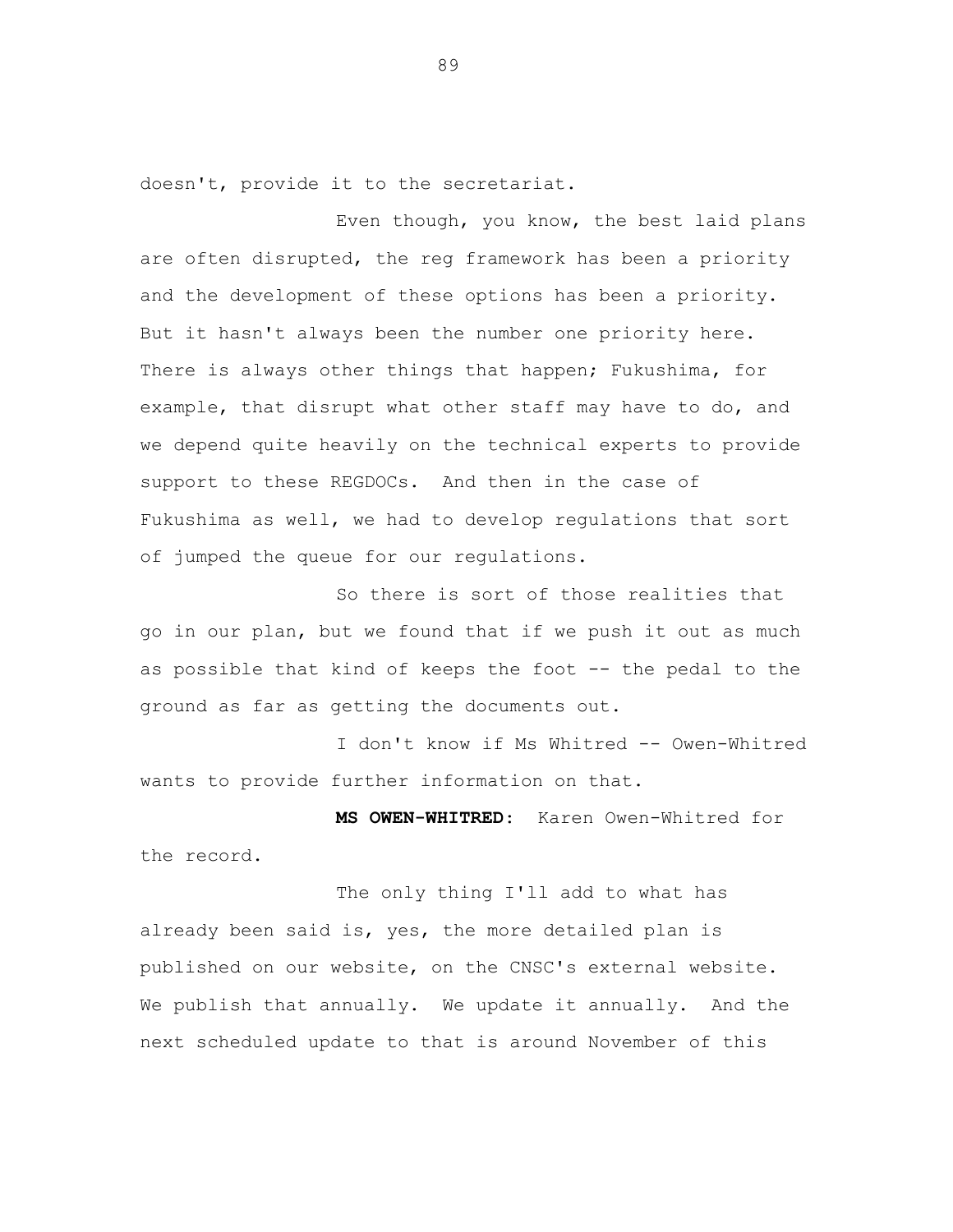year. So the plan that is on there right now does not yet reflect the updated 2020 deadline or objective.

**MEMBER SEELEY:** So I guess I am understanding it has set the stretch target end of 2020 for these remaining 30. You rely on a significant amount of other resources in the CNSC's departments and whatnot, so it's important to have that stretch target there in order to complete the work.

 **THE PRESIDENT:** This was to be my going-away present.

--- Laughter

**MS FORREST**: Thank you for telling it like it is, sir.

**THE PRESIDENT:** Just so you know where it was set up. The one thing that we didn't anticipate is, as was mentioned, is that Fukushima happened and we got into regulations. And regulations are very labour-intensive governmental relations. The only thing we had to make sure is that there is no gap in the safety. So whatever they are dealing with is making sure that we update what needs to be updated.

So even though I am not going to get my gift here but I am quite satisfied with the progress made to date with this particular thing. But it's always good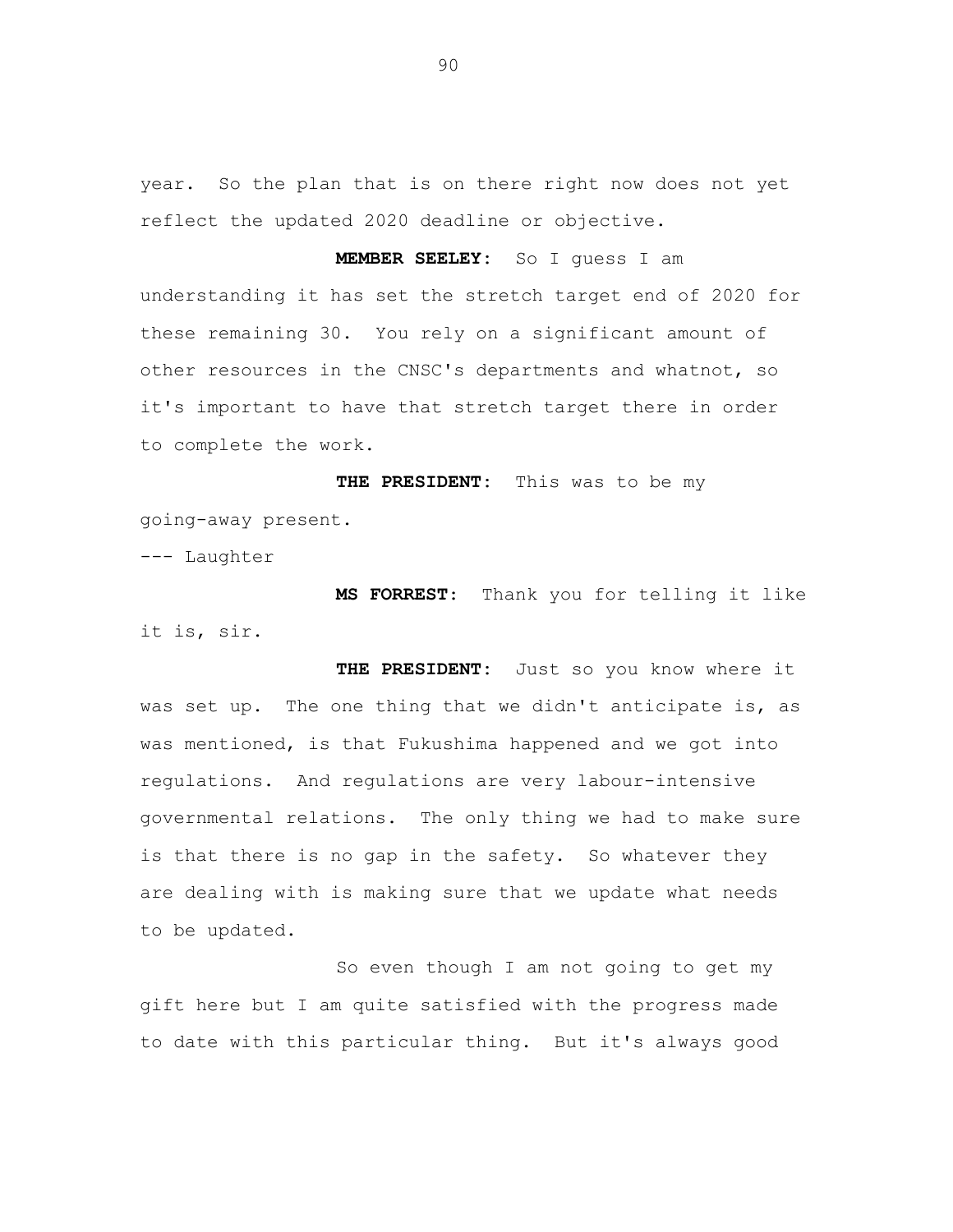to put some challenges to staff, would be my contribution to this discussion.

**MS FORREST:** Lynn Forrest for the record. I just want to add to that there is no document that has not been started. In fact we have our reg framework report here and we have 63 projects underway at this point in time. So a lot of the projects were targeted to be done in 2018. So you can imagine that they are two-thirds done or three-quarters done by now, so making 2020 much more reasonable.

**THE PRESIDENT:** Dr. Soliman...?

**MEMBER SOLIMAN**: Thank you. I have questions but not a comment.

In the past we used to issue documents like "P" and "S" documents and guide and now we call this legacy documentation. So are we aiming in five years from now to find or to create one type of document which is a REGDOC, and that's all and all the others will be abandoned, so we will not issue any more policies, standards or guides or whatever?

**MR. TORRIE:** Yeah, Brian Torrie for the record.

Yeah, that's clearly the objective. We hope to -- well, we are doing that right now in terms of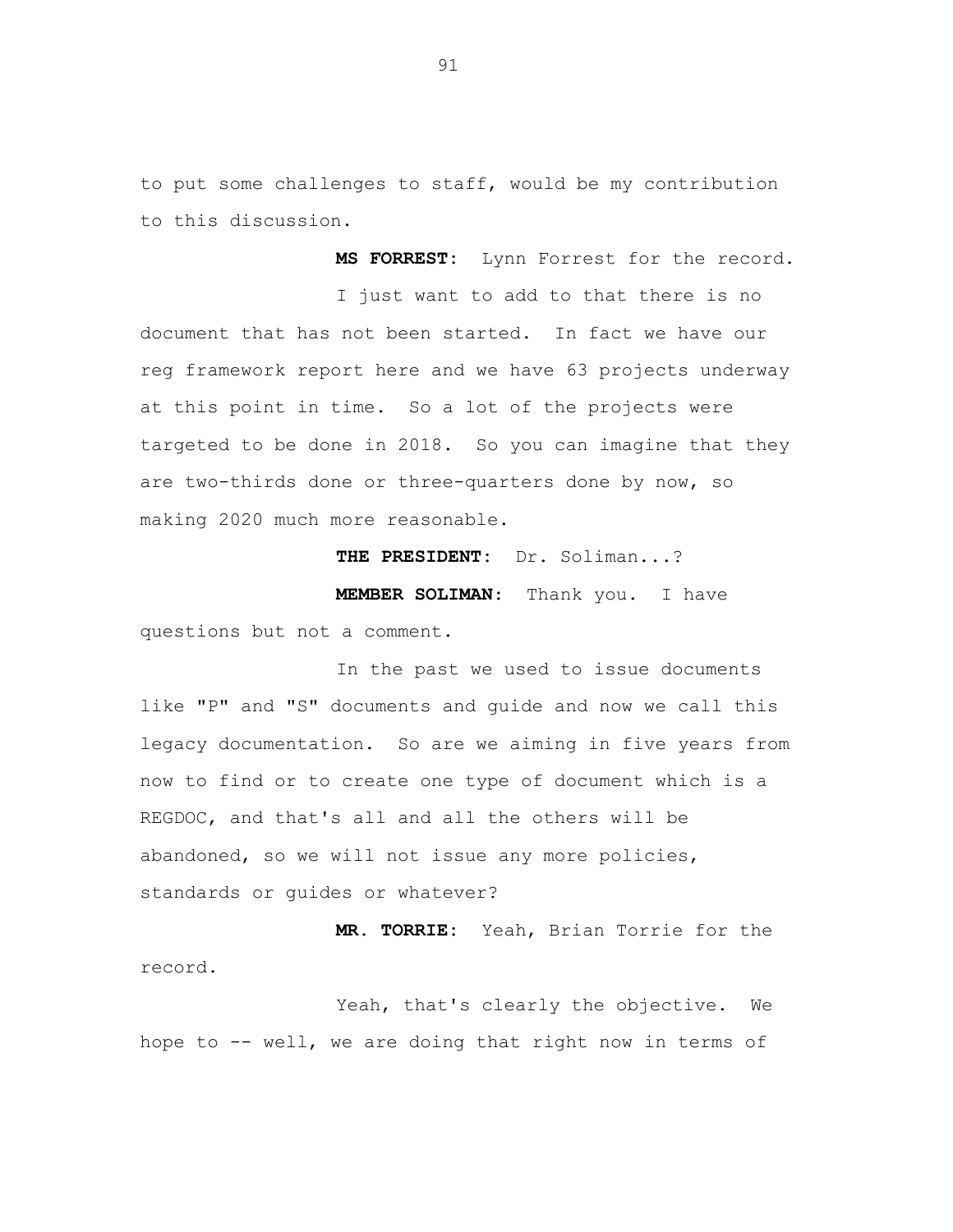replacing those policies, the "P"s, the "G"s, the rest of those documents within our reg framework nomenclature. So it's not that those policies are necessarily going to disappear completely, but they are going to be integrated into the new framework so it's quite clear as we are explaining in the presentation, the link to the SCAs and we would think that that should provide more clarity to everybody when they are trying to find out information on our regulatory approach.

> **MEMBER SOLIMAN:** Thank you. **THE PRESIDENT**: Dr. McEwan...? **MEMBER McEWAN**: Thank you, Mr. President. Congratulations. I mean I think it's an

immense work.

How do you identify -- do you proactively identify stakeholders, because if you look at the different REGDOCs that you have published, the stakeholder populations are widely different. So do you attempt to proactively identify? Do you hope that the publications will actually bring people in?

**MR. TORRIE:** Yeah, Brian Torrie, for the record.

I'll start the answer here, and Ms Forrest and Owen-Whitred will hopefully back me up.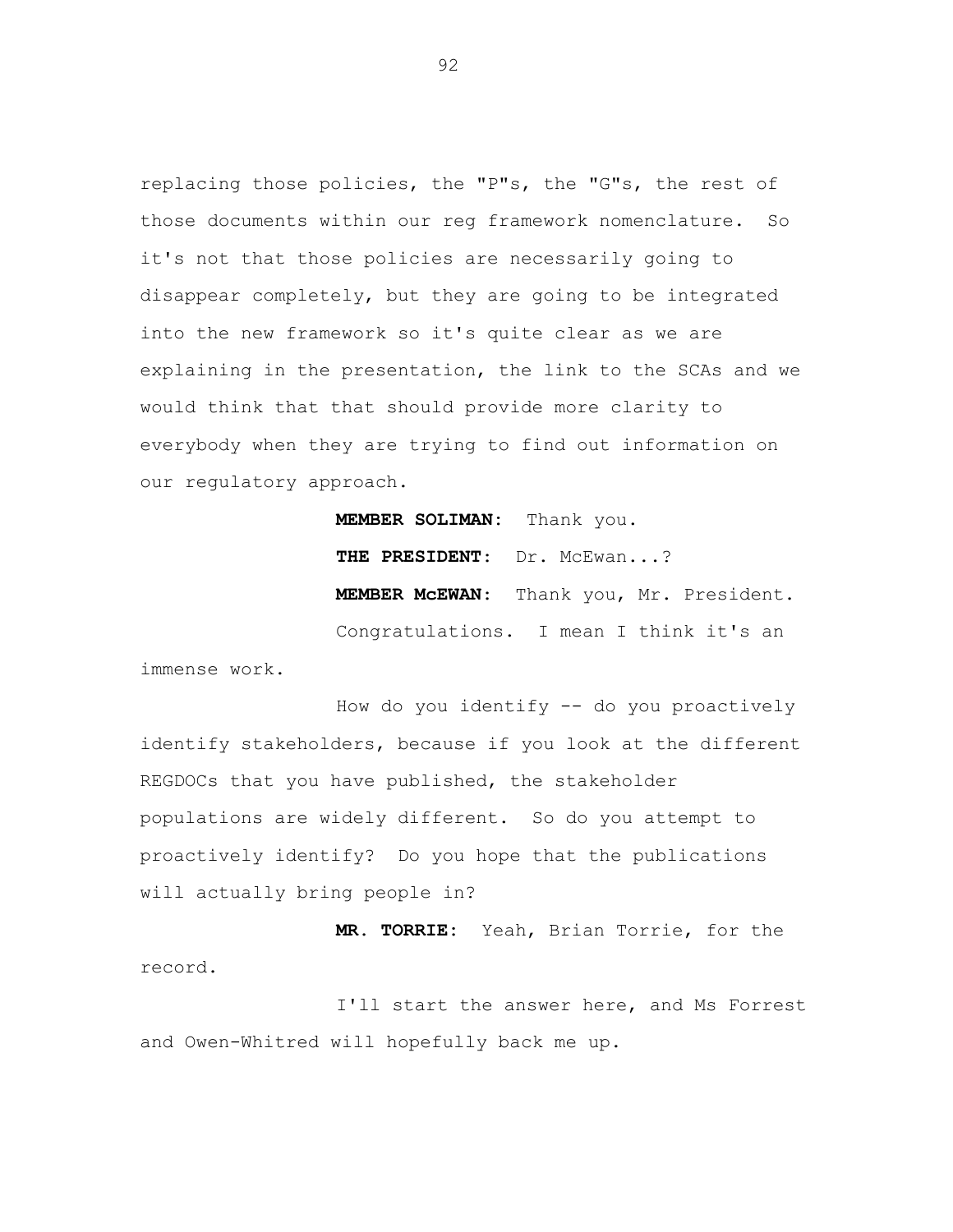So increasingly, that's what we're trying to do. In general, we start with our subscription list, our email list, which is now up to about 4,000 people, so that's obviously not targeted, but it is one of the main vehicles for getting the word out about what we're working on.

Then we have, in the case of certain REGDOCs -- and Karen can provide further information on a couple of examples -- we have targeted emails.

So for example, when we had the Aboriginal consultation REGDOc, we targeted Aboriginal groups, especially those that were within range of some of our facilities, for their input in the document.

We also provided funding to some of those groups to participate in the review of the document.

Then we have a whole series of outreach that we do. We do what we call a CNSC 101 where we bring up these documents, and these can be targeted to communities where the Commission is appearing near facilities again or at industry events like the Nuclear Association or the COG Group as well, CRPA.

We also have links through the CSA Group. More recently, we've been involved in the EA regulatory review, and there's a group there, a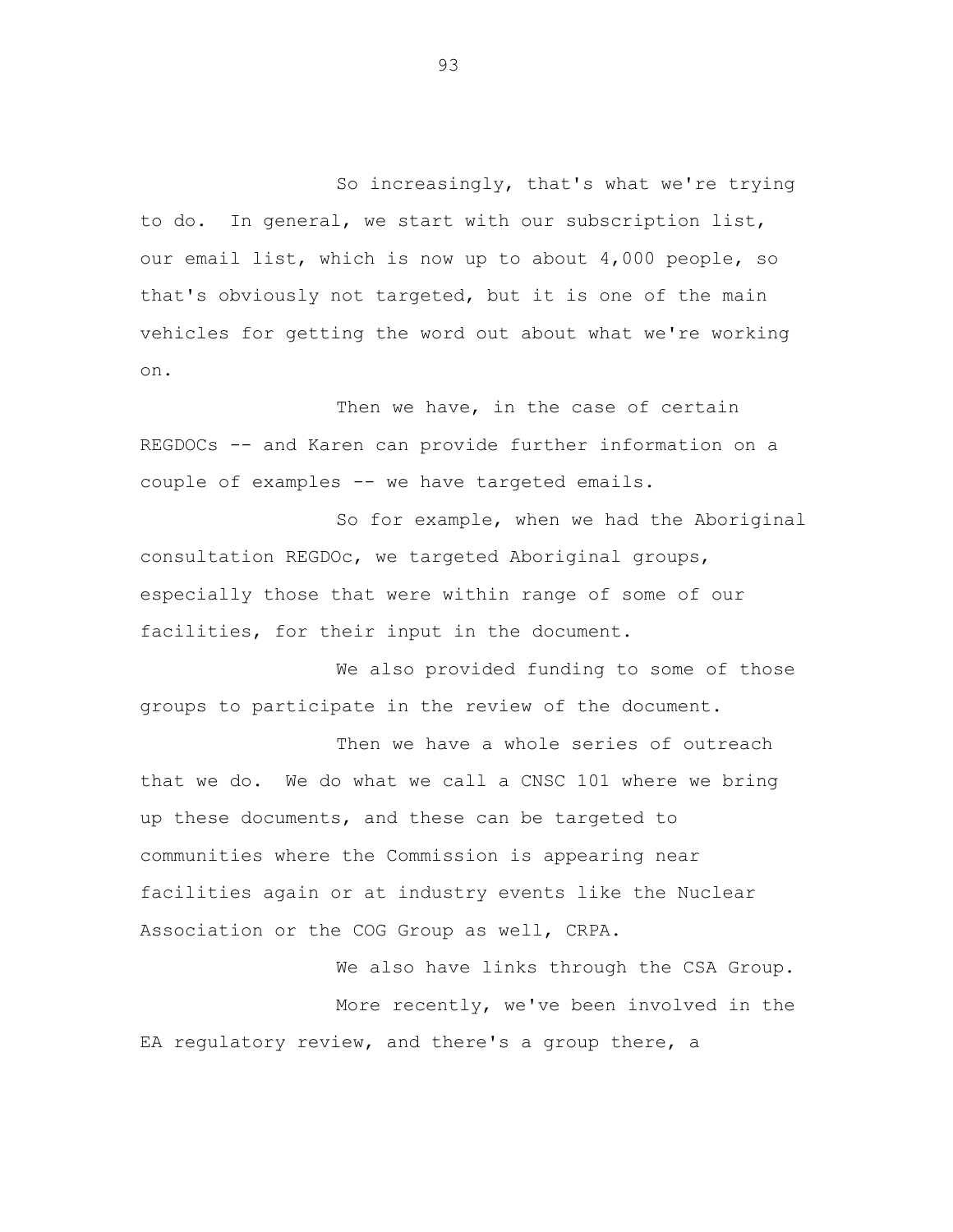multi-interest advisory committee, made up of environmental groups and industry, provincial governments. So we use that as a vehicle to promote our documents.

In general, too, we also, of course, put these things on the web so they're available there.

And I think Karen Owen-Whitred can speak more clearly to some of the examples of REGDOCs where we've gone through a more targeted consultation as the document evolved and we had comments coming in from different groups.

 **MS OWEN-WHITRED:** Karen Owen-Whitred, for the record.

So I'll just add to that one specific example that we're dealing with right now.

One of the REGDOCs that we hope to bring to the Commission within the next few months that's listed on slide 18 is REGDOC 2.7.3, Radiation Protection Guidelines for Safe Handling of Decedents.

In this case, we actively identified a very different group of stakeholders from those with whom we normally interact, namely, death care professionals, crematoriums as well as provincial authorities that would have jurisdiction in this area. So that's just a recent example of where we actively reached out to a targeted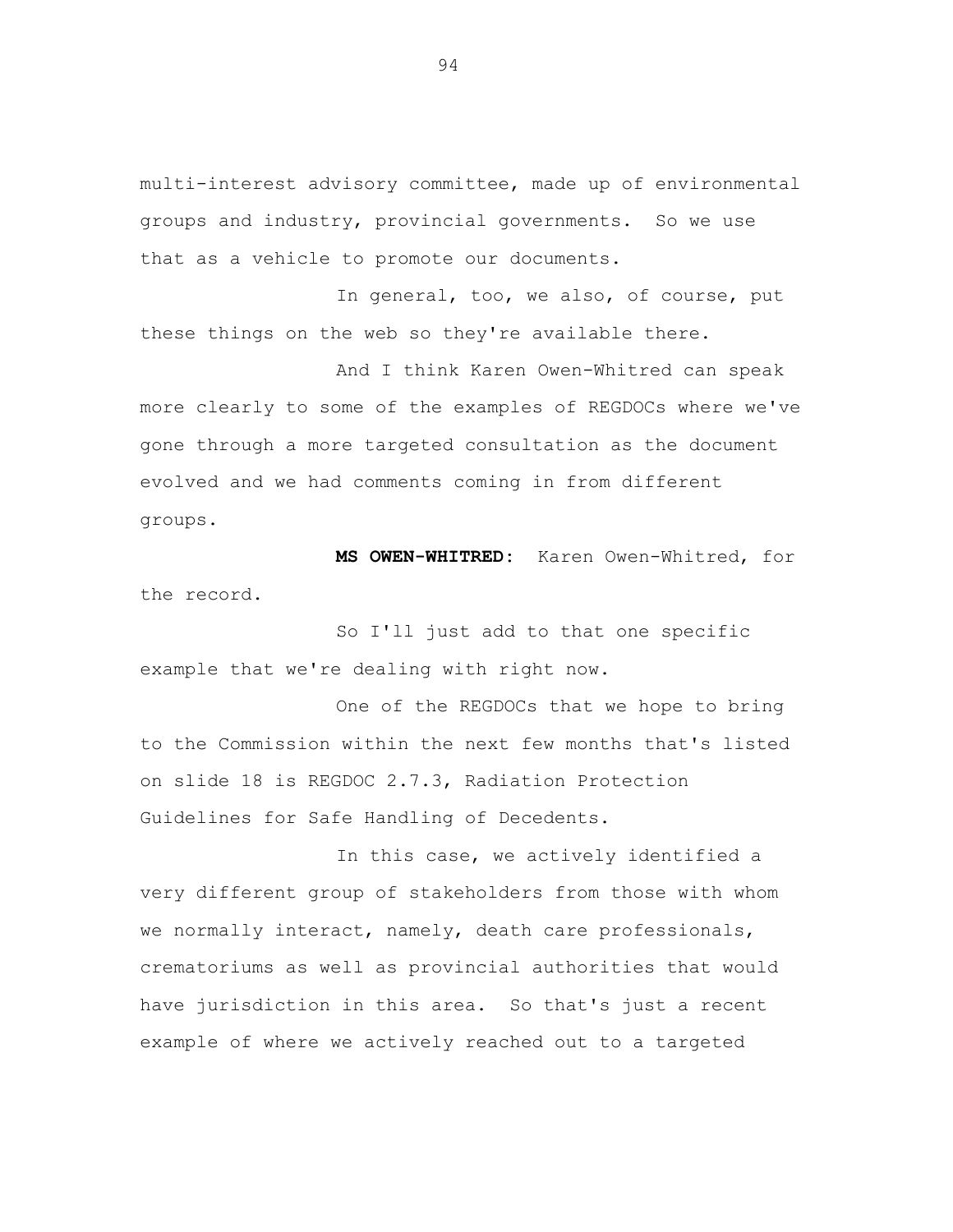group of stakeholders to make sure that they were aware that public consultation was going on with this particular REGDOC.

 **MEMBER McEWAN:** Have you had good feedback from that targeting, that specific targeting?

**MS OWEN-WHITRED:** I'll let -- Karen Owen-Whitred, for the record.

I'll let -- I'll start that answer and then I'll pass it over to Susan Fundarek, who is the office responsible for that particular project.

I would say yes, we have received - the -- that consultation period, I believe, extends into November, so we're not near the end yet. And often we receive the most comments the day before the consultation closes. But that being said, we have already received a number of comments from that particular one.

And I'll pass it to Ms Fundarek to add more detail to that.

 **MS FUNDAREK:** Susan Fundarek, for the record.

For this document, typically for public consultations we don't get anything, as Karen says, until the last week before the close of consultation. But in the case of this REGDOC, we received five comments already.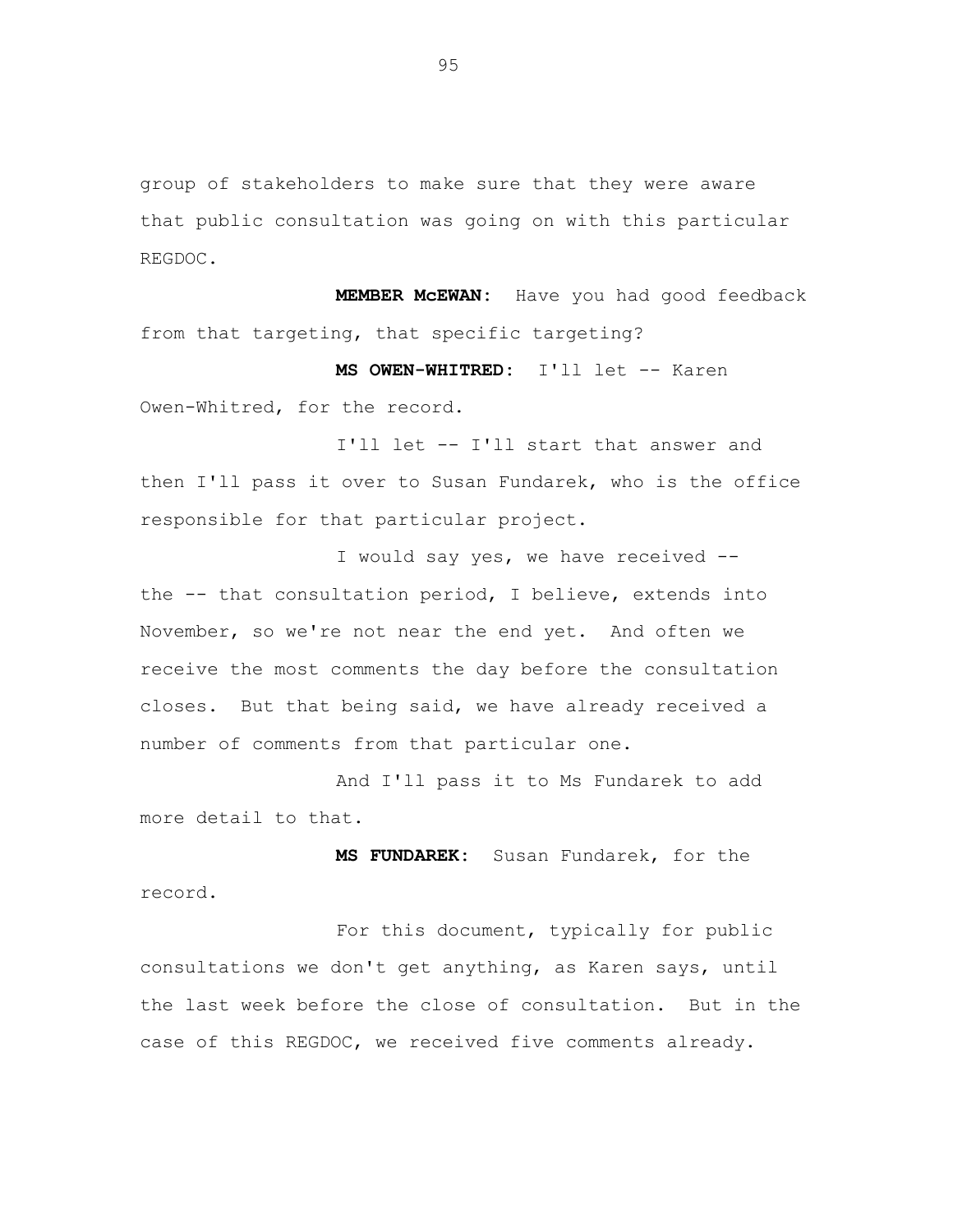Two are from crematorium operators asking specific questions about the procedures for handling the ashes, and we had one question from a radiation safety officer at a cancer centre.

And someone on the Commission has provided a comment through Marc Leblanc -- I don't know who that is -- commenting on three nuclear substances that were not included in the guide at this time.

So we are setting out a reminder to all the target email list, which is over 300 in addition to the subscriber email list, and that includes, as Karen mentioned, provincial governments.

There are various regulatory boards that oversee crematoriums, so since there are several guidelines regarding cremation, we've reached out to those boards. And we have also sent a targeted email to the radiation safety officers responsible for radiation safety in medical institutions and cancer centres.

**MEMBER McEWAN:** Thank you.  **THE PRESIDENT:** Dr. Demeter.  **MEMBER DEMETER:** Thank you, Mr. President. Thank you for the very good overview. There's a lot of information in it, but it's nicely packaged.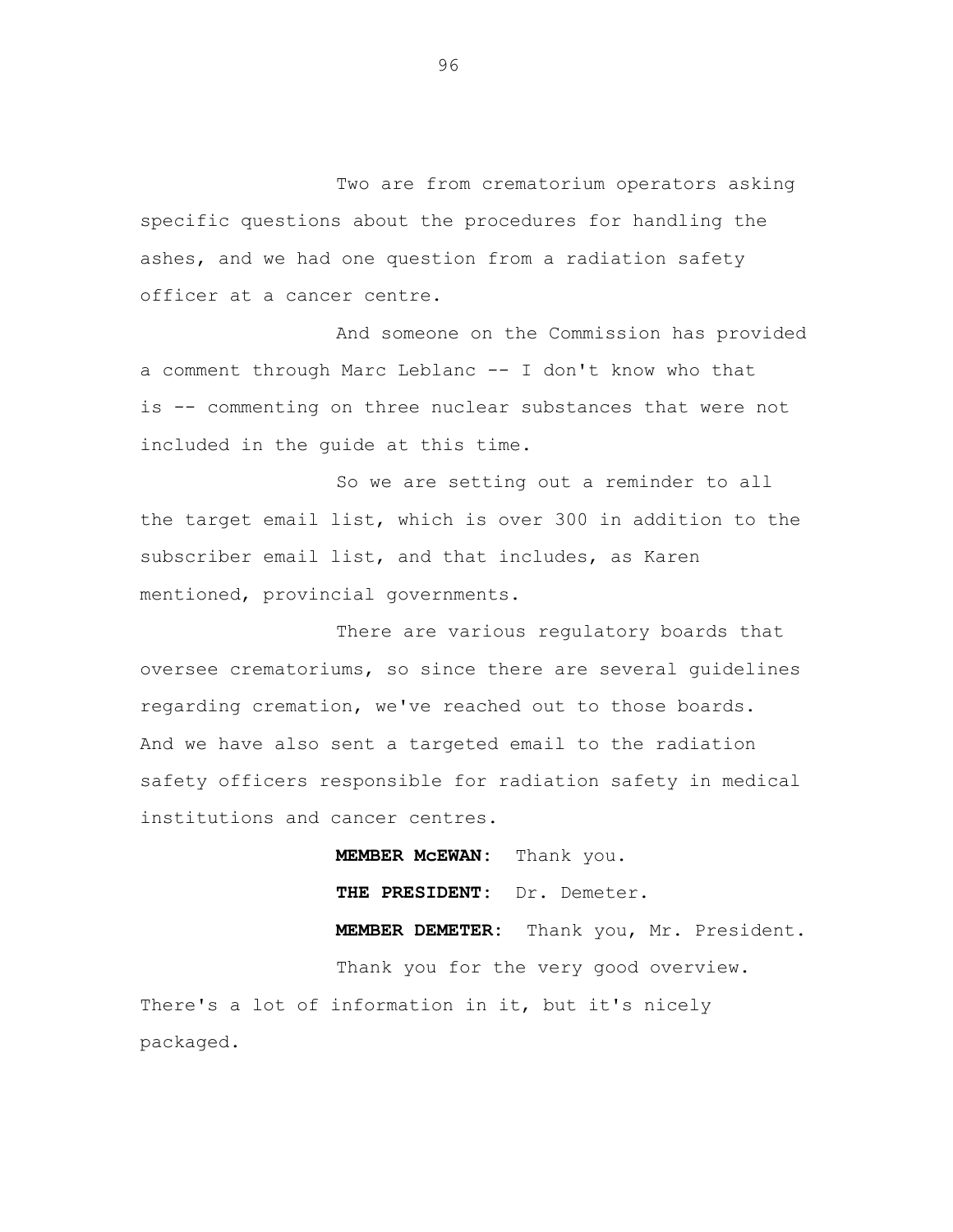To help me understand the interface between CNSC and other agencies, I'll use the emergency planning as an example.

So there's a document you talked about the recovery, and then there's a current document of preparedness and response, so that should cover the initial and the early and the late response.

Health Canada's put out a couple of publications on food and water, also on initial event response.

How do you synergize with -- because it's all about protecting human health in the event of a disaster, nuclear in this sense. How do you synergize to make sure that you're on the same page or perhaps even have similar publications or perhaps a joint publication?

**MR. TORRIE:** Okay. Brian Torrie, for the record.

I'm going to ask Mike Rinker to fill in that answer, but essentially, when we get to the REGDOC development stage or even the analysis stage in the development of the documents, they rely pretty much heavily -- they rely heavily on the technical experts who have existing relationships with other parts of governments, and I think that's what Mike can speak to.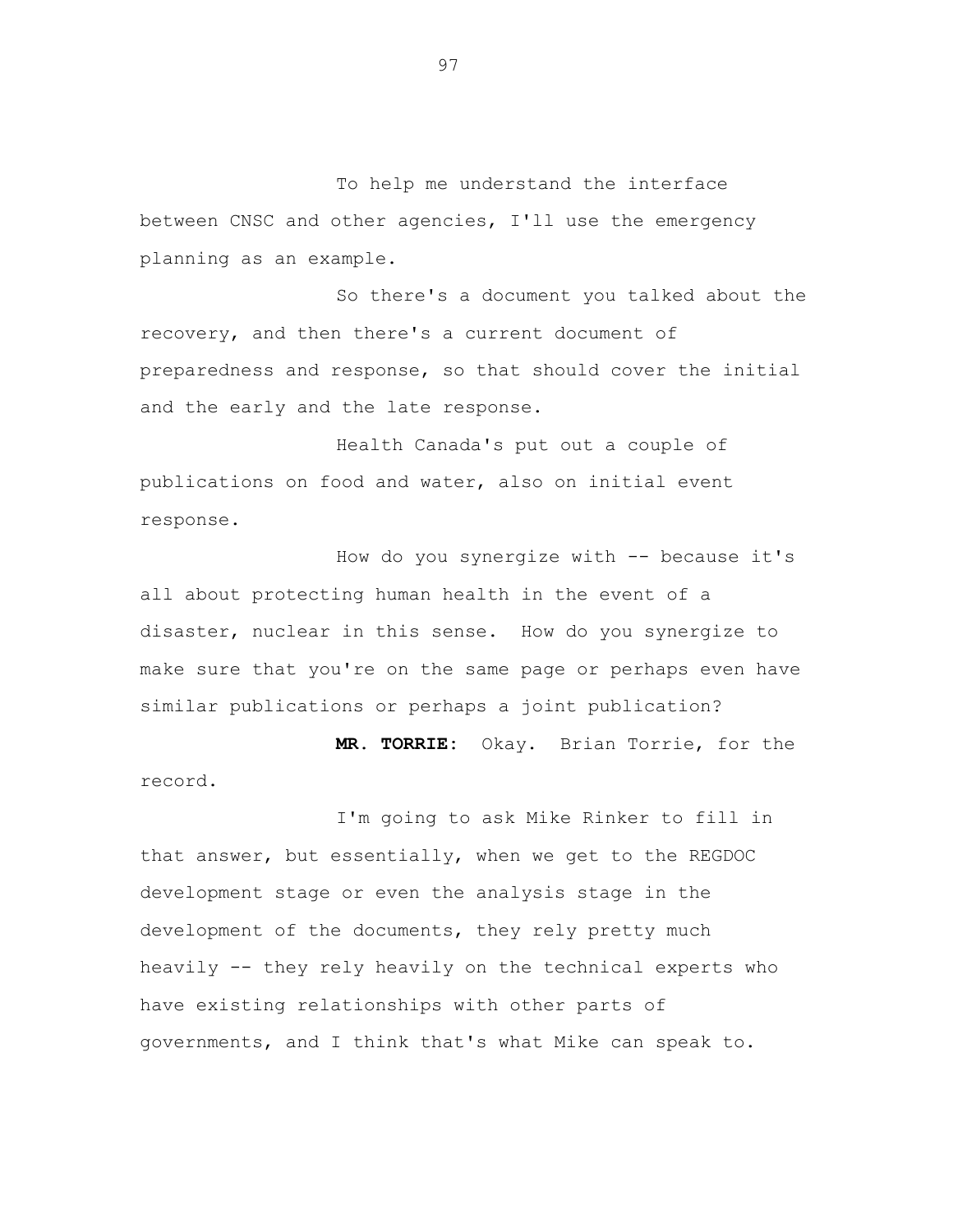**MS PURVIS:** Thank you for the question.

It's Caroline Purvis. I'm the Director of the Radiation Protection Division, for the record.

So CNSC Staff is actually working in collaboration with Health Canada on the development of the Regulatory Document for what we termed as "recovery". The discussion paper was a collaborative effort as well between the two organizations, and we sought to seek pre-consultation feedback from other interested federal partners as well.

So while the CNSC is publishing the discussion paper and moving towards the drafting of the Regulatory Document, we are definitely in close collaboration with other partners.

> **MEMBER DEMETER:** Thank you very much.  **THE PRESIDENT:** Thank you.

Okay. I think -- thank you for this presentation. We're looking forward to some of the products coming our way.

I'm not gone yet.

We are good.

 **MS McGEE:** This concludes this portion of today's meeting. The public meeting will begin tomorrow at 9:00 a.m., and thank you. We thank you for your